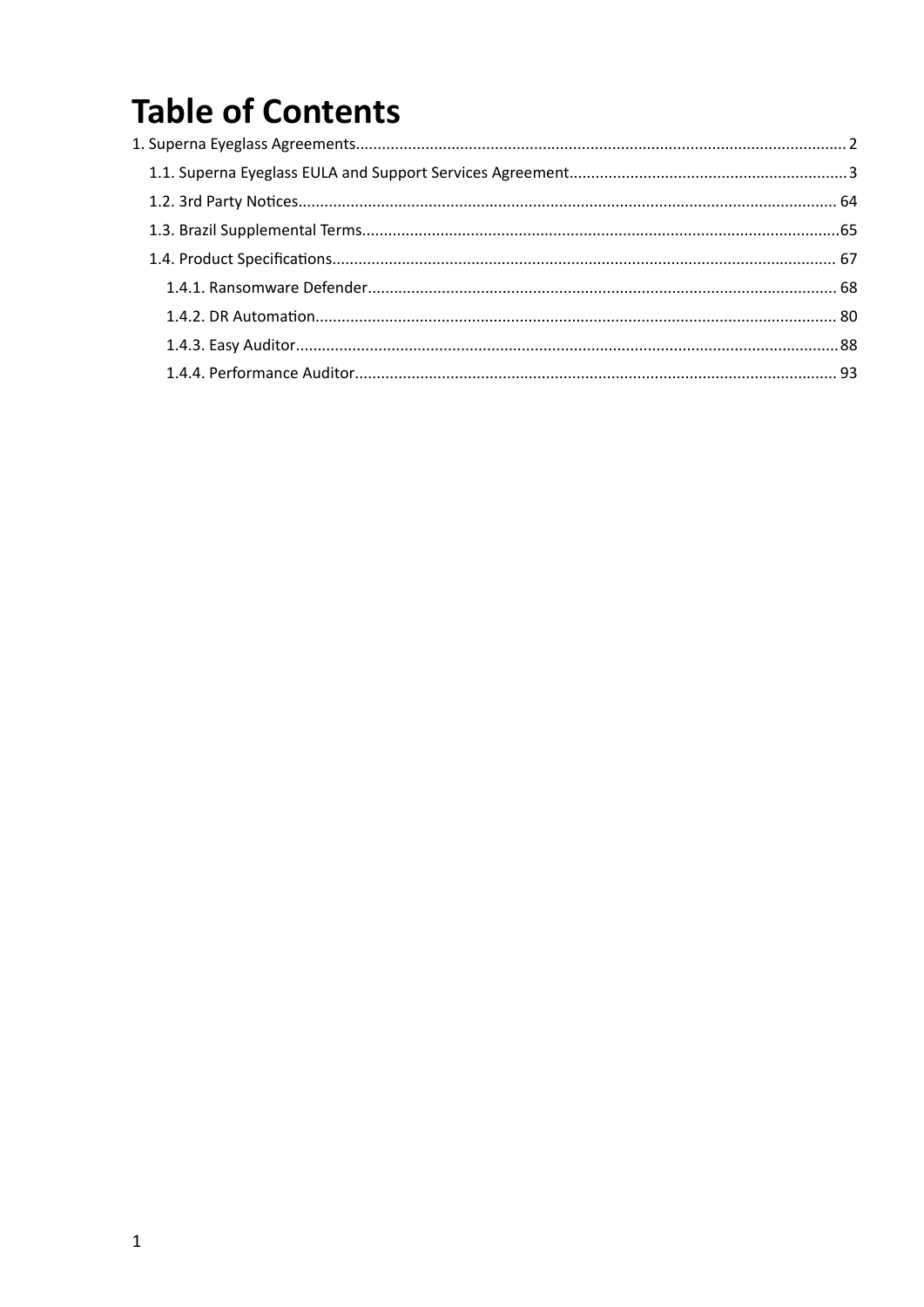# <span id="page-1-0"></span>**1. Superna Eyeglass Agreements**

**Home** Top

[Superna](#page-2-0) [Eyeglass](#page-2-0) [EULA](#page-2-0) [and](#page-2-0) [Support](#page-2-0) [Services](#page-2-0) [Agreement](#page-2-0)

© Superna Inc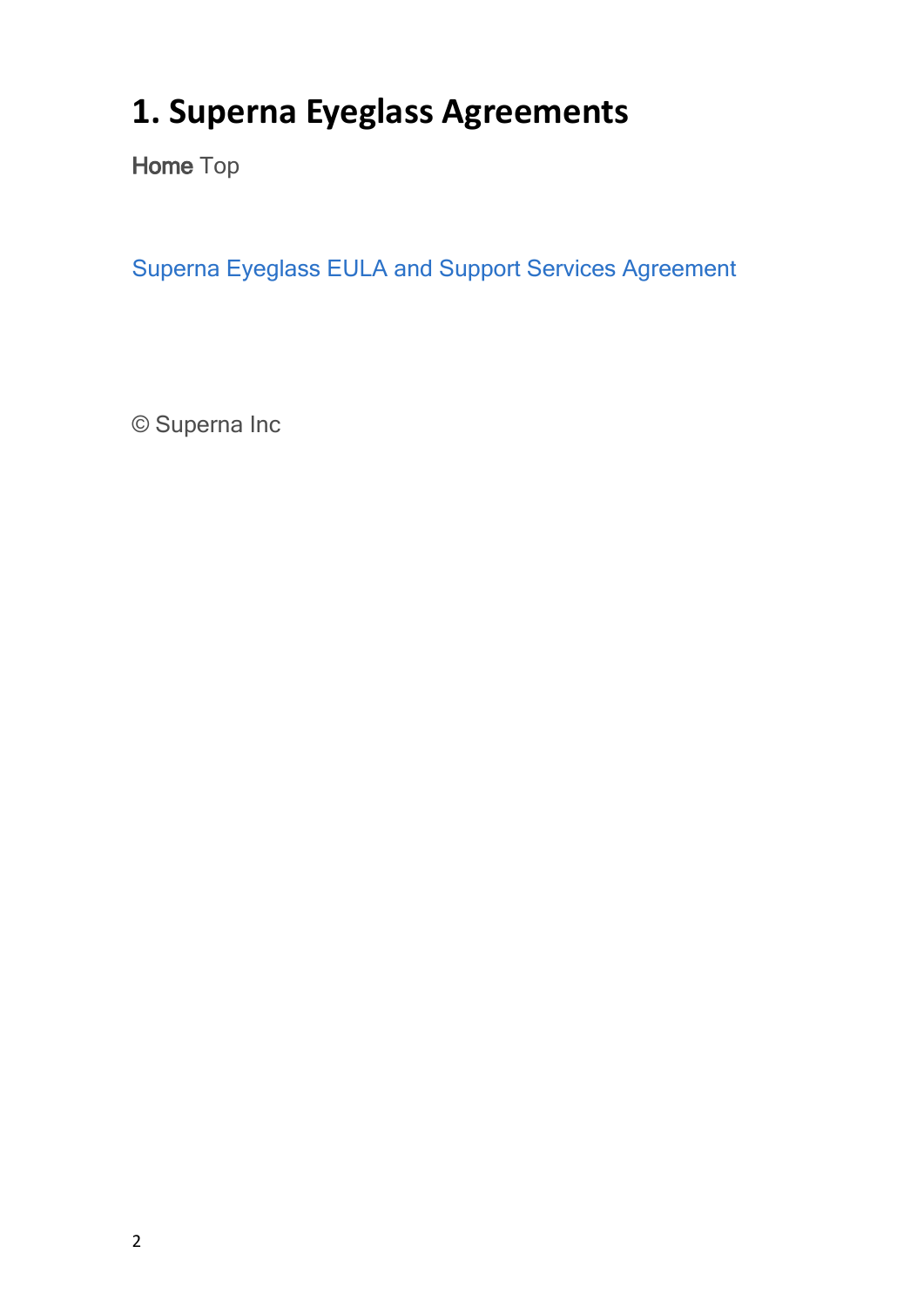# <span id="page-2-0"></span>**1.1. Superna Eyeglass EULA and Support Services Agreement**

**Home** Top

- · [Master](#page-3-0) [Software](#page-3-0) [License](#page-3-0) [and Support](#page-3-0) [Agreement](#page-3-0)
- 1 [Definitions:](#page-4-0)
- · [2.](#page-8-0) [Fees;](#page-8-0) [Payments;](#page-8-0) [Activation:](#page-8-0)
- · [3.](#page-11-0) [License;](#page-11-0) [Feedback:](#page-11-0)
- · [4.](#page-15-0) [Ownership;](#page-15-0) [Prerequisites;](#page-15-0) [Third](#page-15-0) [Party](#page-15-0) [Code:](#page-15-0)
- · [5.](#page-16-0) [Term](#page-16-0) [and](#page-16-0) [Termination:](#page-16-0)
- · [6.](#page-18-0) [Warranty:](#page-18-0)
- [7](#page-21-0) [Mutual](#page-21-0) [Indemnification:](#page-21-0)
- · [8.](#page-24-0) [Limitations](#page-24-0) [of](#page-24-0) [Licensed](#page-24-0) [Program](#page-24-0) [and](#page-24-0) [Optional](#page-24-0) [Features:](#page-24-0)
- · [9.](#page-28-0) [Maintenance](#page-28-0) [and](#page-28-0) [Technical](#page-28-0) [Support](#page-28-0) [Services:](#page-28-0)
- · [10.](#page-30-0) [Confidential](#page-30-0) [Information:](#page-30-0)
- · [11.](#page-32-0) [Personal](#page-32-0) [Information;](#page-32-0) [Product](#page-32-0) [Data;](#page-32-0) [Usage](#page-32-0) [Data:](#page-32-0)
- [12.](#page-33-0) [Limitation](#page-33-0) [of](#page-33-0) [Liability:](#page-33-0)
- · [13.](#page-34-0) [General:](#page-34-0)
- · [Exhibit](#page-41-0) [A](#page-41-0)
- · [Maintenance](#page-41-1) [and](#page-41-1) [Technical](#page-41-1) [Support](#page-41-1) [Services](#page-41-1) [Terms](#page-41-1)
- · [1.](#page-42-0) [Error](#page-42-0) [Correction:](#page-42-0)
	- · [1.4](#page-46-0) [Resolution](#page-46-0) [Time](#page-46-0) [Target](#page-46-0) [Requirements:](#page-46-0)
- · [2.](#page-47-0) [Delivery](#page-47-0) [of](#page-47-0) [Maintenance](#page-47-0) [and](#page-47-0) [Technical](#page-47-0) [Support](#page-47-0) [Services:](#page-47-0)
	- · [2.1](#page-47-1) [Company](#page-47-1) [Obligations:](#page-47-1)
	- · [2.2](#page-50-0) [Superna](#page-50-0) [Obligations:](#page-50-0)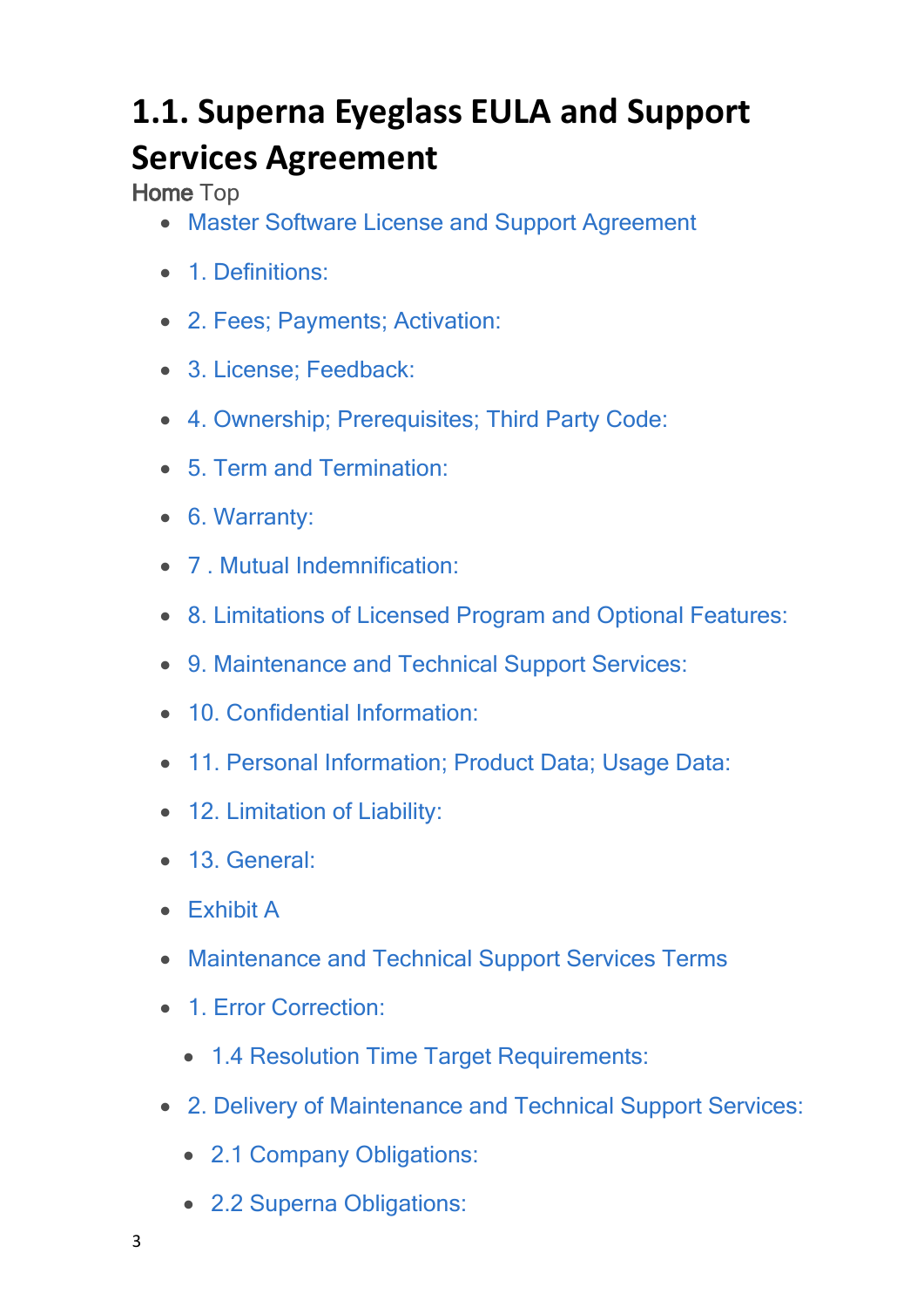- · [3.](#page-52-0) [Version](#page-52-0) [Support](#page-52-0) [Policy](#page-52-0)
- · [4](#page-53-0) [.](#page-53-0) [Superna](#page-53-0) [™](#page-53-0) [Eyeglass](#page-53-0) [Installation](#page-53-0) [Maintenance](#page-53-0) [Task](#page-53-0) **[Description](#page-53-0)**
- · [Exhibit](#page-53-1) [B](#page-53-1)
- · [Professional](#page-53-2) [Services](#page-53-2) [Terms](#page-53-2)
- · [Definitions:](#page-53-3)
- · [Performance](#page-55-0) [of](#page-55-0) [the](#page-55-0) [Professional](#page-55-0) [Services:](#page-55-0)
- · [Warranty:](#page-58-0)
- · [Miscellaneous:](#page-61-0)

### <span id="page-3-0"></span>*Master Software License and Support Agreement*

This Master Software License and Support Agreement (the "**License Agreement**") is a legal agreement between you ("**you**" or "**Company**") and Superna, LLC, a Delaware Limited Liability Company with its principal place of business located at 225 Cedar Hill St., Ste. 200, Marlborough, MA 01752 ("**Superna**"). Your right to use the Superna software product identified in an Order Email is set forth in this License Agreement.

THIS IS A LEGAL AGREEMENT. BY ACCESSING AND USING THE LICENSED PRODUCT, YOU ARE ACCEPTING AND AGREEING TO THIS LICENSE AGREEMENT ON BEHALF OF YOURSELF OR THE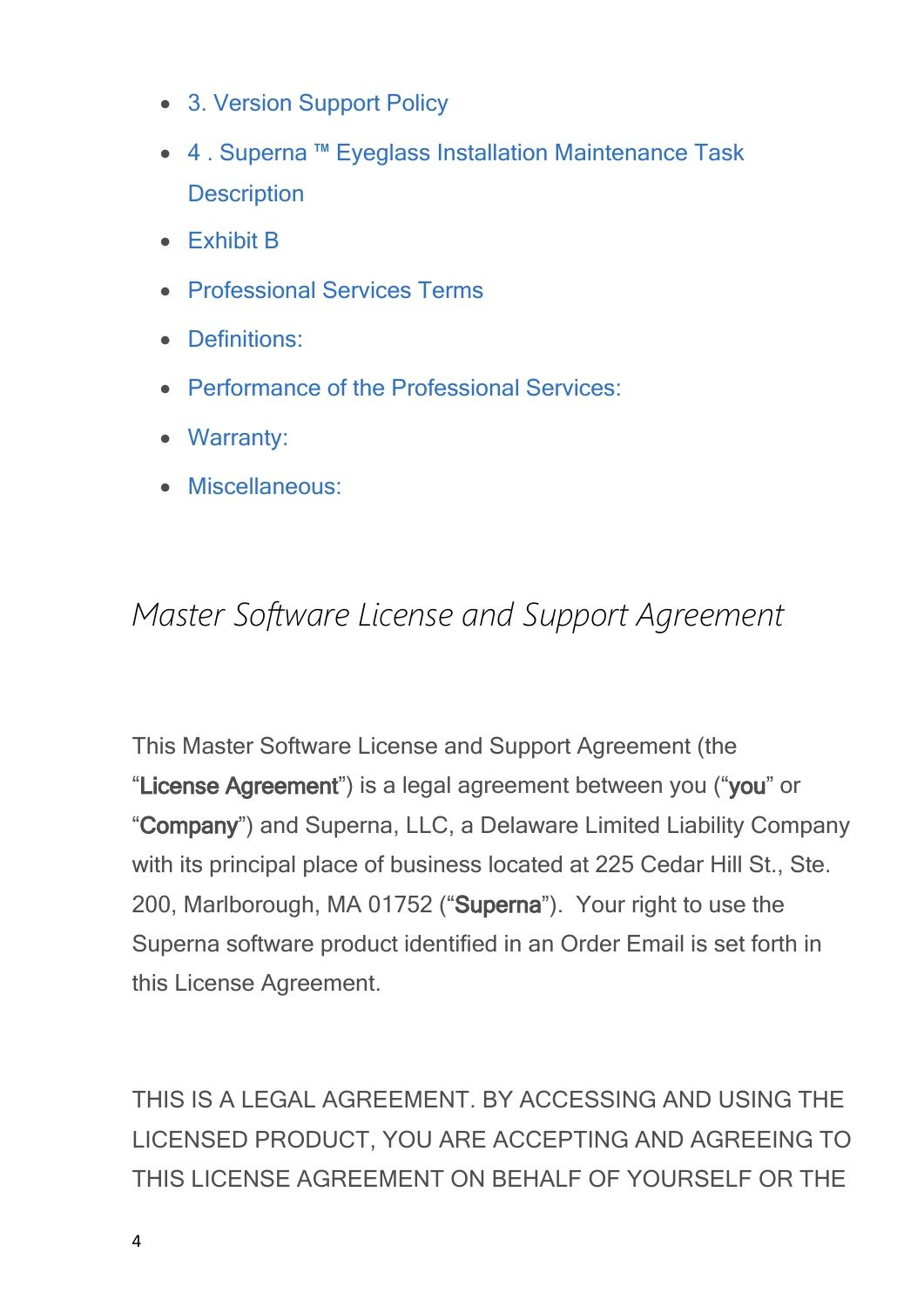ENTITY YOU REPRESENT IN CONNECTION WITH SUCH ACCESS OR USE. YOU REPRESENT AND WARRANT THAT YOU HAVE THE RIGHT, AUTHORITY, AND CAPACITY TO ACCEPT AND AGREE ON BEHALF OF COMPANY. IF YOU DO NOT AGREE WITH ANY OF THE TERMS SET FORTH HEREIN, YOU SHOULD CEASE ACCESSING OR USING THE LICENSED PRODUCT IMMEDIATELY.

SECTION 8 DESCRIBES IMPORTANT LIMITATIONS OF THE LICENSED PRODUCT AND OPTIONAL FEATURES, ESPECIALLY IN CONNECTION WITH IMPLEMENTATION, SYSTEM DESIGN, DATA LOSS AND FAILOVER OF DATA.. PLEASE READ THIS SECTION CAREFULLY. BY ACCESSING OR USING THE LICENSED PRODUCT, OR CONTINUING TO DO SO, YOU ACKNOWLEDGE AND AGREE TO THESE LIMITATIONS.

## <span id="page-4-0"></span>1. *Definitions*:

1.1 **Affiliate** means any entity which directly or indirectly controls, is controlled by, or is under common control with the subject entity. "**Control**," for purposes of this definition, means direct or indirect ownership or control of more than 50% of the voting interests of the subject entity.

1.2 **Computer System** means the computer hardware equipment on which Company has elected to install and/or execute the Licensed Program.

1.3 **Device** means a physical hardware or virtual system that supports the IP protocol for communications and is recognized by the Licensed

5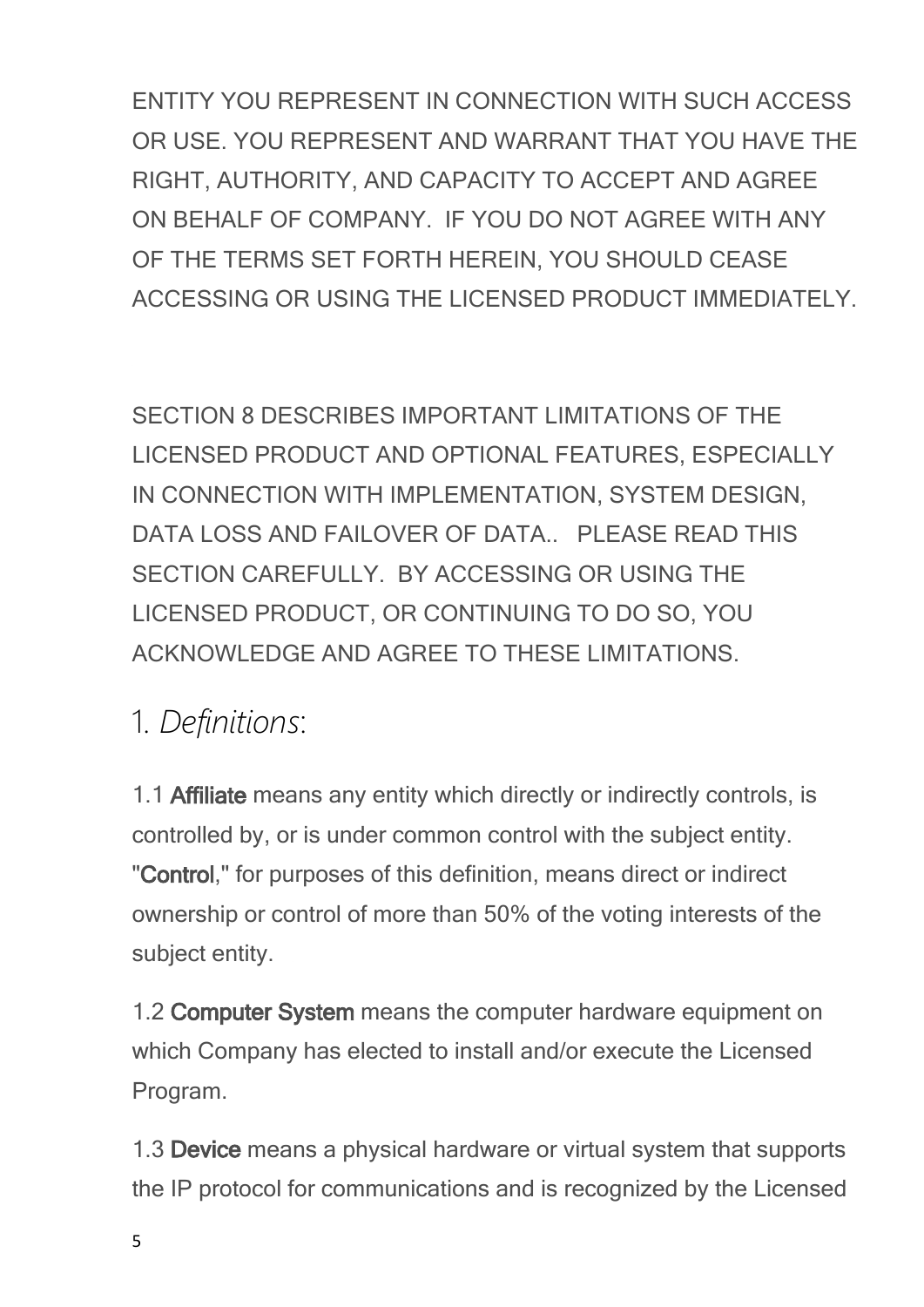Program as a manageable system. Such Devices may be physical, virtual or a manageable component of a larger system. Examples of Devices that may be recognized by the Licensed Program include but are not limited to: computer servers, computer clients, virtual machines, hypervisors, hypervisor management servers, blade servers, converged infrastructure devices, routers, switches, virtual switches, access points, firewalls, load balancers, wireless access points, vpn concentrators, network appliances, virtual network device instances, storage devices, storage appliances, point of sale systems, printers, phone switches, telecommunications equipment, UPS, power devices, industrial control systems and other systems supporting IP communications discovered by the Licensed Program.

1.4 **Designated Storage Medium** means a single physical hardware device or virtual system made available through a third party, such as Amazon® Simple Storage Service (Amazon S3™) (each a "**Cloud Provider**"), that supports the storage of files in the Amazon S3 storage object format or the Microsoft Azure blob format.

1.5 **Documentation** means the softcopy documentation that may be provided by Superna with the Licensed Program or in connection with the Maintenance and Technical Support Services, such as user manuals, guides, release notes, or online help information.

**1.6 Effective Date** means the date that you accept the terms of this License Agreement.

**1.7 Error** means a failure of the Licensed Program to materially conform to its Documentation, but excluding any nonconformity resulting from Company's: (a) misuse, improper use, or unauthorized modification of any Licensed Product; (b) Company's failure to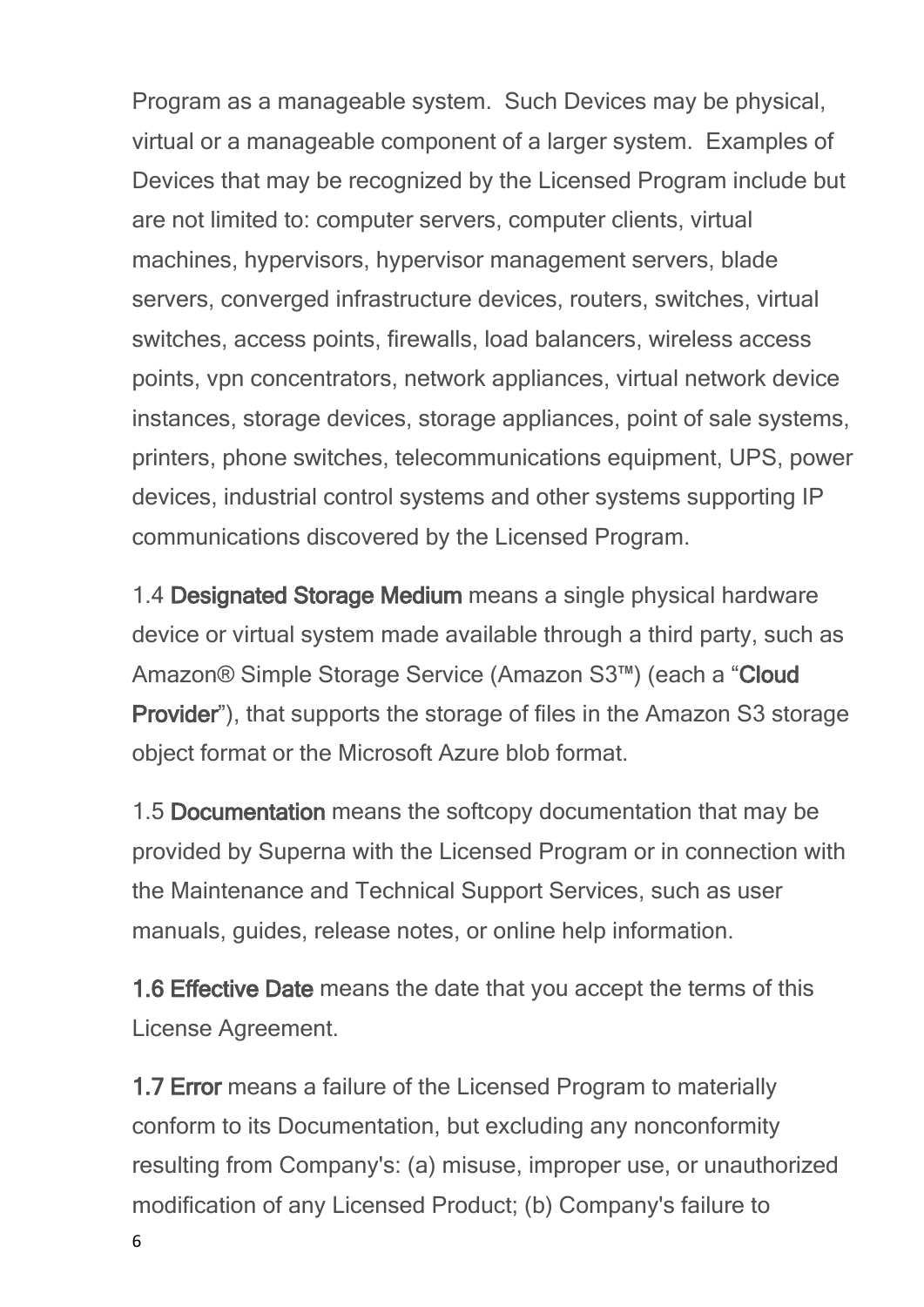implement Updates or Upgrades; or (c) the combining of the Licensed Product with hardware or software other than the Prerequisites or other than as contemplated by the Documentation

1.8 **Fees** means the aggregate fees for the Licensed Program and Optional Features selected by Company, and for any Services.

1.8 **High Risk System** means a device or system for which it is reasonably foreseeable that failure of the device or system could lead directly to death, personal injury, or catastrophic property damage. Without limitation, High Risk Systems may be required in critical infrastructure, industrial plants, manufacturing facilities, direct life support devices, aircraft, train, boat or vehicle navigation or communication systems, air traffic control, weapons systems, nuclear facilities, power plants, medical systems and facilities, and transportation facilities.

1.9 **Licensed Product** means, collectively, the Licensed Program any Licensed Program application program interface ("**API**") and the Documentation

1.10 **Licensed Program** means the executable code version of the Superna software, and any Optional Features, identified in an Order Email. Licensed Program includes any Updates or Upgrades that may be delivered by Superna to Company during the Term, as defined in Section 5.1. Licensed Program does not include Prerequisites, as defined in Section 4.2, or Third Party Code.

1.11 **Maintenance and Technical Support Services** means those services described in Section 9 and Exhibit A, attached hereto and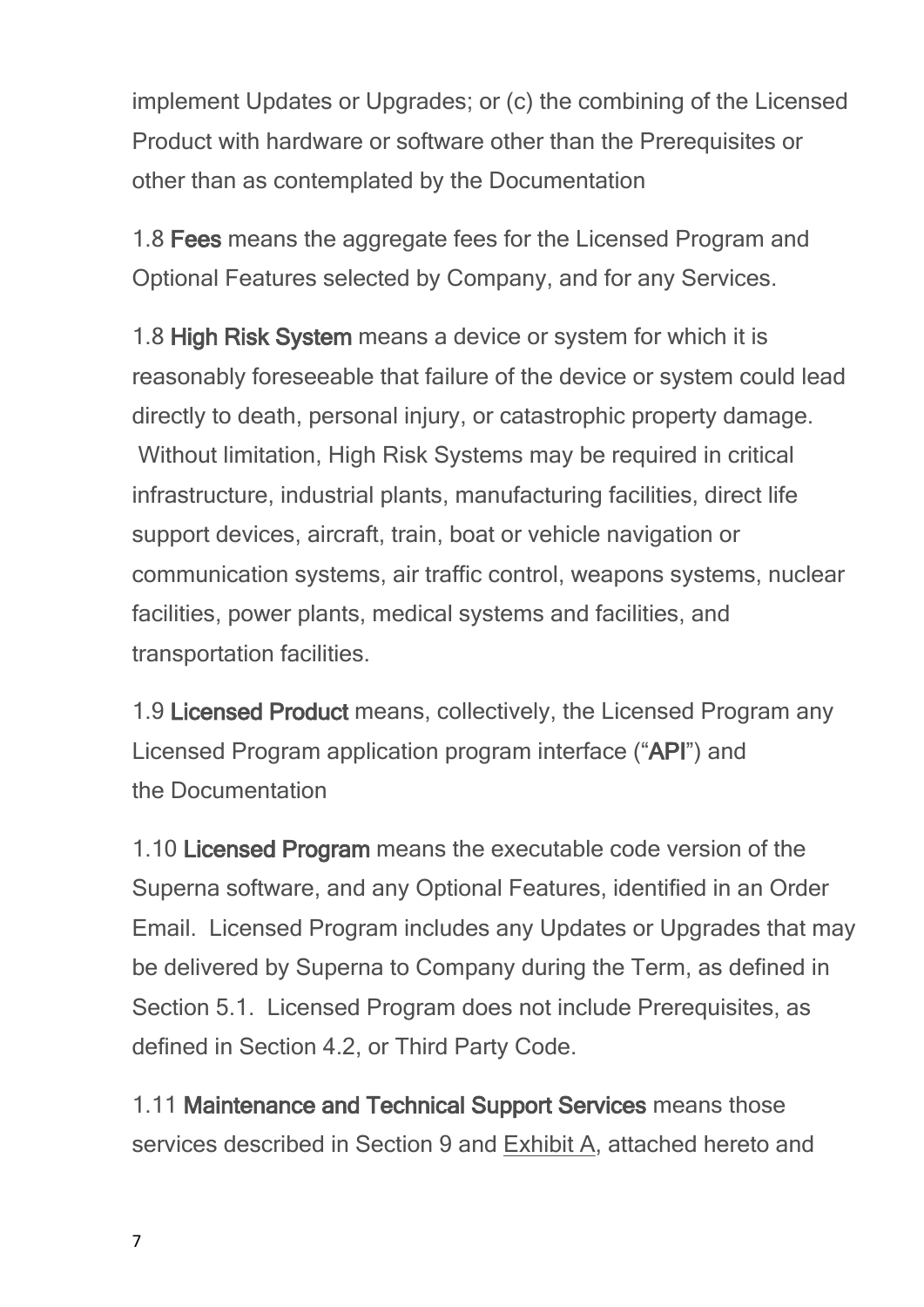incorporated herein by reference. The term Maintenance and Technical Support Services does not include Professional Services.

1.12 **Optional Features** means additional license key-enabled or other functionality of the Licensed Program that Company may acquire rights to use, as further described in Section 8.4.

1.13 **Order Email** means an email or other communication from Superna that may include one (1) or more of the following: (a) identification of the specific Licensed Program acquired by the Company; (b) the Authorized Use Limitation, as defined in Section 3.2, if any; (c) the Initial Support Period, as defined in Section 9.1, or any renewal Maintenance and Technical Support Period, as applicable; (d) the term of any Evaluation Period, as defined in Section 3.1; and (e) a specific Professional Service part reference number.

1.14 **Professional Services** means those services described in Exhibit B, attached hereto and incorporated herein by reference. The term Professional Services does not include Maintenance and Technical Support Services.

1.15 **Services** refers collectively to Maintenance and Technical Support Services and Professional Services.

1.16 **[System](file:///C:/Windows/TEMP/ysl3oxbc.qvw/Storage/superna-eyeglass-agreements/Eyelgass and ECA log content definitions - Support Data.pdf) [Data](file:///C:/Windows/TEMP/ysl3oxbc.qvw/Storage/superna-eyeglass-agreements/Eyelgass and ECA log content definitions - Support Data.pdf)** refers to data about Computer Systems, Devices, Designated Storage Media, and related software required by Superna to perform the Services for Company and may include, but not be limited to, documentation, test data, sample output storage device configuration data, Cloud Provider configuration, DNS names, and IP addresses of DNS, NTP, storage devices, and network subnets.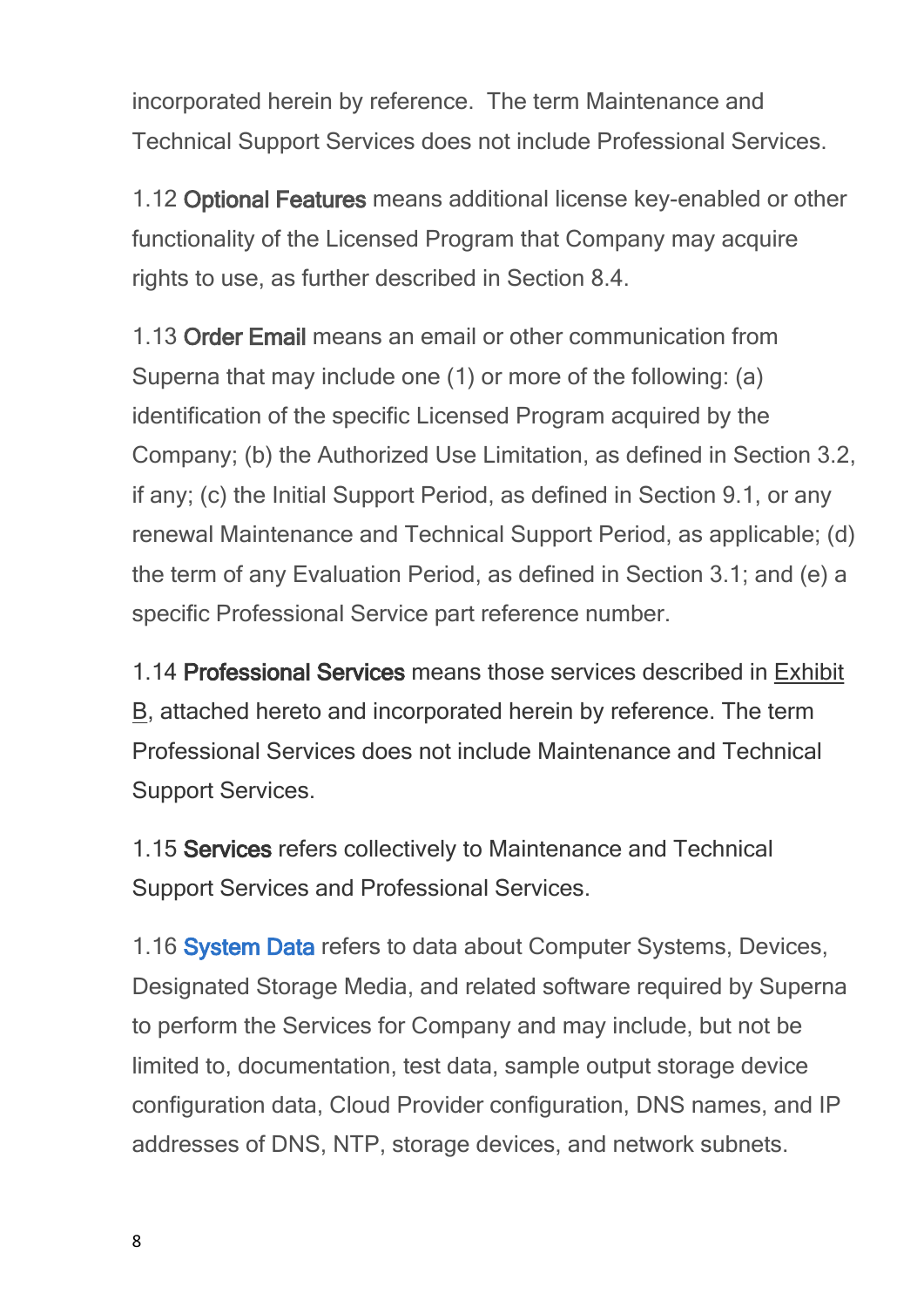System Data also includes data collected by Superna regarding Company's usage of the Licensed Program and related Services.

1.17 **Third Party Code** means any code, libraries or other components included in the Licensed Program as set forth [here](#page-63-0).

1.18 **Update** means a release of the Licensed Program that contains error corrections and/or minor functional enhancements.

1.19 **Upgrade** means a version of the Licensed Program that contains new or substantial functional enhancements.

#### <span id="page-8-0"></span>2. *Fees; Payments; Activation:*

2.1 **Fees**: The Fees are due and payable by Company in accordance with the terms and conditions provided by Superna's authorized reseller. For any other amounts owed to Superna pursuant to this License Agreement, such payments shall be made in United States dollars, and if not paid within thirty (30) days of when due (or such longer period set forth in an invoice) will be subject to interest at the rate of eighteen percent (18%) annually, or the maximum amount allowed by applicable law if lower, calculated from the date when payment was due until payment is made. In addition, Company agrees to pay any reasonable cost of collecting any past-due amounts under this License Agreement, including but not limited to attorneys' fees and costs.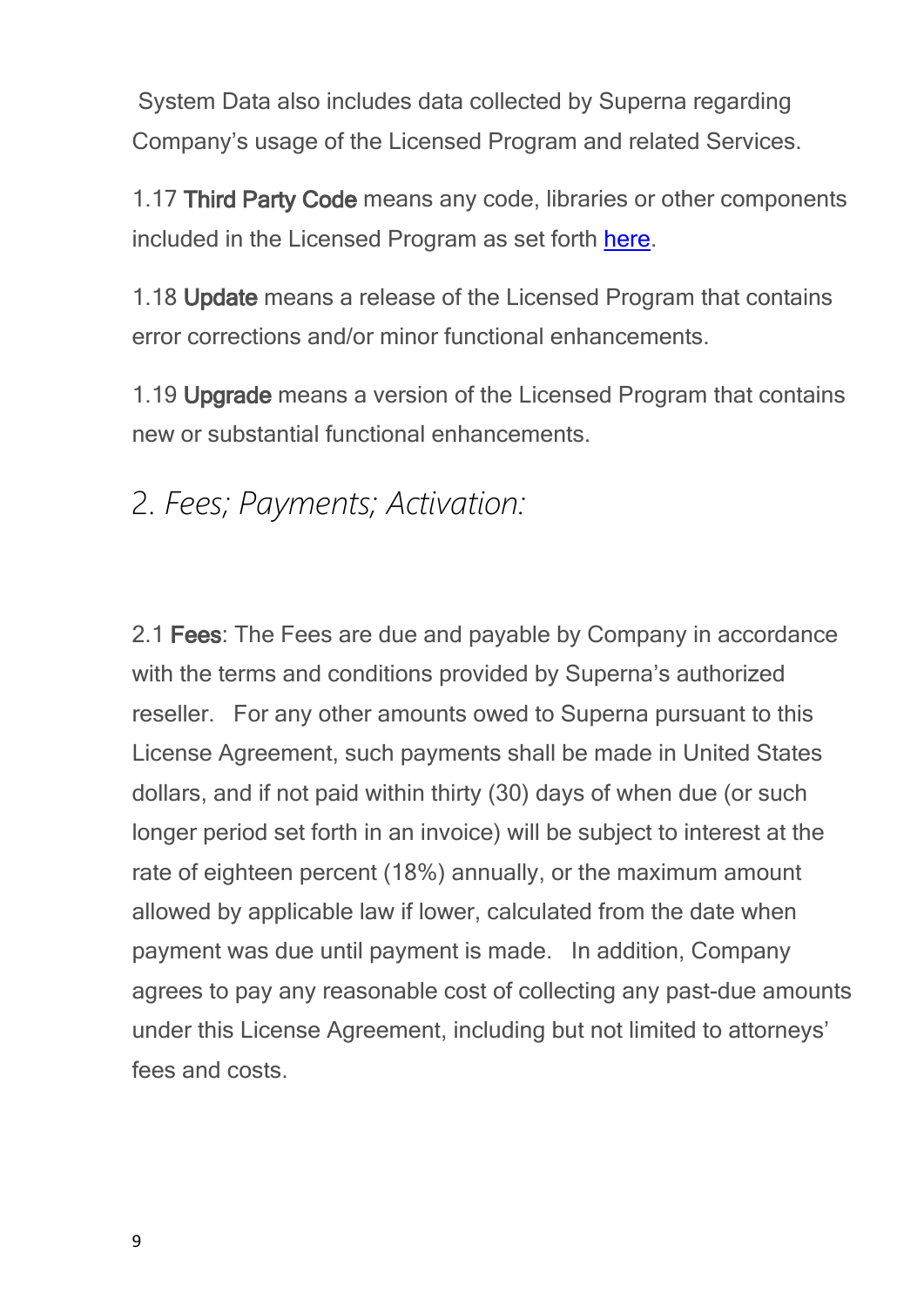2.2 **Taxes:** The Fees for the Services do not include any excise, sales, use, value added or other taxes, tariffs or duties that may be applicable to the Services. When Superna has the legal obligation to collect such taxes, tariffs or duties, the amount of such taxes, tariffs and duties will be invoiced to Company, and Company will pay such amount unless Company provides Superna with a timely and valid tax exemption certificate (or similar document) authorized by the appropriate taxing authority and reasonably acceptable to Superna. All payments by Company for the Services will be made free and clear of, and without reduction for, any withholding taxes. Any such taxes which are otherwise imposed on payments to Superna will be Company's sole responsibility. Company will provide Superna with official receipts issued by the appropriate taxing authority or such other evidence as is reasonably requested by Superna to establish that such taxes have been paid.

2.3 **Registration; Product Notifications**: At its discretion, Superna may include features in the Licensed Program to prevent unlicensed use of the Licensed Program. You agree that Superna may do so. Upon receipt of an Order Email from Superna, Company shall be entitled to access or use Maintenance and Technical Support Services as described in Section 9.1. In order to activate the Licensed Program and register for Maintenance and Technical Support Services through the Superna website, Company must provide current, accurate Company email domains, product appliance identification or appliance ID, and other information requested by Superna as part of the Maintenance and Technical Support Services registration process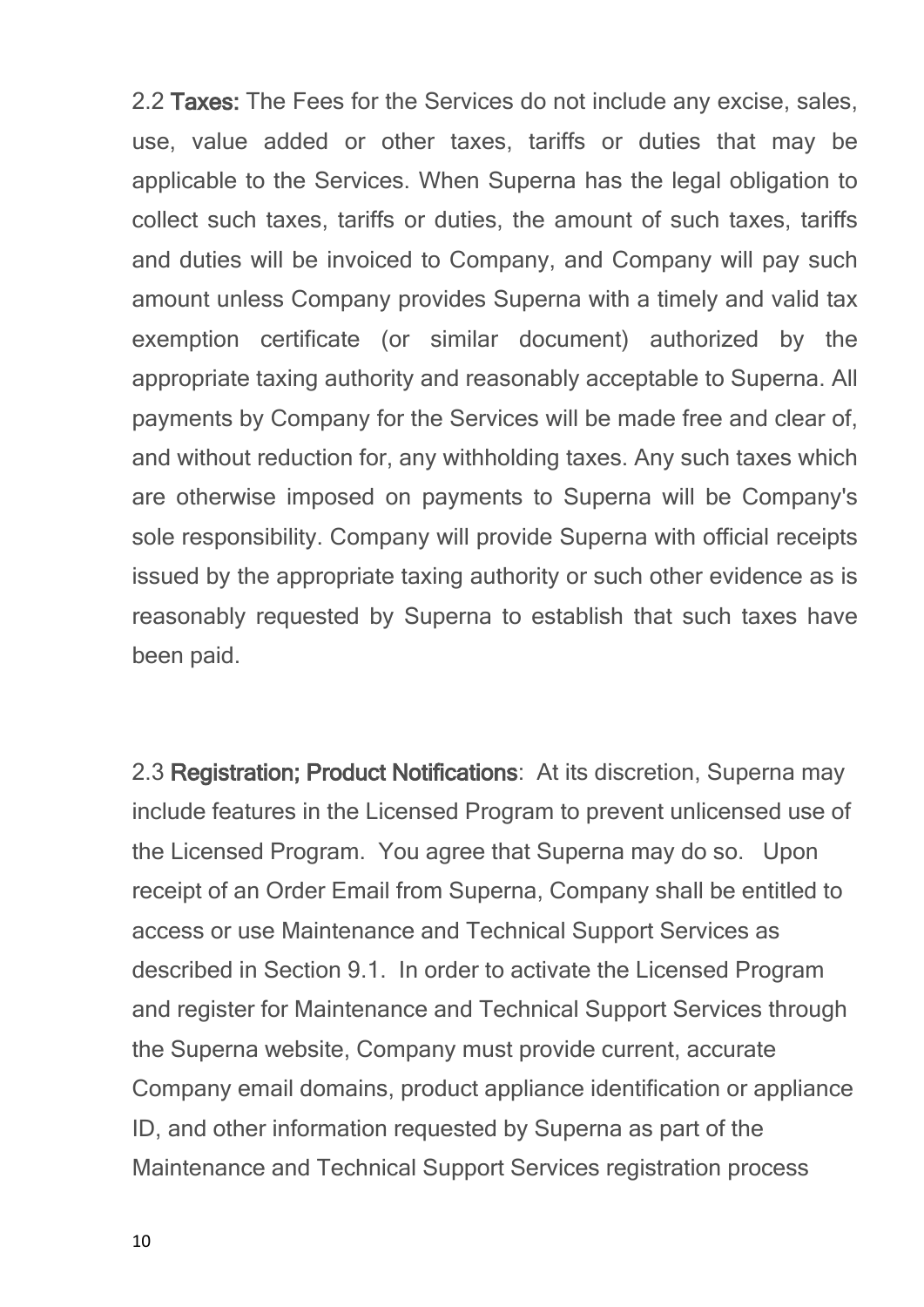(collectively, "**Registration Information**"). Activation is complete when Company has entered a valid Licensed Program license key. Company is responsible for maintaining the accuracy and completeness of Registration Information at all times that Maintenance and Technical Support Services are active. By providing Superna with the Registration Information you affirmatively opt-in to receive email communications from Superna with respect to product releases and advisories, new product announcements and training and marketing materials, such as links to webcasts ("**Product Notifications**"). Company may unsubscribe from Product Notifications at any time. However, you acknowledge that by unsubscribing from Product Notifications Company may not receive important information related to the Licensed Program and Maintenance and Technical Support Services.

2.4 **Credentials**: Company is responsible for maintaining the confidentiality of its credentials to access or use the Maintenance and Technical Support Services and, accordingly, will be fully responsible for all activities that occur utilizing such credentials including any unauthorized use. Company agrees to immediately notify Superna of any unauthorized use of Maintenance and Technical Support Services or any other breach of security with respect to the Licensed Program. Superna will not be liable for any loss or damage arising from Company's failure to provide Superna with accurate Registration Information or to keep their access to the Maintenance and Technical Support Services secure.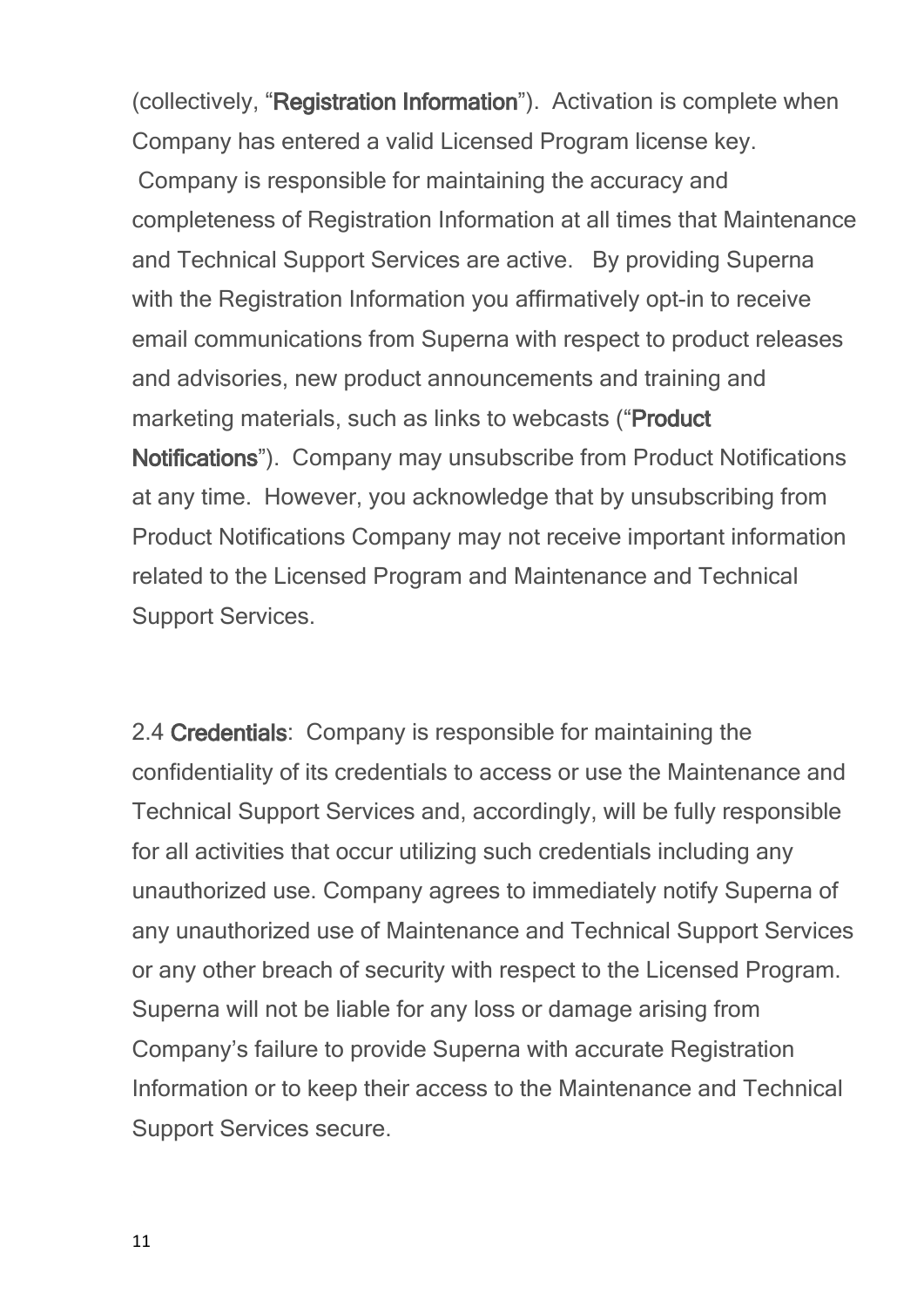#### <span id="page-11-0"></span>3. *License; Feedback:*

3.1 **Evaluation License:** With respect to any Licensed Program identified in an Order Email as evaluation or demonstration software, Superna hereby grants, and Company hereby accepts, a limited, revocable, non-exclusive, non-transferable license to use the Licensed Product, and the Documentation supplied with such Licensed Program, solely for internal non-production testing, evaluation, and demonstration purposes, and not for commercial use (the "**Evaluation License**"), and the license grant set forth in Section 3.2 shall not apply.

 Each Evaluation License shall be limited to use by Company for thirty (10) days, unless otherwise set forth in the Order Email (the "**Evaluation Period**") and shall be subject to the license restrictions set forth in Section 3.3. Any Evaluation License granted pursuant to this Section 3.1 may include limited features and functionality at Superna's sole discretion and is limited to on one (1) Designated Storage Medium during the Evaluation Period. Company may not designate a new Designated Storage Medium during the Evaluation Period. Notwithstanding anything to the contrary in an Order Email or other communication between the parties, Superna will not and does not grant any right to make production use of the Licensed Program unless Company acquires a paid license to use the Licensed Product.

 The Company acknowledges and agrees that in connection with any Evaluation License, notwithstanding anything to the contrary set forth in this License Agreement: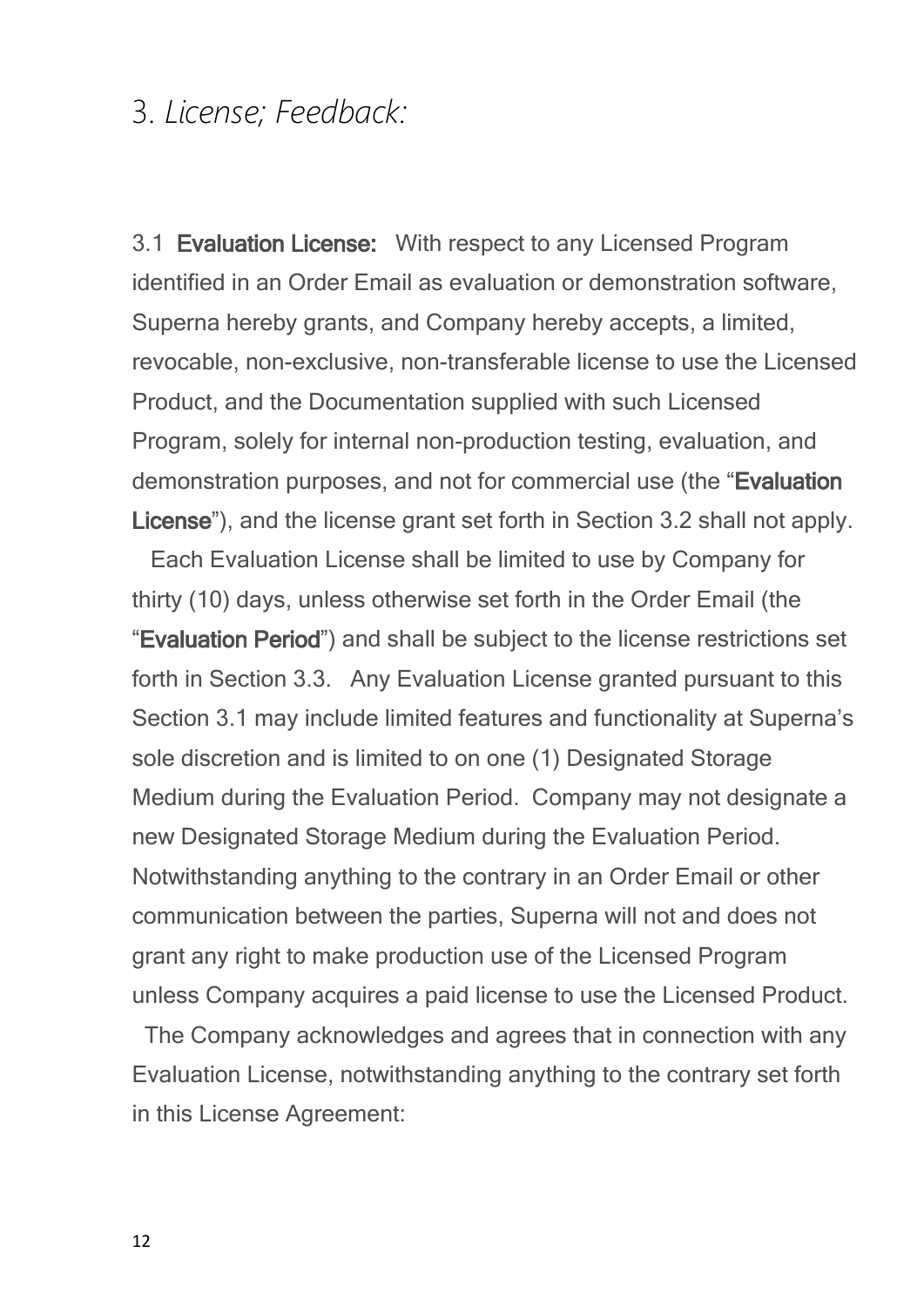a) THE LICENSED PROGRAM IS PROVIDED "AS IS," WITH ALL FAULTS, AND WITHOUT WARRANTY OF ANY KIND, EXPRESS OR IMPLIED, INCLUDING ANY WARRANTIES OF MERCHANTABILITY, FITNESS FOR A PARTICULAR PURPOSE, OR NON-INFRINGEMENT;

b) SUPERNA SHALL NOT BE LIABLE FOR ANY DAMAGES WHATSOEVER, WHETHER DIRECT, INDIRECT, INCIDENTAL, SPECIAL, OR CONSEQUENTIAL, OR FOR LOST REVENUES, OR LOST DATA, SYSTEMS OR LOST PROFITS, UNDER ANY THEORY OF LIABILITY, EVEN IF ADVISED OF THE POSSIBILITY OF SUCH DAMAGES IN ADVANCE; AND

c) SUPERNA SHALL HAVE NO INDEMNIFICATION OBLIGATION TO COMPANY, INCLUDING BUT NOT LIMITED TO CLAIMS ALLEGING THAT THE USE OF THE LICENSED PROGRAM INFRINGES OR MISAPPROPRIATES THE COPYRIGHT OR CANADIAN OR U.S. PATENT RIGHTS OF A THIRD PARTY.

3.2 **License:** Subject to Company's compliance with the terms set forth in this License Agreement, Superna grants to Company a perpetual, revocable, non-exclusive, non-transferable license to the Licensed Product identified in the Order Email solely for Company's own internal use. This license does not extend to Company Affiliates unless agreed in writing by Superna and Company. This license to use certain Licensed Products, this license may be limited to one (1) or more Designated Storage Media, or the monitoring of a maximum number of Devices as set forth in the applicable Order Email (each an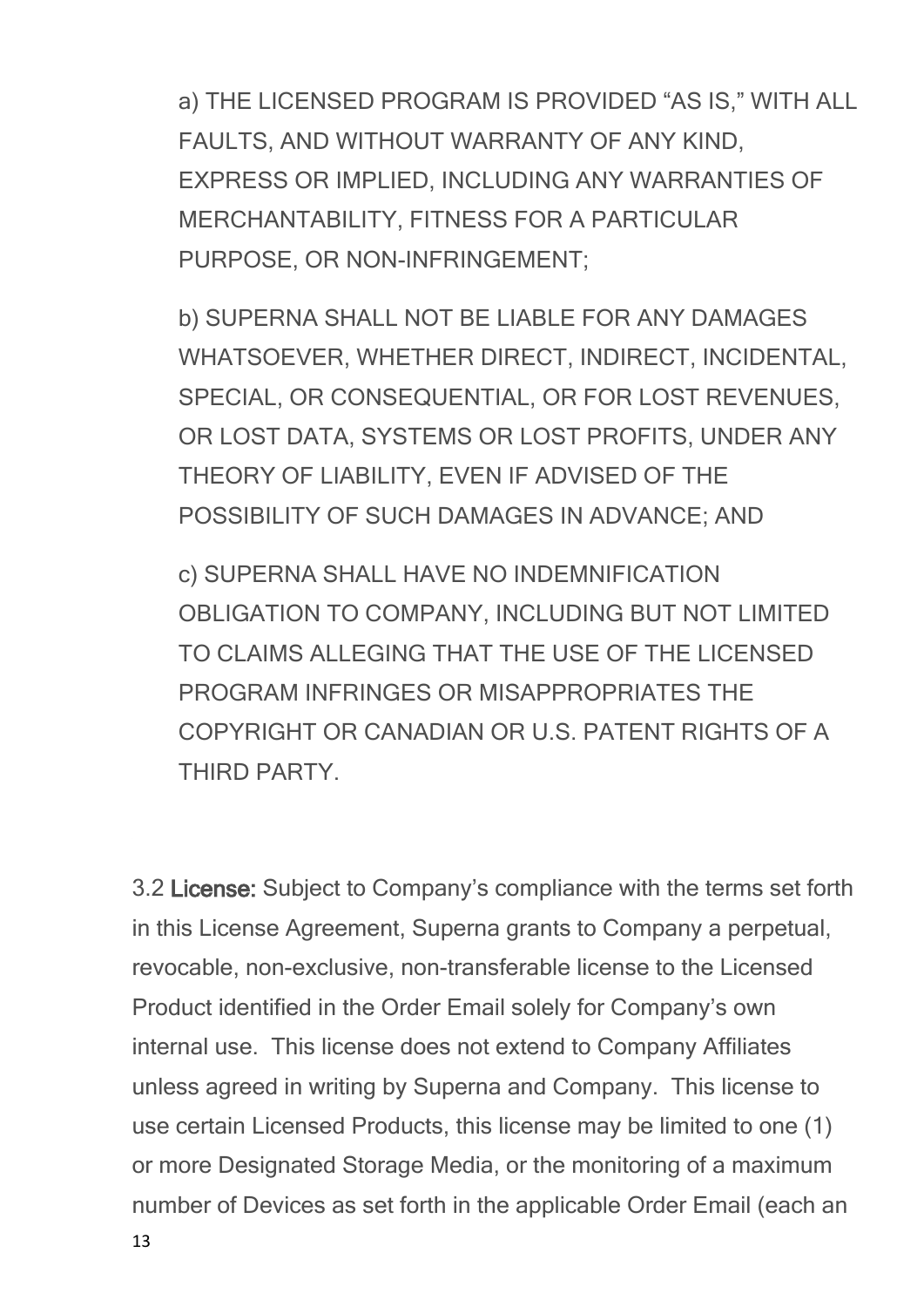"**Authorized Use Limitation**"). Notwithstanding the foregoing, Company's license to use the Optional Features shall commence on the date of the Order Email and continue until the expiration or termination of the Maintenance and Technical Support Period described in the Order Email for Optional Features, or any renewal Maintenance and Technical Support Period, as applicable, or termination of this License Agreement in accordance with Section 5.2..

3.3. **License Restrictions:** Company shall not, and shall not permit any third party to:

a) copy the Licensed Products, in whole or in part;

b) modify, correct, adapt, translate, enhance or otherwise prepare derivative works or improvements of the Licensed Products;

c) rent, lease, lend, sell, sublicense, assign, distribute, publish, transfer or otherwise make available the Licensed Products to any party, including on or in connection with the internet or any timesharing, service bureau, software as a service, cloud or other technology or service;

d) transfer the Licensed Program to any third party after it is installed on the Computer System;

e) monitor more Devices than set forth in the Authorized Use Limitation or implement a new Designated Storage Medium after installation of the Licensed Program without written permission from Superna;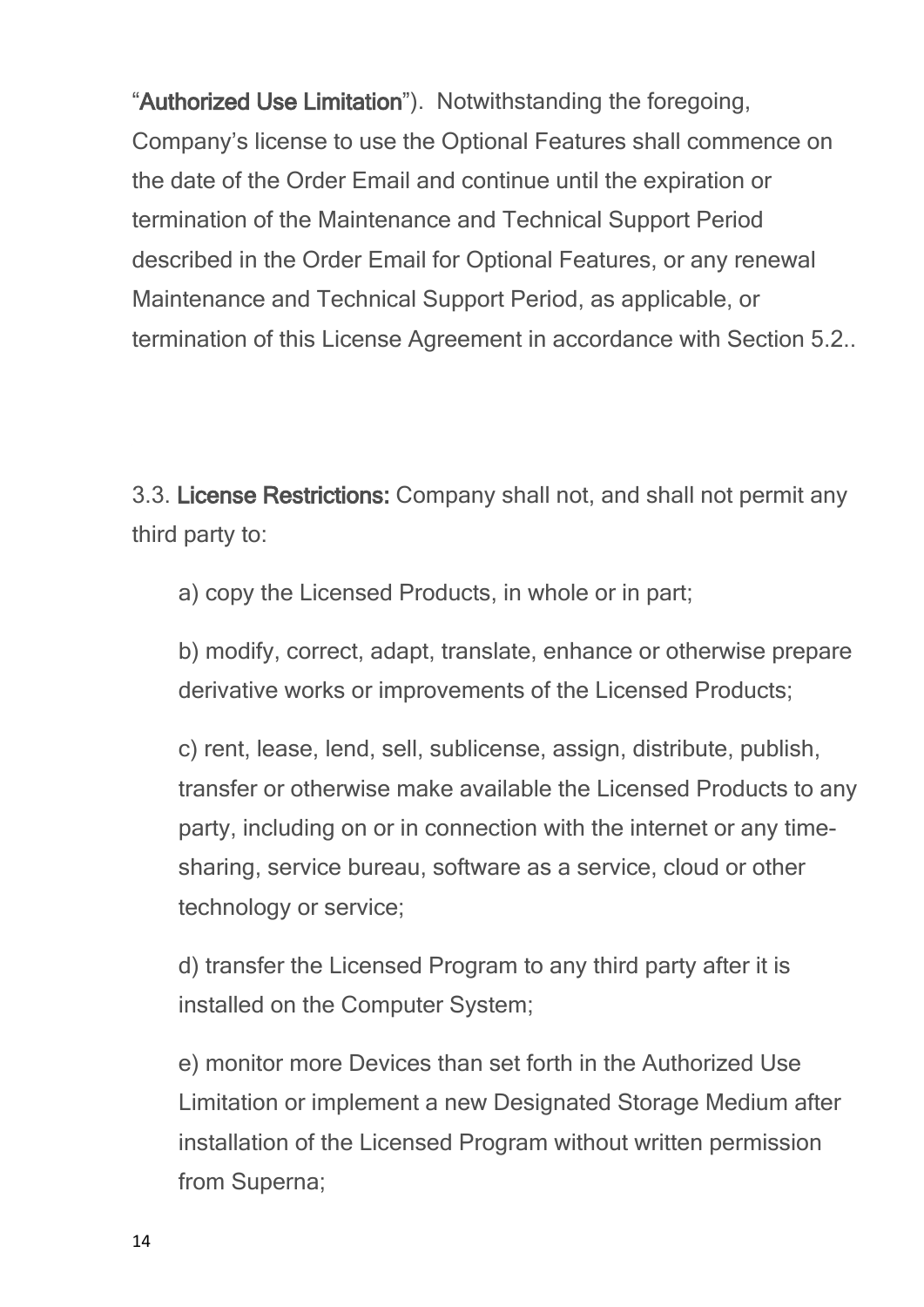f) reverse engineer, disassemble, decompile, decode or adapt the Licensed Products;

g) remove, delete, efface, alter, obscure, translate, combine, supplement or otherwise change any disclaimers, or trademark or other proprietary rights symbols or notices, on any copy of the Licensed Products;

g) use the Licensed Product in any manner or for any purpose that infringes, misappropriates or otherwise violates any intellectual property or other right of any third party, or that violates any applicable law;

i) use the Licensed Product in such a way that results in Company's development of software products that are directly or indirectly competitive with the Licensed Program or other Superna products or services; or

j) use the Licensed Product for any purpose or application not expressly permitted by this License Agreement.

k) Search & Recover and Golden Copy licenses are:

1) Bound to the virtual appliance and not transferable to another physical location after license keys are downloaded

2) Locked to the hardware serial number of the device being indexed

3) Licenses cannot be transferred to another device without paying license key unlock fees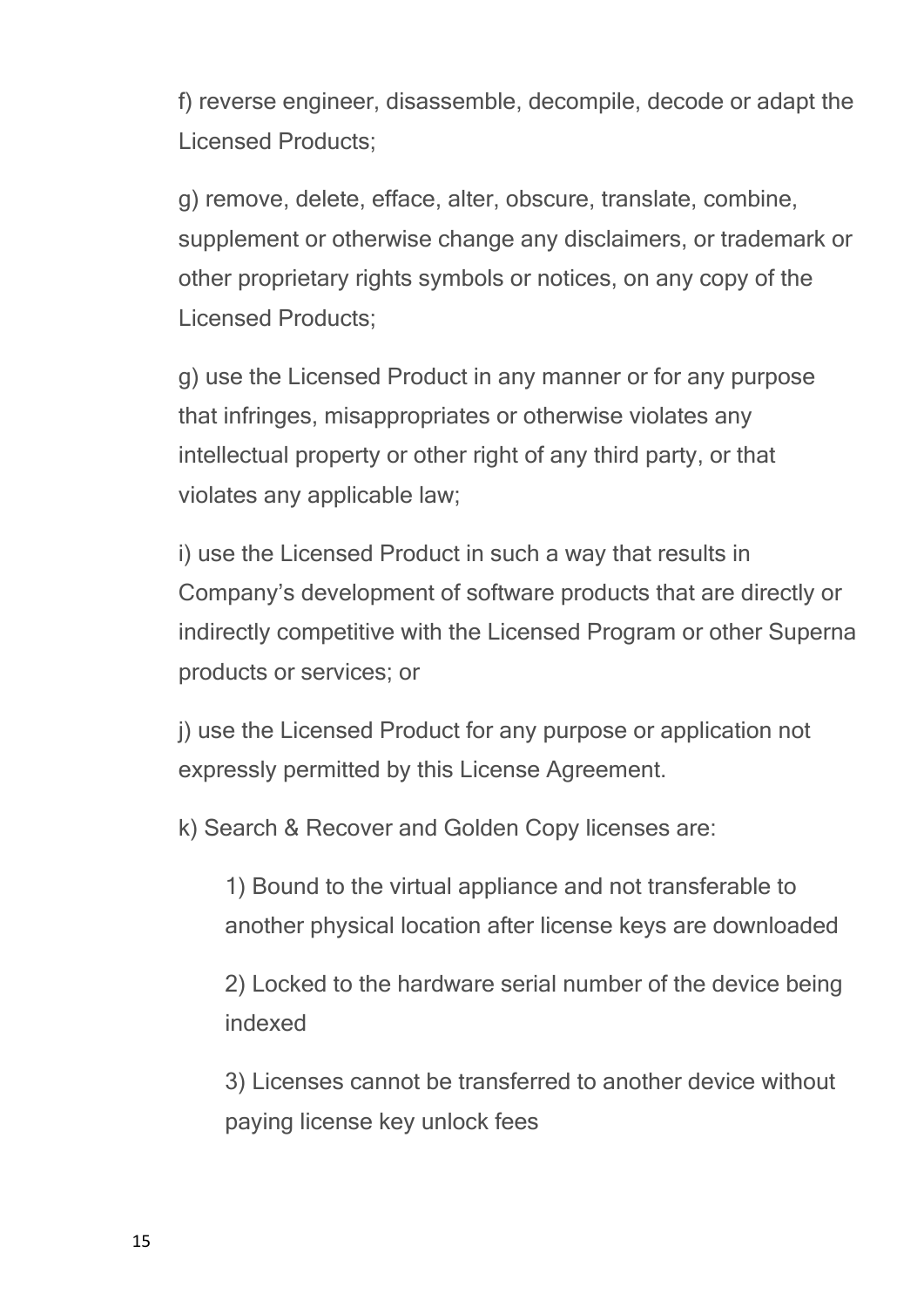l) DR cluster based license version 2 and later are locked to a cluster GUID once applied and cannot be re-hosted.

3.4 **Feedback**: Company may provide to Superna suggestions, comments and feedback regarding evaluation, testing and use of the Licensed Product and the Services, including but not limited to usability, bug reports, and enhancement or feature requests or recommendations ("**Feedback**"). Company agrees that Superna and its Affiliates shall be free to use, disclose, reproduce, license or otherwise distribute, and exploit the Feedback as it sees fit, entirely without obligation or restriction of any kind on account of intellectual property rights or otherwise.

## <span id="page-15-0"></span>4. *Ownership; Prerequisites; Third Party Code:*

4.1The Licensed Product is the proprietary property of Superna or its licensors and is protected by the copyright and trademark law of the U.S., international treaties and other applicable laws. Superna, its Affiliates and licensors retain any and all right, title and interest in and to the Licensed Product, including in all copies, improvements, enhancements, modifications and derivative works of the Licensed Product. Company's rights to use the Licensed Product shall be limited to those expressly granted in Section 3.1. All rights not expressly granted to Company are retained by Superna, its Affiliates or its licensors.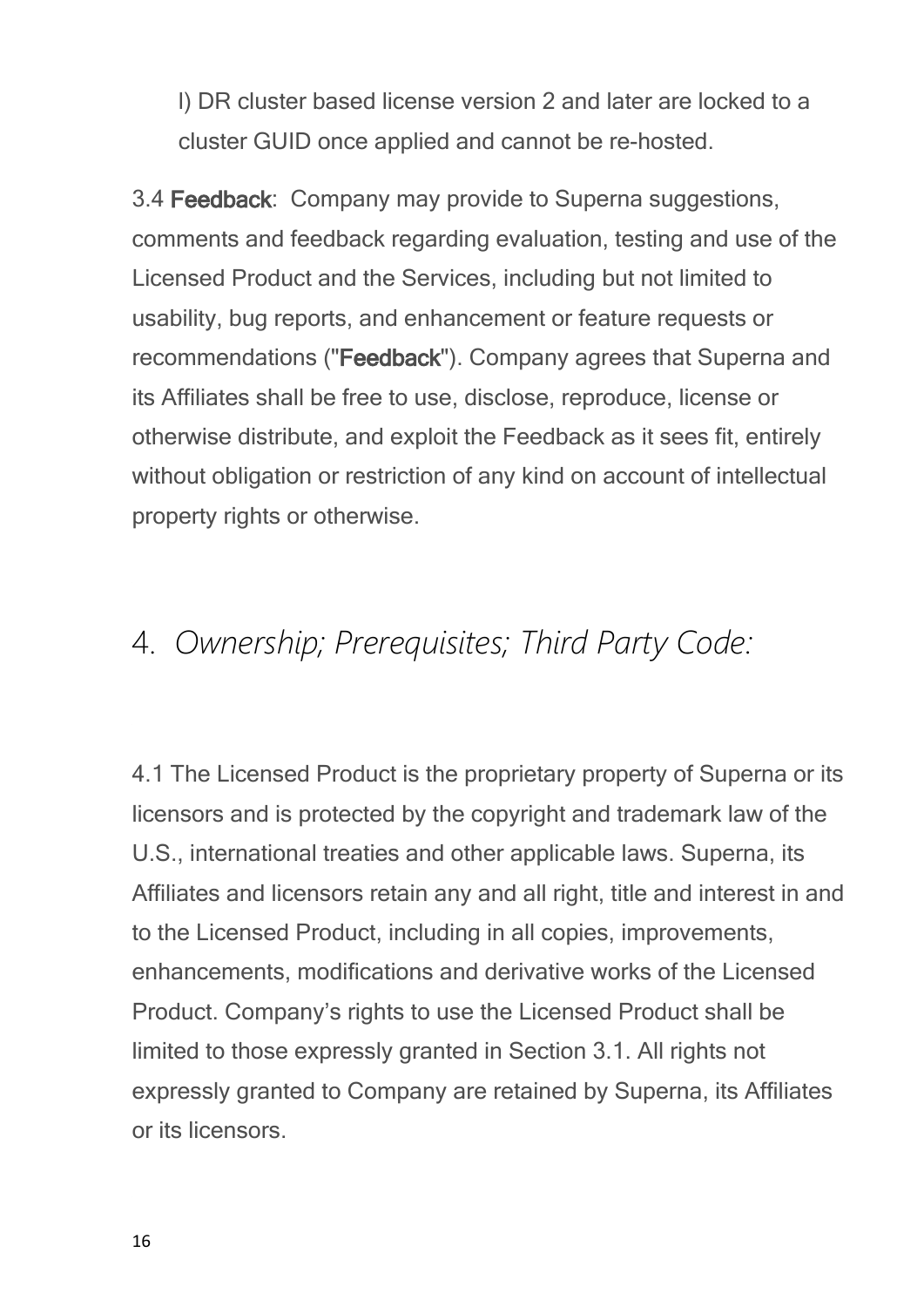4.2 Superna shall identify a list of prerequisite hardware and software required for installation and use of the Licensed Program ("**Prerequisites**"). Company shall be responsible for acquiring, or authorizing Superna to acquire on Company's behalf, all Prerequisites prior to installation and use of the Licensed Program. Superna shall not be a party to any software or other license agreement associated with the Prerequisites whether or not downloaded or installed by Superna personnel on Company's behalf. Notwithstanding anything to the contrary in this License Agreement, Superna makes no warranty of any kind with regard to the Prerequisites.

4.3 Superna shall identify a list of Third Party Code contained within the Licensed Program located [here](#page-63-0) and all such Third Party Code shall be subject to the license terms set forth therein. Superna shall not be a party to any software or other license agreement associated with Company's use of the Third Party Code. Notwithstanding anything to the contrary in this License Agreement, Superna makes no warranty of any kind with regard to the Third Party Code.

### <span id="page-16-0"></span>5. *Term and Termination:*

5.1 The term of this License Agreement shall be for a period commencing upon the Effective Date and continuing until such time as Company discontinues use of the Licensed Product on the Computer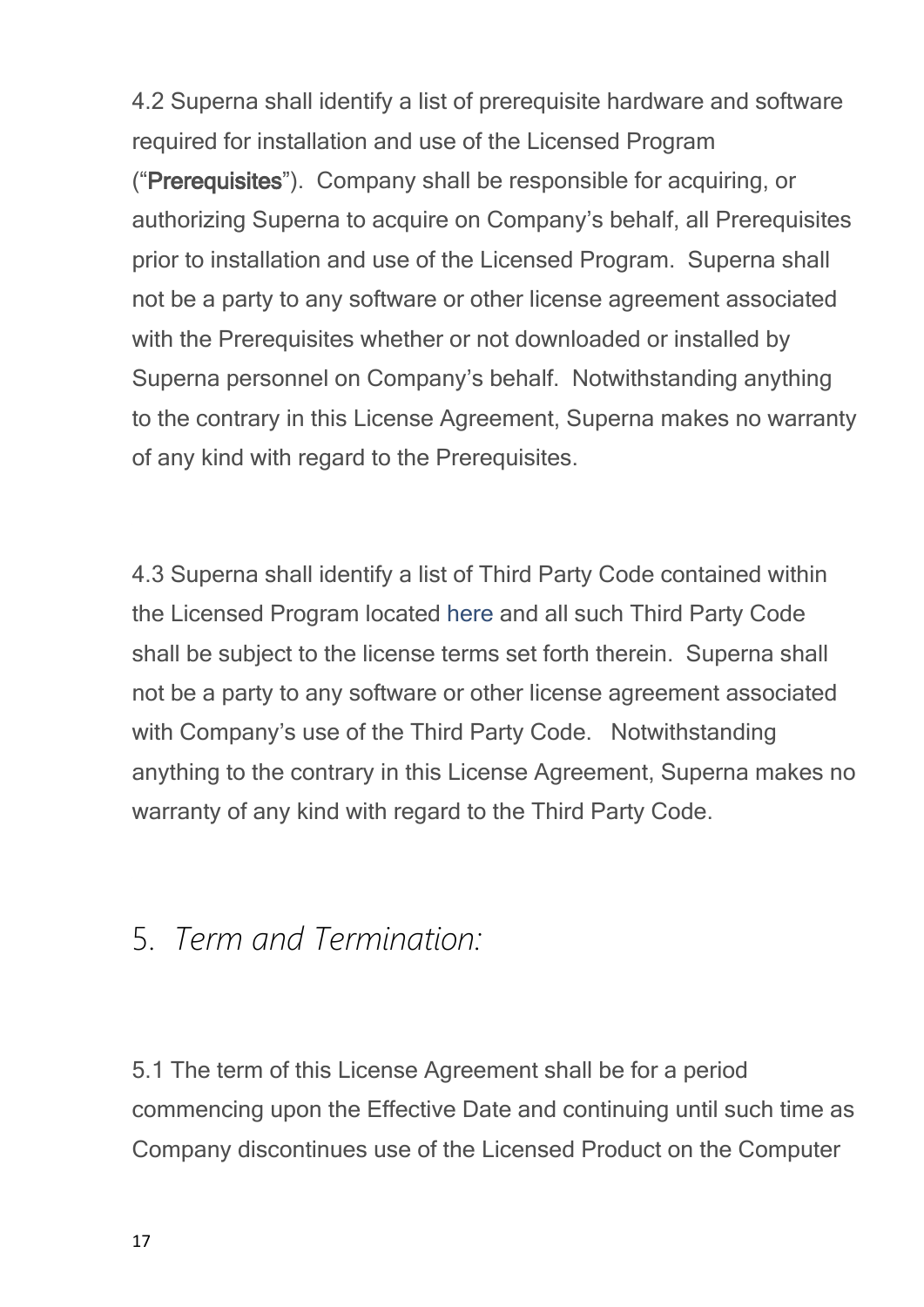System or this License Agreement is terminated in accordance with Section 5.2 (the "**Term**").

5.2 Superna shall have the right to terminate Company's license to use the Licensed Product if Company fails to pay any required Fees or otherwise fails to comply with the terms and conditions set forth herein (each a "**Default**"). In the event that a Default is not payment-related, Superna shall give written notice to Company of such Default. If the Default has not been remedied within thirty (30) days after such notice, the license granted hereunder and any access to Maintenance and Technical Support Services shall terminate. In the event that Company has failed to pay any required License Fee, whether an initial license Fee or a Fee for Optional Features, or any Services, Superna shall give written notice to Company of such Default. If the Default has not been remedied in full within five (5) days of such notice, all licenses granted hereunder, and all entitlement to access Optional Features and the Services are hereby automatically revoked without further notice

5.3 Company agrees, upon termination of this License Agreement for any reason, to immediately return or destroy the Licensed Product and copies thereof as directed by Superna and, if requested by Superna, to provide written certification of the destruction or return thereof.

18 5.4 Sections 2.1, 3.3, 3.4, 4.1, 5.3, 5.4, 7.2, 8.9, 10, 11, 12, 13.3, 13.4, 13.10. 13.11 and 13.16 of this License Agreement, and Sections 4 and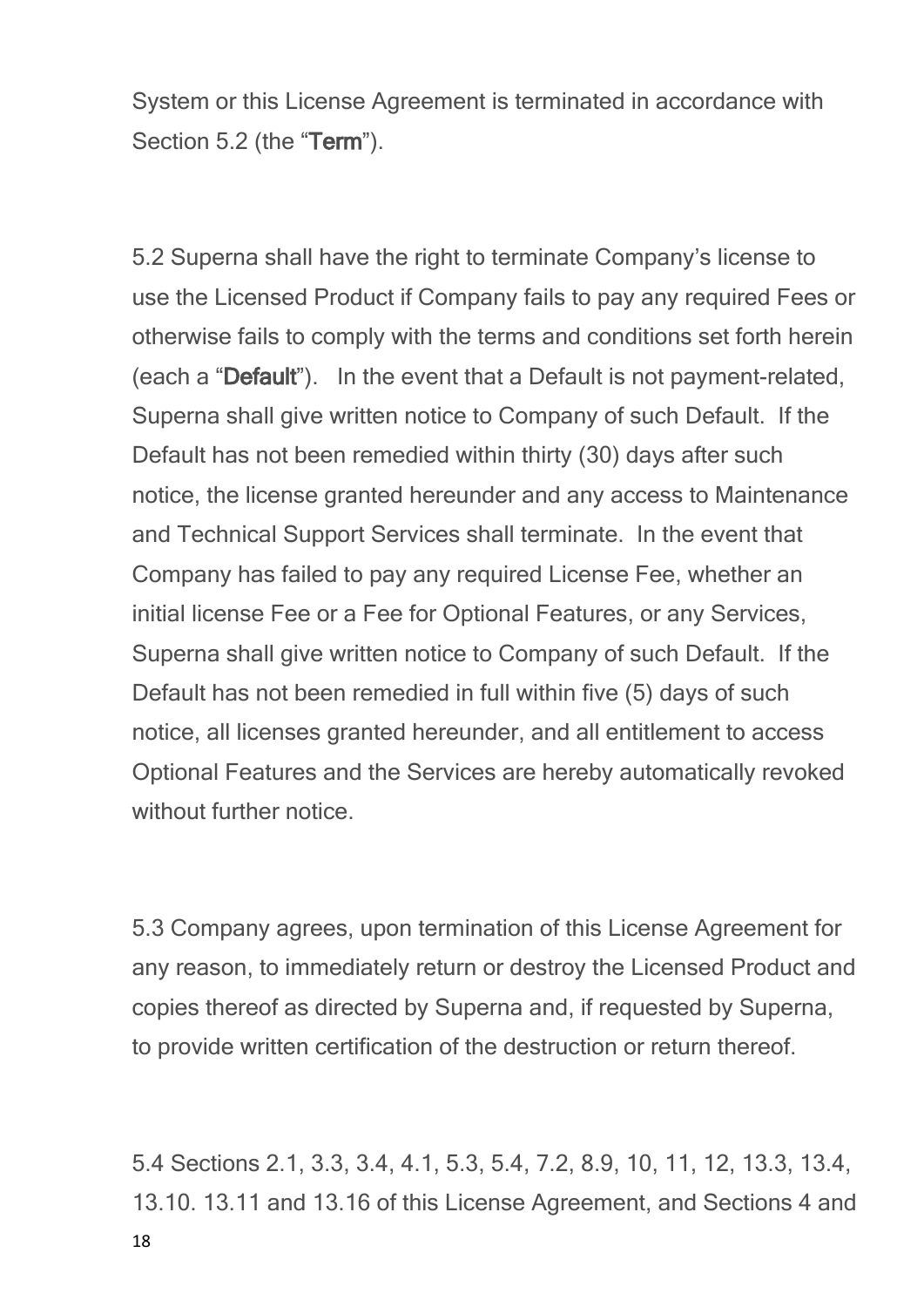6 of Exhibit B hereto, shall survive the expiration or termination of Company's license and this License Agreement.

## <span id="page-18-0"></span>6. *Warranty:*

6.1 Superna warrants that:

a) for a period of ninety (90) days following the Effective Date (the "**Program Warranty Period**") that the Licensed Program will substantially conform to the specifications in the Documentation, including any known bugs or defects, when used in accordance with the Documentation; and

b) during the Initial Support Period, as defined in Section 9.1, and any renewal Maintenance and Technical Support Period, as applicable (the "**Maintenance and Technical Support Warranty Period**"), Maintenance and Technical Support Services shall be performed in a reasonable and workmanlike manner, consistent with generally accepted industry standards.

6.2 The Documentation is provided "as is" with no warranties of any kind.

6.3 Company's exclusive remedy for any breach of the warranties contained in Section 6.1 during the Program Warranty Period or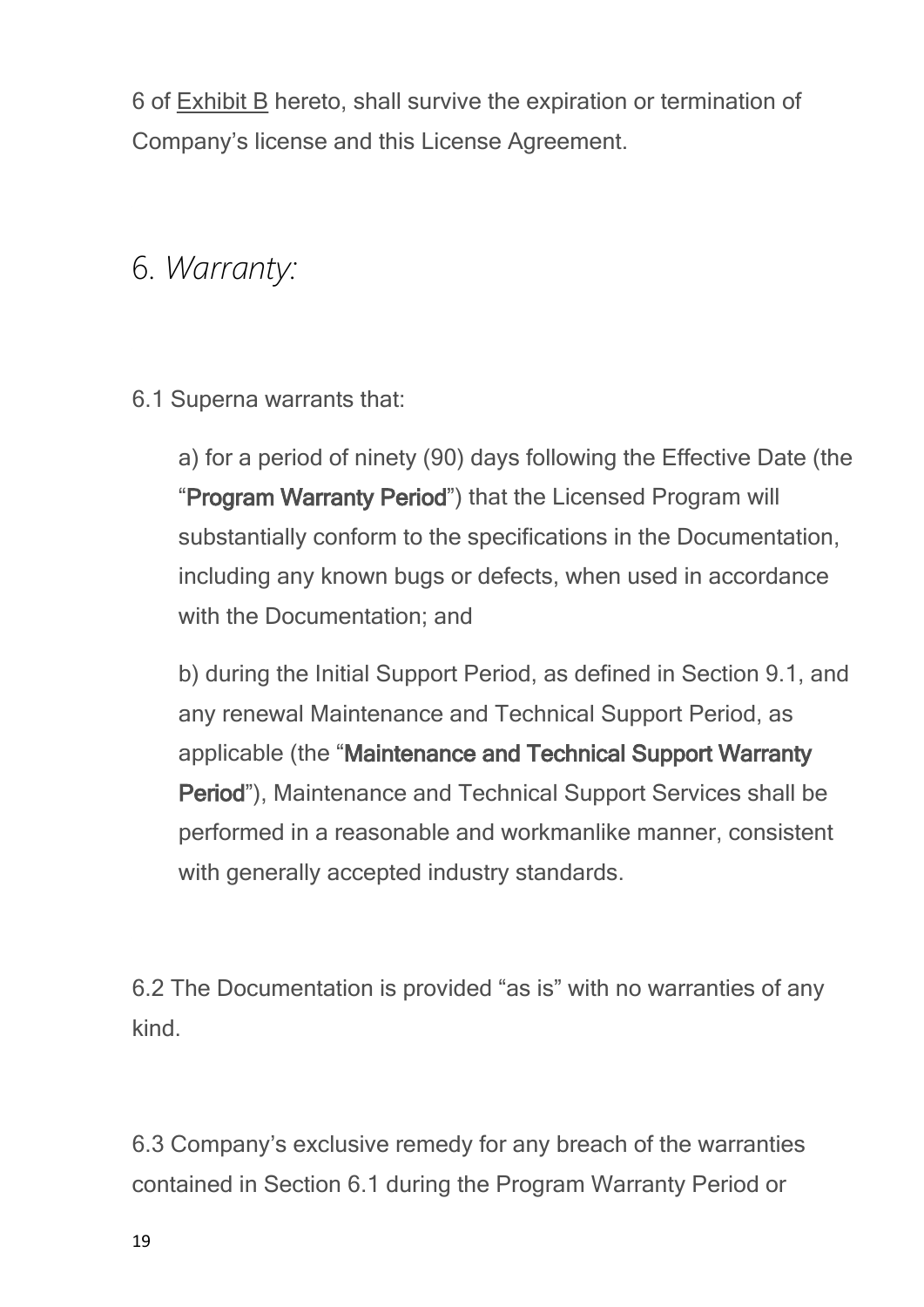Maintenance and Technical Support Warranty Period, as applicable, is for Superna, at its expense, to use commercially reasonable efforts to: (a) replace or repair the Licensed Program; or (b) re-perform the Maintenance and Technical Support Services. Company must notify Superna in writing of any such non-compliance with these warranties within the applicable Warranty Period.

6.4 In the event Superna is unable, after using commercially reasonable efforts, to remedy the non-compliance with a warranty set forth in Section 6.1(a) or 6.1(b) after receipt of notification from Company during the applicable Warranty Period, Company's sole and exclusive remedy shall be: for Section 6.1(a), to return the Licensed Product, terminate Company's rights under this License Agreement and receive a pro-rata refund of payments actually received by Superna from Company for the Licensed Product (or the Optional Feature, if applicable) which is the subject of the warranty claim; and, for Section 6.1(b), to receive a pro-rata refund of fees actually paid by Company for the deficient Maintenance and Technical Support **Services** 

6.5 Any modification or attempted modification of the Licensed Product by Company, any failure by Company to implement any Update or Upgrade to the Licensed Product as supplied by Superna, or any use of the Licensed Product not in compliance with the specifications set forth in the Documentation, shall void the limited warranties set forth in Section 6.1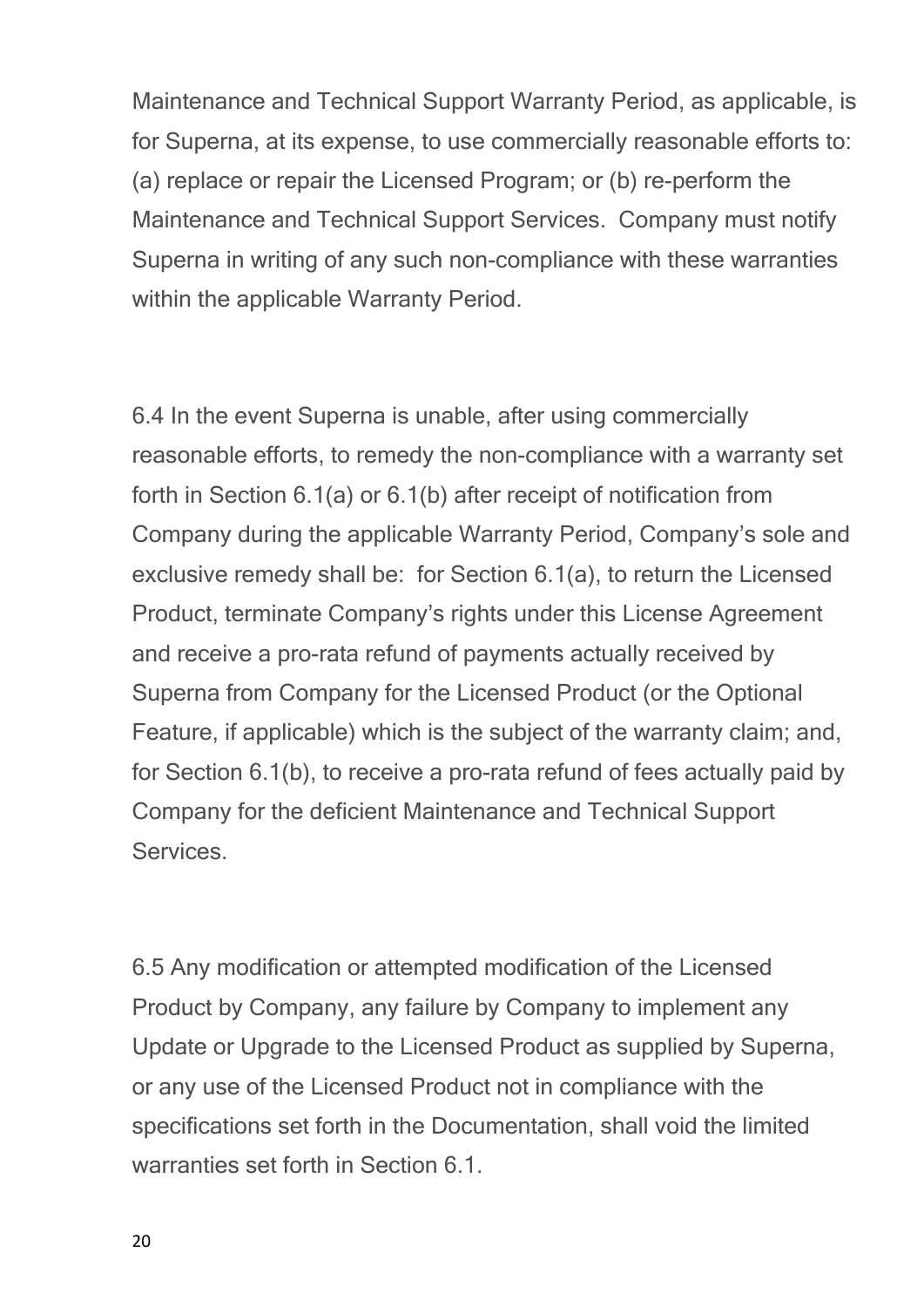6.6 EXCEPT AS OTHERWISE PROVIDED IN THIS SECTION 6:

a) SUPERNA, ITS AFFILIATES, LICENSORS AND RESELLERS EXPRESSLY DISCLAIM ALL WARRANTIES OF ANY KIND, WHETHER EXPRESS OR IMPLIED, INCLUDING BUT NOT LIMITED TO THE IMPLIED WARRANTIES OF MERCHANTABILITY, FITNESS FOR A PARTICULAR PURPOSE, TITLE AND NON-INFRINGEMENT AS WELL AS ALL WARRANTIES ARISING BY USAGE OF TRADE, COURSE OF DEALING OR COURSE OF PEFORMANCE TO THE MAXIMUM EXTENT PERMITTED BY APPLICABLE LAW;

b) SUPERNA, ITS AFFILIATES, LICENSORS AND RESELLERS, MAKE NO WARRANTY THAT THE LICENSED PRODUCT AND/OR MAINTENANCE AND TECHNICAL SUPPORT SERVICES WILL MEET COMPANY'S REQUIREMENTS, THAT THE LICENSED PRODUCT AND/OR MAINTENANCE AND TECHNICAL SUPPORT SERVICES WILL BE UNINTERRUPTED, TIMELY, SECURE, OR ERROR FREE, THAT ANY PRODUCT DATA OR USAGE DATA STORED BY SUPERNA WILL BE SECURE FROM ALL POSSIBLE THREATS, ACCURATE OR RELIABLE, THAT ERRORS OR DEFECTS IN THE LICENSED PROGRAM WILL BE CORRECTED, OR THAT THE LICENSED PRODUCT OR MAINTENANCE AND TECHNICAL SUPPORT SERVICES WILL BE FREE OF ALL POSSIBLE VIRUSES OR OTHER HARMFUL CODE; NOR DOES SUPERNA MAKE ANY WARRANTY AS TO THE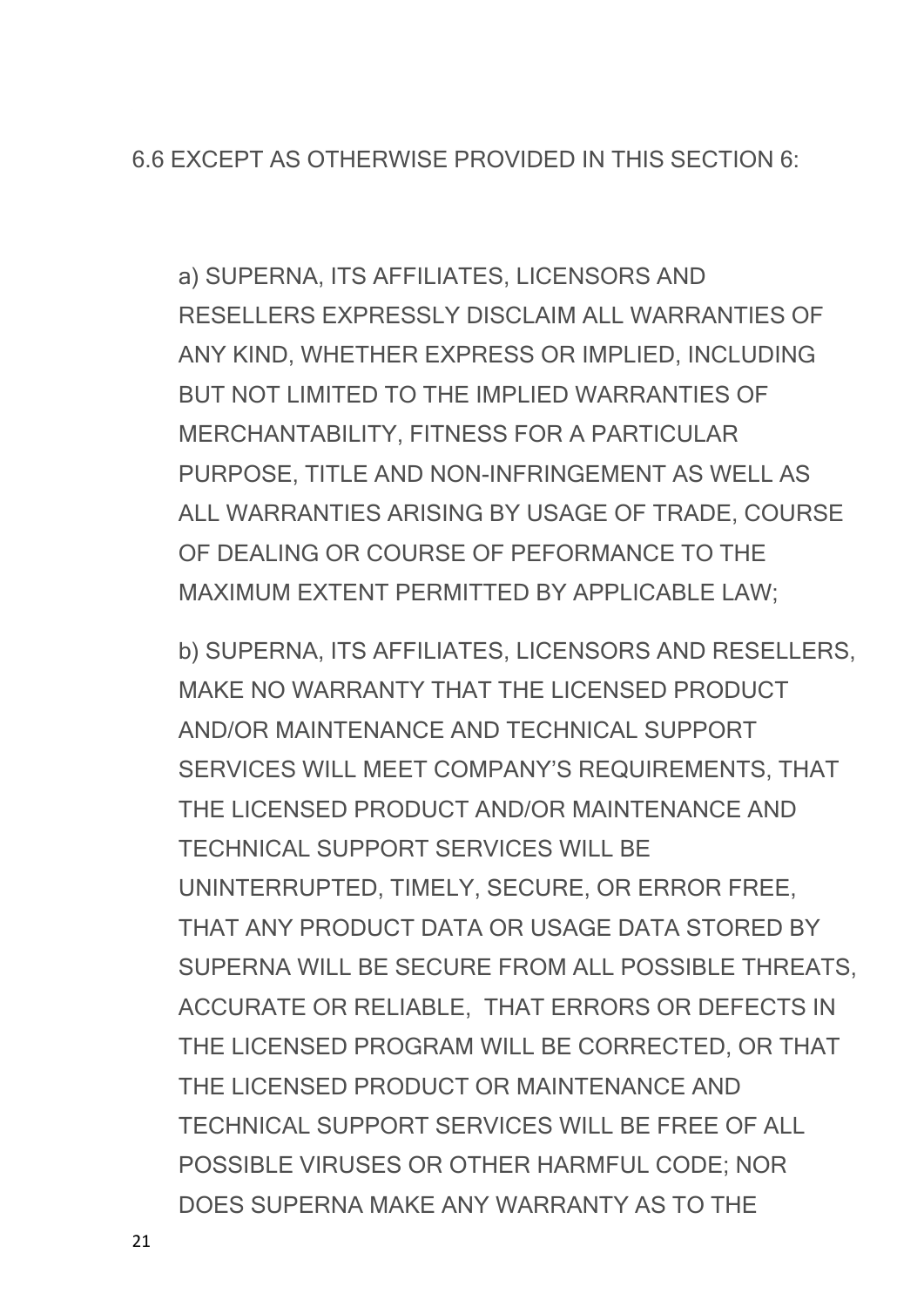RESULTS THAT MAY BE OBTAINED FROM THE USE OF THE LICENSED PRODUCT AND/OR MAINTENANCE AND TECHNICAL SUPPORT SERVICES, TO THE MAXIMUM EXTENT PERMITTED BY APPLICABLE LAW; AND

c) NEITHER SUPERNA, NOR ITS AFFILIATES, LICENSORS OR RESELLERS MAKE ANY WARRANTY THAT THE LICENSED PRODUCT OR THE MAINTENANCE AND TECHNICAL SUPPORT SERVICES WILL: (i) DETECT OR PREVENT ANY OR ALL MALICIOUS CODE OR THAT USE OF THE LICENSED PROGRAM AND RELATED UPDATES OR UPGRADES WILL KEEP COMPANY'S NETWORK OR COMPUTER SYSTEMS FREE FROM VIRUSES OR OTHER MALICIOUS OR UNWANTED CONTENT OR SAFE FROM INTRUSIONS OR OTHER SECURITY BREACHES; or (ii) NOT RESULT IN DAMAGE TO COPIED FILES, ERRORS IN COPIED DATA OR THAT DATA WILL BE COPIED OR SAVED AT ANY PARTICULAR SPEED.

d) NEITHER SUPERNA, NOR ITS AFFILIATES, LICENSORS OR RESELLERS MAKE ANY WARRANTY RELATED TO FEES, OVERAGES OR CHARGES RELATED TO CLOUD STORAGE SERVICE PROVIDER SERVICES. ALL FEES, COSTS, OVERAGES WHEN USING CLOUD STORAGE PROVIDERS IS COMPANY'S RESPONSIBILITY UNDER ALL CONDITIONS.

<span id="page-21-0"></span>7*. Mutual Indemnification:*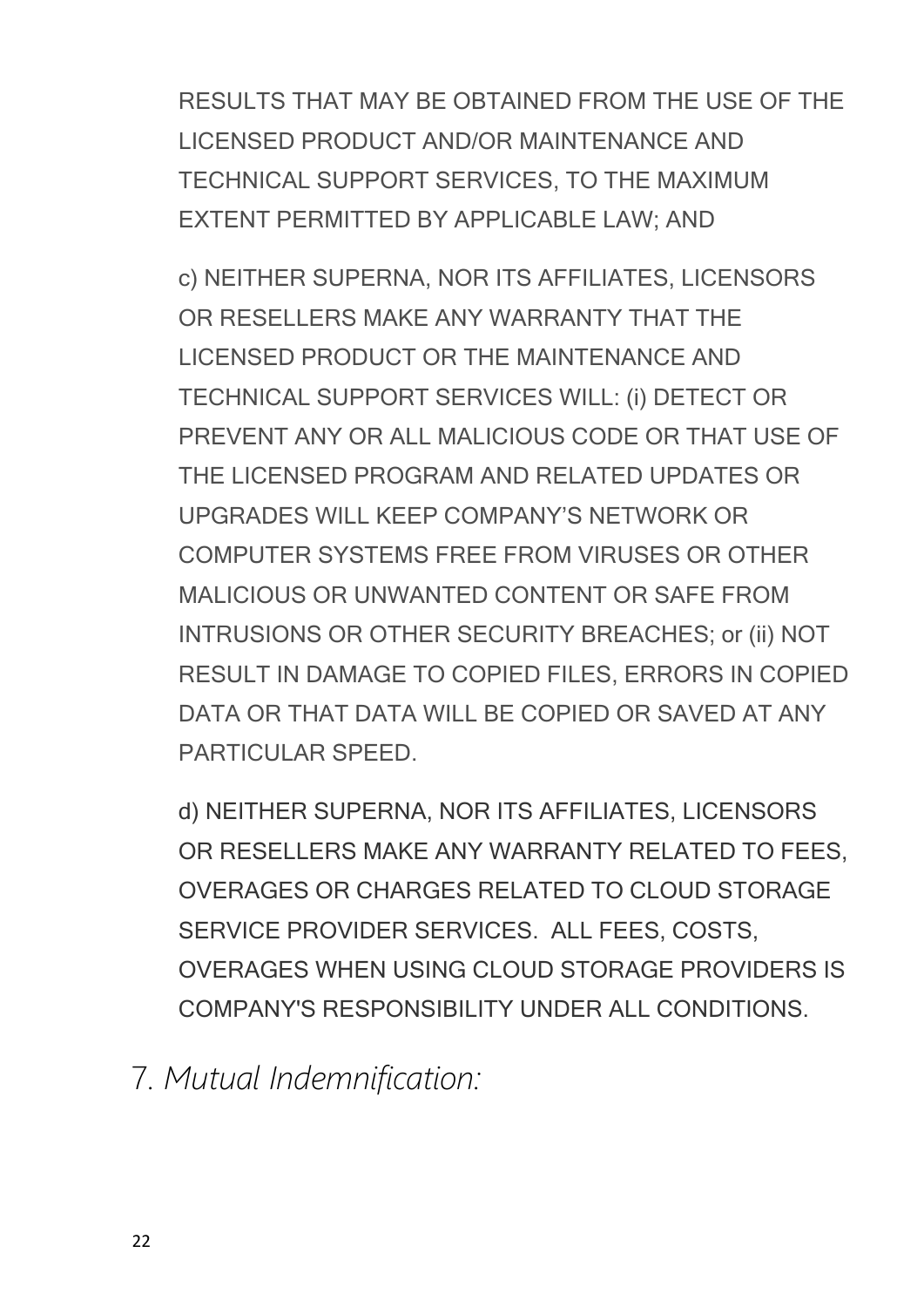7.1 Superna shall defend Company against any claim, demand, suit, or proceeding made or brought against Company by a third party alleging that the use of the Licensed Program or a Deliverable, as defined in Exhibit B, Section 1.1, as permitted hereunder, infringes or misappropriates the copyright or Canadian or U.S. patent rights of a third party (a "**Claim Against Company**"), and shall indemnify Company for any damages, attorneys' fees and costs finally awarded against Company as a result of, and for amounts paid by Company under a court approved settlement of, a Claim Against Company; provided, however, that Company shall: (a) promptly give Superna written notice of the Claim Against Company; (b) give Superna sole control of the defense and settlement of the Claim Against Company (provided that Superna may not settle any Claim Against Company unless the settlement unconditionally releases Company of all liability); and (c) provide to Superna all reasonable assistance, at Superna's expense. In the event of a Claim Against Company, or if Superna reasonably believes the Licensed Program may infringe, Superna may in its discretion and at no cost to Company: (i) modify the Licensed Program or Deliverable so that it no longer infringes, without breaching its warranties under Section 6.1 above, or Exhibit B, Section 5.1(a), as applicable, (ii) obtain a license for Company's continued use of the Licensed Program or the Deliverables, or (iii) terminate Company's license for such Licensed Programs or Deliverables upon ten (10) days' written notice and refund payments actually received by Superna from Company for the Licensed Product or Deliverable which is the subject of the infringement claim. Superna shall have no indemnification obligation for any claim to the extent based upon the following: (a) Company's use of the Licensed Program or Deliverable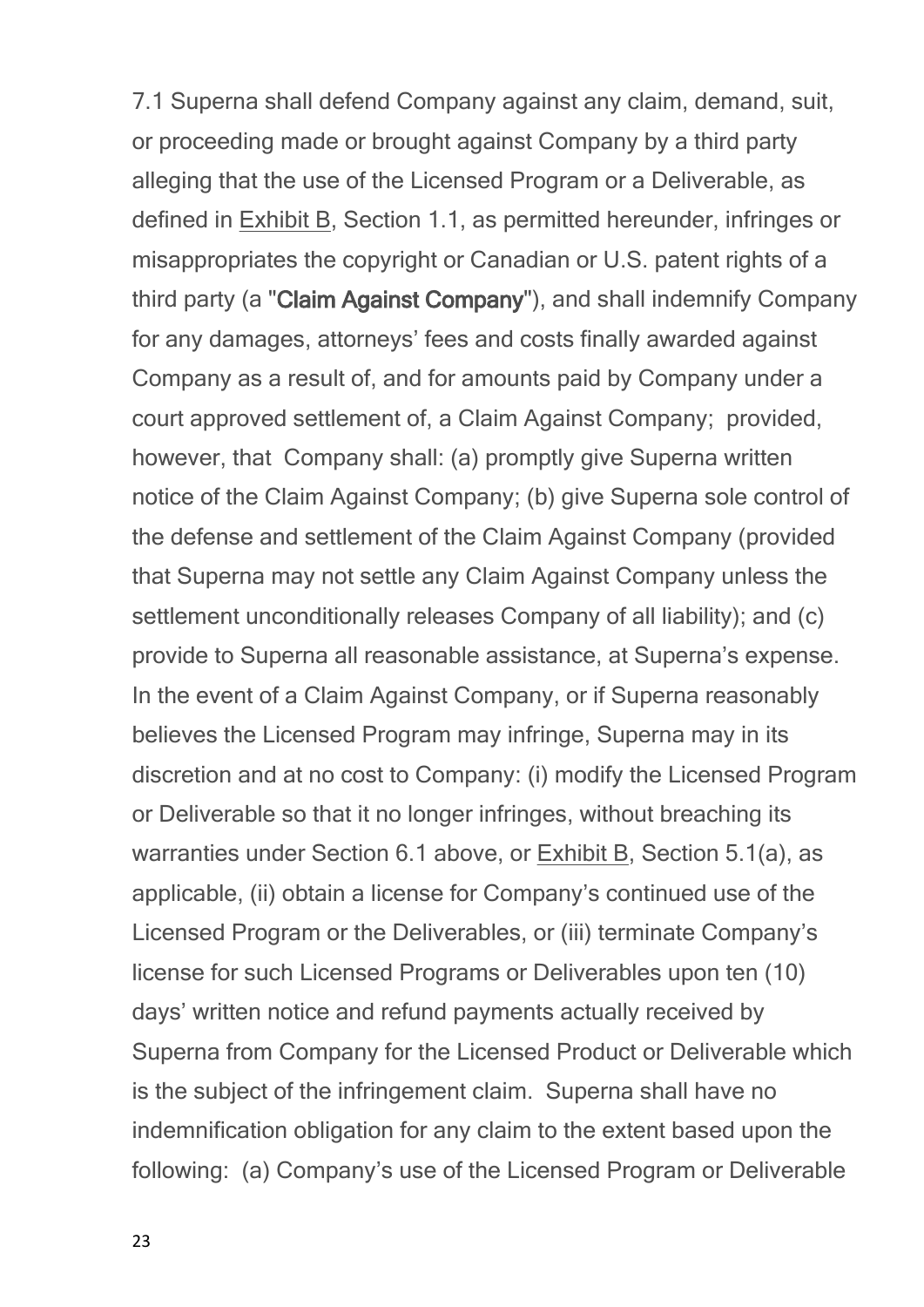in combination with other items when such infringement would not have occurred from the use of the Licensed Program or Deliverable solely for the purpose for which they were designed or sold by Superna; (b) modifications to the Licensed Program or Deliverable not authorized in writing by Superna; or (c) Company's continued use of the Licensed Program or Deliverable following notification to suspend use due to a claim or threat of a claim.

7.2. Company shall defendSuperna, and its Affiliates, licensors and resellers (each a "**Superna Indemnitee**"), against any claim, demand, suit or proceeding made or brought against such Superna Indemnitee by a third party: (i) alleging that Company's use of the Licensed Programs, Services or Deliverables in breach of this License Agreement or otherwise not in compliance with the Documentation or Service Description, infringes or misappropriates the intellectual property rights of a third party or violates applicable law, or (ii) that otherwise relates to a breach by Company of this License Agreement (a "**Claim Against Superna**"), and shall indemnify the Superna Indemnitees for any damages, attorneys' fees and costs finally awarded against each such Superna Indemnitee as a result of, or for any amounts paid by a Superna Indemnitee under a court-approved settlement of a Claim Against Superna; provided that Superna (a) promptly gives Company written notice of the Claim Against Superna; (b) gives Company sole control of the defense and settlement of the Claim Against Superna (provided that Company may not settle any Claim Against Superna unless the settlement unconditionally releases the Superna Indemnitee of all liability); and (c) provides to Company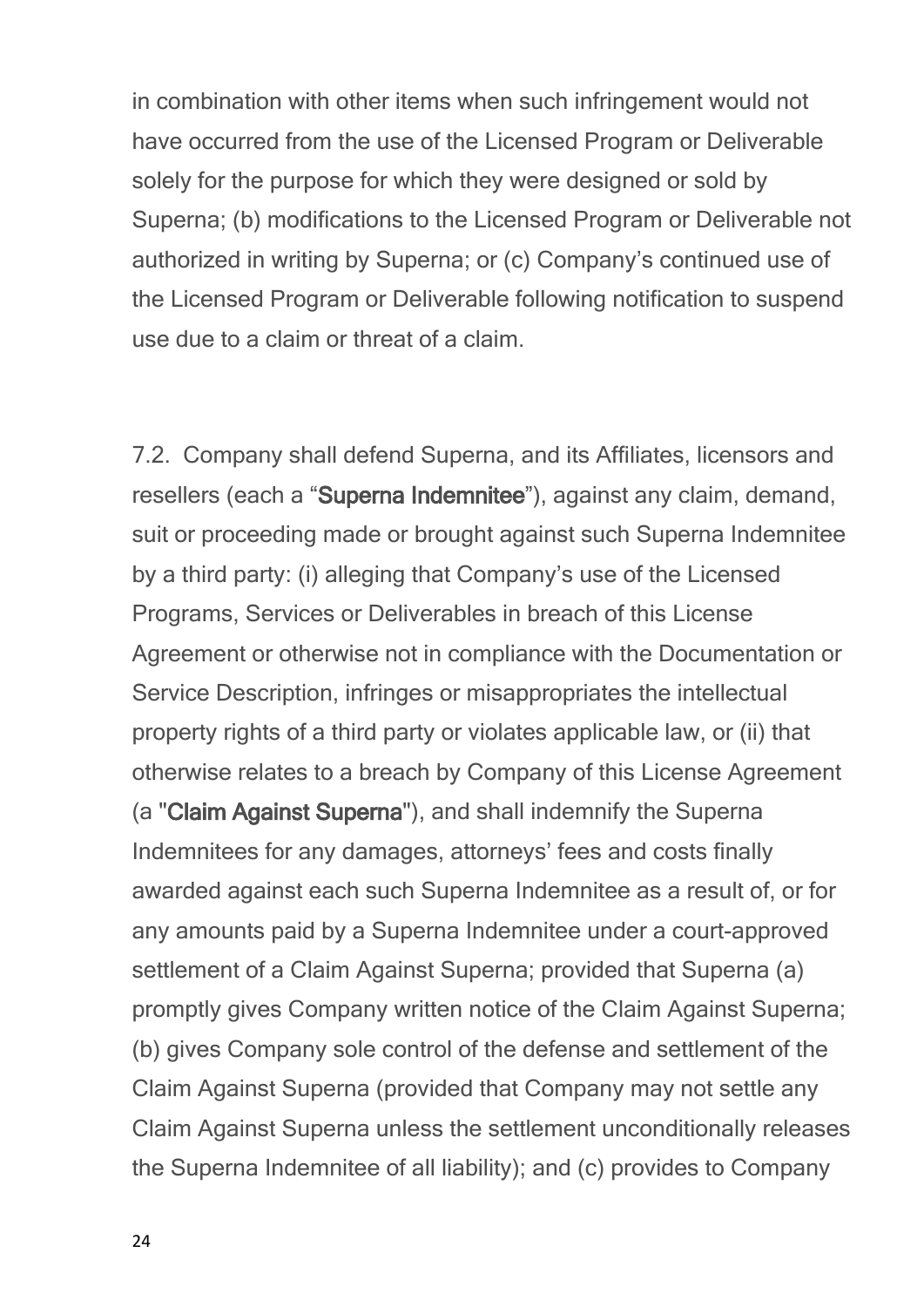all reasonable assistance, at Company's expense. Company shall have no indemnification obligation for any claim to the extent based upon the gross negligence or willful misconduct of a Superna Indemnitee.

7.3If at any time during the Term, Company has actual knowledge of any infringement of, litigation instituted with respect to, or challenge to the Licensed Product, including any Optional Feature, or Services, or any component thereof, or any Deliverable, or any Superna trademark, Company shall immediately notify Superna in writing. Additionally, in such event, Company shall immediately furnish to Superna copies of any correspondence, notices, complaints, legal documents, or other written materials relating such alleged infringement, litigation or challenge which it may have in its possession.

7.4This Section 7 (Mutual Indemnification) states the indemnifying party's sole liability to, and the indemnified party's exclusive remedy against, the other party for any type of claim described in this Section 7.

<span id="page-24-0"></span>8. *Limitations of Licensed Program and Optional Features:*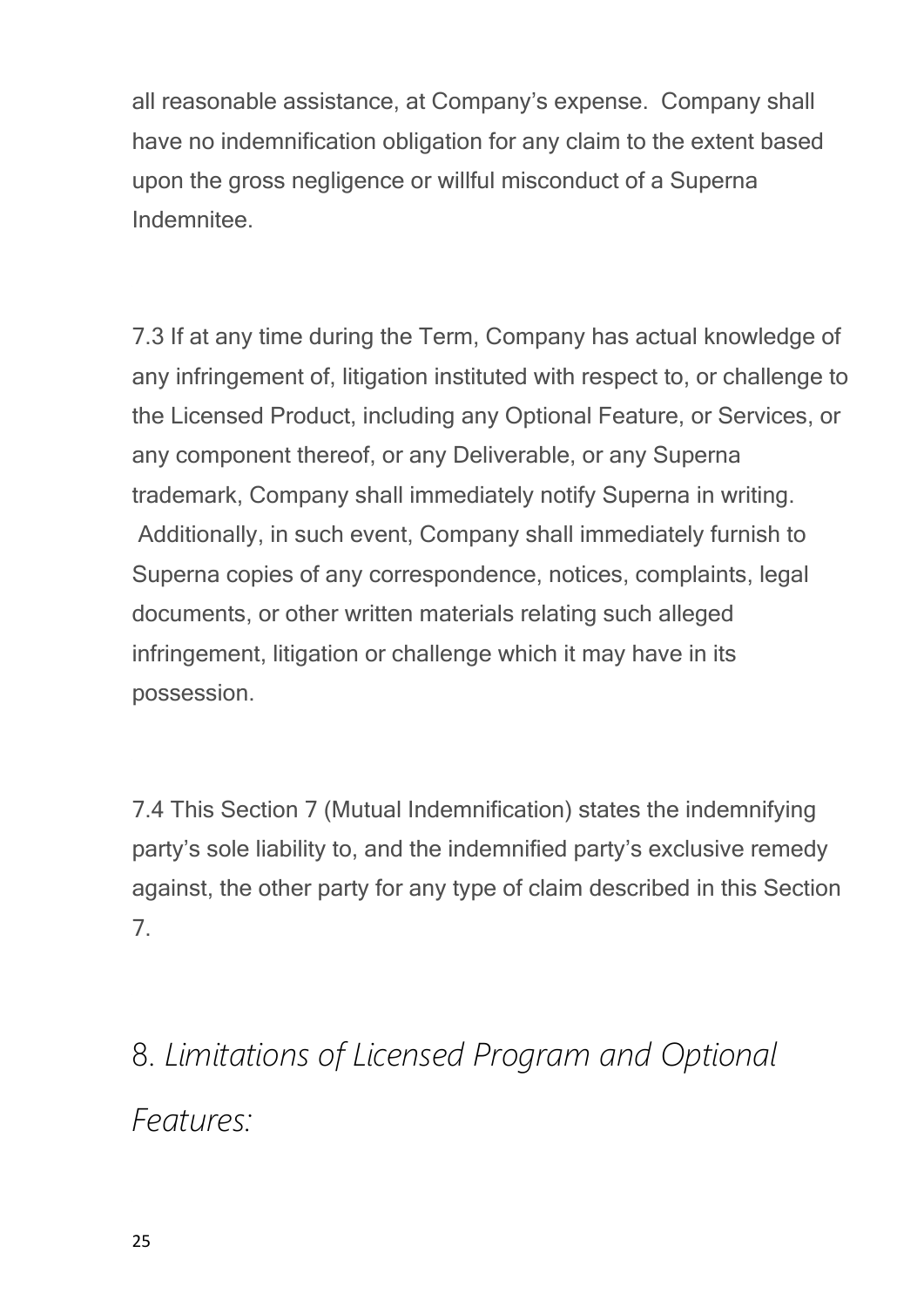8.1 Company acknowledges that the Licensed Program is not intended to replace the professional skills and judgment of Company and its personnel or replace any data backup plans or solutions. Neither Company nor its personnel will rely on the Licensed Program, the Documentation or any Services as a substitute for such professional skills and judgment. Company agrees to regularly backup Company data and Computer Systems in accordance with generally accepted practices.

8.2 Company acknowledges that Company, in its sole discretion, shall be responsible for Computer System design.

8.3 Company acknowledges that any network or the Internet may not be reliable and, accordingly, copied files may be damaged when transmitted over such systems.

8.4 Certain Licensed Programs are made available for one (1) or more specific Designated Storage Media. Superna reserves the right to charge a fee for implementation of a new Designated Storage Medium requested by Company.

8.5 A Designated Storage Medium may not store copied files correctly and the Licensed Product, and Superna personnel in its performance of any Services, may fail to detect such improper storage. Customer is solely responsible for the functioning of all Designated Storage Media.

8.6 Superna can make no guarantee with respect to the speed of copying to Designated Storage Media undertaken by the Company using the Licensed Program.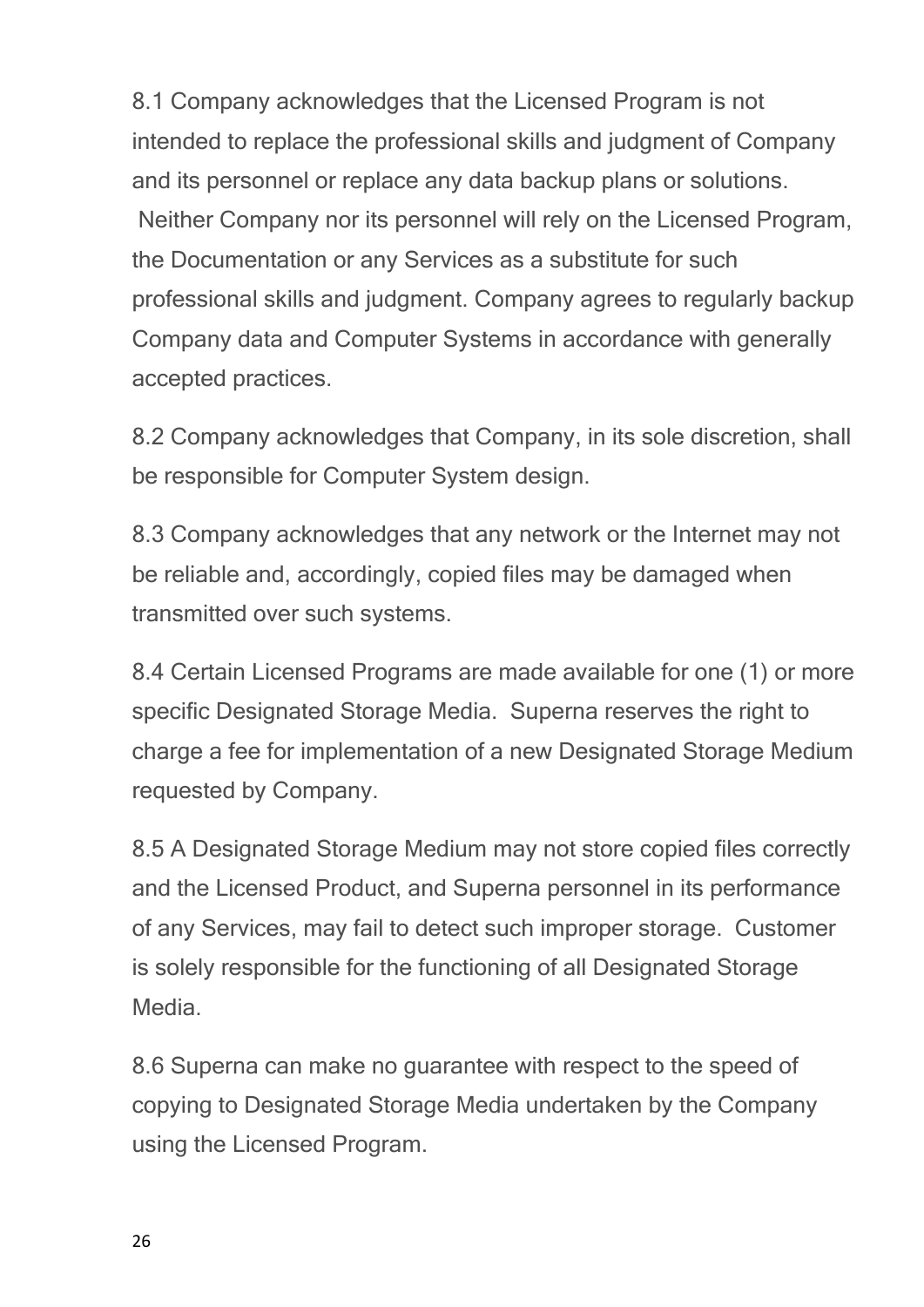8.7 With respect to use of the Licensed Program in connection with High Risk Systems, Company acknowledges that only Company has the necessary risk assessment information to create and implement back-up plans and other safeguards in the event of an Error or misuse of the Licensed Program or Services by Company. Accordingly, all such planning and implementation is the sole responsibility of Company and its personnel. Company acknowledges that it will not use the Licensed Program for back-up of such High Risk Systems or critical data. Company shall also be responsible for the continued operation and maintenance of the Computer System, the Prerequisites, and any Designated Storage Media and any Devices monitored by a Licensed Program.

8.8 Company agrees to regularly backup Company data and Computer Systems on separate media and in accordance with generally accepted practices. Company acknowledges that any failure to back-up data and Computer Systems may cause Company to lose data in the event of an error in or other failure of the Licensed Program or any Superna service. Since only Company, not Superna, can know the value of Company Computer Systems and data, only Company can plan and implement backup plans and safeguards appropriate to Company's needs in the event of an Error or other failure of the Licensed Program, or if the Maintenance and Technical Support Services cause Computer System problems or data loss.

8.9 Company agrees that it is solely responsible for the design, repair and configuration of Company's Computer Systems, Devices, and the planning and implementation of and compliance with Company's procedures and protocols for disaster recovery and other risks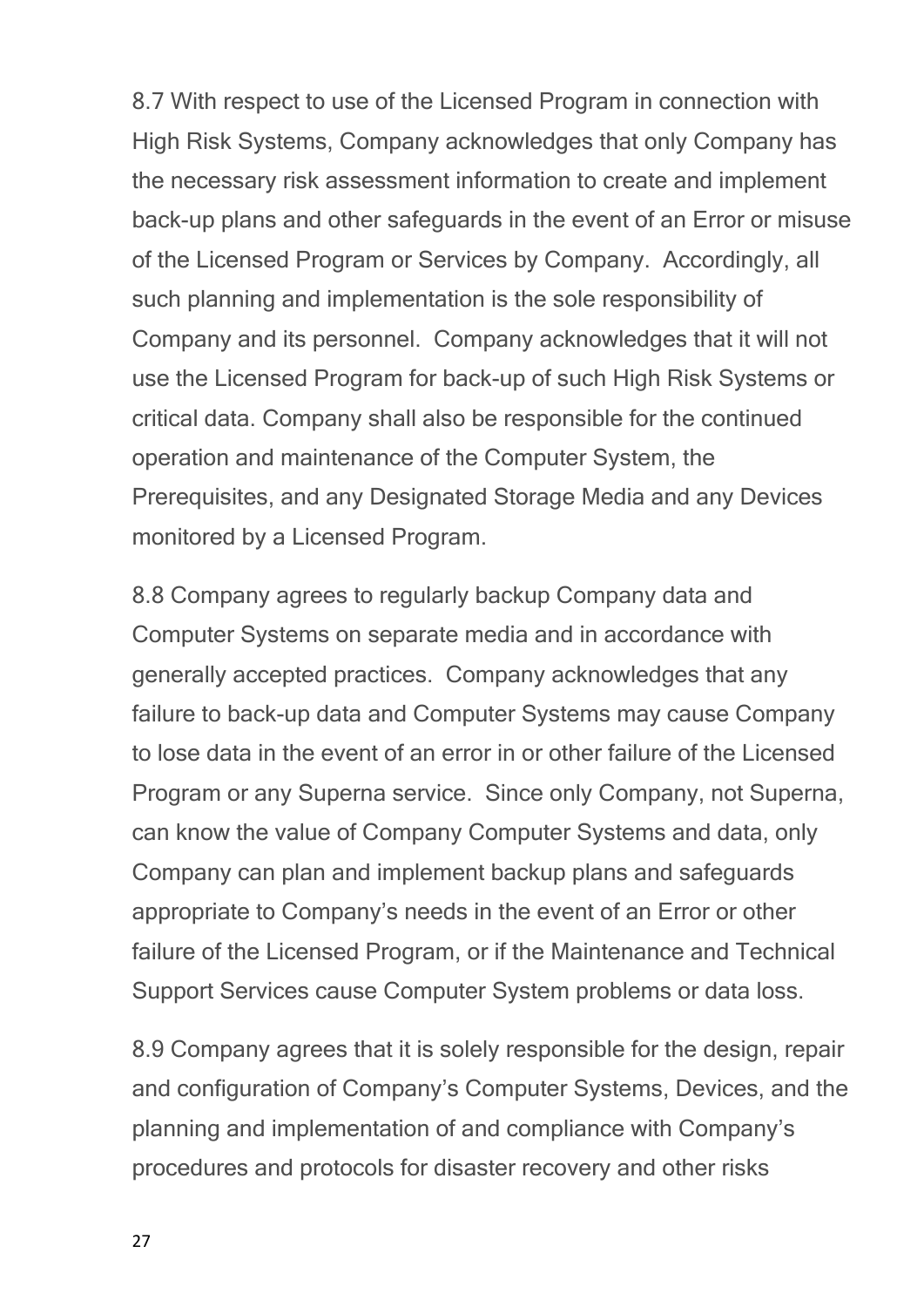associated with the Computer System and Devices monitored. Company assumes all risks and liability for results obtained by the use of the Licensed Program and/or implementation of plans or procedures that are in any way influenced by the use of the Licensed Product. Company shall protect, indemnify, hold harmless and defend Superna and its Affiliates, licensors and resellers, of and from any loss, cost, damage or expense, including attorneys' fees, arising from any claim asserted against Superna, or its Affiliates, licensors and resellers, that is in any way associated with the matters set forth in Sections 8.1 through 8.9.

8.10 In order to utilize the Optional Features, Company agrees to install all Upgrades and otherwise comply with applicable Documentation for the Licensed Program and such Optional Features, at all times. All Documentation is provided "as is" and "as available." Superna cannot guarantee that it is correct or up to date. Company acknowledges that the Optional Features require computing resources set forth in the Documentation in order to support the Authorized Use Limitation. If Company commits insufficient compute, memory and disk resources, or fails to install any Prerequisites, this may result in: (a) loss of entitlement to Maintenance and Technical Support Services; and (2) unpredicted response times and software behaviors; and (3) voiding of the warranties set forth in Section 6.1(a). Company must routinely install Updates and follow any updates to the Licensed Program for the Optional Features to operate effectively.

8.11 Superna reserves the right, periodically and at any time, to modify or discontinue, temporarily or permanently, functions and features of the Licensed Program in future releases, with notice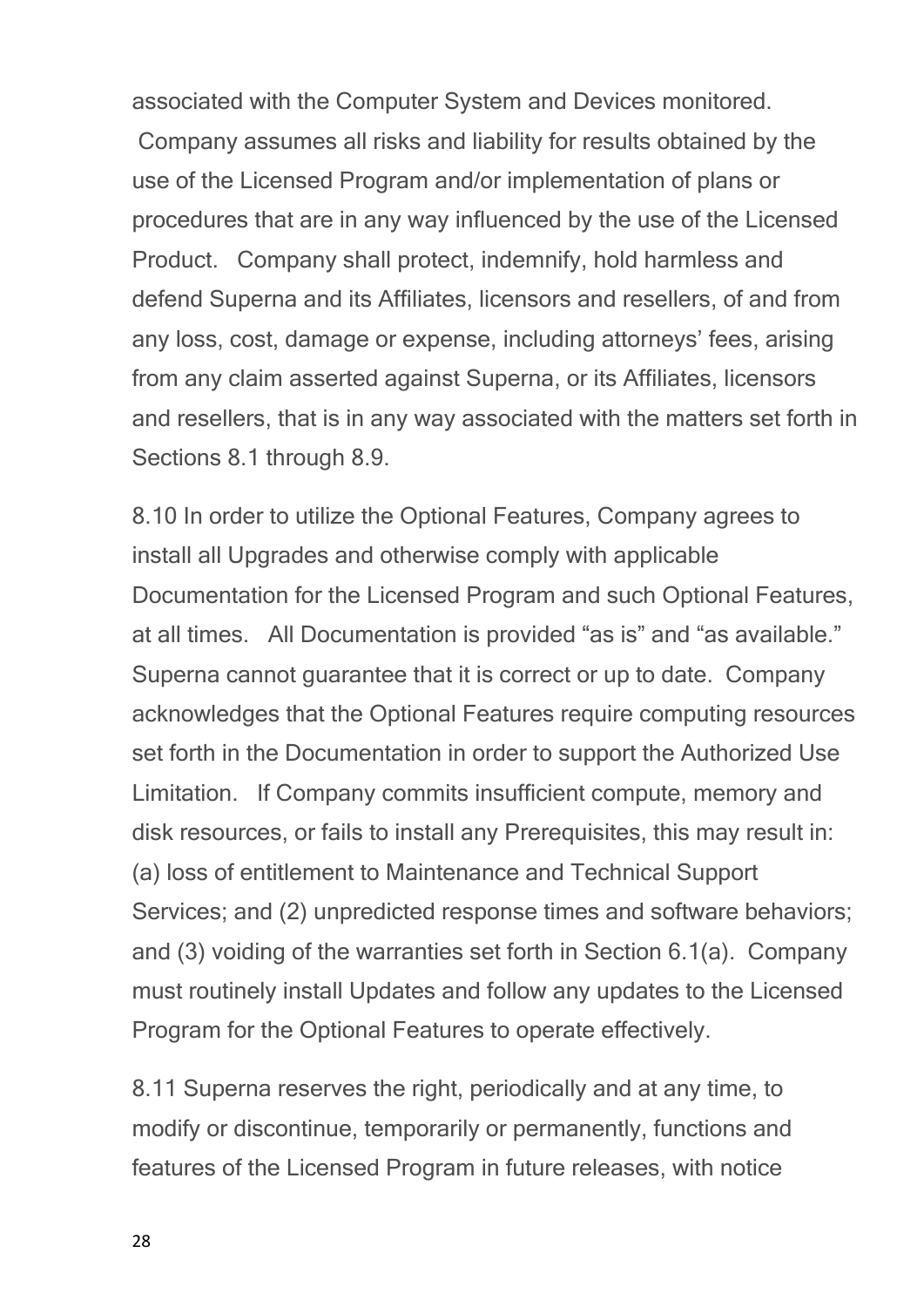posted to https://manuals.supernaeyeglass.com/ or through a Product Notification. You acknowledge and agree that Superna shall have no liability to you for any interruption, modification or discontinuation of any feature of the Licensed Program or change to these terms. You understand and agree that Superna has no obligation to provide Updates or Upgrades to the Licensed Program.

#### <span id="page-28-0"></span>9. *Maintenance and Technical Support Services:*

9.1 **Ordering**: The Order Email sets forth the initial Maintenance and Technical Support Services entitlement period for the Licensed Product ("Initial Support Period"). In the event that Company fails to activate the Program and Maintenance and Technical Support Services within six (6) months of the date of the Order Email, or allows a lapse in Maintenance and Technical Support Services for any period of time, Customer's entitlement to Maintenance and Technical Support Services shall terminate. During any such period, Superna may, in its sole discretion, elect to provide Company limited Technical Support Services on an "as is" basis with no service level commitment and no access to those Maintenance and Technical Support Services described in Section 9.2. In the event of any failure to activate the Licensed Program, in accordance with Section 2.3, or lapse of Maintenance and Technical Support Services as contemplated by this Section 9.1, Superna may require Company to acquire any Update or Upgrade by paying the then-current Licensed Program Fee for including Maintenance and Technical Support Services. Upon receipt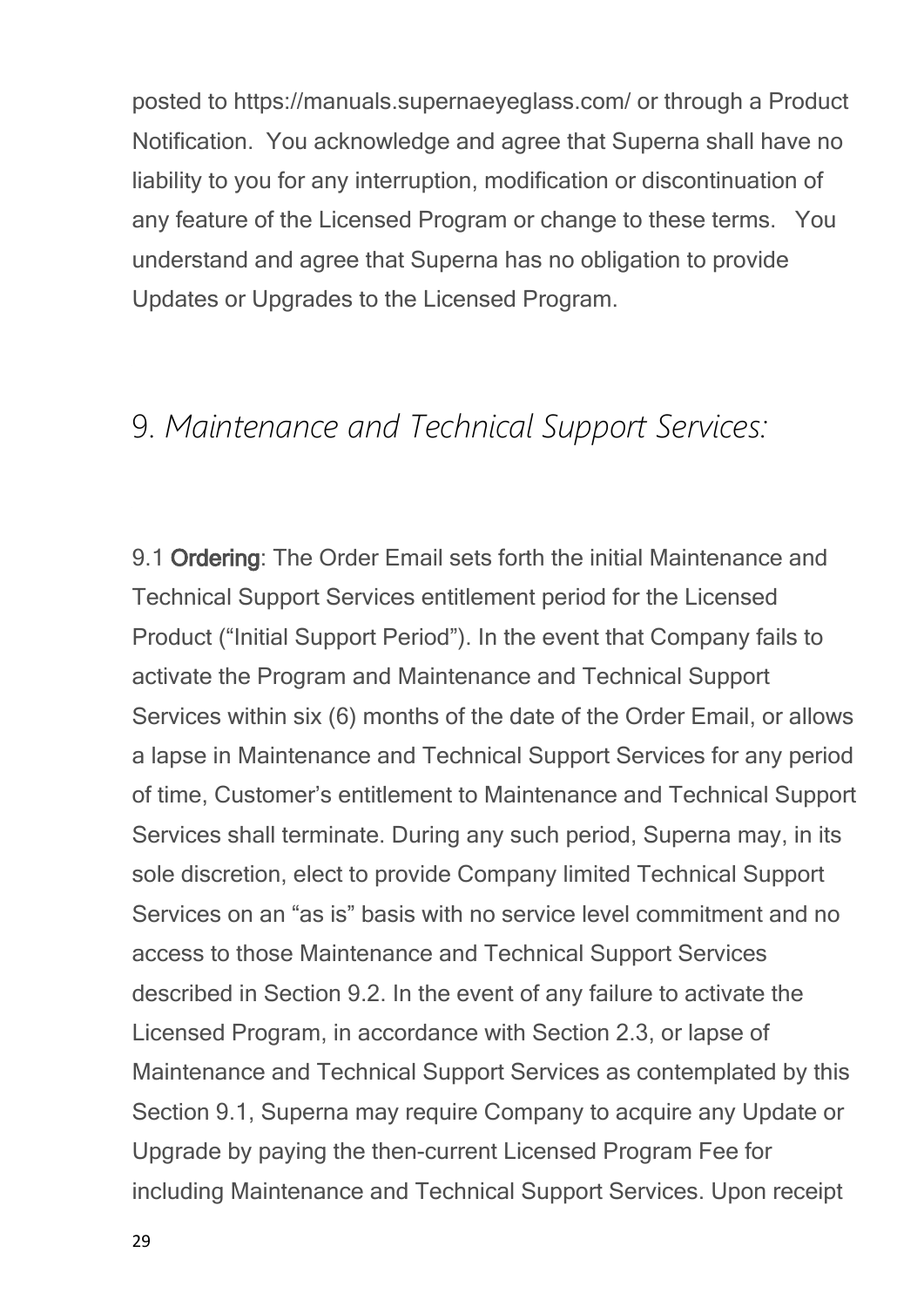of such payment, Superna will issue a new license key for the Licensed Program Maintenance and Technical Support Services to Company which will include the Authorized Use Limitation and the Maintenance and Technical Support Services entitlement period.

9.2 **Upgrades and Updates:** If Company maintains Maintenance and Technical Support Services during the Term, Superna will provide Company with access to Upgrades and Updates, if any, and appropriate Documentation, for installation by Company. Documentation may include release notes that provide additional information and provisional solutions to reported Errors with the Licensed Program.

**9.3 Technical Support Services:** Technical Support Services shall consist of technical support to be rendered in the English language by Superna as described in Exhibit A and the Documentation ("**Technical Support Services**"). Superna reserves the right to alter or amend the provisions of these sections or terminate the provision of Technical Support Services for the Licensed Program, upon the end of the thencurrent Maintenance and Technical Support Services period. Superna will use its commercially reasonable efforts to assist Company with requests for Technical Support Services. Superna does not guarantee any particular response or resolution time for such requests, however, Superna will use commercially reasonable efforts to resolve any Errors as set forth in Exhibit A, Section 1.3. Any materials provided to Company by Superna in connection with Technical Support Services shall be deemed Licensed Products (for code) and Documentation (for written materials), and are licensed, not sold, to Company.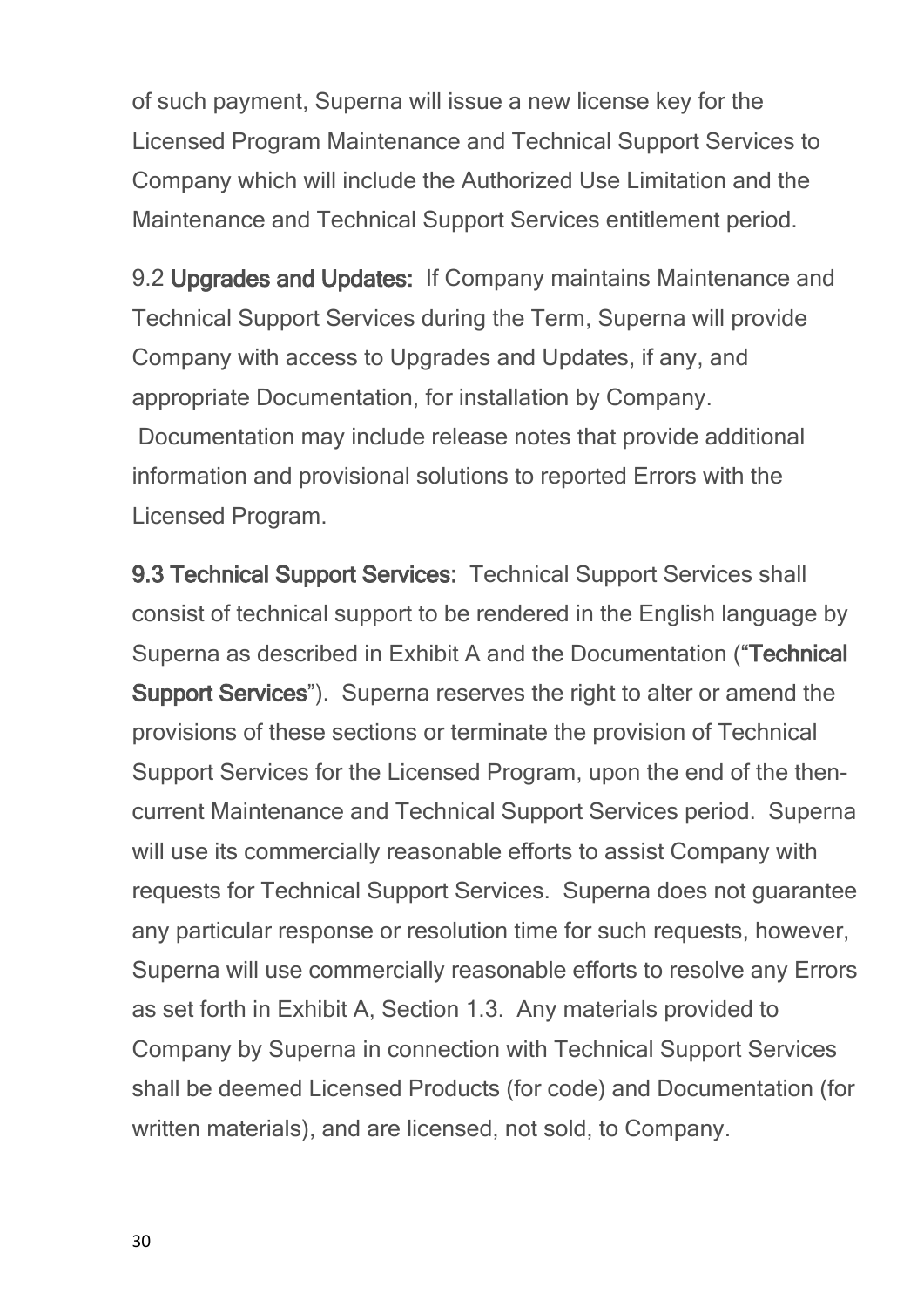**9.4 Subcontractors:** Superna may, in its sole discretion, use third party contractors to fulfill its obligations to provide Maintenance and Technical Support Services provided that Superna shall be responsible for performance of the Maintenance and Technical Support Services by such subcontractor in accordance with the terms of this License Agreement.

**9.5 Phone Home Feature**: Company may elect to opt in to the "Phone Home Feature" to share anonymized metadata with Superna to assist with its performance of Technical Support Ser cies and to develop Licensed Product enhancements. This metadata, if authorized, will be sent automatically to servers owned or controlled by Superna or its Affiliates for storing, analyzing, debugging, and reporting Errors or abnormal behaviors. This metadata is a subset of System Data and, accordingly, will be subject to the terms and conditions of Section 11.1.

## <span id="page-30-0"></span>10. *Confidential Information:*

10.1 Information and data supplied by either party to the other party may include confidential or proprietary information. Confidential or proprietary information ("**Confidential Information**") means any information or data (including without limitation any formula, pattern, compilation, program, device, method, technique, or process) that is disclosed by one party (the "**Disclosing Party**") to the other party (the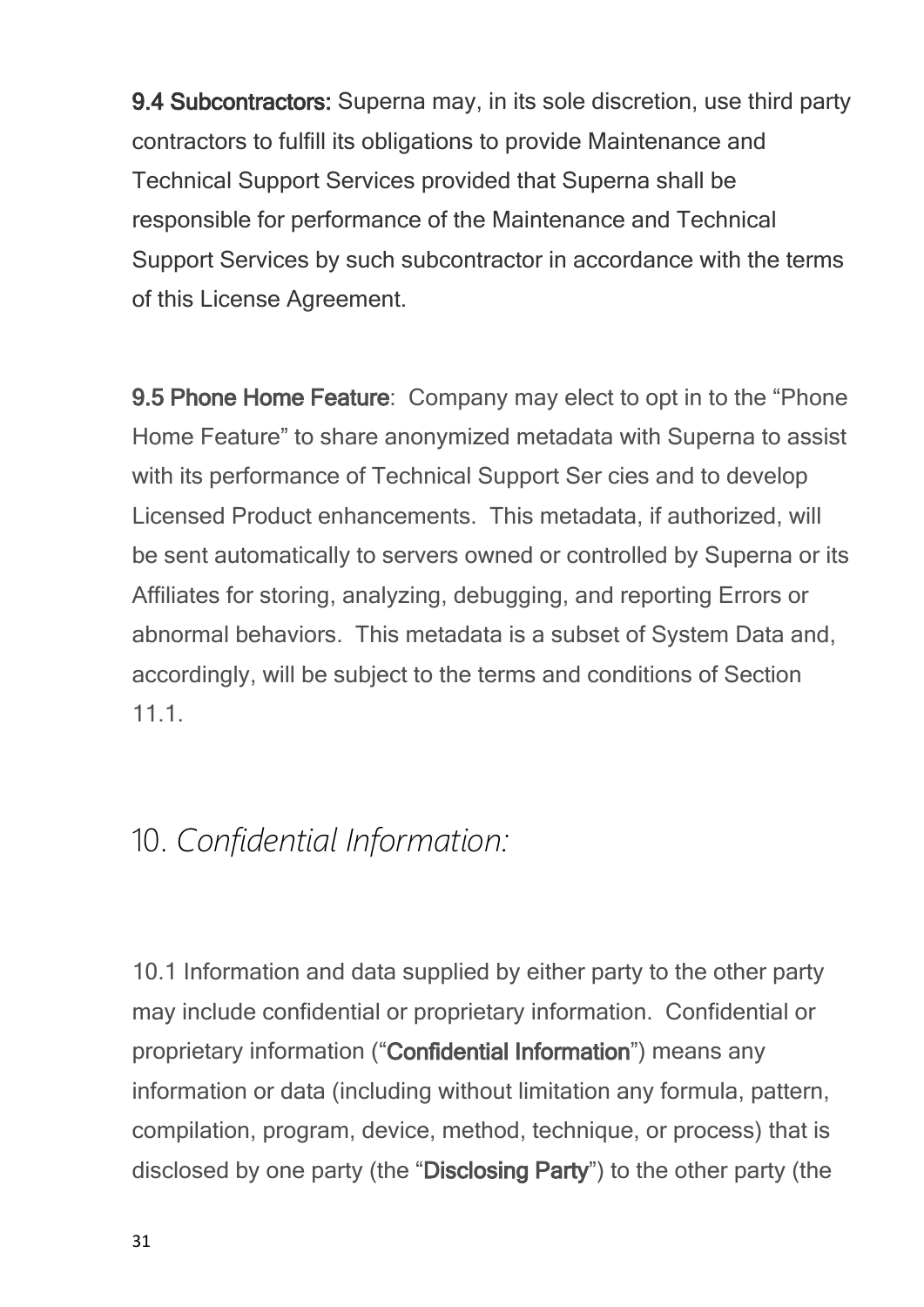"**Receiving Party**") pursuant to this License Agreement and marked or otherwise identified in writing as confidential. Confidential Information of Superna includes, but is not limited to, the Licensed Product, the structure, organization, design, algorithms, methods, templates, data models, data structures, flow charts, logic flow, and screen displays associated with the Licensed Program, the Documentation, and pricing information. Confidential Information of Company may include, but may not be limited to, Company's financial and business information. Confidential Information shall not include information that either party can demonstrate: (i) at the time of disclosure, is in the public domain or is otherwise available to the Receiving Party other than on a confidential basis; (ii) after disclosure, becomes a part of the public domain by publication or otherwise through no fault of the Receiving Party; (iii) was disclosed to the Receiving Party by a third party not under an obligation of confidentiality to the Disclosing Party; or (iv) is or has been independently developed by the Receiving Party (as evidenced by the Receiving Party's written records) without access to any Confidential Information of the Disclosing Party.

10.2 Each party agrees: (i) to hold the Disclosing Party's Confidential Information in confidence; and (ii) except as expressly authorized by this License Agreement, not to, directly or indirectly, use, disclose, copy, transfer or allow access to the Confidential Information. Notwithstanding the foregoing, a Receiving Party may disclose Confidential Information of the Disclosing Party as required by law or court order; in such event, such party shall inform the other party in writing prior to any such required disclosure. And, notwithstanding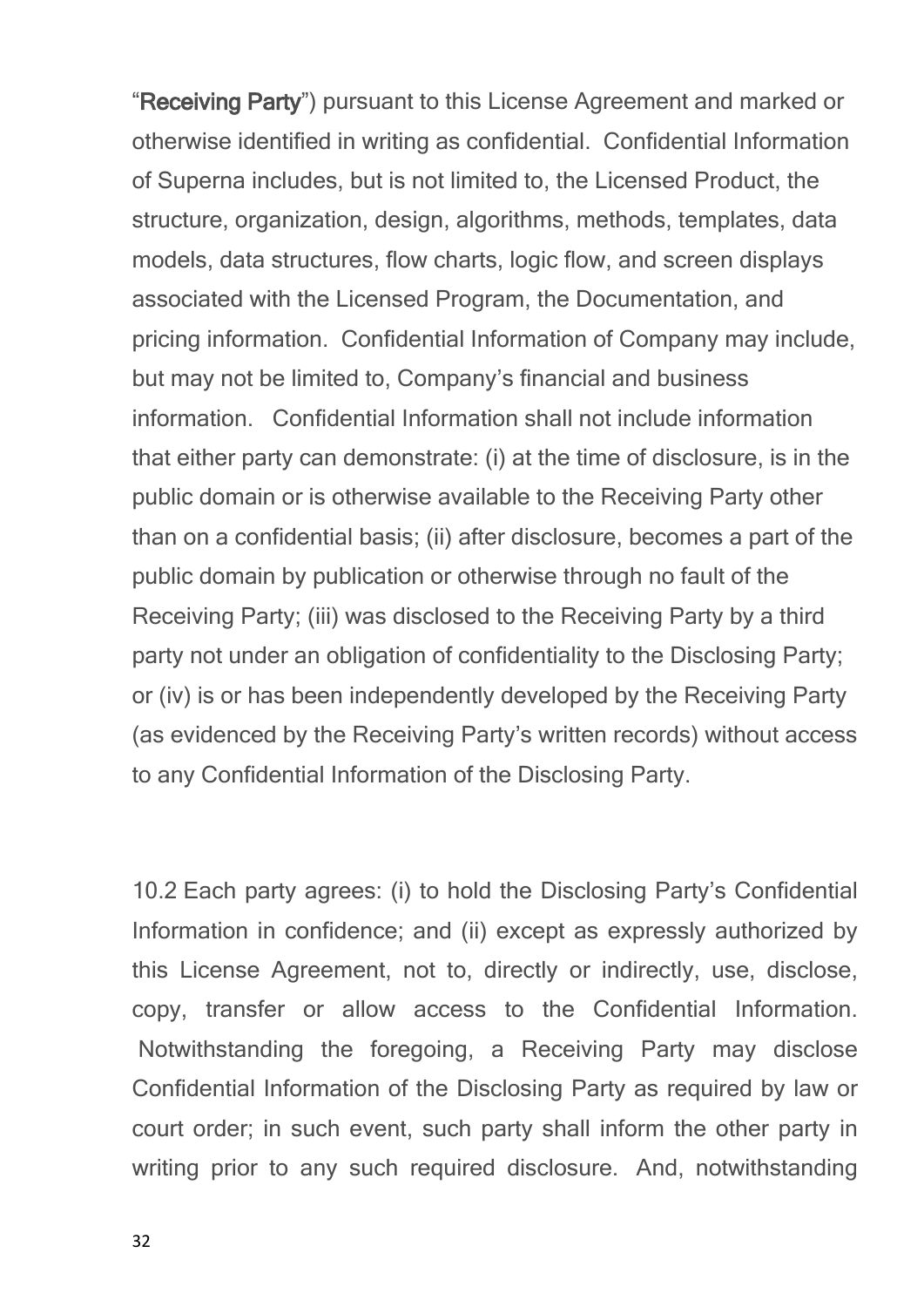any other provision of this License Agreement, Superna will not be prevented or restricted from using any technique, idea, concept or know-how relating to Superna's business activities.

## <span id="page-32-0"></span>11. *Personal Information; Product Data; Usage Data:*

11.1 Company agrees to allow Superna, and its Affiliates and resellers, to store and use the personal information Company provides to Superna in connection with its use of the Licensed Product and receipt of Technical Support Services including, but not limited to, Registration Information, System Data, and information contained within any Report or request for Services (collectively "**[Product](file:///C:/Windows/TEMP/ysl3oxbc.qvw/Storage/superna-eyeglass-agreements/Product Data - Eyeglass and ECA log content definitions.pdf) [Data](file:///C:/Windows/TEMP/ysl3oxbc.qvw/Storage/superna-eyeglass-agreements/Product Data - Eyeglass and ECA log content definitions.pdf)**["\)](file:///C:/Windows/TEMP/ysl3oxbc.qvw/Storage/superna-eyeglass-agreements/Product Data - Eyeglass and ECA log content definitions.pdf), anywhere Superna, its Affiliates or its resellers do business, and as set forth in the Privacy Policy

at <https://www.supernaeyeglass.com/privacy-policy>. You confirm that you are solely responsible for any personal information that may be contained in the Product Data and for compliance with applicable data protection laws.

11.2 Superna will have the right to collect, extract, compile, synthesize, and analyze de-identified data and information resulting from or relating to the use or operation of the Licensed Product and the Services by Company ("**Usage Data**").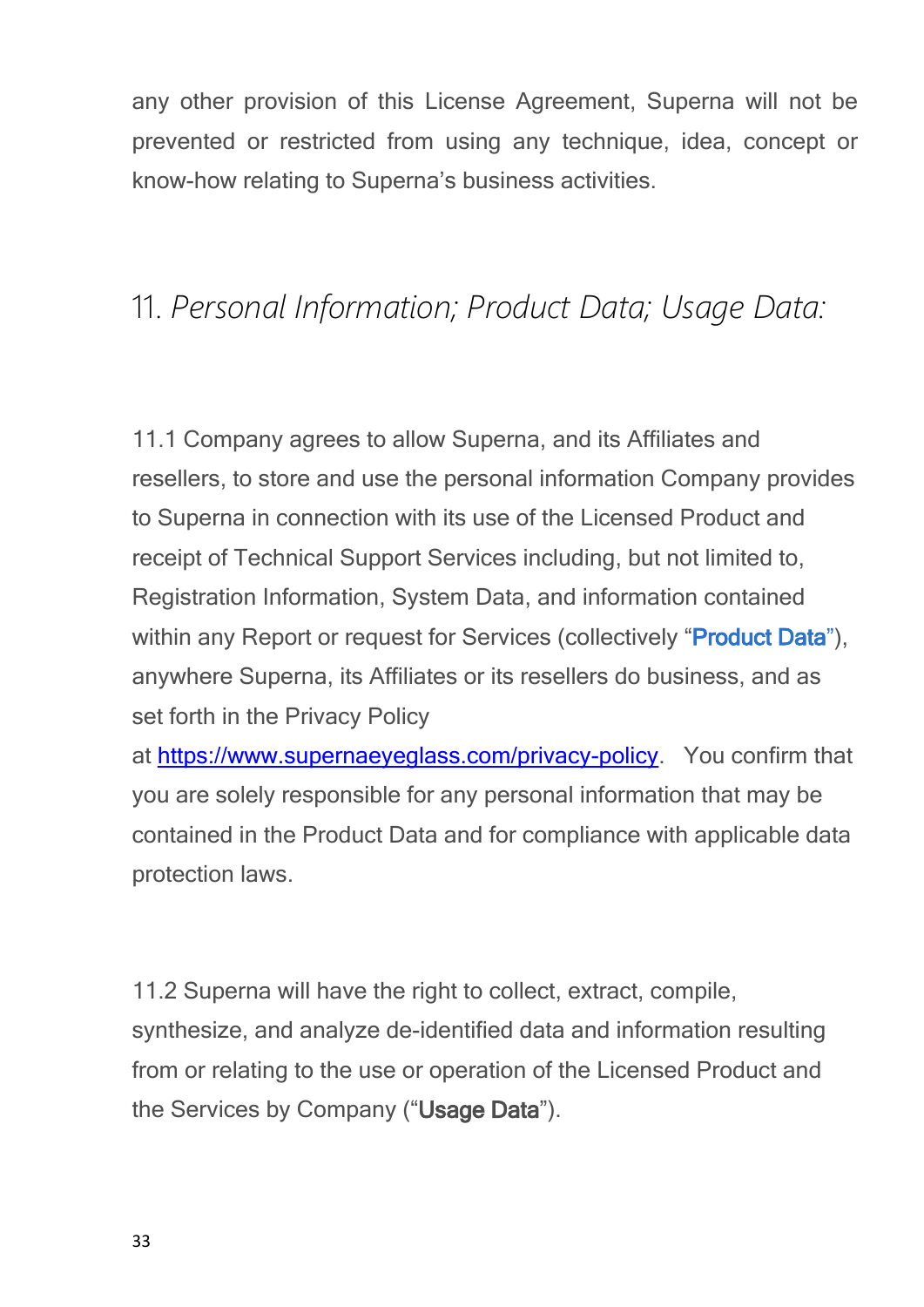11.3Company grants to Superna and its Affiliates a non-exclusive, irrevocable, royalty-free, worldwide license, with right to sublicense, to use, analyze, copy, make, sell, modify and enhance Product Data and Usage Data: (a) to the extent that such license is required to enable Superna to perform the Services; and (b) in de-identified, aggregated form for statistical purposes; and (c) to enhance and extend the functionality of the Licensed Product or the Services.

## <span id="page-33-0"></span>12. *Limitation of Liability*:

 **EXCEPT FOR COMPANY'S BREACH OF SECTION 3.3 OR EXHIBIT B SECTION 4.2, EITHER PARTY'S BREACH OF THE CONFIDENTIALITY OBLIGATIONS SET FORTH IN SECTION 10, OR THE INDEMNIFICATION OBLIGATIONS OF A PARTY PURSUANT TO SECTION 7, IN NO EVENT WILL EITHER PARTY BE LIABLE FOR: (A) ANY INDIRECT, SPECIAL, INCIDENTAL, CONSEQUENTIAL, EXEMPLARY OR PUNITIVE DAMAGES OR COSTS OF PROCUREMENT OF SUBSTITUTE GOODS OR SERVICES ARISING OUT OF OR RELATED TO THIS LICENSE AGREEMENT, INCLUDING BUT NOT LIMITED TO DAMAGES FOR LOST DATA, REVENUE OR PROFITS, HOWEVER CAUSED AND ARISING UNDER ANY THEORY OF LIABILITY, INCLUDING BUT NOT LIMITED TO CONTRACT OR TORT (INCLUDING PRODUCTS LIABILITY, STRICT LIABILITY AND NEGLIGENCE), AND WHETHER OR NOT SUCH PARTY WAS OR SHOULD HAVE BEEN AWARE OR ADVISED OF THE POSSIBILITY OF SUCH DAMAGE; OR (B) AGGREGATE LIABILITY ARISING OUT OF OR RELATED TO THIS**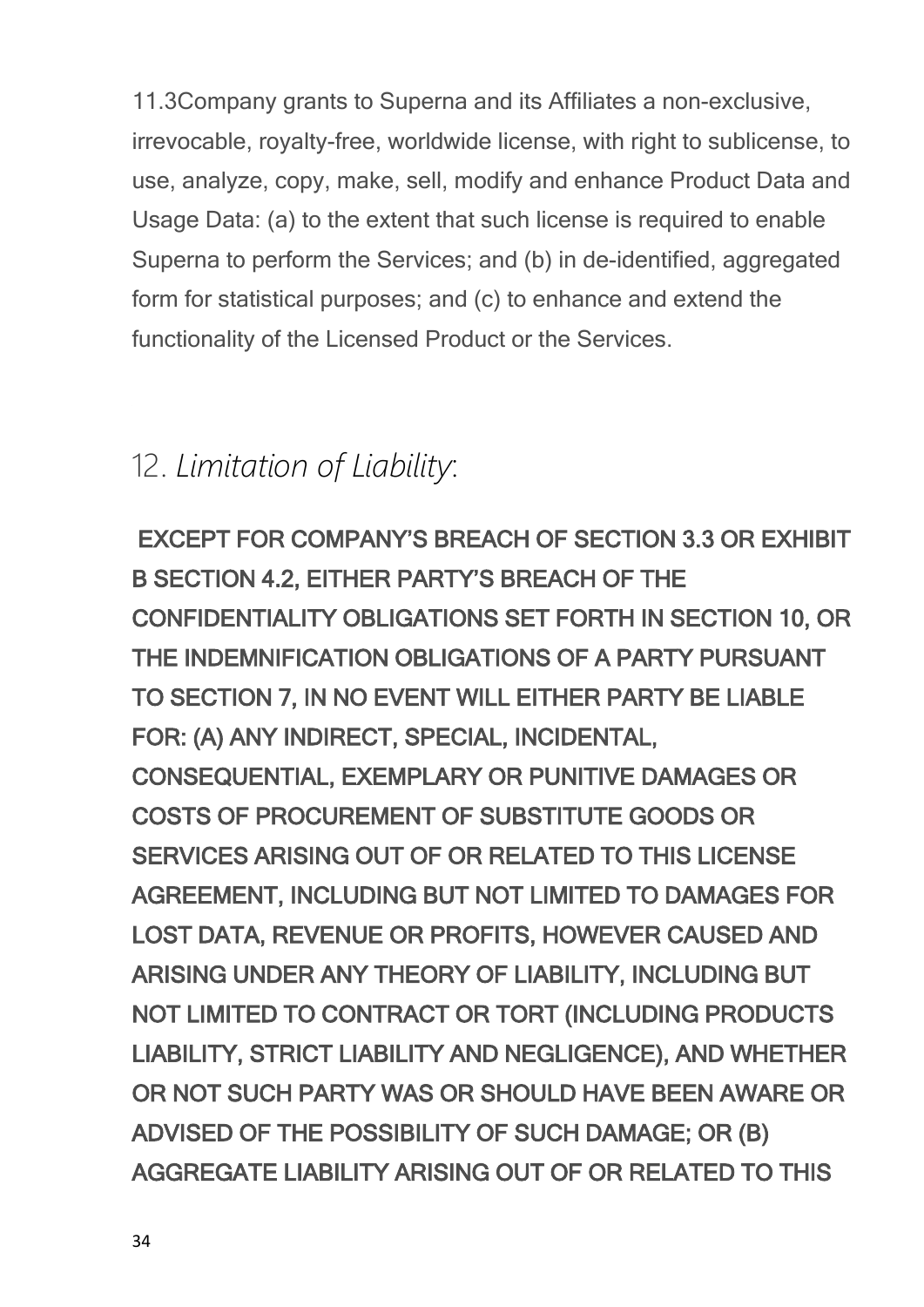**LICENSE AGREEMENT EXCEEDING THE NET AMOUNT SUPERNA HAS ACTUALLY RECEIVED FROM COMPANY OR RESELLER UNDER THE APPLICABLE ORDER EMAIL. SUPERNA DISCLAIMS ANY AND ALL LIABILITY FOR DAMAGES ASSOCIATED WITH THE USE OF THE LICENSED PROGRAM, THE SERVICES OR THE DELIVERABLES IN CONNECTION WITH A HIGH RISK SYSTEM.**

#### <span id="page-34-0"></span>13. *General:*

13.1. **Export:** Company acknowledges that the Licensed Product provided hereunder may be subject to export controls. Company agrees that any Licensed Product licensed hereunder will not be exported (or re-exported from the country where it was first installed), directly or indirectly, separately or as part of a system, without Company, at its own cost, first obtaining all necessary licenses from the United States Department of Commerce and any other appropriate agency of the United States or other government as may be required by law. Company acknowledges that it shall be solely responsible for determining the extent of any such licenses required, and for any costs associated with complying with the requirements of this Section 13.1.

13.2. **U.S. Federal Government End Use Provisions:** Superna provides the Licensed Product for ultimate U.S. federal government end use solely in accordance with the following: Government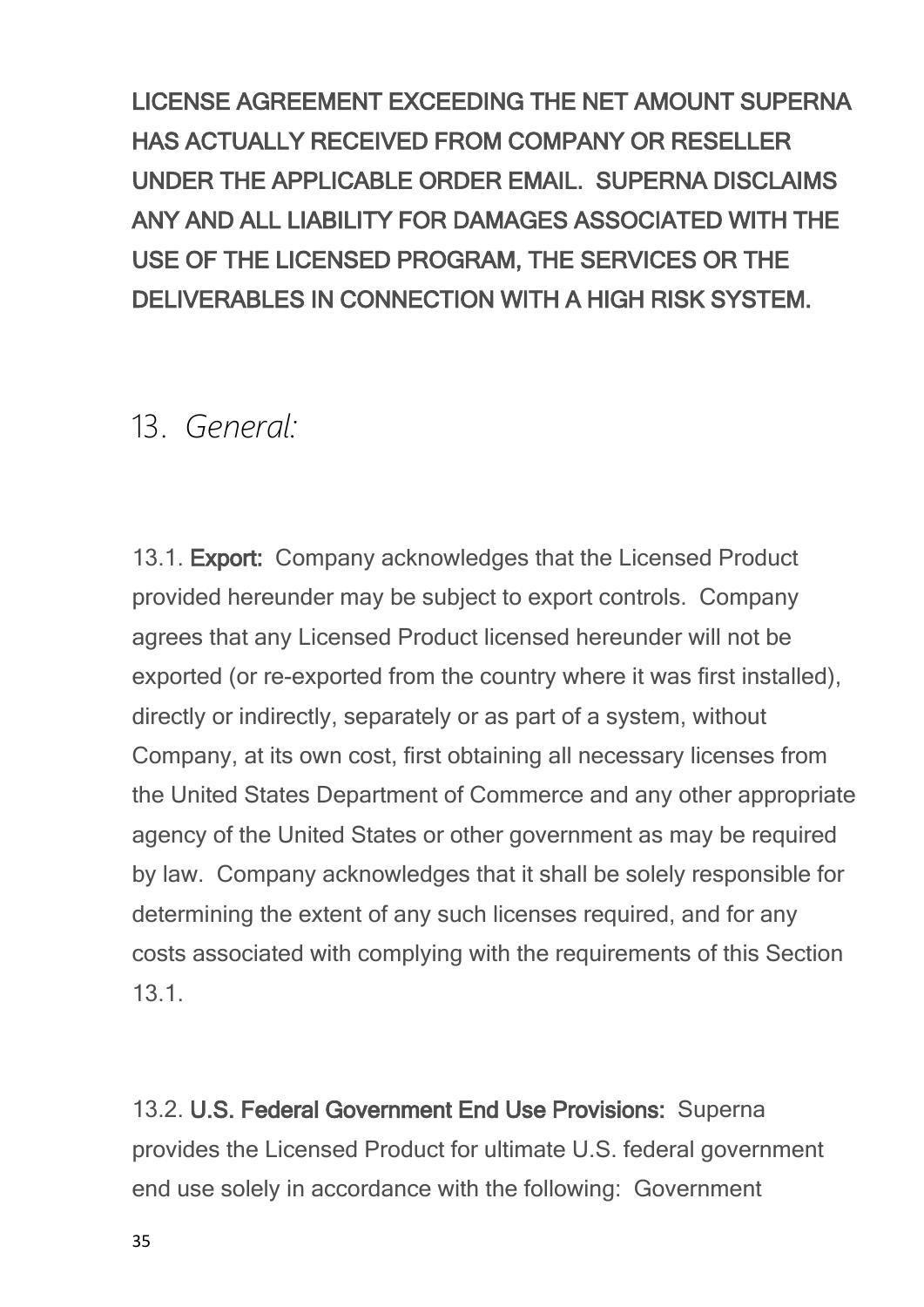technical data and software rights related to the Services include only those rights customarily provided to the public as defined in this License Agreement. This customary commercial license is provided in accordance with FAR 12.211 (Technical Data) and FAR 12.212 (Software) and, for Department of Defense transactions, DFAR 252.227-7015 (Technical Data – Commercial Items) and DFAR 227.7202-3 (Rights in Commercial Computer Software or Computer Software Documentation). If a government agency has a need for rights not conveyed under these terms, it must negotiate with Superna to determine if there are acceptable terms for transferring such rights, and a mutually acceptable written addendum specifically conveying such rights must be included in any applicable contract or agreement.

13.3. **Audit:** Superna shall have the right, during the Term and for a period of one (1) year thereafter, during regular business hours and with ten (10) business days' notice, to audit Company's compliance with the Authorized Use Limitation and usage of the Licensed Product (but only to the extent required to determine that Company's use of the Licensed Product is consistent with the uses permitted under this License Agreement), and Company shall permit Superna to have access to such properties, records and personnel of Company as Company may reasonably require for such purpose. Superna may exercise this right once in any twelve (12) month period unless there is a reasonable and substantiated belief that Company has breached a material provision of this License Agreement. The audit will be conducted by Superna or its authorized representatives. Company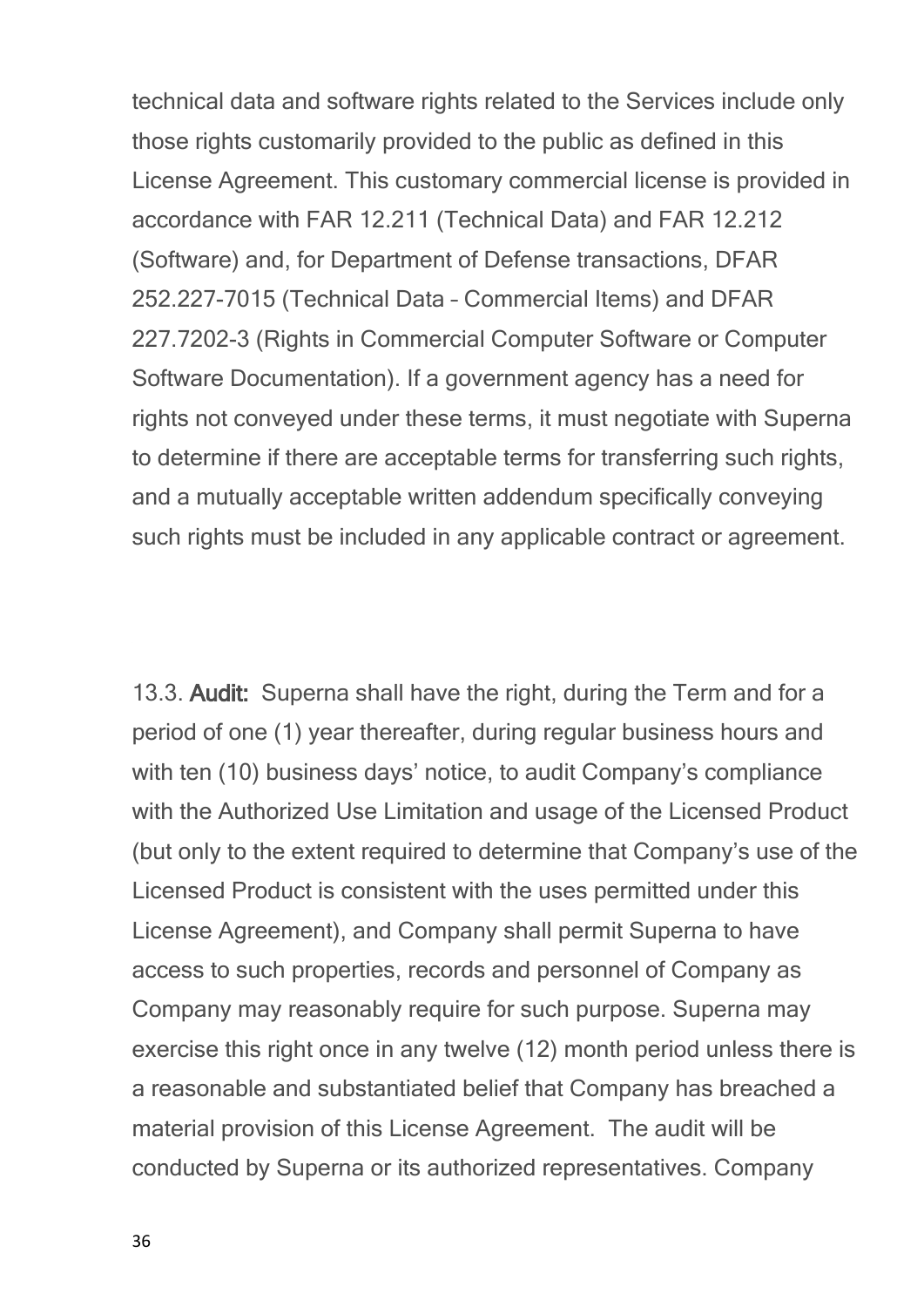agrees that Superna shall have the right, upon discovering a violation of any Authorized Use Limitation or other material provision hereof, to terminate this License Agreement.

13.4 **Notice:** Except as otherwise set forth herein, any notice required or permitted under the terms of this License Agreement or required by law must be in writing and must be delivered (a) in person, (b) by first class registered mail, or air mail, as appropriate, posted and fully prepaid to the appropriate address set forth in the preamble to this License Agreement or the Order Email, as applicable, or (c) via facsimile. Notices will be considered to have been given at the time of actual delivery in person, four (4) business days after deposit in the mail as set forth above, or upon receipt of facsimile confirmation. Either party may change its address for notice by notice to the other party given in accordance with this Section 13.4.

13.5 **Assignment**: Company may not assign any of its obligations, rights or remedies hereunder without prior written permission from Superna. Any attempted assignment in violation of this provision shall be null and void.

13.6 **Waiver:** Any waiver of the provisions of this License Agreement or of a party's rights or remedies under this License Agreement must be in writing to be effective. Failure, neglect, or delay by a party to enforce the provisions of this License Agreement or its rights or remedies at any time, will not be construed as a waiver of such party's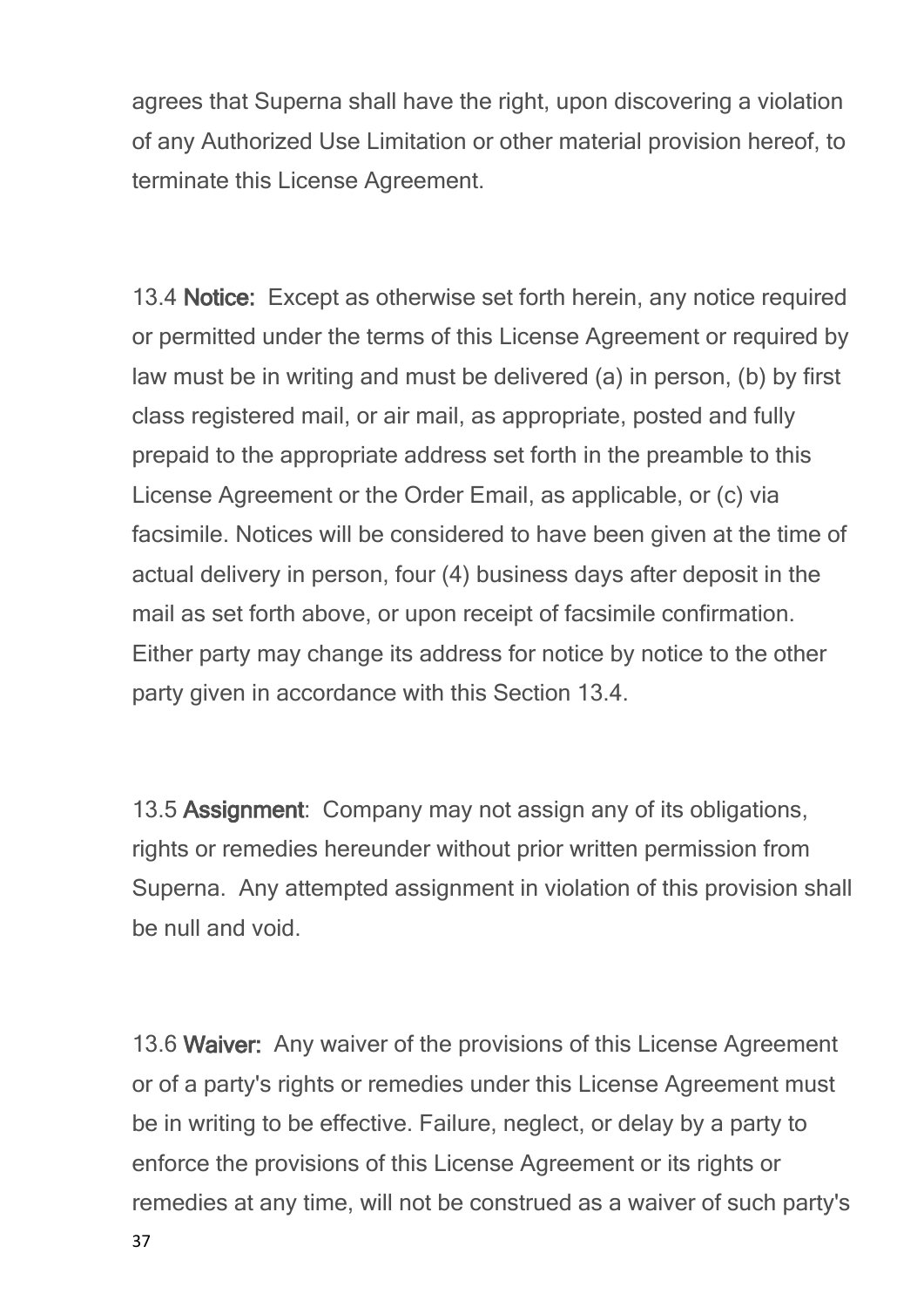rights under this License Agreement and will not in any way affect the validity of the whole or any part of this License Agreement or prejudice such party's right to take subsequent action. No exercise or enforcement by either party of any right or remedy under this License Agreement will preclude the enforcement by such party of any other right or remedy under this License Agreement or that such party is entitled by law to enforce.

13.7 **Independent Contractors:** It is expressly agreed that the parties are acting hereunder as independent contractors. Neither party will be deemed to be an employee, agent, partner, franchisor, franchisee nor legal representative of the other for any purpose, and neither party will have any right, power or authority to create any obligation or responsibility on behalf of the other.

13.8 **Force Majeure:** UNDER NO CIRCUMSTANCES SHALL SUPERNA BE HELD LIABLE FOR ANY DELAY OR FAILURE IN PERFORMANCE RESULTING DIRECTLY OR INDIRECTLY FROM ACTS OF NATURE, FORCES OR CAUSES BEYOND ITS REASONABLE CONTROL, INCLUDING, WITHOUT LIMITATION, INTERNET FAILURES, COMPUTER EQUIPMENT FAILURES, TELECOMMUNICATION EQUIPMENT FAILURES, OTHER EQUIPMENT FAILURES, ELECTRICAL POWER FAILURES, STRIKES, LABOUR DISPUTES, RIOTS, INSURRECTIONS, CIVIL DISTURBANCES, SHORTAGES OF LABOUR OR MATERIALS, FIRES, FLOOD, STORMS, EXPLOSIONS, ACTS OF GOD, WAR, GOVERNMENTAL ACTIONS, ORDERS OF DOMESTIC OR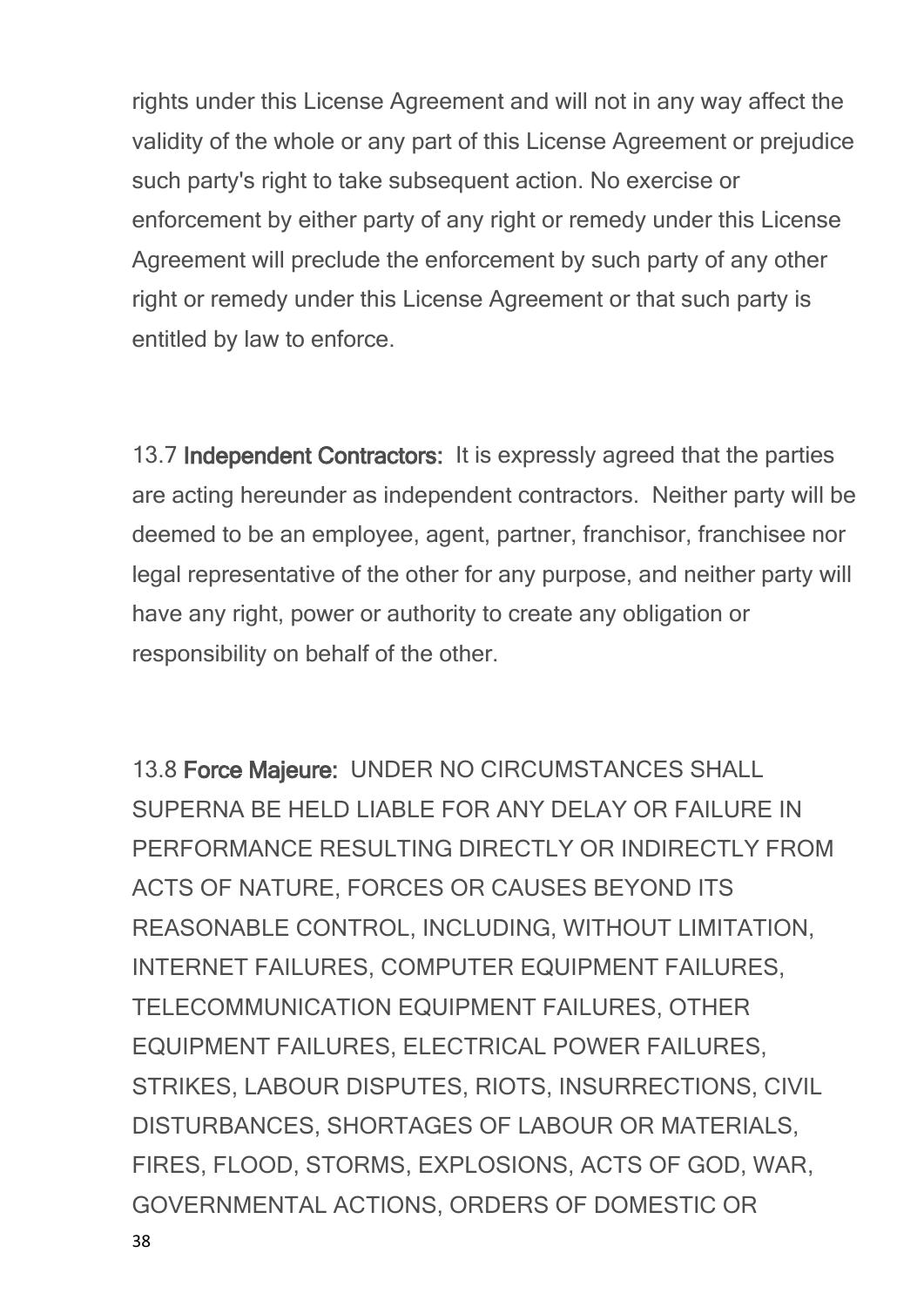FOREIGN COURTS OR TRIBUNALS, NON-PERFORMANCE OF THIRD PARTIES, OR LOSS OF OR FLUCTUATIONS IN HEAT, LIGHT OR AIR-CONDITIONING.

13.9 **Severability**. If any provision, or portion thereof, of this License Agreement is found to be invalid, unlawful or unenforceable to any extent, such provision of this License Agreement will be enforced to the maximum extent permissible by applicable law so as to affect the intent of the parties, and the remainder of this License Agreement will continue in full force and effect. The parties will negotiate in good faith an enforceable substitute provision for any invalid or unenforceable provision that most nearly achieves the intent and economic effect of such provision.

13.10 **Equitable Relief:** The obligations of Company under Sections 3.3, 8 and 10 hereof are of a special and unique character which gives them a peculiar value to Superna and its Affiliates, licensors and resellers for which neither Superna nor these third parties can be reasonably or adequately compensated in damages in the event Company breaches such obligations. Therefore, Superna and its Affiliates, licensors and resellers, in addition to other remedies which may be available, shall each be entitled to injunctive and other equitable relief in the event of the breach or threatened breach of such obligations.

**13.11 Governing Law:** This License Agreement shall be governed by the substantive laws of the Commonwealth of Massachusetts, U.S.A.,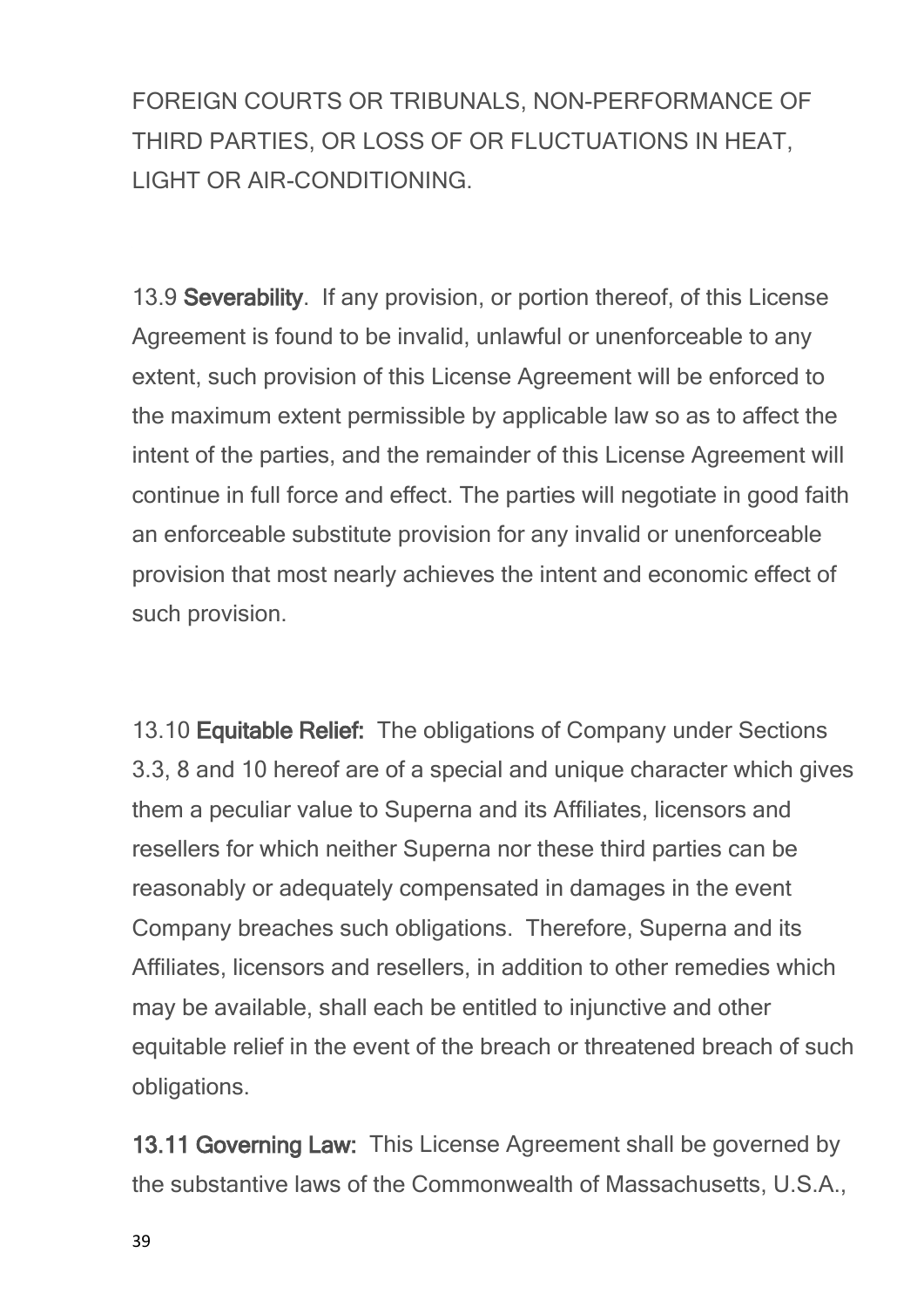without regard to any conflict of law provisions. This License Agreement will not be governed by the United Nations Convention of Contracts for the International Sale of Goods, or by the Uniform Commercial Code, the application of which are expressly excluded. The parties agree that sole jurisdiction and venue for any dispute relating to this License Agreement shall be in the state courts of Massachusetts or the United States District Court for the District of Massachusetts.

**13.12 Companies in Brazil**: For Companies with a primary place of business located in Brazil, the Supplemental Terms set forth [here,](#page-64-0) shall apply.

**13.13 Construction.** If there is a conflict between any term of this License Agreement and any term of an Order Email, the term in the License Agreement will prevail with respect to such conflict. This License Agreement and any instrument referred to herein or executed and delivered in connection herewith, will not be construed against any party as the principal draftsperson hereof or thereof. The section and paragraph headings used in this License Agreement are inserted for convenience only and will not affect the meaning or interpretation of this License Agreement. Unless otherwise expressly stated to the contrary herein, all remedies are cumulative, and the exercise of any express remedy by either party herein does not by itself waive such party's right to exercise its other rights and remedies available at law or in equity.

**13.14 No Third Party Beneficiaries.** The parties hereto expressly agree that there are no third party beneficiaries of this License Agreement.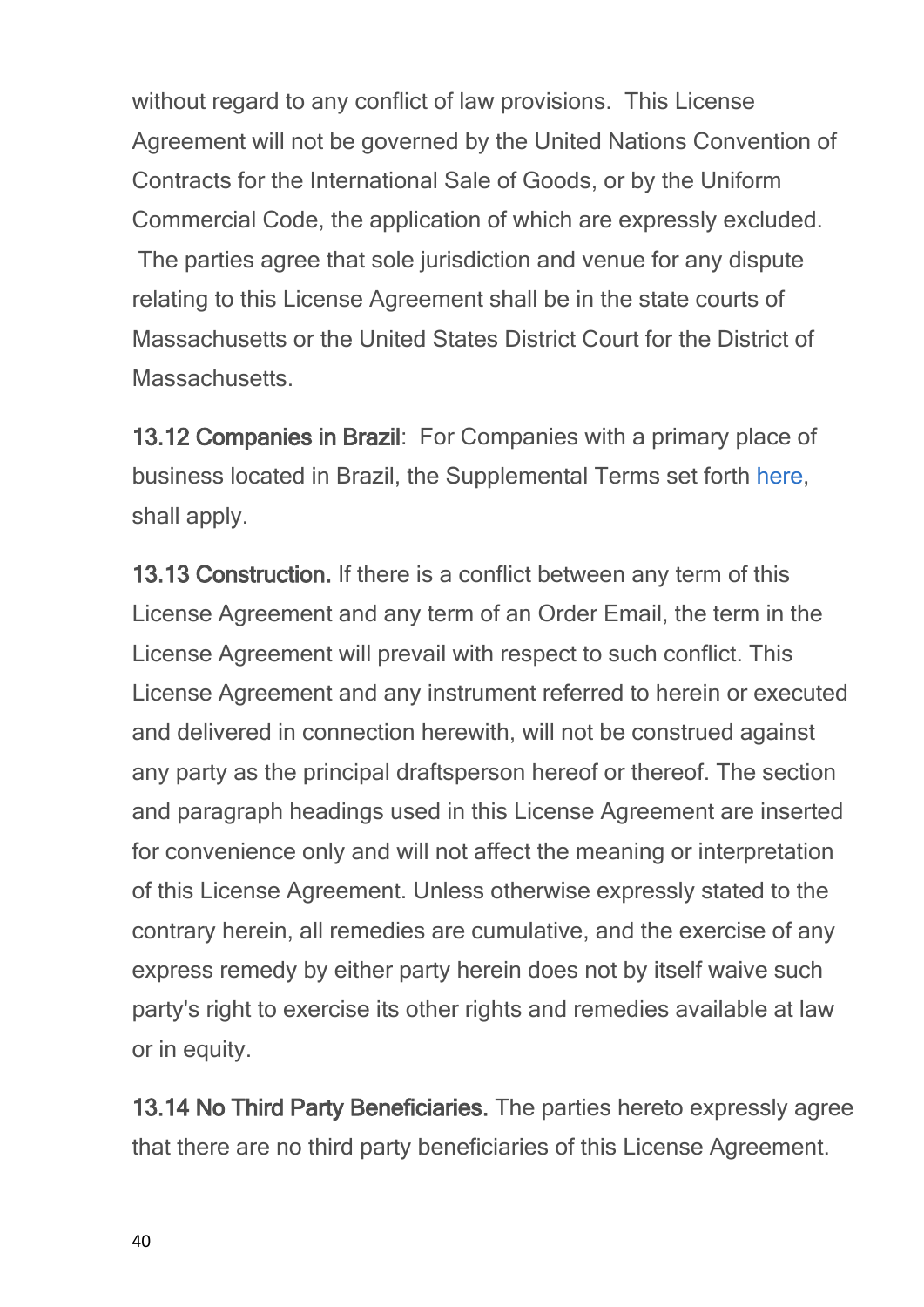13.15 **Hyperlinks**: Superna uses hyperlinks in sections of this License Agreement for the sole purpose of providing you with additional information about the subject matter of such sections. The information referenced in any hyperlink is provided for informational purposes only and is not made a part of this License Agreement or incorporated in this License Agreement by reference unless specifically set forth herein.

**13.16 Entire Agreement.** This License Agreement (and Exhibits hereto) contains the entire agreement of the parties with respect to the subject matter of this License Agreement and supersedes all previous communications, representations, understandings and agreements, either oral or written, between the parties with respect to such subject matter. No terms, provisions or conditions of any purchase order, acknowledgement or other business form that Company may use in connection with the transactions contemplated by this License Agreement will have any effect on the rights, duties or obligations of the parties under, or otherwise modify, this License Agreement, regardless of any failure of Superna to object to such terms, provisions or conditions. Except as otherwise set forth herein, this License Agreement may not be amended, except by a writing signed by both parties.

**13.17 Translation:** This License Agreement has been prepared, and shall be interpreted, in the English language. Any translation of this License Agreement into any other language is solely for the convenience of Company. In the event of an inconsistency between clauses of this English version and any translation into another language, the English language clause shall prevail.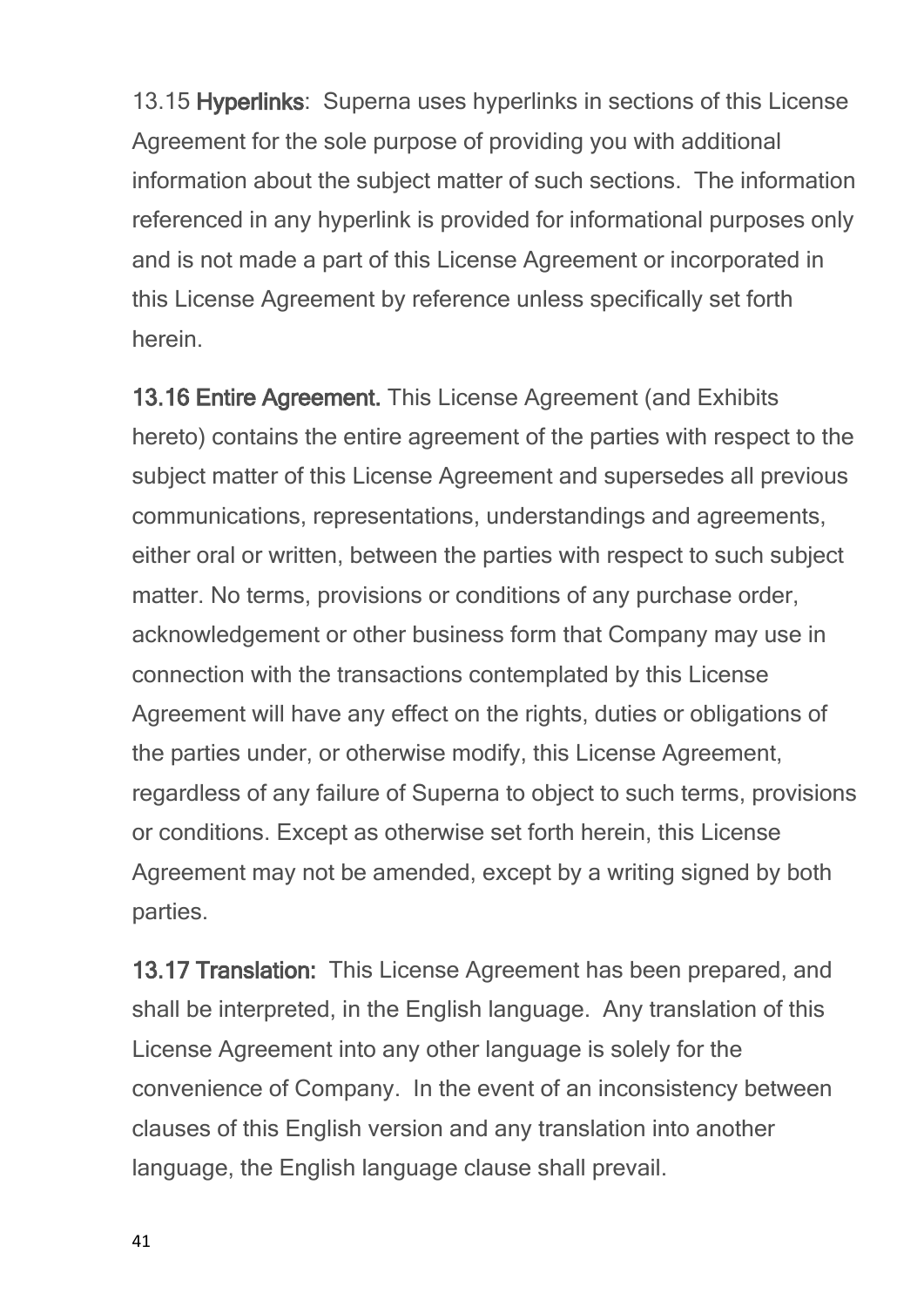13.18 **Terms Subject to Change:** You acknowledge and agree that Superna may change the terms and conditions of this License Agreement from time to time upon reasonable notice to the email address you provided in the Registration Information or through a Product Notification. If you do not agree to any changes in this License Agreement, your only remedy is to cease using the Licensed Program. Your continued use of any part of the Licensed Program or Services after Superna has provided you with reasonable notice of such change for your review will be considered your acceptance of such change.

#### *Exhibit A*

## *Maintenance and Technical Support Services Terms*

| Coverage                                                                                   | <b>Standard Offering</b>                                                                                                                         |
|--------------------------------------------------------------------------------------------|--------------------------------------------------------------------------------------------------------------------------------------------------|
| Tier 3                                                                                     | Yes                                                                                                                                              |
| <b>Error Correction</b>                                                                    | Yes                                                                                                                                              |
| Updates                                                                                    | Yes                                                                                                                                              |
| Assisted Upgrades, system expansions,<br>migrations, redeployments or any related<br>tasks | Yes (M-F 2 AM -3 PM EST excluding<br>holidays) pending resource availability, no<br>SLA on availability. The product is customer<br>upgradeable. |
| Access to Software Upgrades during the<br>term                                             | Yes                                                                                                                                              |
| <b>Technical Support Services Methods</b>                                                  | Web-based: https://support.superna.net;<br>email: eyeglasssupport@superna.net<br>phone: 1 (855) 336-1580                                         |
| Availability                                                                               | 24 x 7 (Including holidays)                                                                                                                      |
| Online Knowledge Base                                                                      | Yes                                                                                                                                              |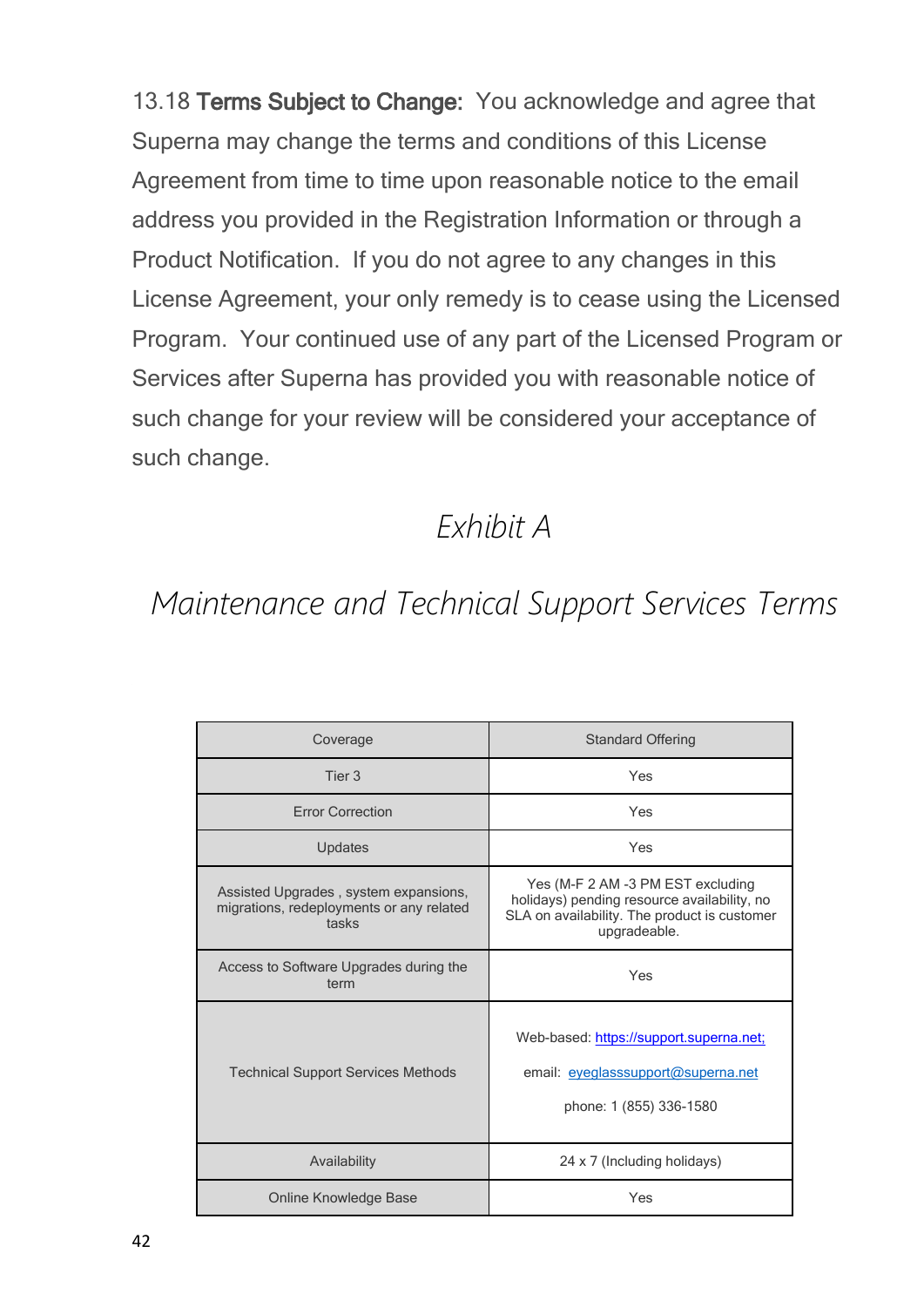| Tech Bulletin (tech tips, FAQs, patches) | Yes       |
|------------------------------------------|-----------|
| Vmware                                   | <b>No</b> |
| Hyper-v                                  | No.       |
| <b>RHEL or CENTOS</b>                    | No        |
| Suse Linux                               | No        |

#### 1. *Error Correction:*

**1.1 Definition: "Error**" means a failure of the Licensed Program to materially conform to its Documentation, but excludes any nonconformity resulting from Company's: (a) misuse, improper use, or unauthorized modification of any Licensed Product; (b) Company's failure to implement Updates or Upgrades; or (c) the combining of the Licensed Product with hardware or software other than the Prerequisites or other than as contemplated by the Documentation. Errors are classified in Table A.

#### **Table A:**

| Critical (severity 1)                   | Major (severity 2)                    | Minor (severity 3)                      |
|-----------------------------------------|---------------------------------------|-----------------------------------------|
| <b>Critical Errors, Critical Errors</b> | Major Errors. Major Errors affect     | Minor Errors. Minor Errors do not       |
| render the Licensed Program non-        | Licensed Program operation and        | significantly impair the core functions |
| operational and have no known           | require immediate attention.          | of the Licensed Program and do not      |
| work-around. Critical Errors            | However, these Errors do not have     | significantly affect ability to execute |
| include, but are not limited to, the    | critical impact on operations and can | failover, monitor performance, search   |
| following:                              | be addressed during maintenance       | for audit events with unknown date or   |
| (a) complete failure to sync ALL        | windows. Major Errors include the     | time of the incident. Minor Errors      |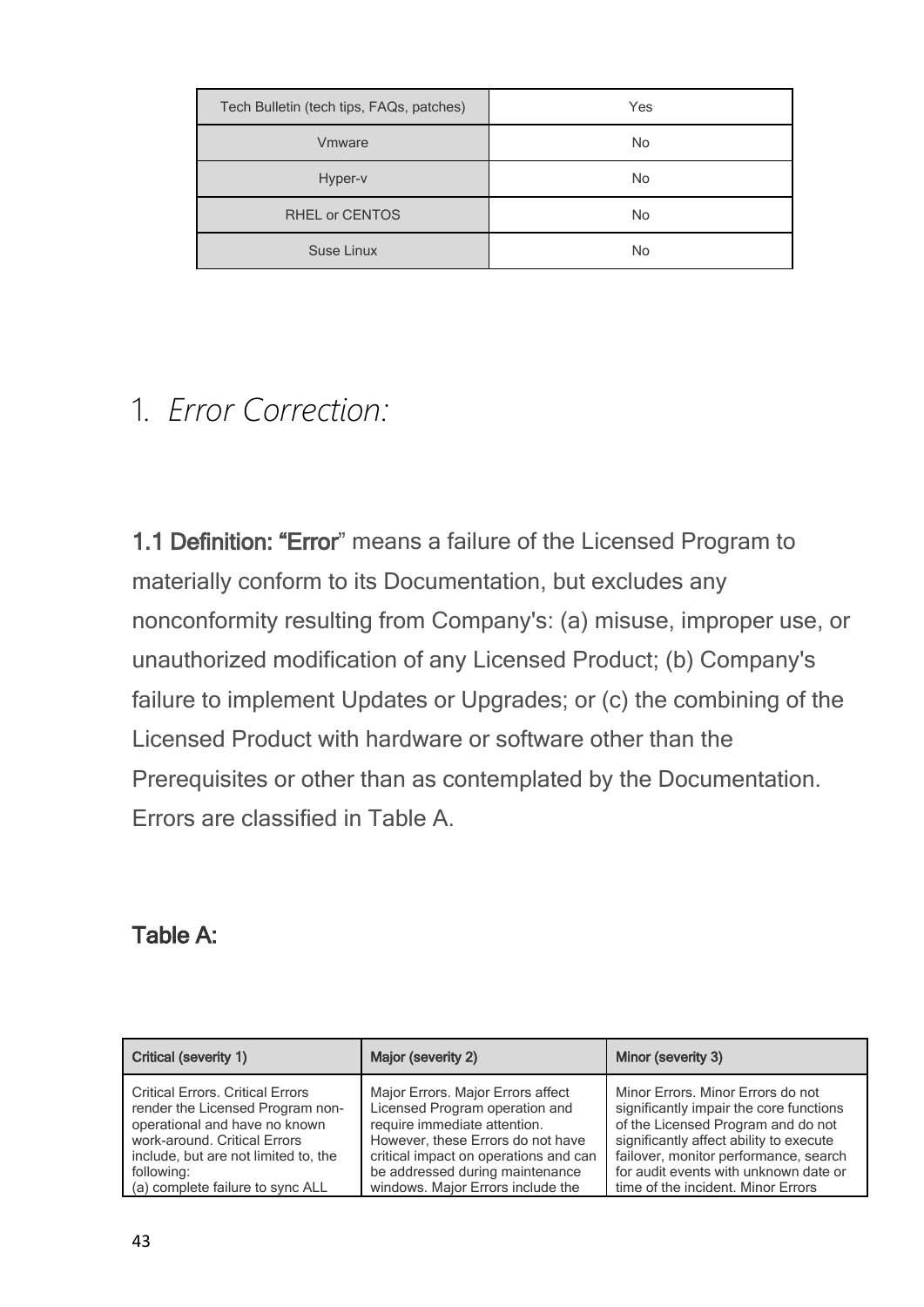configuration data for supported cluster configurations and versions of cluster software;

(b) inability to launch failover job; (c) inability to log on to the UI; and (d) inability to boot the appliance successfully after more than two (2) attempts.

(e) Audit Product - reading or writing audit data only if not related to external network, prerequisites and reachability, and operational documented procedures to monitor audit ingestion and restart ingestion have already been completed

(f) Ransomware product - creation of snapshots or lockout of ALL users from SMB shares if not related to external cluster API or partial snapshot or share lockout, or restore of user access to ALL smb shares

(g) Search product – unable to execute any searches (h) Audit product – unable to execute any audit searches

#### **Critical Errors do not include any Error resulting from the following:**

(a) Not running latest Major or Minor Release and attempting a failover where the issue is resolved in an available version; (b) Failover over jobs with errors that require manual recovery steps; (c) Failure to follow failover recovery steps as directed by Technical Support Services personnel or from Documentation; (d) Any failure to contact third party software or device product support resources when reasonably requested by Technical Support Services personnel; (e) External dependencies caused by IP network, permissions, CPU, memory and disk, virtual hypervisor environment, AD availability, incorrect DNS configuration and cluster API issues (f) Computer System performance below recommended configurations in Documentation; (g) Failure to follow regular daily or weekly monitoring of Computer System operations (alarms, reports); (h) Failure to take corrective actions, or requesting Technical Support Services, for any procedure or condition for which Documentation is available; or (i) Failure to configure all Prerequisites as stated in Documentation (j) Failure to follow recommended configurations provided during

knowledge transfer sessions

#### following:

(a) Errors that disrupt or prevent routine Licensed Program activities such as system backup, system administration or sync function; (b) complete failure to sync some of the SyncIQ policy configuration data for supported cluster configurations and versions of cluster software; (c) Problems that significantly affect a function of the Licensed Program core material function of the product and no reasonable workaround is available.

(d) Health check test functions example security guard, robot audit are not functioning but not related to external issue preventing normal operation

(e) Ransomware product - unable to restore access to some SMB shares (f) Ransomware product – unable get Security guard completing successfully

Major Errors do not include any Error resulting from the following:

(a) External dependencies caused by IP network permissions, CPU, memory or disk; or AD availability, incorrect DNS configuration and cluster API issues

(b) Licensed Program performance below recommended configurations in Documentation.

(c) 3rd party software or hardware that is identified as the root cause of an Error that affects the Licensed Program;

(d) audit product - missing data in the audit data base as a result of failure to monitor health check features , alarms that indicate audit data processing issue (reading or writing to DB) that are not acted on. (e) Not following operational procedures to monitor audit data processing alarms and graphs (f) search product – incremental index jobs fail and not related to cluster changelist job issues (g) Ransomware product – unable to restore access to some SMB shares via automated method

include the following:

(a) Errors in a function of the Licensed Program with a known work-around; (b) Errors in non-key functions of the Licensed Program;

(c) Errors in the user Interface with a known work-around;

(d) Errors that affect usability but not functionality;

(e) Errors in the Documentation; (f) Errors related to the pre-production use of the Licensed Program (initial installation and configuration and/or installation service not completed); and (g) Problems resulting from procedures missing from the Documentation. (h) Upgrade issues

(i) Errors that affect service for administrators such as emailing alarms, reports if not related to customer mail server; and

(j) Forwarding email or syslog alarm configuration

(k) syslog forwarding of audit data (l) ingesting historical audit data to audit database

Minor Errors do not include any Error resulting from the following: a) External dependencies caused by IP network permissions, CPU, memory or disk; or AD availability, incorrect DNS configuration and cluster API issues

(b) Licensed Program performance below recommended configurations in Documentation.

(c) 3rd party software or hardware that is identified as the root cause of an Error that affects the Licensed Program;

(d) Not following operational procedures to monitor audit data processing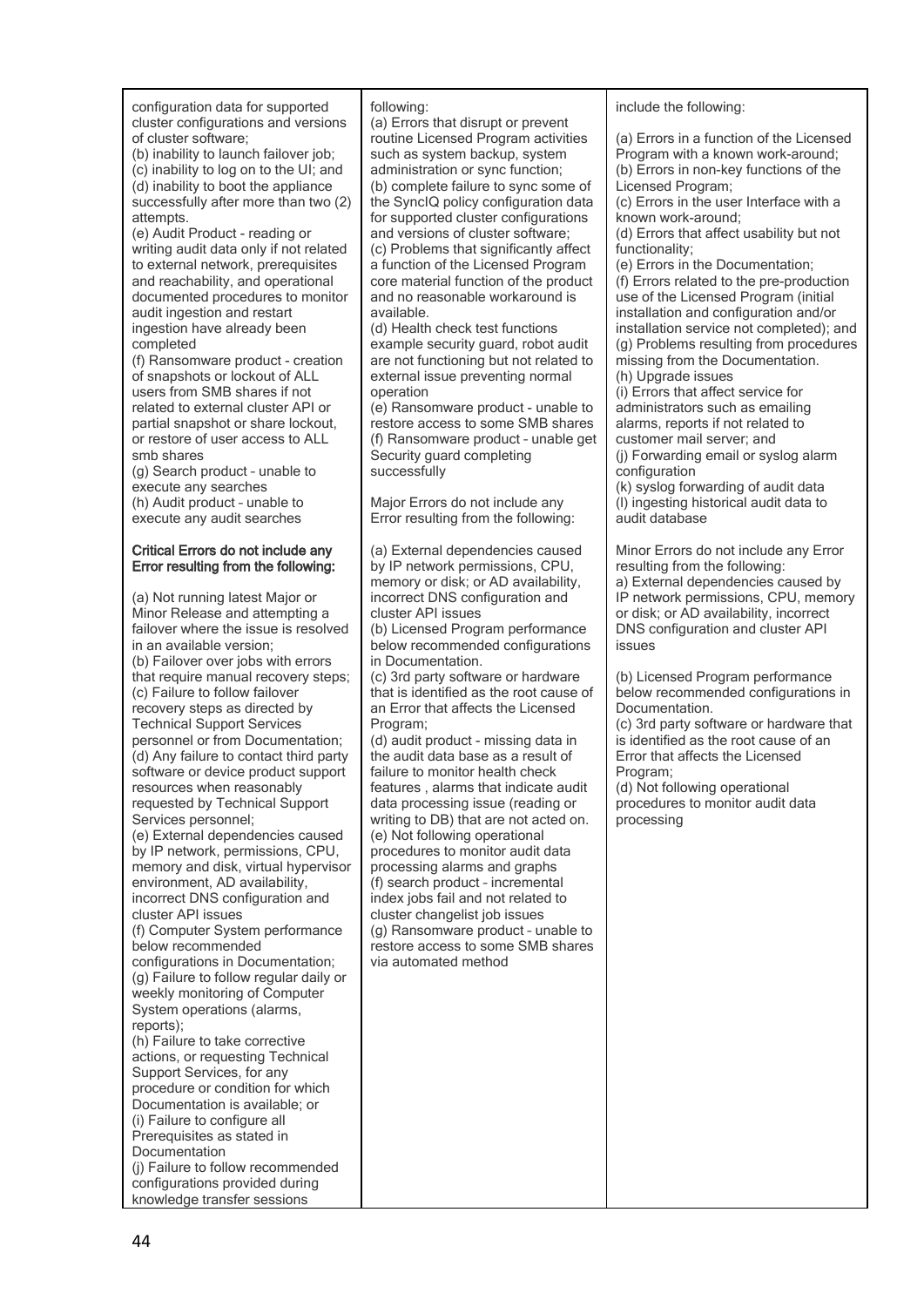| modification installed by customers<br>into the operating system that<br>conflicts or interferes with<br>application functionality examples<br>include monitoring or security<br>agents<br>(m) not detecting Ransomware<br>during a simulated test example<br>security guard feature or other<br>manual testing<br>(n) search product - unable to login<br>as AD user, with local admin user<br>functional<br>(o) search product - expected<br>results not matching without<br>indexing of data fully completed<br>(p) audit product - historical audit<br>data ingestion when audit data is<br>missing from the database |  |
|---------------------------------------------------------------------------------------------------------------------------------------------------------------------------------------------------------------------------------------------------------------------------------------------------------------------------------------------------------------------------------------------------------------------------------------------------------------------------------------------------------------------------------------------------------------------------------------------------------------------------|--|
|---------------------------------------------------------------------------------------------------------------------------------------------------------------------------------------------------------------------------------------------------------------------------------------------------------------------------------------------------------------------------------------------------------------------------------------------------------------------------------------------------------------------------------------------------------------------------------------------------------------------------|--|

**1.2 Error Classification**: Upon identification of an Error, Company shall notify Superna using a Technical Support Services Method set forth above ("**Technical Support Services Method**"). Superna shall only respond to notifications that are properly submitted through a Technical Support Services Method. Company must provide Superna with sufficient information to locate and reproduce the Error. Superna will use commercially reasonable efforts to acknowledge receipt of the Error report within two (2) hours for all case types and target response for unplanned failover of 30 minutes. Superna will make the final determination of the classification of such Error.

1. Cases with type Task or Question will be answered without consideration for any SLA and all issue/problems will be prioritized ahead of questions or tasks.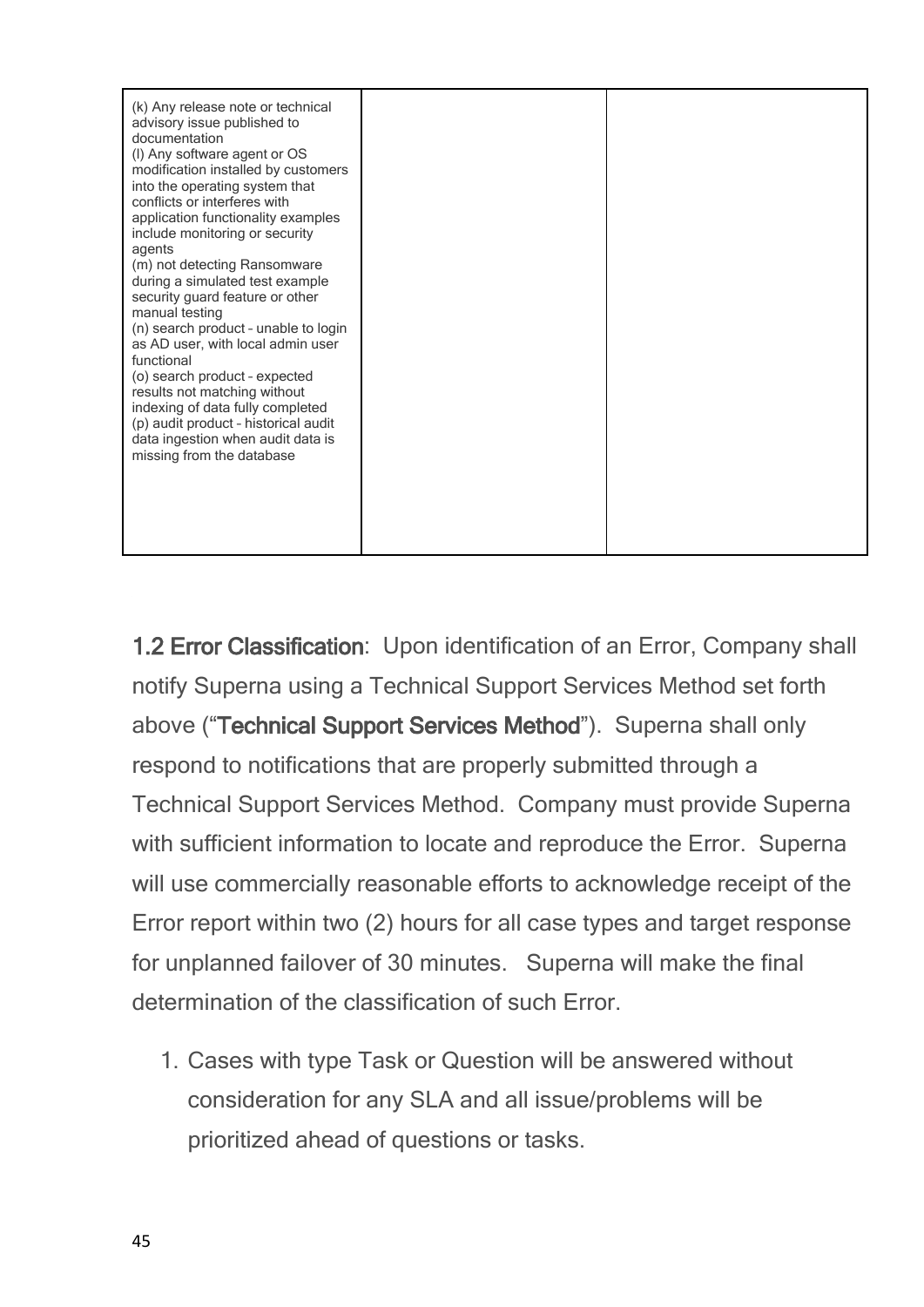2. Software Upgrade Assistance is not covered by the support contract SLA's and is automatically assigned minor case severity. Software Upgrade assistance is handled by the service team on a best effort basis and will be scheduled by sales based on resource availability during service team operating hours. NOTE: The software is customer installable with documentation provided for customers to install the software and is an expected operational procedure for customers to execute.

**1.3 Service Level Objectives**: Superna and Company acknowledge the potentially idiosyncratic nature of any Error in the Licensed Product, and that not all Errors will be corrected. Superna will use commercially reasonable efforts to attempt to resolve any Errors within the times specified in Table 1 ("**Resolution Time Target**"). However, the parties acknowledge and agree that any failure to meet Resolution Time Targets will not constitute a failure of Superna to perform a material provision of this License Agreement.

#### **Table B:**

| Error<br>Severity | <b>Support Site</b><br>Priority | <b>Resolution Time Targets</b>                                                                           |
|-------------------|---------------------------------|----------------------------------------------------------------------------------------------------------|
| Critical          | High                            | 70% = root cause identified within 2 business days<br>30% = root cause identified within 5 business days |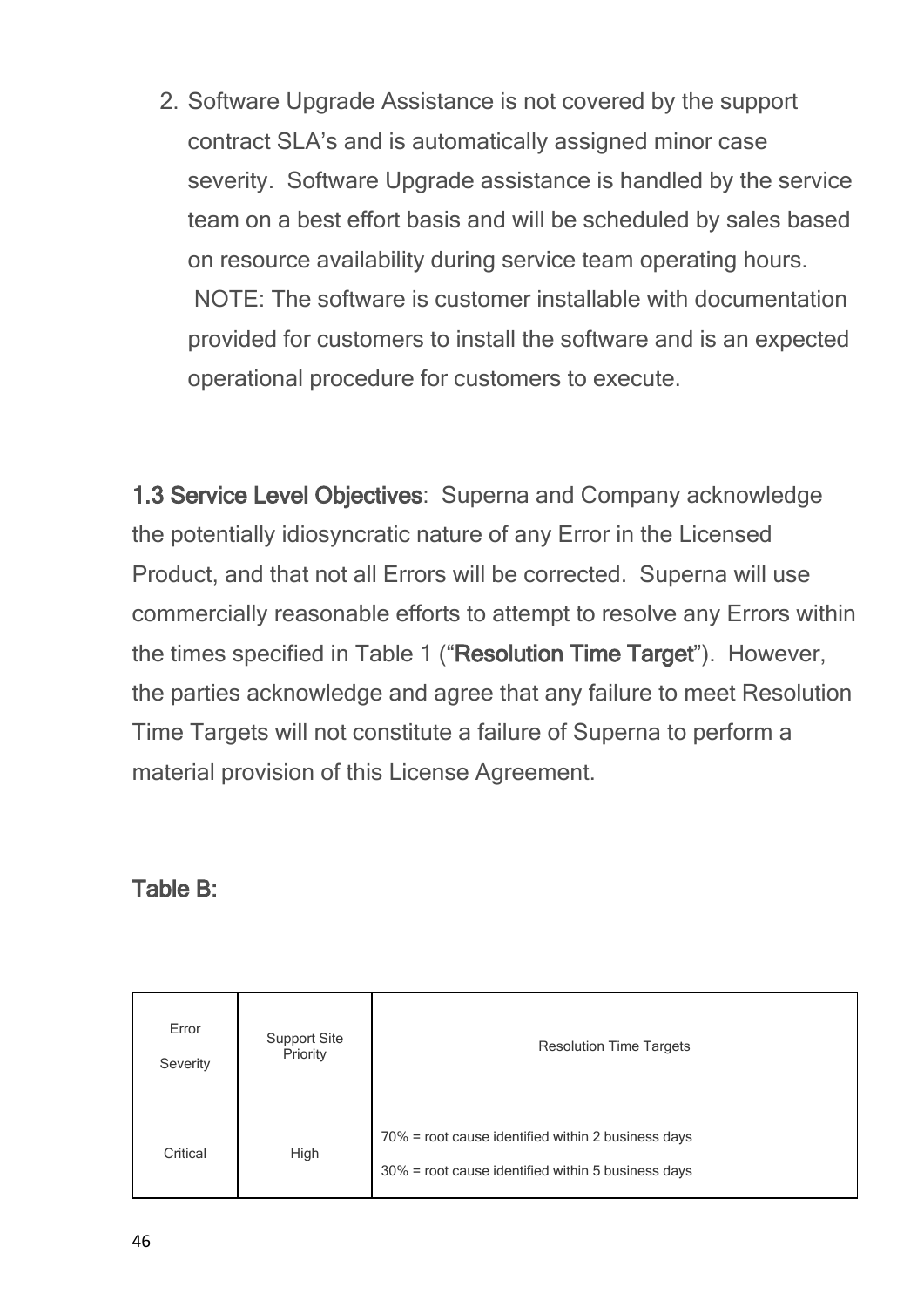|       |        | Resolution and deployment of a solution within 5 business days of<br>identification of root cause                                                                                                               |
|-------|--------|-----------------------------------------------------------------------------------------------------------------------------------------------------------------------------------------------------------------|
| Major | Normal | 80% = root cause identified within 4 business days<br>20% = root cause identified within 10 business days<br>Resolution and deployment of a solution within 10 business days of<br>identification of root cause |
| Minor | Low    | Root cause identified within 10-20 business days<br>Resolution and deployment of solution in the next Update                                                                                                    |

- 1.4 Resolution Time Target Requirements:
	- 1. Resolution Time Targets are triggered by Superna's receipt of notice of an Error via a Technical Support Services Method.
	- 2. Resolution Time Targets require that Company provide a sample of at least ten (10) cases of an Error to be statistically measurable.
	- 3. Resolution Time Targets are provided "as is" with no implied or express warranty or recourse if not met by Superna.
	- 4. Resolution Time Targets are presented as a guideline only and may be impacted by third party product support response times.
	- 5. In the event Company's response to any question or request for input by Superna is unanswered for four (7) consecutive days, the question or request will be automatically closed.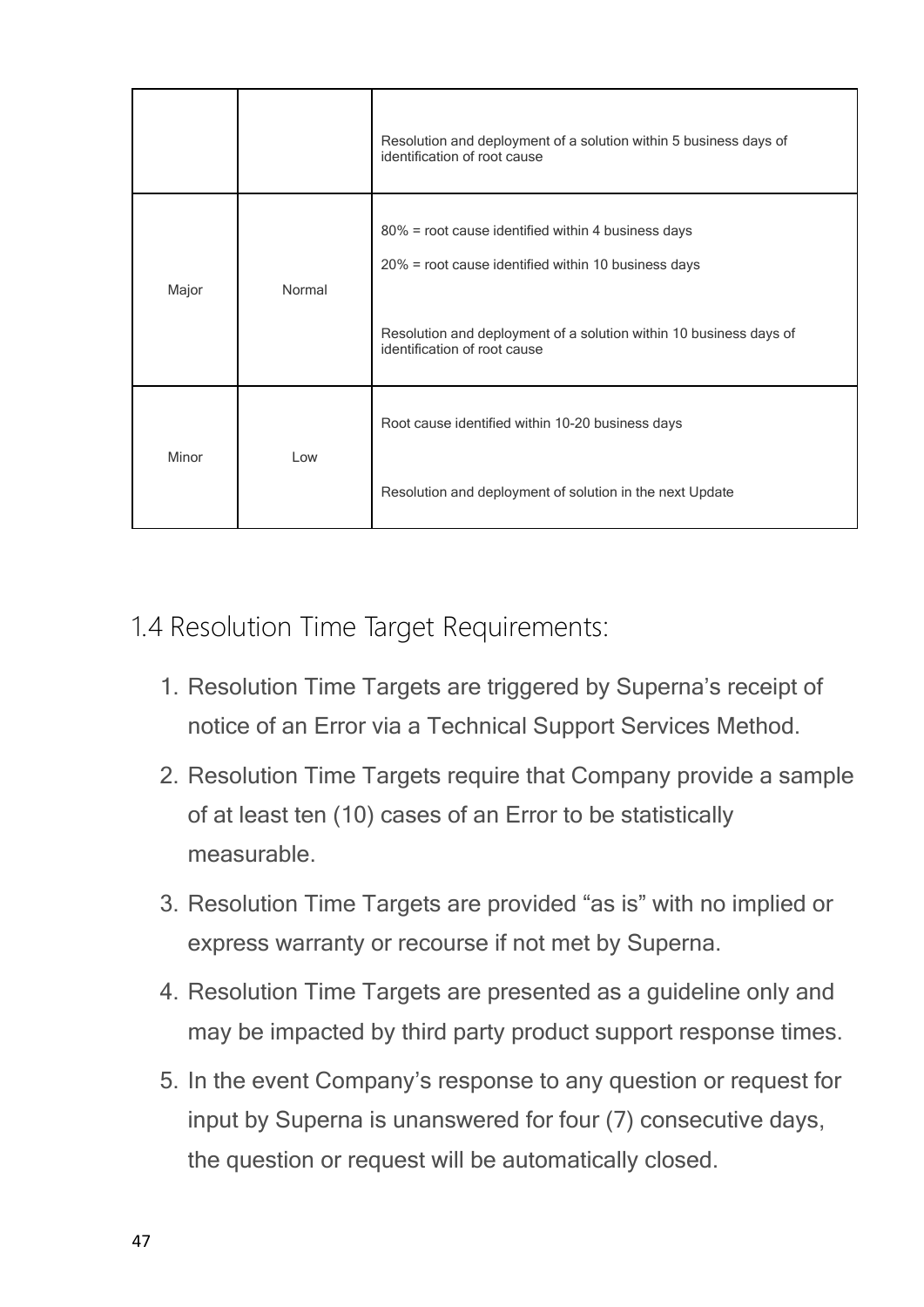2. *Delivery of Maintenance and Technical Support Services:*

#### 2.1 *Company Obligations:*

(a) Company is responsible for Level 1 and Level 2 Technical Support of its authorized users. "**Level 1 Support**" means responding to the initial report identifying an Error; and (ii) "**Level 2 Support**" means analyzing and/or reproducing the reported Error or determining that the reported Error is not reproducible. Level 2 Support also includes resolving any Error when Superna has provided Company with notice of the Error through a Product Notification and a description of the action required to address it.

- (b) Company must also:
	- 1. Supervise, control, and manage the Licensed Product, implement backup procedures and maintain a current backup copy of all programs and data to protect information in the event of Errors or malfunctions of the Licensed Product or Computer Systems (including the software and hardware products used to provide disaster recovery or other IT services) and protect data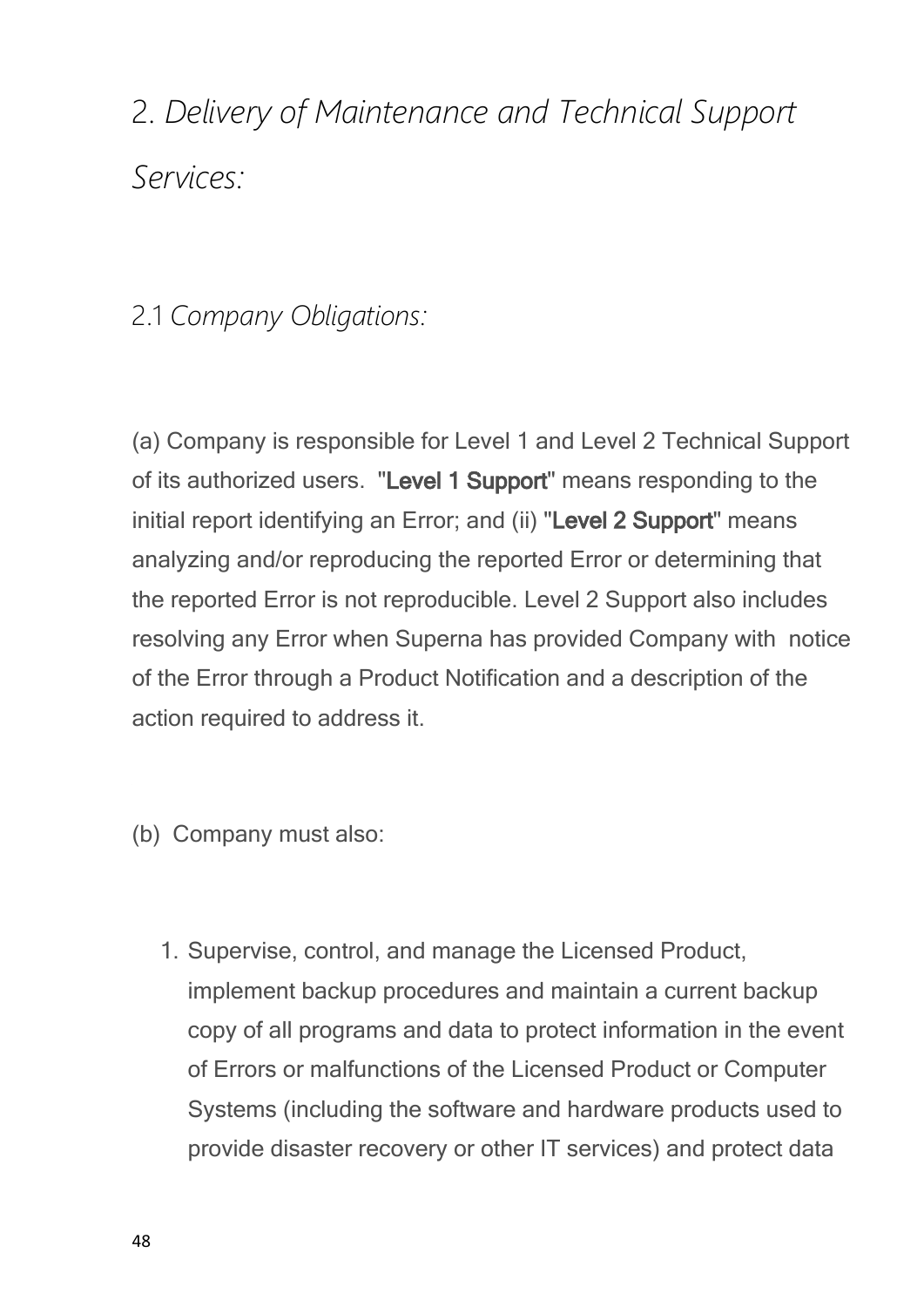from damage during the performance of Technical Support Services;

- 2. Accept use of Webex VOIP audio and screen sharing software or provide Superna with reasonable telephonic or remote screen sharing solutions for Company's personnel and equipment upon which the Licensed Product is loaded or operating;
- 3. Document and promptly report Errors of the Licensed Product to Superna;
- 4. Properly train its personnel in the use of the Licensed Product and the Computer System;
- 5. Promptly install Updates provided by Superna;
- 6. Refrain from running virus protection, backup software or other software during Technical Support Services unless authorized in writing by Superna;
- 7. Designate one primary and one backup individual to serve as Company liaison with Superna Technical Support Services personnel (each a "**Technical Contact**") and promptly notify Superna whenever its Technical Contact responsibilities are transferred to another individual;
- 8. If Company intends to designate a Technical Contact that is an employee of a third party, including Dell EMC, submit a written request to Superna including the company name, and the individual's name and email address, for review and approval by Superna;
- 9. Open each request for Technical Support Services with both a primary and a backup Technical Contact email addresses to allow Superna to validate Technical Support Services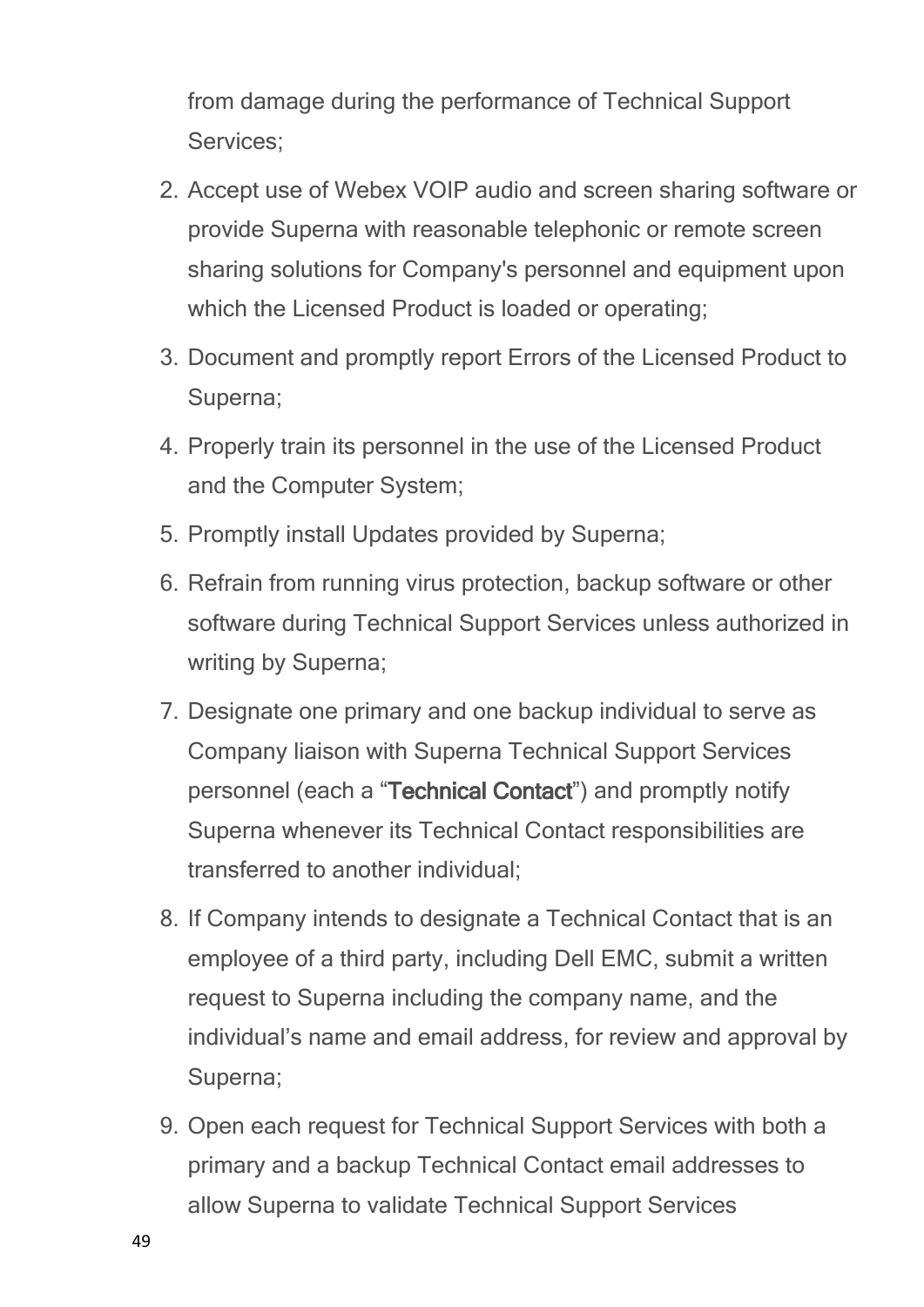entitlement; Use only those email addresses where the domain name matches the domain name in the Registration Information; No personal email addresses (e.g., gmail.com, yahoo.com) or other domains not associated with Company may be used to open a request for Technical Support Services.

- 10. Upload System Data as requested by Superna Technical Support Services personnel;
- 11. For Errors related to the Licensed Program, make reasonable attempts to reproduce the Error, and provide documentation of such reproduction upon request of Superna Technical Support Services personnel;
- 12. Provide all requested information, screen shots or log files upon request of Superna Technical Support Services personnel;
- 13. Execute remediation steps upon request of Superna Technical Support Services personnel and provide prompt responses to inquiries using a Technical Support Services Method
- 14. Submit any request for Technical Support Services to assess failover readiness no less than seven (7) days prior to the planned failover event. Failure to request an assessment in accordance with this subsection may result in suspension of Maintenance and Technical Support Services in Superna's sole discretion;
- 15. Acknowledge that if Company receives a failover assessment of "Not Ready" from Superna Technical Support Services Personnel, it may result in suspension of Maintenance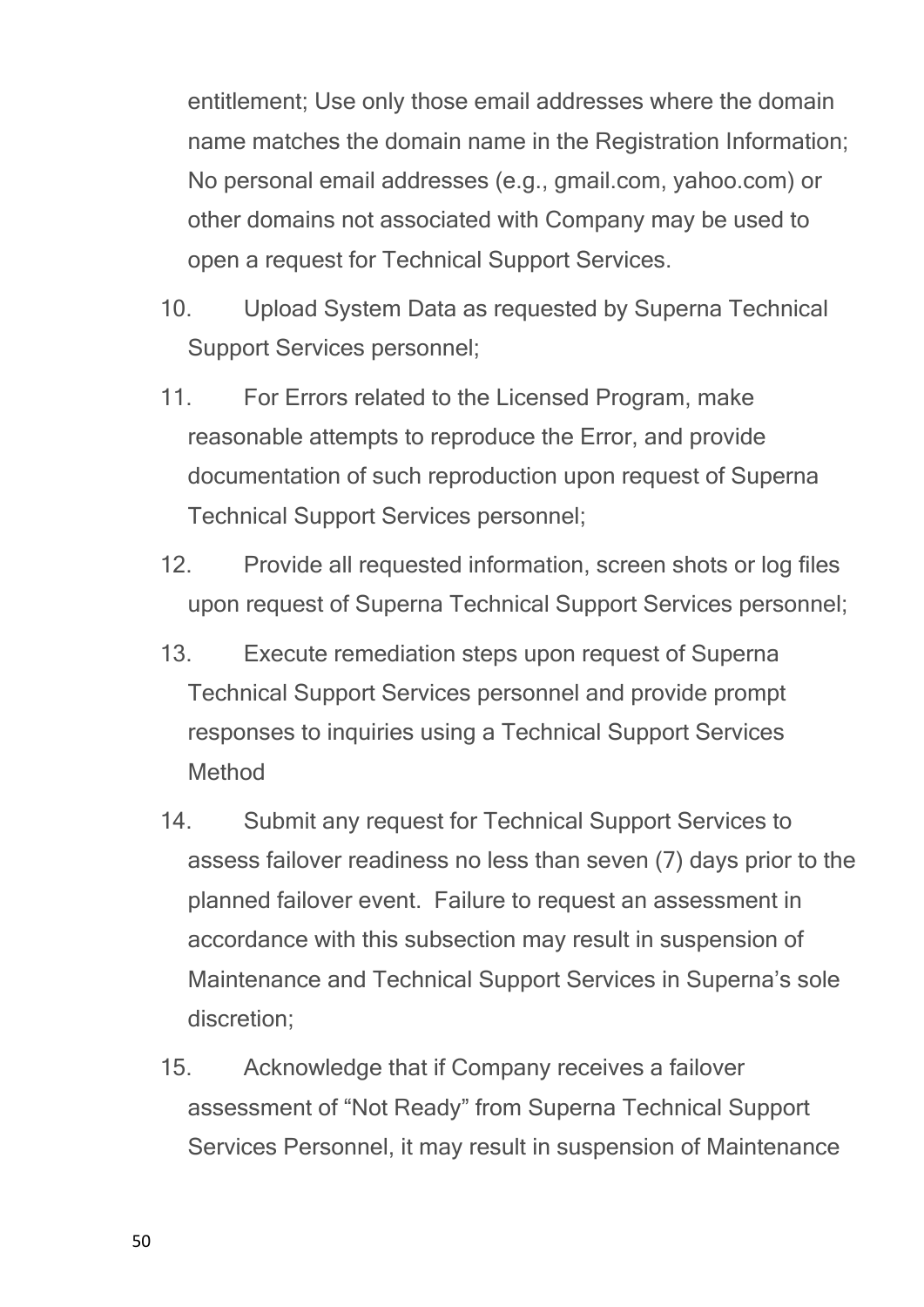and Technical Support Services at Superna's sole discretion; and

- 16. Acknowledge that, following written notice to Company and a ten (10) day cure period, Superna may suspend Maintenance and Technical Support Services to the extent Company's failure to comply with this Section 2.1 substantially increases the cost or difficulty of Superna providing Technical Support Services to Company.
- 2.2 *Superna Obligations:*
	- 1. Superna will provide Level 3 Technical Support Services. "**Level 3 Support**" means: (i) isolating the reported Error to a component level of the Licensed Product, provided such reported Error is reproducible by Company and does not relate solely to enhancements or other modifications of the Licensed Product made by or on behalf of Company, and (ii) providing a reported Error correction or a circumvention (followed as promptly as practicable by a reported Error correction). Superna will provide telephone-based Technical Support Services as and when necessary to fulfill Level 3 Support obligations, at Superna's sole discretion. Superna's obligations with respect to Level 3 Support are contingent upon Company compliance with the provisions of Section 2.1 hereof and pursuant to the License Agreement.
	- 2. Superna may elect to offer Technical Support Services to Company by means of video and audio conference meetings utilizing a third party provider such as WebEx (each a "WebEx Session"). Company consents to the collection, recording, use, processing, storage and transfer of the visual, written or audible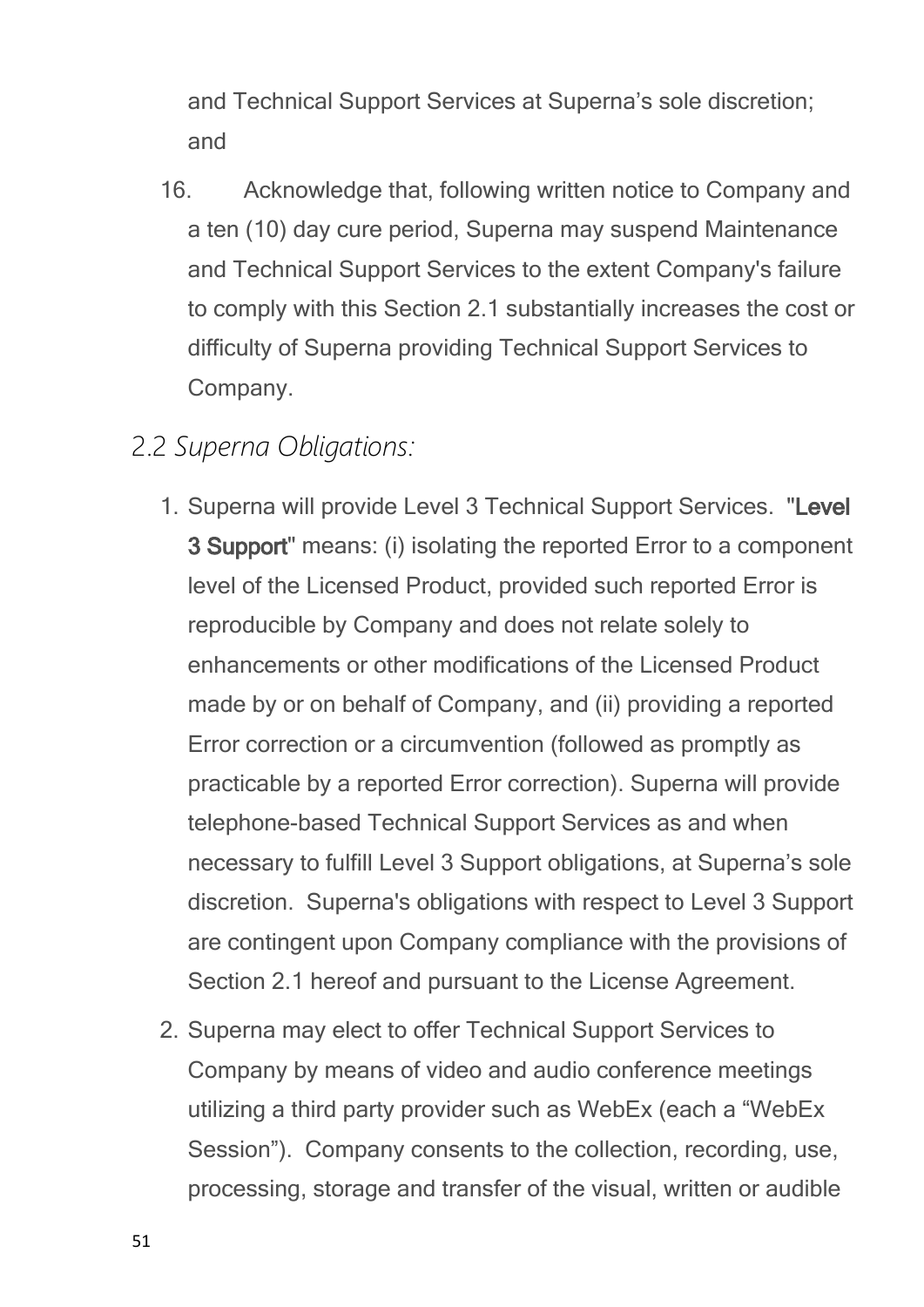communications, files or documents displayed, posted, uploaded, exchanged or transmitted by Company in connection with any WebEx Session ("Support Content"). Company grants to Superna and its Affiliates a non-exclusive, irrevocable, royaltyfree, worldwide license, with right to sublicense, to use, analyze, copy, make, sell, modify and enhance Support Content to the extent required to enable Superna to perform the Technical Support Services or enforce the terms of the License Agreement.

- 3. Superna shall have no obligation to provide Technical Support Services in connection with any of the following:
- 1. PowerScale cluster and OneFS releases;
- 2. Microsoft Active Directory;
- 3. Microsoft DFS and all versions;
- 4. Networking including firewalls between the virtual appliance and the clusters;
- 5. Dell SyncIQ performance or functionality;
- 6. Supported browsers used to access the appliance; or Linux client machines that access the cluster;
- 7. ESX host and virtual environment that hosts the virtual appliance;
- 8. Applying OS patches and security changes to the appliance;
- 9. DNS servers used to resolve names for failover or appliance functionality;
- 10. Time sync of the appliance to the PowerScale clusters time source;
- 11. Any component, software or hardware not listed above that is affecting failover of an PowerScale system; or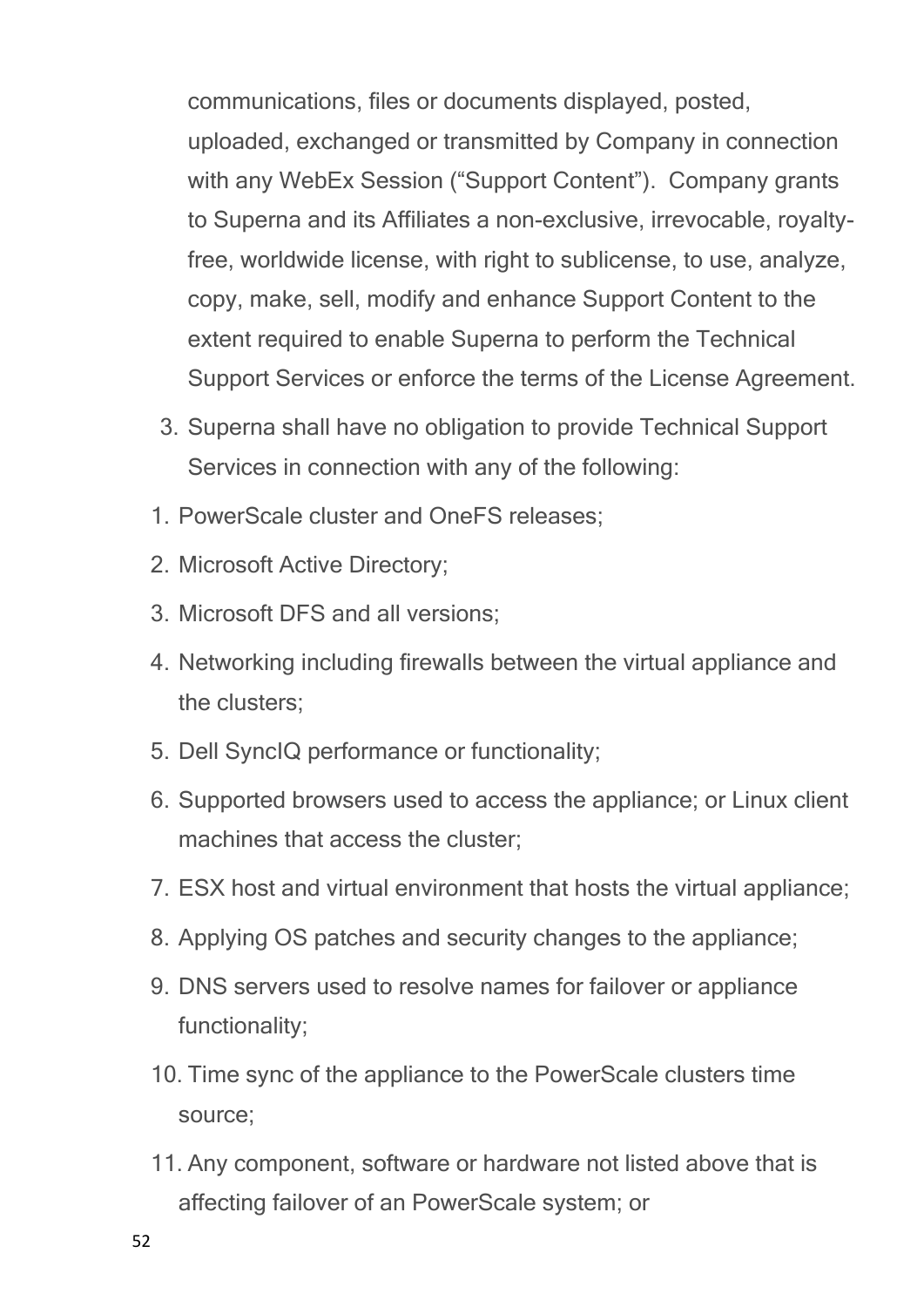- 12. Any Designated Storage Medium, including any Cloud Provider feature or functionality, including but not limited to Amazon AWS, Microsoft Azure and Dell EMC ECS.
- 13. Product VM memory, cpu, disk latency fail to meet documentation specifications
- 3. *Version Support Policy*

**3.1** Superna will provide Technical Support Services for the Licensed Product in accordance with its then-current Superna Software Availability and Support Policy, a copy of which is available at [https://manuals.supernaeyeglass.com/project-software](https://manuals.supernaeyeglass.com/project-software-releases/HTML/software-releases.html)[releases/HTML/software-releases.html](https://manuals.supernaeyeglass.com/project-software-releases/HTML/software-releases.html). Company shall at all times use a supported version of the Licensed Product in accordance with such policy.

**3.2** Company will be responsible for ensuring that the particular release specified for any required Computer System and Designated Storage Medium software (such as operating system, firmware or utilities) is being used. Superna may suspend Maintenance and Technical Support Services until the necessary Computer System software is installed. Company's obligation to pay fees for the thencurrent Maintenance and Technical Support Services Period will not be affected by such suspension.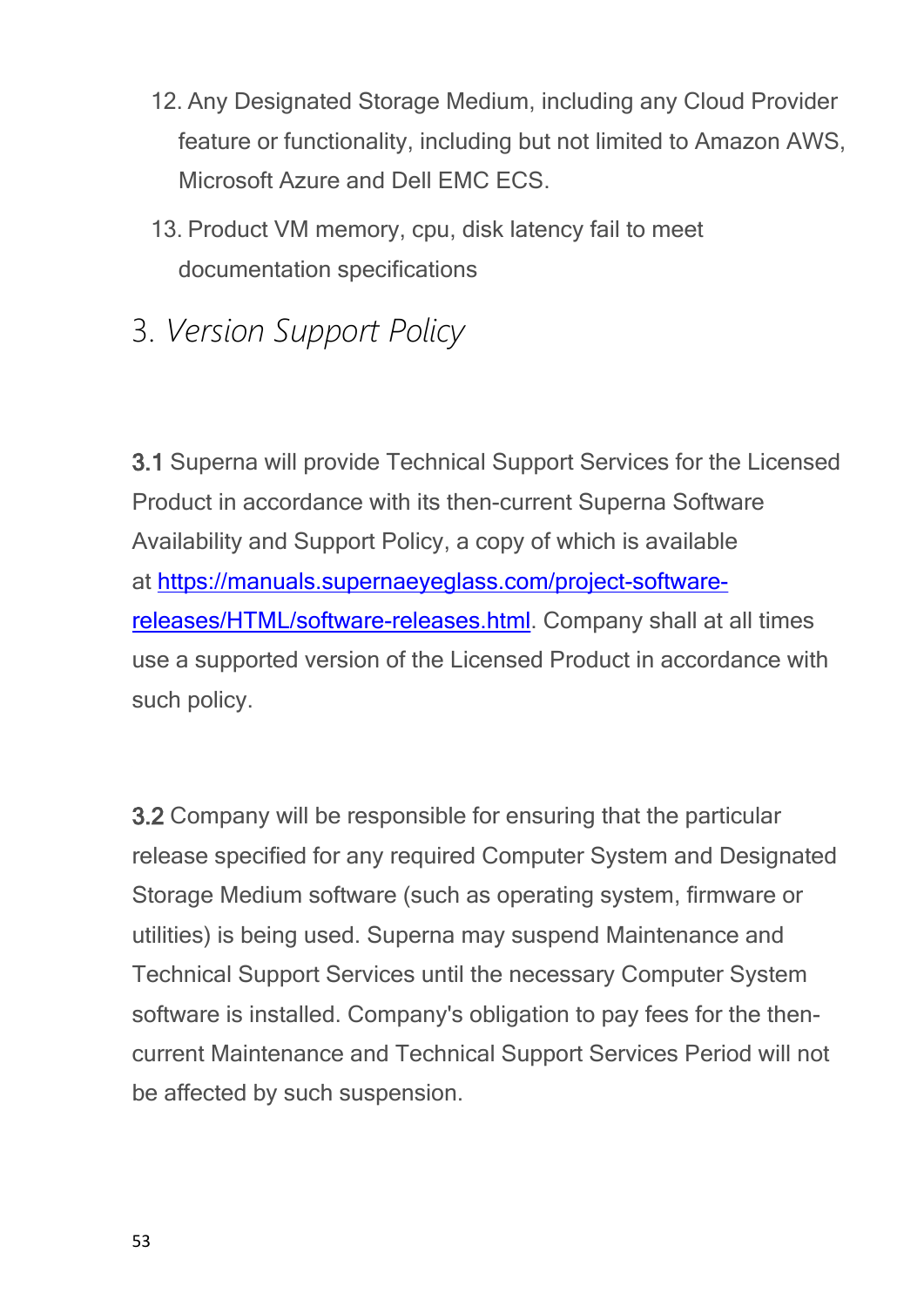# 4*. Superna ™ Eyeglass Installation Maintenance Task Description*

The scope and terms of this installation task are outlined [here](https://manuals.supernaeyeglass.com/project-getting-help/HTML/eyeglass-professional-services.html).

## Exhibit B

## Professional Services Terms

These Professional Services Terms (the "**Terms**") shall apply to Professional Services you acquire from Superna in connection with your use of a Superna software product. Capitalized terms not defined herein shall have the meanings set forth in the Superna Master Software License and Support Services Agreement (the "**License Agreement**").

#### Definitions:

- 1. **Deliverable** means a literary work or other work of authorship (such as documentation, training material, report, drawing, presentation, video, recording or similar work) that Superna may deliver to Company as described in a Service Description or any Statement of Work.
- 2. **Effective Date** means the date a Service Description or SOW is signed by Company.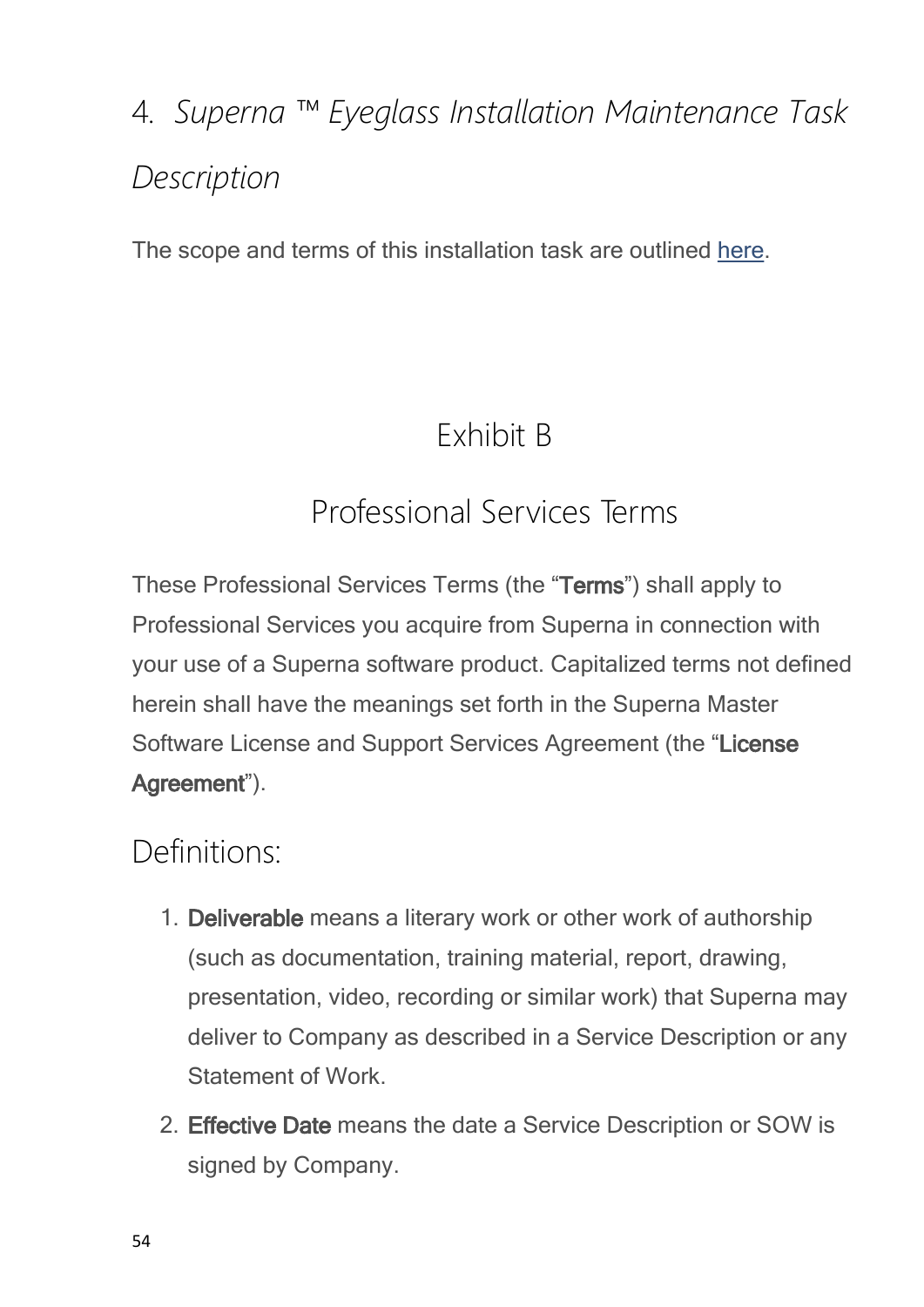- 3. **Fees** means the aggregate fees for the Professional Services ordered by Company in a Service Order.
- 4. **Services** means those professional services to be performed by Superna as described in the applicable Service Description or Statement of Work. Services do not include Maintenance and Technical Support Services.
- 5. **Service Description** means Superna's standard, then current description of a Professional Service that are set forth [here](http://docedit.supernaeyeglass.com/smart/project-getting-help/eyeglass-professional-services). In order to utilize any such Professional Service, Company must complete a questionnaire which includes an acknowledgment of the terms of such Services Description (each a "Technical Questionnaire"). Company may make no changes to a Service Description unless documented in a Statement of Work executed by the parties.
- 6. **Service Order** means Company's request for a Professional Service that: (a) includes a specific Professional Service part reference number corresponding with, and incorporating by reference, a Service Description; and (b) has been accepted by Superna in an Order Email.
- 7. **Statement of Work or SOW** means a document describing a customized service with scope determined and Fees quoted by Superna before purchase by Company.
- 8. **Scope of Services**: Subject to these Terms, Superna will use commercially reasonable efforts to perform the Professional Services in accordance with the Service Description or SOW.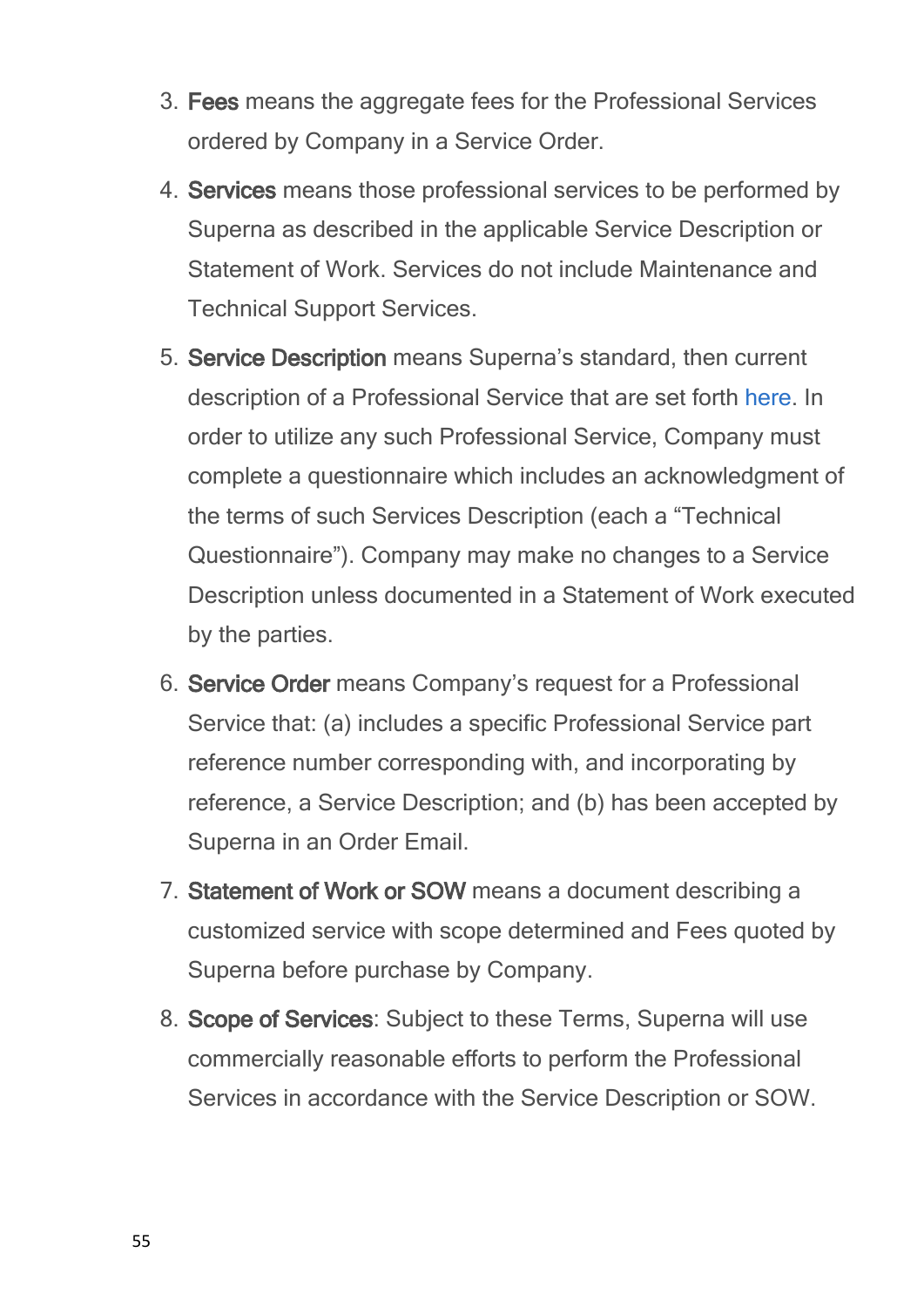## Performance of the Professional Services:

3.1. **Staffing:** The Professional Services will be performed at Superna's premises in conjunction with Company's personnel located on Company's premises. Superna will control the manner by which the Professional Services are performed. Superna retains the right to subcontract any or all of the Professional Services at any time, provided that Superna shall be responsible for performance of the Professional Services by such subcontractor in accordance with these Terms.

3.2 **Company Responsibilities:** Company understands and agrees that Superna's performance of the Professional Services is dependent upon Company's timely and effective performance of its responsibilities hereunder. Company agrees to undertake the Company responsibilities outlined in any Service Description or SOW and as follows (the "**Company Responsibilities**"):

- 6. Company shall promptly complete a Technical Questionnaire and provide System Data to Superna. Company shall also provide Superna with access to other resources and personnel reasonably required by Superna to perform the Professional Services. Company shall be solely responsible for, and assumes the risk associated with the accuracy, completeness, competence, or consistency of the Technical Questionnaire or the System Data;
- 7. Company is responsible for the proper implementation or use of the Professional Services and any Deliverables in Company's Computer System or operations. Tasks that are primarily the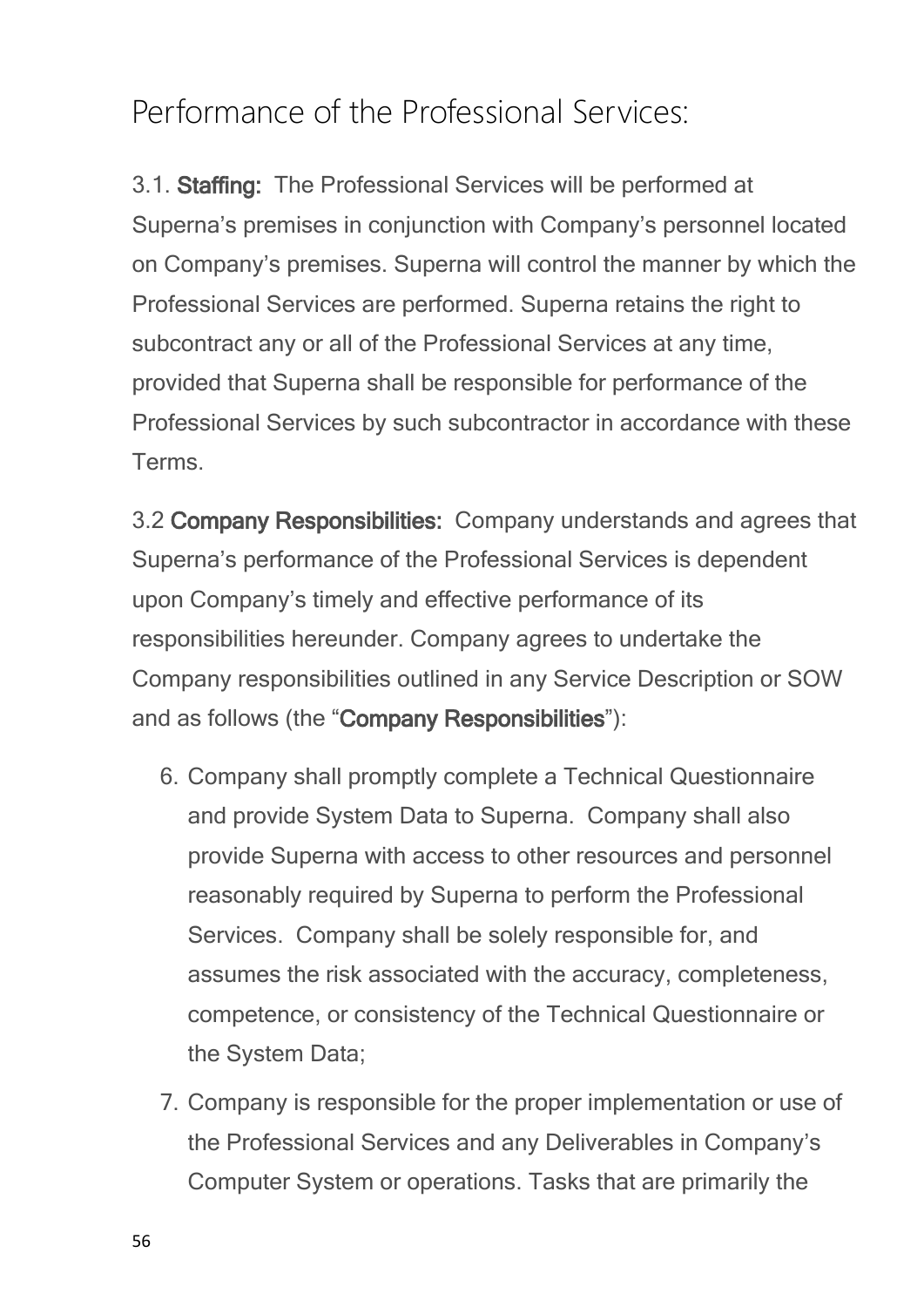responsibility of Company's personnel will remain Company's responsibility, even if Superna assists Company in performing such tasks. Company agrees that Superna may rely on all Company decisions and Company approvals conveyed to Superna by Company personnel with respect to the Professional Services;

- 8. Company acknowledges that any recommendations made by Superna in the performance of the Professional Services are subject to the information Superna receives by the Company and shall not replace the professional skills and judgment of Company and its employees, agents and consultants. Company further acknowledges that Company, in Company's sole discretion shall be responsible for Computer System design, Cloud Provider access, configuration, implementation and use made by Company of any recommendations provided by Superna in the course of providing the Professional Service. Company shall also be responsible for the continued operation and maintenance of the Company's Computer Systems;
- 9. Company shall promptly respond to any Superna Professional Service scheduling request. Company must provide a written notice of delay if Services scheduling will be delayed by more than four (4) weeks from initial scheduling contact by Superna;
- 10. Company is solely responsible for obtaining all applicable equipment, and software and Cloud Provider services, and the compatibility thereof with the Deliverables; and
- 11. Company is responsible for promptly scheduling any Professional Service. Superna shall have no obligation to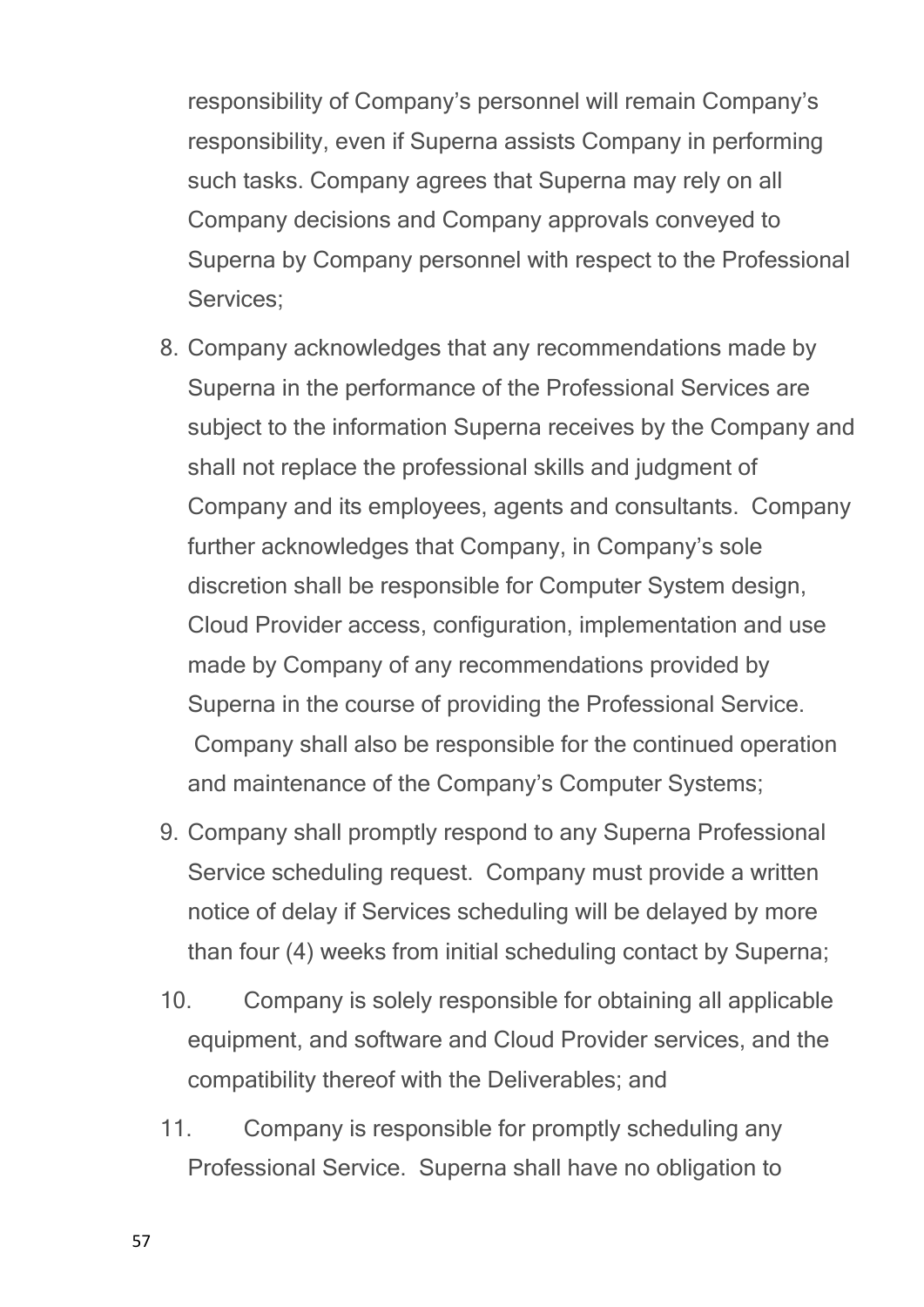perform or provide any refund for any Professional Service not scheduled by within six (6) months of the Order Email date.

- 4. *Proprietary Rights***:**
	- a. **Deliverables:** Superna or its licensors will own the copyright in all Deliverables. Subject to Section 4.2 below, Superna grants to Company a non-exclusive, non-transferable license to use the Deliverables solely for Company's internal business use and in conjunction with Company's authorized use of the Licensed Program during such time as Company is authorized to use the Licensed Program. Superna grants to Company only the licenses and rights specified with respect to the Professional Services. No other licenses or rights in or to the Deliverables (including licenses or rights under patents) are granted. The rights provided to you by Company in the Deliverables are subject to payment by Company of amounts due under these Terms.
	- b. **Use Restrictions:** Company shall not, and shall not permit any third party to:
- 1. copy the Deliverables, in whole or in part, except to the extent required to exercise the license grant set forth in Section 4.1;
- 2. use the Deliverables to facilitate Company's development of products or services that are directly or indirectly competitive with the Licensed Program or other Superna products or services;
- 1. prepare derivative works or improvements of the Deliverables;
- 2. transfer the Deliverables to any third party; or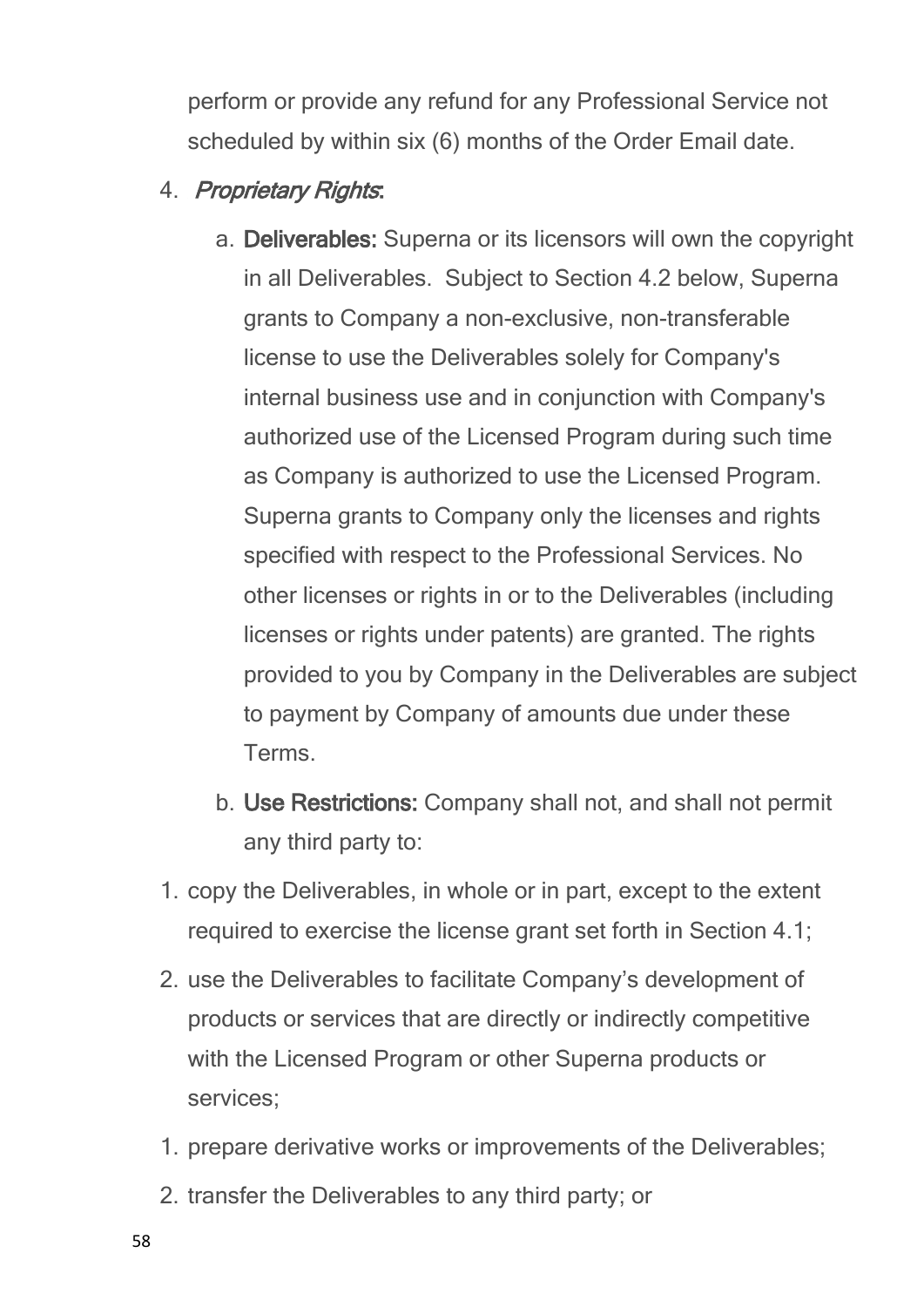3. remove, delete, efface, alter, obscure, translate, combine, supplement or otherwise change any disclaimers, or trademark or other proprietary rights symbols or notices, on any copy of the Deliverables.

4.3 **Notification:** Company shall promptly notify Superna of any unauthorized use, disclosure, reproduction, or distribution of the Deliverables, which comes to Company's attention, or which Company reasonably suspects.

17. *Warranty*:

- 1. Superna warrants that:
- 2. for a period of thirty (30) days following delivery of a Deliverable to Company (the "**Deliverable Warranty Period**") that Deliverable Material will substantially conform to the specifications in the Service Description or any applicable SOW; and
- 1. during the term of any applicable Service Order, (the "**Professional Services Warranty Period**"), Services shall be performed in a reasonable and workmanlike manner, consistent with generally accepted industry standards.
- 2. Company's exclusive remedy for any breach of the warranties contained in Section 5.1 during the Deliverable Warranty Period or Professional Services Warranty Period, as applicable, is for Superna, at its expense, to use commercially reasonable efforts to: (a) replace or repair Deliverable; or (b) re-perform the Professional Services. Company must notify Superna in writing of any such defect within the applicable Warranty Period.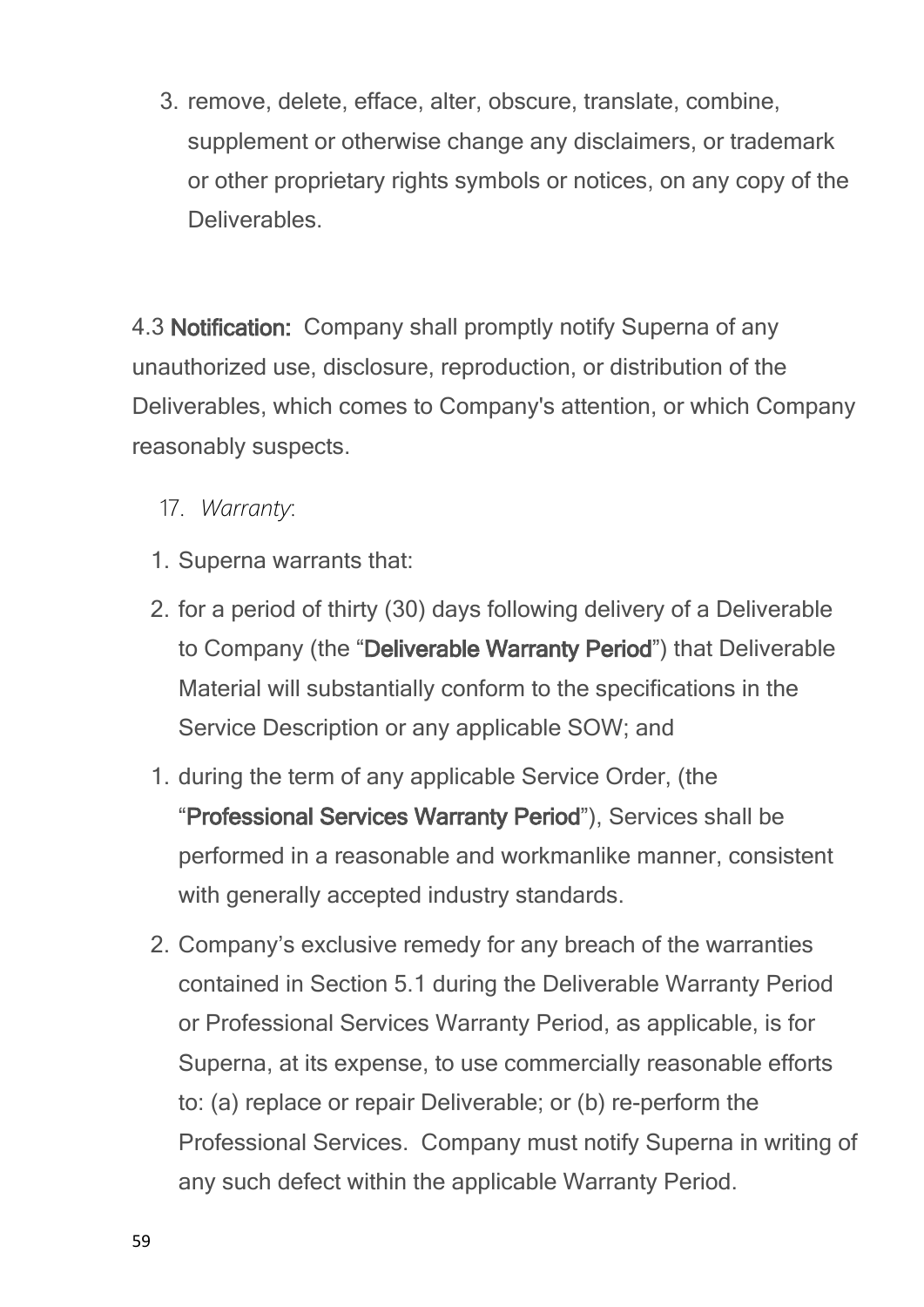- 18. In the event Superna is unable, after using commercially reasonable efforts to remedy the defects identified by Company pursuant to Sections 5.1(a) or 5.1(b), Company's sole and exclusive remedy shall be: (a) for Section 5.1(a), to return the Deliverable, terminate Company's rights under these Terms and receive a pro-rata refund of payments actually received by Superna from Company for the Deliverable which is the subject of the warranty claim; and (b) for Section 5.1(b), to receive a prorata refund of fees actually paid by Company for the deficient Professional Services.
- 19. Any modification or attempted modification of a Deliverable by Company, or any failure by Company to use a Deliverable not in compliance with these Terms or the Licensed Product not in compliance with the License Agreement, shall void the limited warranties set forth in Section 5.1. Without limiting the foregoing, Company agrees that any of the following may void the limited warranties set forth in Section 5.1: (a) incorrect or inaccurate System Data; (b) failure to perform the Company Responsibilities set forth in Section 3.2; (c) any failure of Company to properly maintain Company Computer Systems or related software.

20. EXCEPT AS OTHERWISE PROVIDED IN THIS SECTION 5:

e. SUPERNA, ITS AFFILIATES, LICENSORS AND RESELLERS, EXPRESSLY DISCLAIM ALL WARRANTIES OF ANY KIND, WHETHER EXPRESS OR IMPLIED, INCLUDING BUT NOT LIMITED TO THE IMPLIED WARRANTIES OF MERCHANTABILITY, FITNESS FOR A PARTICULAR PURPOSE, TITLE AND NON-INFRINGEMENT AS WELL AS ALL WARRANTIES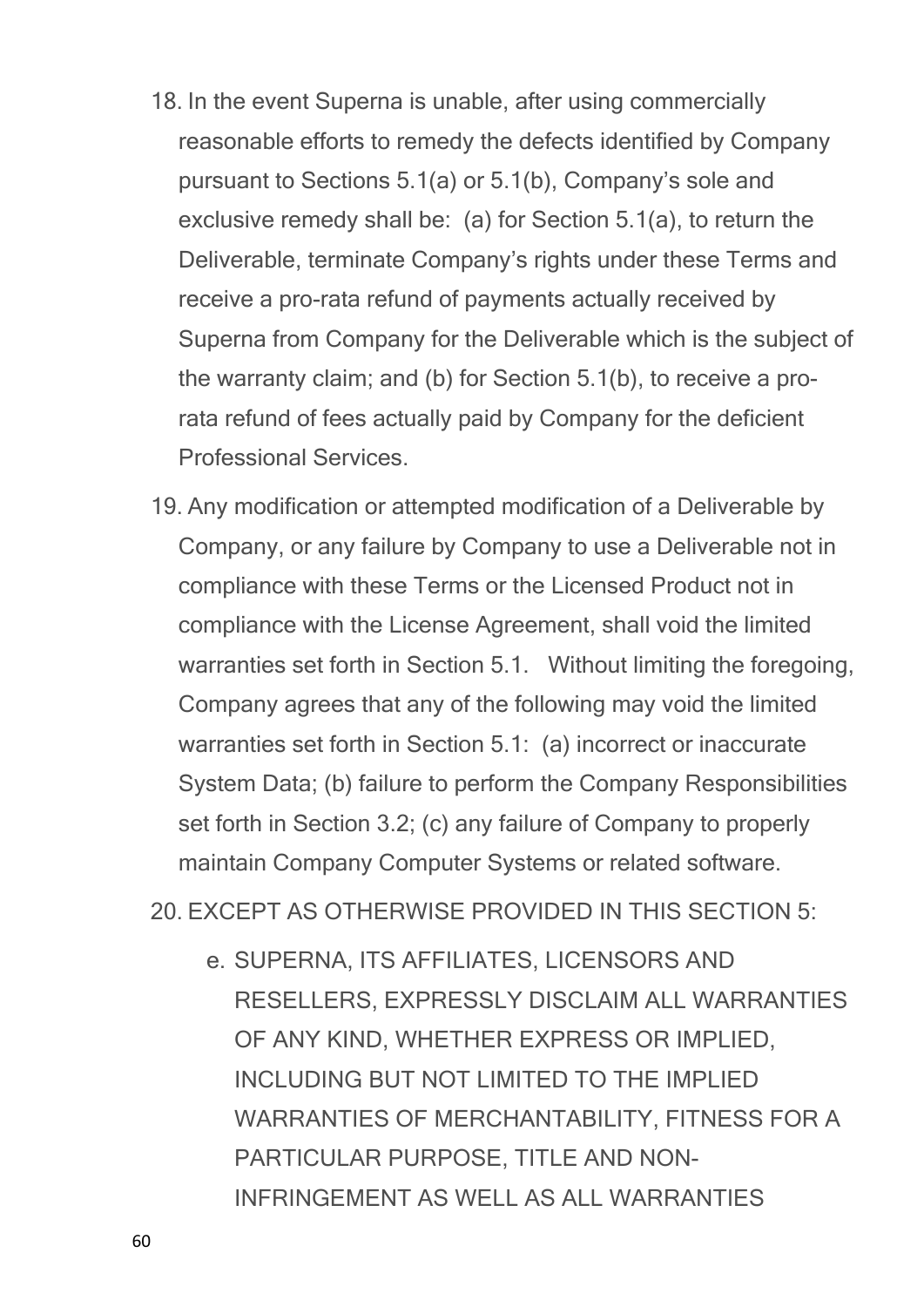ARISING BY USAGE OF TRADE, COURSE OF DEALING OR COURSE OF PEFORMANCE TO THE MAXIMUM EXTENT PERMITTED BY APPLICABLE LAW;

- f. SUPERNA, ITS AFFILIATES, LICENSORS AND RESELLERS, MAKE NO WARRANTY THAT THE DELIVERABLES AND/OR PROFESSIONAL SERVICES WILL MEET COMPANY'S REQUIREMENTS, THAT THE DELIVERABLES AND/OR PROFESSIONAL SERVICES WILL BE UNINTERRUPTED, TIMELY, SECURED FROM ALL POSSIBLE VULNERALBILITIES , OR ERROR FREE, THAT ANY SYSTEM DATA OR REGISTRATION INFORMATION STORED BY SUPERNA WILL BE SECURE FROM ALL POSSIBLE VULNERALBILTIES, ACCURATE OR RELIABLE; NOR DOES SUPERNA MAKE ANY WARRANTY AS TO THE RESULTS THAT MAY BE OBTAINED FROM THE USE OF THE LICENSED PRODUCT AND/OR PROFESSIONAL SERVICES, TO THE MAXIMUM EXTENT PERMITTED BY APPLICABLE LAW; AND
- g. GIVEN THE NATURE AND VOLUME OF MALICIOUS AND UNWANTED ELECTRONIC CONTENT, NEITHER SUPERNA, NOR ITS AFFILIATES, LICENSORS OR RESELLERS MAKE ANY WARRANTY THAT UTILIZING THE PROFESSIONAL SERVICES, INCLUDING CONFIGURATION OF THE LICENSED PROGRAM, WILL RESULT IN DETECTION OF ANY OR ALL POSSIBLE MALICIOUS CODE, THREATS OR THAT USE OF THE LICENSED PROGRAM AND RELATED UPDATES OR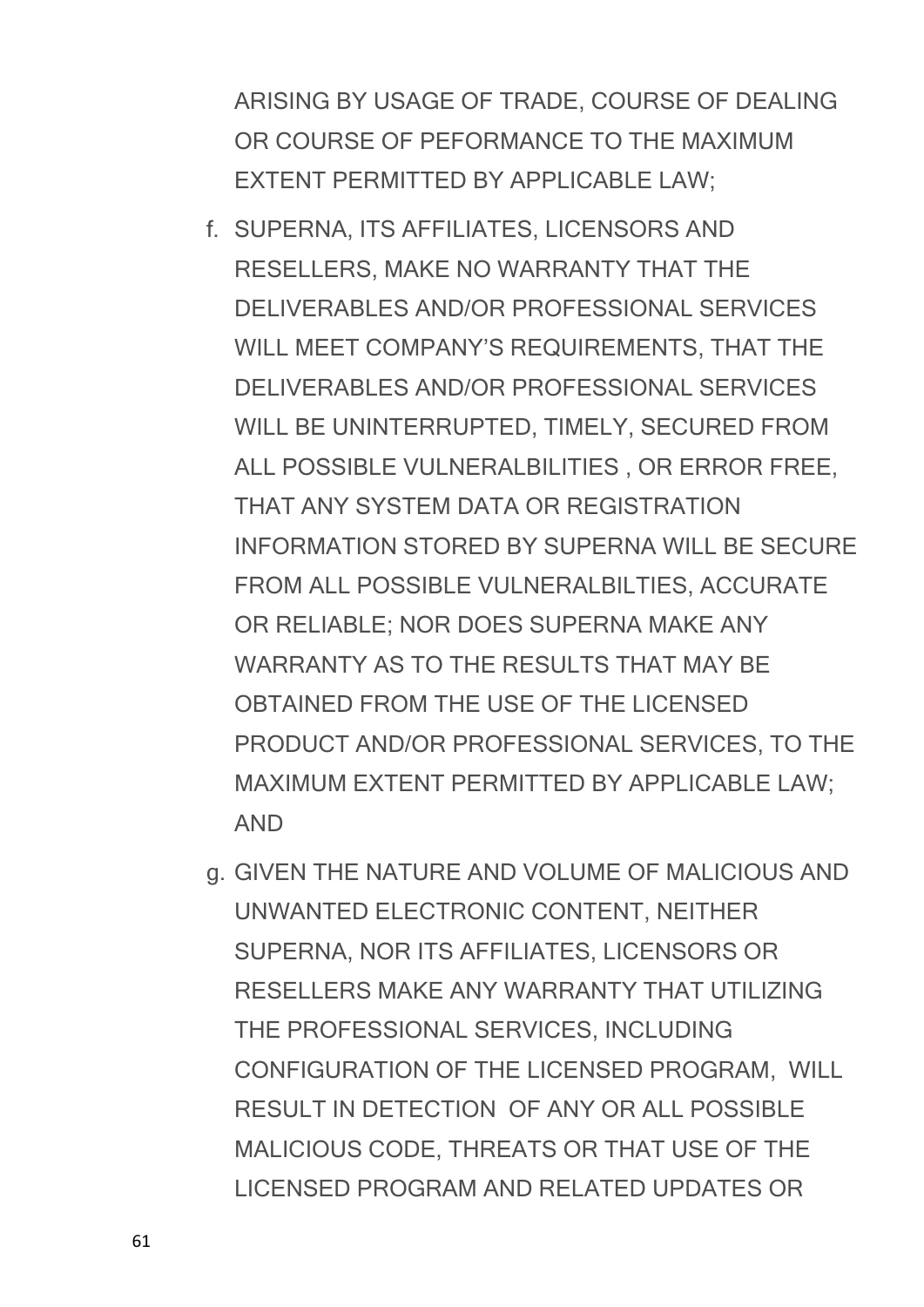UPGRADES WILL KEEP COMPANY'S NETWORK OR COMPUTER SYSTEMS FREE FROM VIRUSES OR OTHER MALICIOUS OR UNWANTED CONTENT OR SAFE FROM INTRUSIONS OR OTHER SECURITY BREACHES.

#### Miscellaneous:

- 1. Non-Solicitation: Company acknowledges and agrees that the employees of Superna who perform the Professional Services are a valuable asset to Superna and are difficult to replace. Accordingly, during the term of these Terms and for a period of one (1) year thereafter, Company shall not solicit, whether directly or indirectly, the employment of any Superna employees without the prior written consent of Superna. If Company violates this Section 6.1, the parties agree that Company shall pay to Superna the sum of one hundred thousand dollars (US\$100,000) as liquidated damages. The parties further agree that precise monetary damages for Company's violation of this Section 6.1 would be difficult to ascertain and that the foregoing sum represents a fair and conservative approximation of cost of recruitment, hiring and training that would be incurred by Superna.
- 2. Independent Development: Nothing in these Terms (including, without limitation, the receipt of information from Company in connection with the Professional Services shall: (a) limit Superna's development, marketing or distribution of software or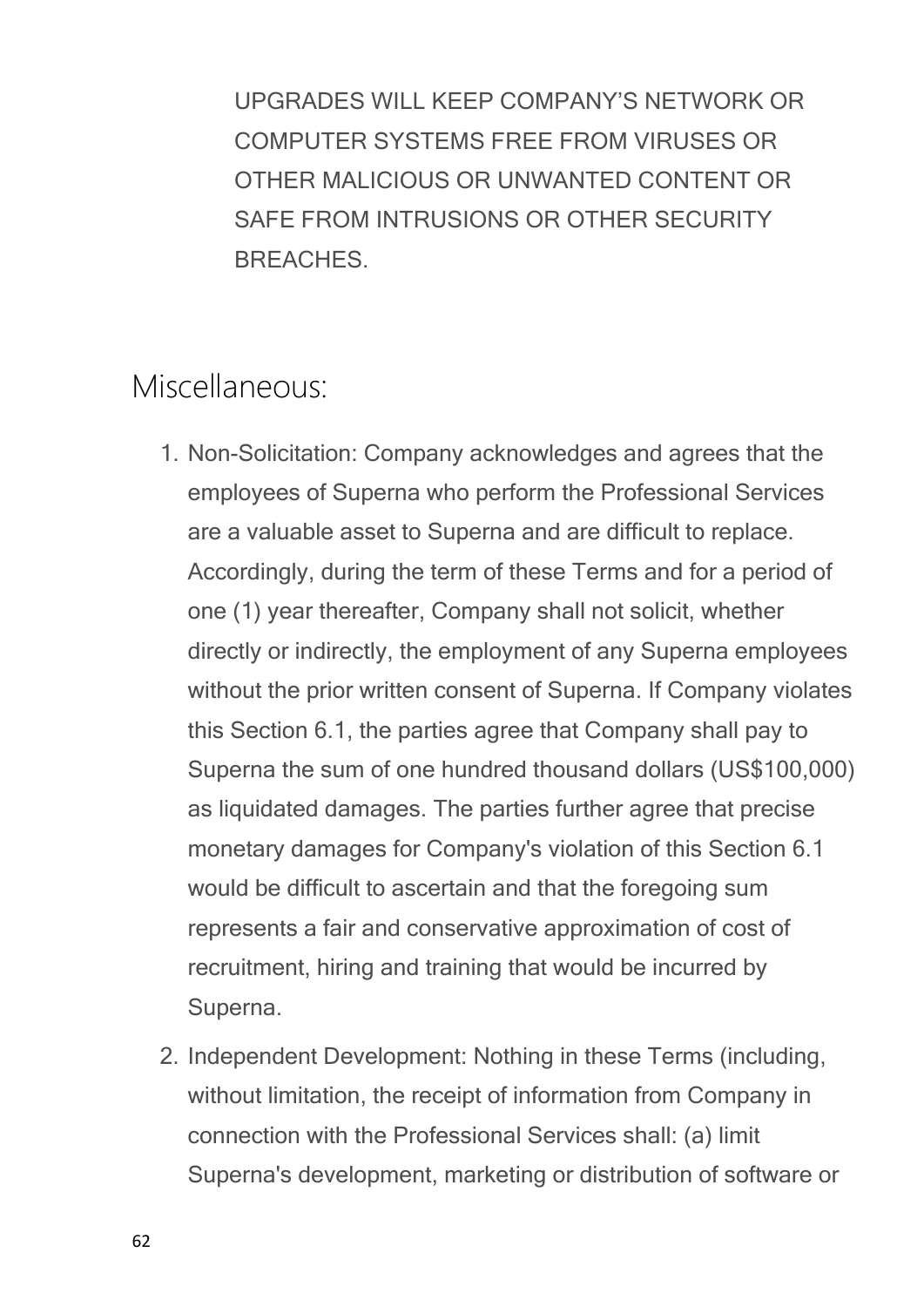other technology involving any functionality or ideas, whether similar to those disclosed by Company or otherwise; (b) limit Superna from undertaking similar efforts or discussions with third parties who may compete with Company; or (c) create obligations binding in any way on Superna limiting or restricting the assignments, activities, or training of employees or contractors of Superna.

© Superna Inc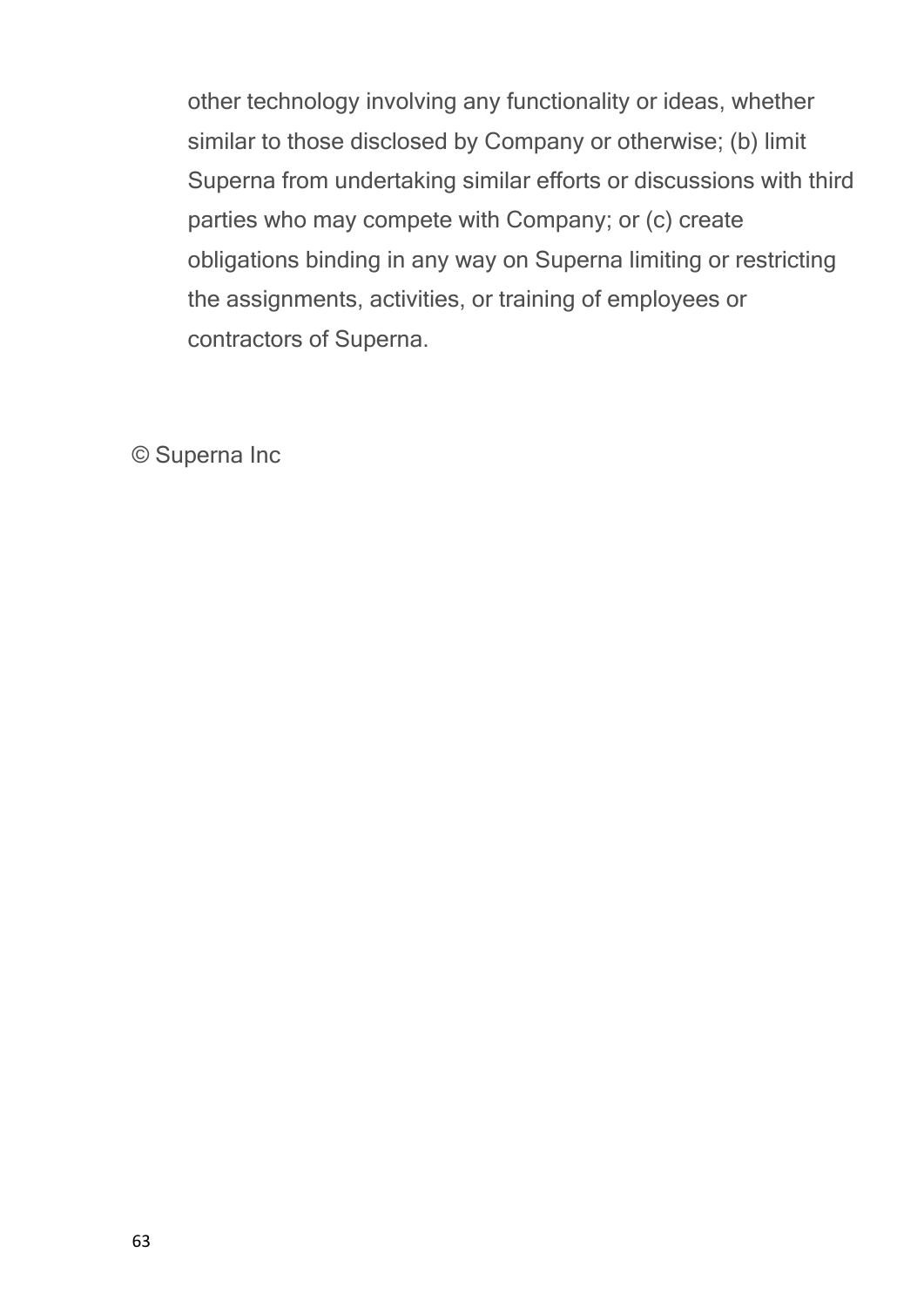## **1.2. 3rd Party Notices**

**Home** Top

[List](file:///C:/Windows/TEMP/ysl3oxbc.qvw/Storage/superna-eyeglass-agreements/3rd party Eyeglass-eca-search-lp15.2 OSS Licenses v2.pdf) [of](file:///C:/Windows/TEMP/ysl3oxbc.qvw/Storage/superna-eyeglass-agreements/3rd party Eyeglass-eca-search-lp15.2 OSS Licenses v2.pdf) [3rd](file:///C:/Windows/TEMP/ysl3oxbc.qvw/Storage/superna-eyeglass-agreements/3rd party Eyeglass-eca-search-lp15.2 OSS Licenses v2.pdf) [party](file:///C:/Windows/TEMP/ysl3oxbc.qvw/Storage/superna-eyeglass-agreements/3rd party Eyeglass-eca-search-lp15.2 OSS Licenses v2.pdf) [licenses](file:///C:/Windows/TEMP/ysl3oxbc.qvw/Storage/superna-eyeglass-agreements/3rd party Eyeglass-eca-search-lp15.2 OSS Licenses v2.pdf) [and](file:///C:/Windows/TEMP/ysl3oxbc.qvw/Storage/superna-eyeglass-agreements/3rd party Eyeglass-eca-search-lp15.2 OSS Licenses v2.pdf) [components,](file:///C:/Windows/TEMP/ysl3oxbc.qvw/Storage/superna-eyeglass-agreements/3rd party Eyeglass-eca-search-lp15.2 OSS Licenses v2.pdf) [not](file:///C:/Windows/TEMP/ysl3oxbc.qvw/Storage/superna-eyeglass-agreements/3rd party Eyeglass-eca-search-lp15.2 OSS Licenses v2.pdf) [covered](file:///C:/Windows/TEMP/ysl3oxbc.qvw/Storage/superna-eyeglass-agreements/3rd party Eyeglass-eca-search-lp15.2 OSS Licenses v2.pdf) [by](file:///C:/Windows/TEMP/ysl3oxbc.qvw/Storage/superna-eyeglass-agreements/3rd party Eyeglass-eca-search-lp15.2 OSS Licenses v2.pdf) [the](file:///C:/Windows/TEMP/ysl3oxbc.qvw/Storage/superna-eyeglass-agreements/3rd party Eyeglass-eca-search-lp15.2 OSS Licenses v2.pdf) [EULA.](file:///C:/Windows/TEMP/ysl3oxbc.qvw/Storage/superna-eyeglass-agreements/3rd party Eyeglass-eca-search-lp15.2 OSS Licenses v2.pdf)

© Superna Inc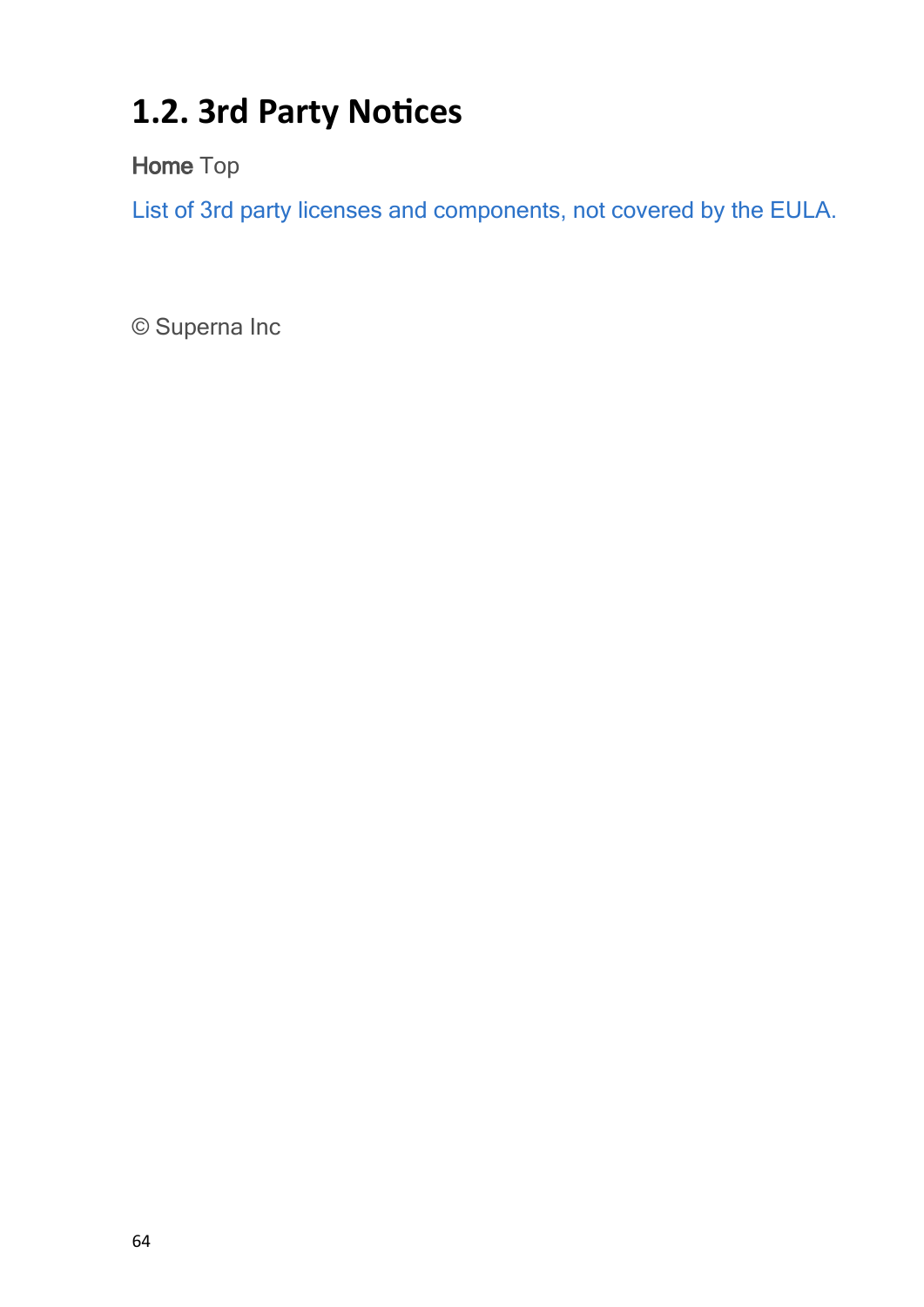## <span id="page-64-0"></span>**1.3. Brazil Supplemental Terms**

**Home** Top

#### **Supplemental License Agreement Terms**

for Companies in Brazil

For any Company with a primary place of business in Brazil, these Supplemental License Agreement Terms (the "Supplemental Terms") shall apply in addition to the Software License and Support Agreement for a Superna Licensed Product (the "License Agreement") entered into by Superna and Company with respect to the Licensed Product. Capitalized terms not defined in these Supplemental Terms shall have the meanings set forth in the License Agreement. In the event of a conflict between the License Agreement and the Supplemental Terms, the Supplemental Terms shall prevail solely for those Companies with a primary place of business in Brazil.

1. **Repair and Replacement of Licensed Products and Services:**

 Superna will repair or replace any defective Licensed Program during the Program Warranty Period and any defective Deliverable during the Deliverable Warranty Period. Superna will reperform any defective Services within thirty (30) days of request from Company. If Superna is unable to repair any such defects during the applicable period, Company may terminate the Agreement, subject to the terms of Sections 5.3 and 5.4 of the License Agreement, and Superna or its Authorized Reseller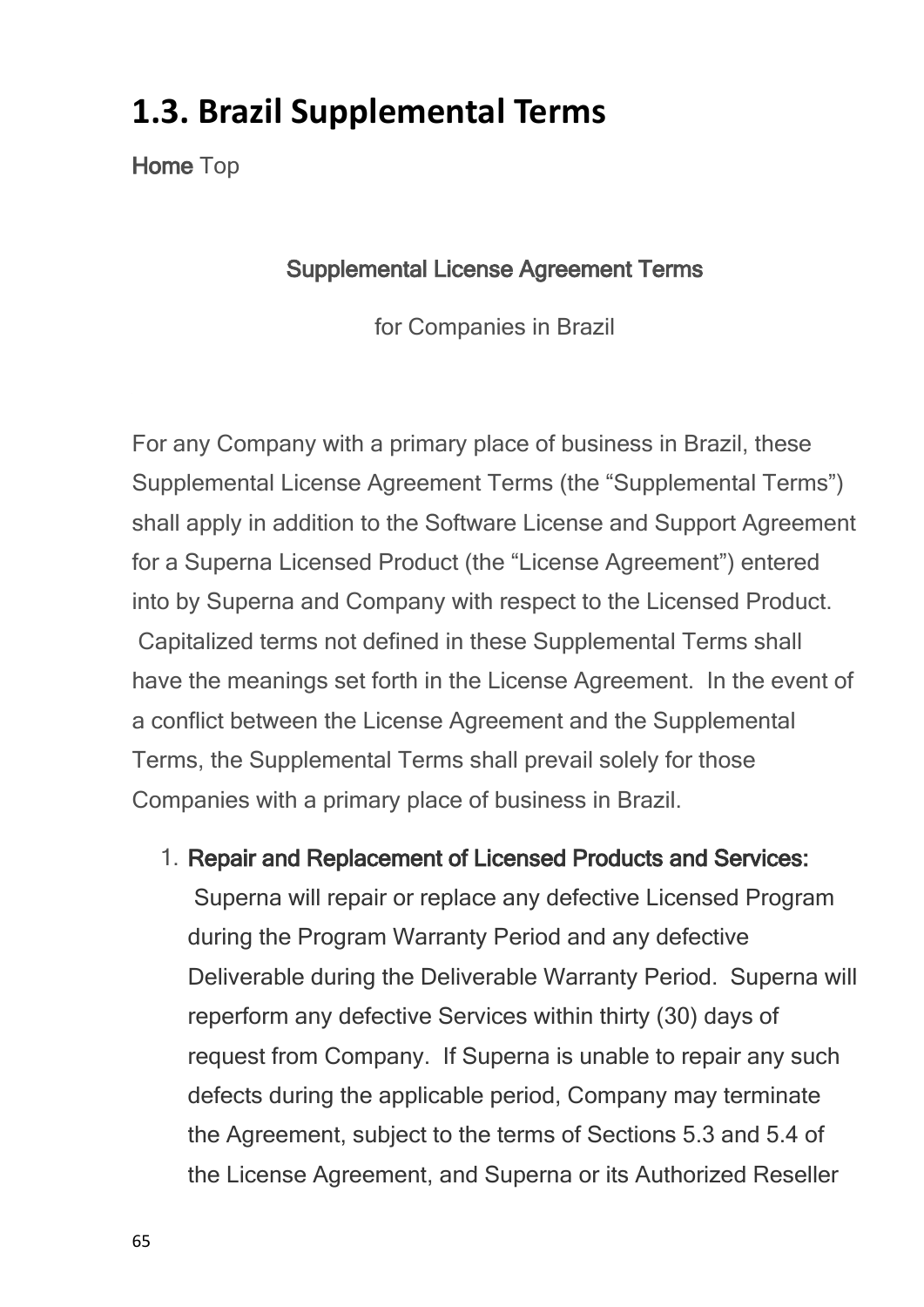will reimburse amounts paid by Company for: (a) the Licensed Product; (b) amounts paid for Maintenance and Technical Support Services during the then current Maintenance and Technical Support Period; and (c) amounts paid for defective Professional Services giving rise to such termination, if any. In addition to the foregoing, Superna will comply in all material respects with the Brazil Consumer Protection Code of 1990 as may be amended or superseded from time to time.

2. **Entire Agreement:** Except as specifically supplemented herein, the terms of the License Agreement shall remain unchanged unless amended by the parties in accordance with Section 13.15 of the License Agreement.

© Superna Inc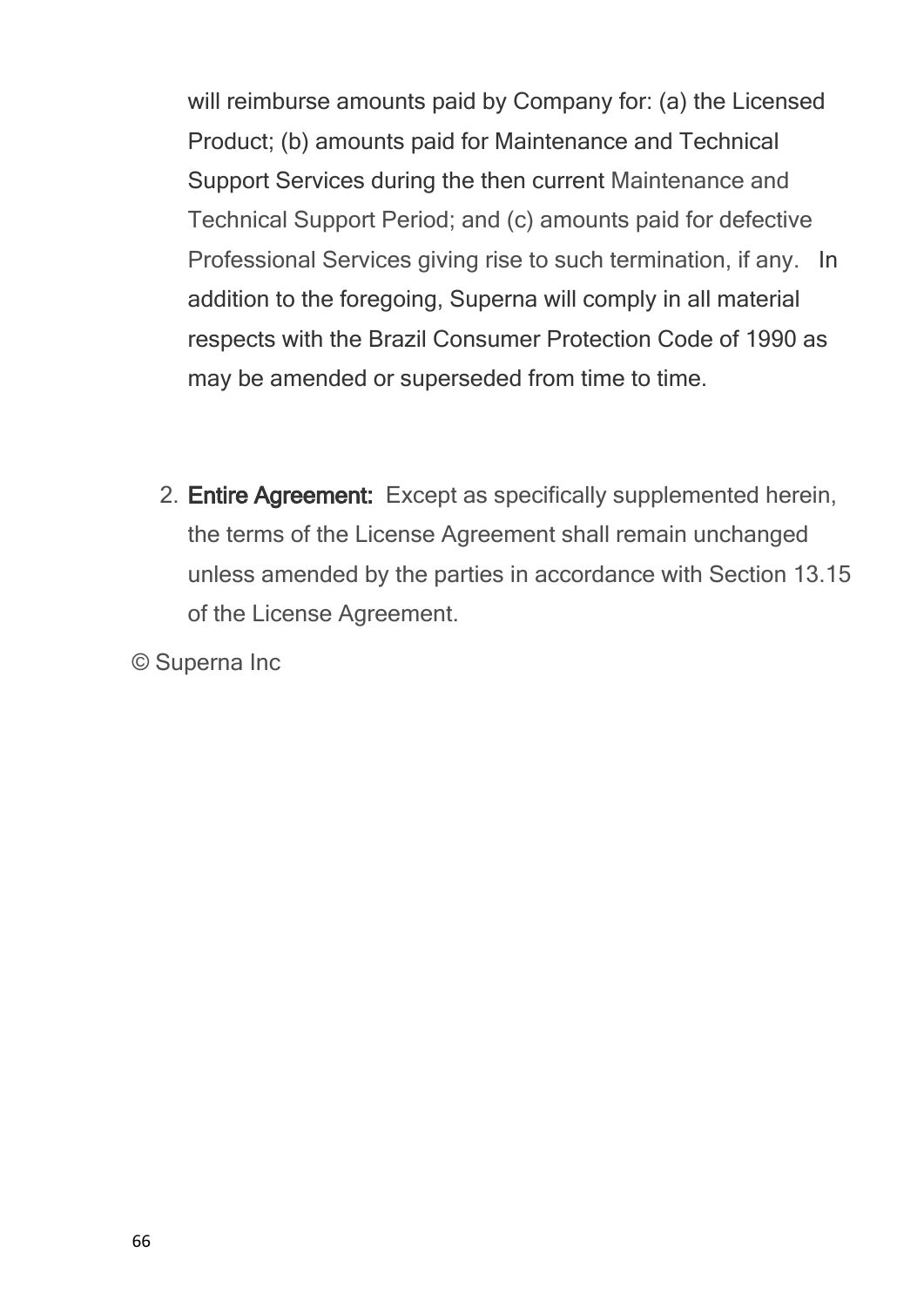# **1.4. Product Specifications**

**Home** Top

- · [Ransomware](#page-67-0) [Defender](#page-67-0)
- · [DR](#page-79-0) [Automation](#page-79-0)
- · [Easy](#page-87-0) [Auditor](#page-87-0)
- · [Performance](#page-92-0) [Auditor](#page-92-0)

© Superna Inc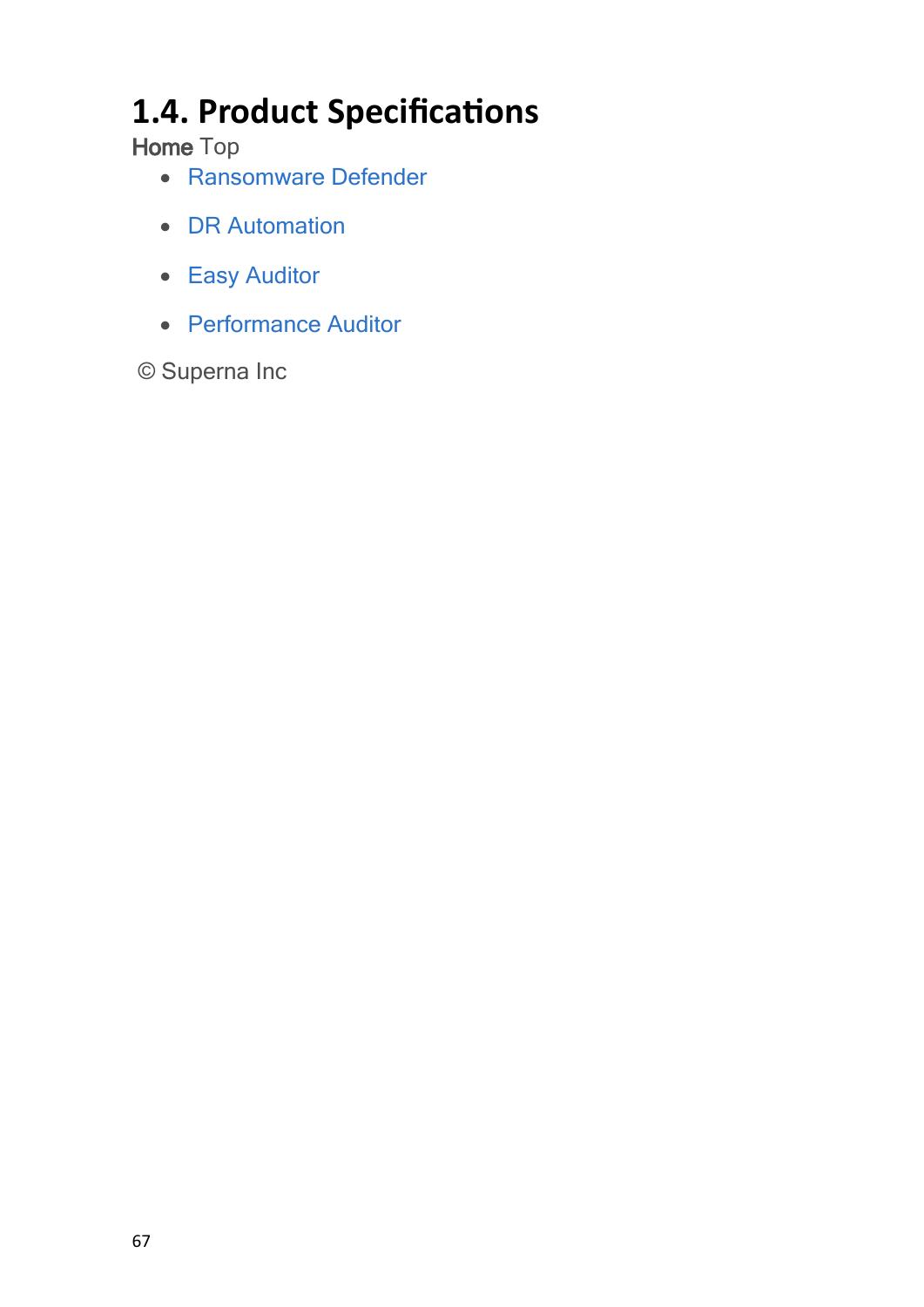## <span id="page-67-0"></span>**1.4.1. Ransomware Defender**

**Home** Top

# Ransomware Defender Product Specification

- · [Use](#page-67-1) [of](#page-67-1) [this](#page-67-1) [document](#page-67-1)
- · [Overview](#page-67-2)
	- · [Terms](#page-67-3)
- · [Functional](#page-68-0) [Specification](#page-68-0) [Description](#page-68-0)

#### <span id="page-67-1"></span>Use of this document

This document is the functional specification definition of the product's functionality.

#### <span id="page-67-2"></span>Overview

The Ransomware product monitors audit data on Isilon/power scale clusters running OneFS 8.x and 9.0 and 9.1 software. This audit data is analyzed for user IO that appears to be similar to Ransomware attempting to read data and encrypt data. It does not detect any other type of malware other than Ransomware.

#### <span id="page-67-3"></span>Terms

1. Eyeglass GUI - User monitoring, alarms and user interface to interact with product configuration and threats raised.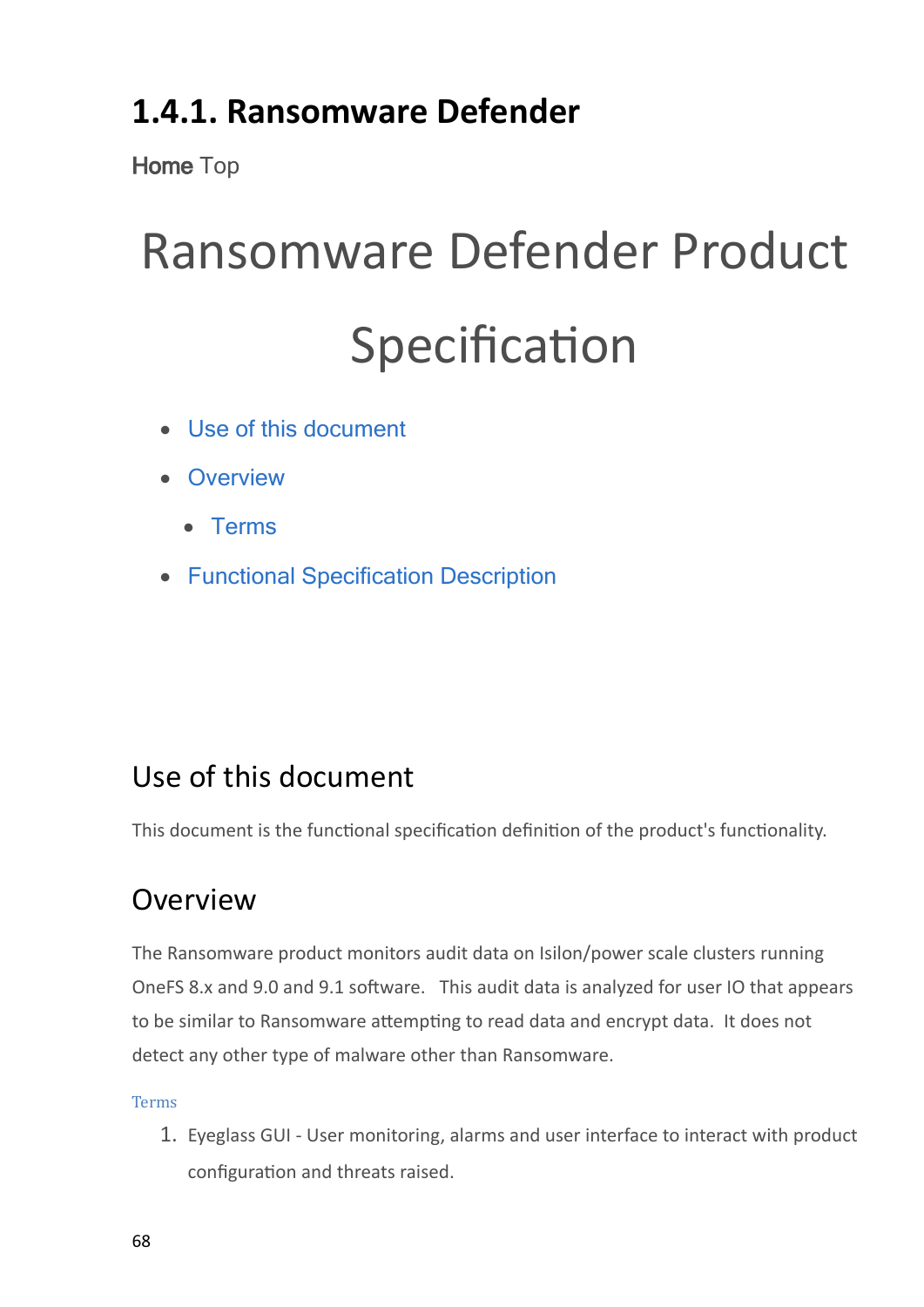2. ECA VM's - These are VM that process audit data and determine threats to production data.

#### <span id="page-68-0"></span>Functional Specification Description

- 1. Dependencies
	- a. Read Audit data for supported OneFs releases
		- i. NFS mount of the cluster is used to read audit data
		- ii. If the NFS mount to the ECA software is impacted by a network issue no audit data will be read and will impact analysis. This condition is monitored with the health check process called security guard. This must be used to monitor normal operations and validates if audit data is being read and processed.
	- b. Cluster API is reachable
	- c. NTP
	- d. Disk latency below published specifications for VM's
	- e. AD is reachable via cluster API
	- f. VM disk latency is < product specification in documentation
	- g. RAM is allocated without oversubscription of the memory on the host running Ransomware Defender
	- h. Auditing must be enabled on any access zone that will be protected
	- i. Cluster must be licensed for Ransomware Defender
	- j. Only available in vmware OVA, Hyper-v
- 2. Patching
	- a. The product does not support hotfix patching and requires and complete upgrade of the software version or build number to apply any patch
	- b. Operating system patches are not provided and must be downloaded directly from online official open suse repositories
- 3. Compatibility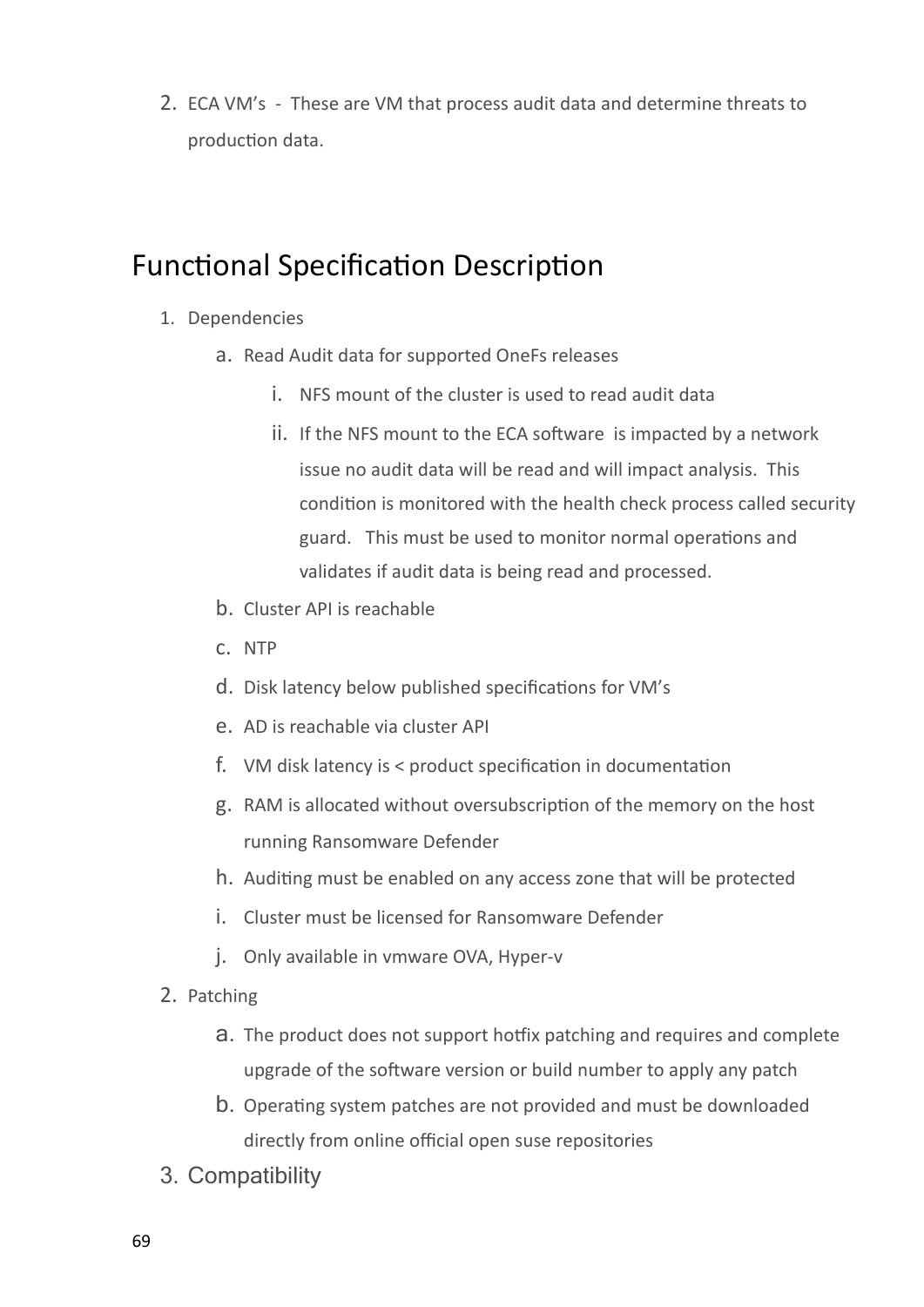- a. The product does not support forward compatibility with target devices and will require a software upgrade to support a forward version of a target device. This includes minor or build number changes of the target device.
- 4. Appliance Modifications
	- a. Modifying the operating system packages, removing or adding packages, changing the OS configuration and support of these changes is not covered by support and customers must support OS modifications and perform necessary testing. No support for customer modifications with the exception of applying open suse OS package patches that shipped with the original appliance or published procedure in documentation.
- 5. Operational Procedures
	- a. If documentation does not list a procedure, it is explicitly unsupported unless support provides a procedure.
- 6. Installation
	- a. This product is not customer installable and must be installed and configured by professional services for correct deployment and validation of the software integration with the cluster.
- 7. Use limitations
	- a. Combining this product with any other product is in violation of the specification & documentation unless it is found in documentation.
- 8. Analyze Audit data by:
	- a. NOTE: Even when used in accordance with documentation found here [https://manuals.supernaeyeglass.com/project-eyeglass-administration](https://manuals.supernaeyeglass.com/project-eyeglass-administration-guides/HTML/eyeglass-ransomware-admin-guide.html)[guides/HTML/eyeglass-ransomware-admin-guide.html](https://manuals.supernaeyeglass.com/project-eyeglass-administration-guides/HTML/eyeglass-ransomware-admin-guide.html) this section still applies.
	- b. sampling audit events which by definition means building patterns based on windows of time, and the window limits the analysis of a pattern. Dual vector detectors are used to use audit data over larger windows to mitigate this.
	- c. Processing means reading sampled audit events into the threat detector module
		- i. Threat detectors look for patterns over a time period or window of time to determine if a threat has been detected.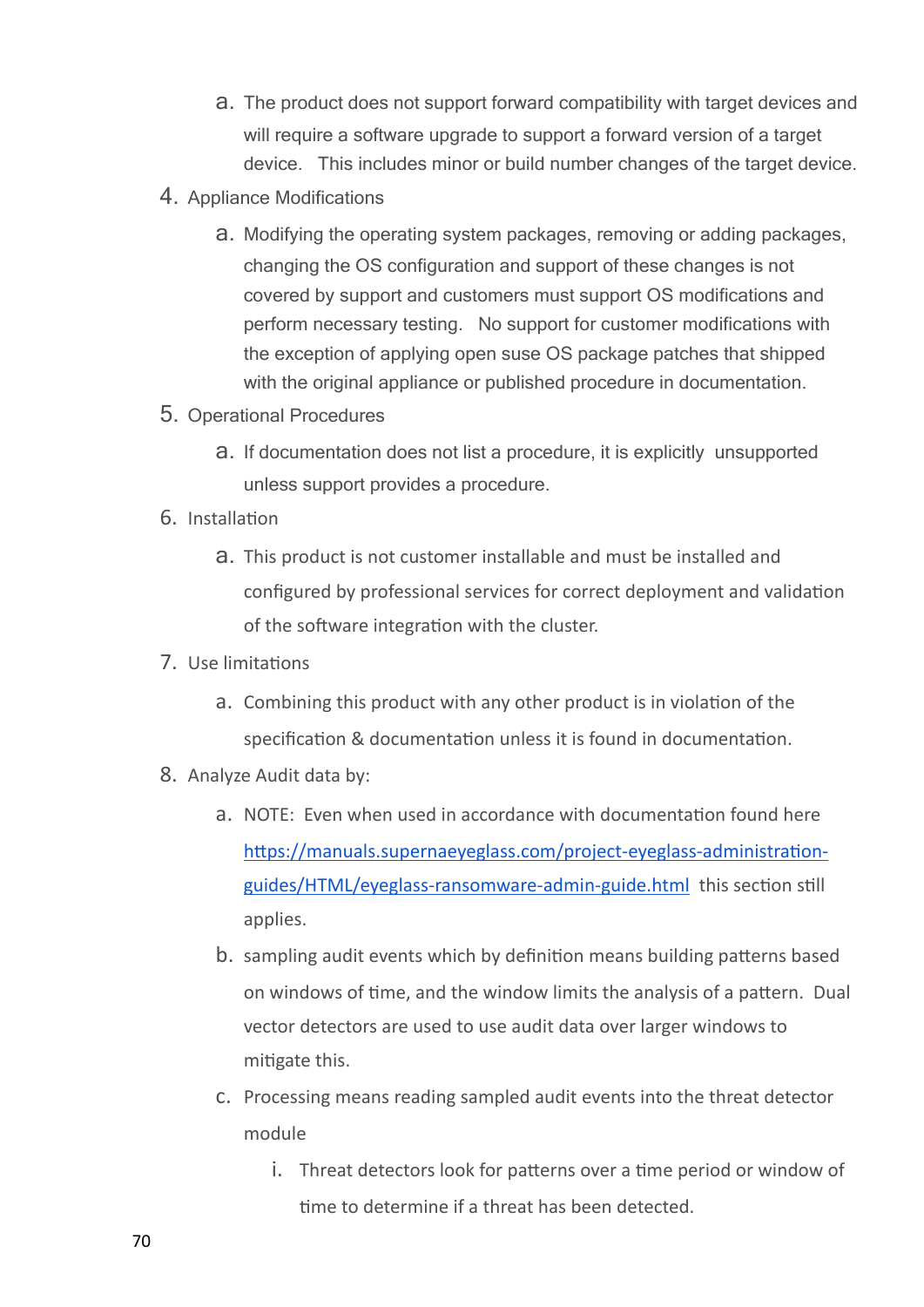- ii. Detector types
	- 1. File extension is a list of 2400+ extensions that have been associated with Ransomware in the past, this is not guaranteed to to be an exhaustive list and new extensions will not be added in a timeline that this method of detection can be depended on as a primary detection vector.
	- 2. Honeypot files requires customers to configure files on shares or exports that allows monitoring of a "trip wire" file that is monitored for encryption IO events. If not configured by the customer this detection method will not function and reduces protection.
	- 3. Behavior based detection successive user operations that appear to be reading files in bulk, encrypting the data and then handling the source unencrypted file via deletes or rename operations.
- iii. Design Specification Limitations
	- 1. It is expected that based on the above mathematical permutations that in some cases Ransomware behaviors may go unnoticed. This is expected in order to reduce false positives. This is a balance of processing time, sampling behaviours to provide increased detections at a reduced cost but exposes gaps in detection. To mitigate this all configuration options and detections should be used including the tripwire honeypot files. Multi vector detectors can be configured and should be set up by customers post installation.
	- 2. False Positives are expected by design and may lead to excessive snapshots up to cluster limits before corrective action can be taken. A false positive may also lockout an application and is expected customers follow operating procedures to mitigate service account from lockout using ignore list or monitor lists.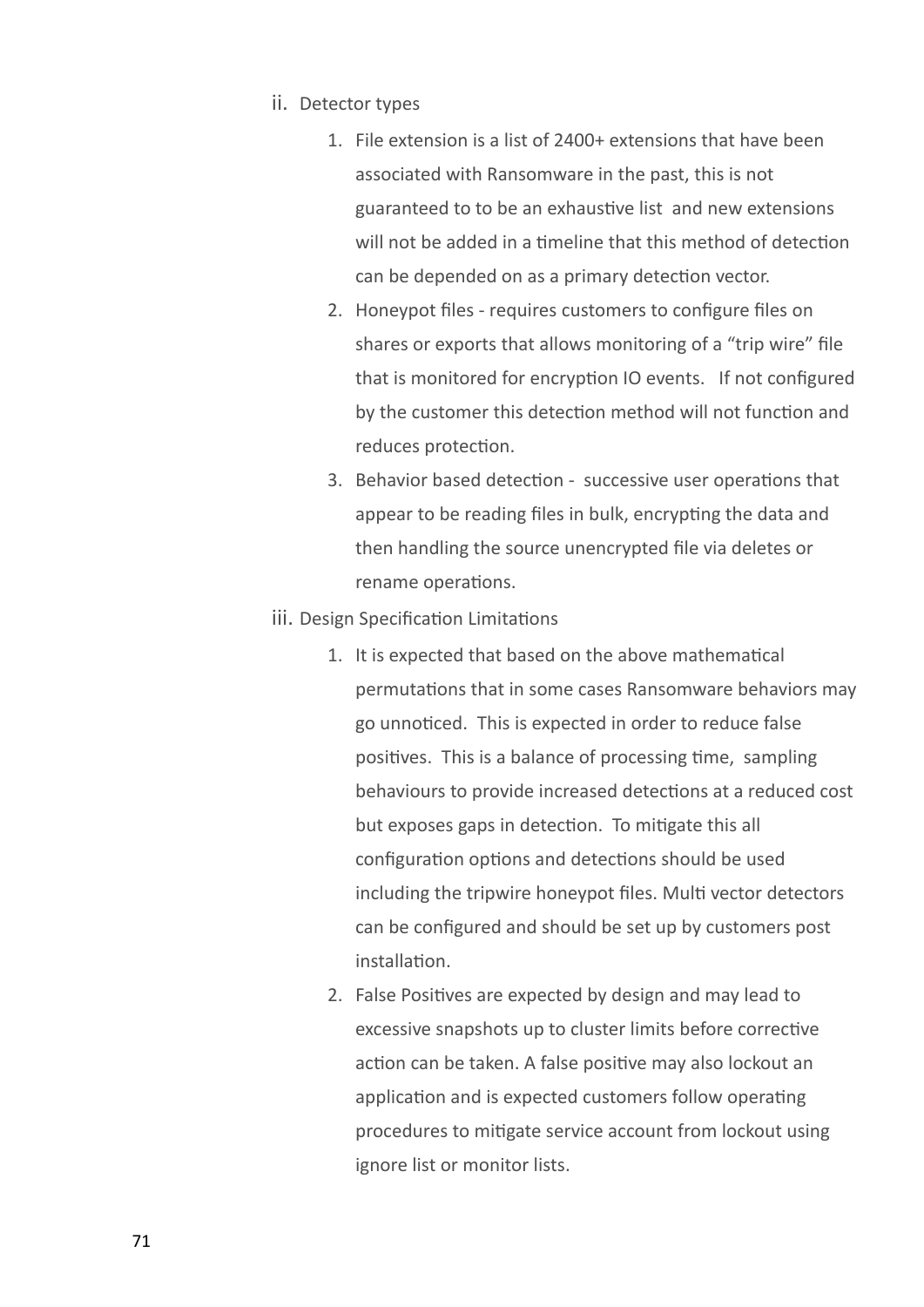- 3. Affected files list the CSV list of files provided by the product is not an exhaustive list of affected files. Easy auditor or 3rd party audit products should be used to report on all file touched by an affected user. This is design intent to provide a list of some of the files that tripped the detector.
- 4. Detection variables and limitations
	- a. NOTE: Even when used in accordance with documentation found here [https://manuals.supernaeyeglass.com/project](https://manuals.supernaeyeglass.com/project-eyeglass-administration-guides/HTML/eyeglass-ransomware-admin-guide.html)[eyeglass-administration-guides/HTML/eyeglass](https://manuals.supernaeyeglass.com/project-eyeglass-administration-guides/HTML/eyeglass-ransomware-admin-guide.html)[ransomware-admin-guide.html](https://manuals.supernaeyeglass.com/project-eyeglass-administration-guides/HTML/eyeglass-ransomware-admin-guide.html) and this specification, the limitations in this section still apply.
	- b. The rate of the user behavior and the time window over which the sample is taken along with the sample of audit event used for analysis means a detection can be missed and this is expected that a behavior may be missed when analysing all permutations of time window and detectors and a sample of the source audit data.
	- c. User understands: Operational monitoring, and documentation procedures mitigate this customer risk by monitoring alarms, and verify security guard is operating normally along with configuration of the honeypot files within the file system. Various configuration options also reduce protection but simplifies operations customer choices affect the protection the product offers.
	- d. **User understands**: Combining all detection methods will mitigate missed detections but it will not eliminate the possibility a detection is missed. This means a variant of Ransomware may go undetected without detection or protection of the file system.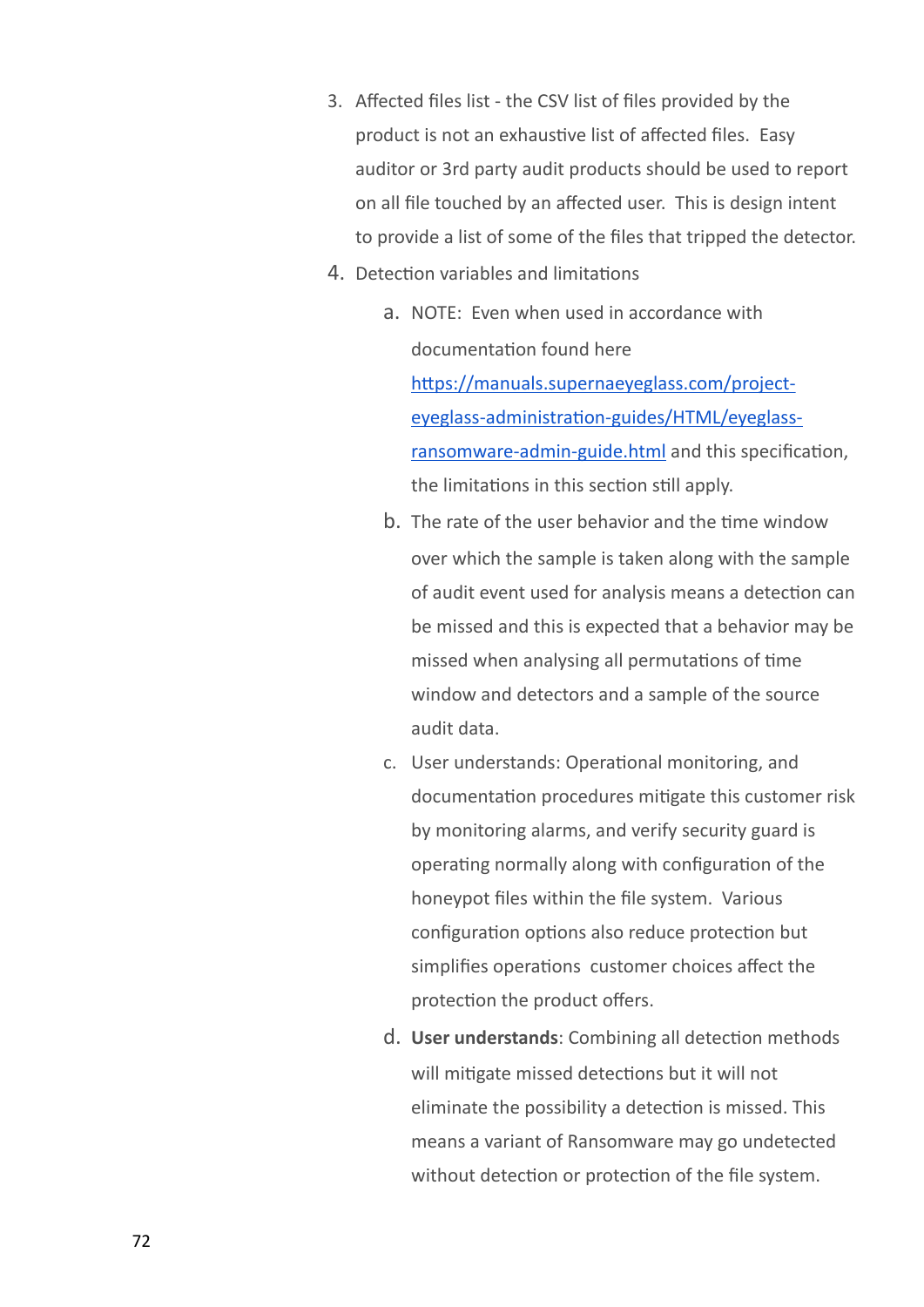Backups and snapshots are expected to exist or a cyber vault.

- e. In addition, a [cyber](https://manuals.supernaeyeglass.com/project-eyeglass-administration-guides/HTML/airgapguide.html) [vault](https://manuals.supernaeyeglass.com/project-eyeglass-administration-guides/HTML/airgapguide.html) [or](https://manuals.supernaeyeglass.com/project-eyeglass-administration-guides/HTML/airgapguide.html) [Airgap](https://manuals.supernaeyeglass.com/project-eyeglass-administration-guides/HTML/airgapguide.html) [as](https://manuals.supernaeyeglass.com/project-eyeglass-administration-guides/HTML/airgapguide.html) [documented](https://manuals.supernaeyeglass.com/project-eyeglass-administration-guides/HTML/airgapguide.html) [in](https://manuals.supernaeyeglass.com/project-eyeglass-administration-guides/HTML/airgapguide.html) [the](https://manuals.supernaeyeglass.com/project-eyeglass-administration-guides/HTML/airgapguide.html) [documentation](https://manuals.supernaeyeglass.com/project-eyeglass-administration-guides/HTML/airgapguide.html) and it offers additional mitigation but must be configured to achieve the highest level or data protection.
- f. Customer configuration can be set up to alert only in monitor mode and snapshots can be disabled. This mode reduces protection and this is documented in documentation.
- g. Monitor only mode will not attempt to disconnect a suspect user and thereby reduce the number of files impacted in an attack. This is a customer decision to enable enforcement mode to protect the file system.
- iv. Detection processing
	- 1. Each user has individual learned detection settings if learning mode is used. This mode observes IO and customizes settings to remove 80% of the false positives.
	- 2. Default settings are used for any user without custom settings
	- 3. Once a security event is detected:
		- a. Send alarm about new security event
		- b. Lookup user AD groups from cache
		- c. Resolve SMB share access
		- d. Store files in security events to CSV file
		- e. Update SMB shares with deny read permission for the user involved
		- f. Generate snapshots on smb shares
		- g. Update log for event with timestamps throughout processing logic
		- h. Done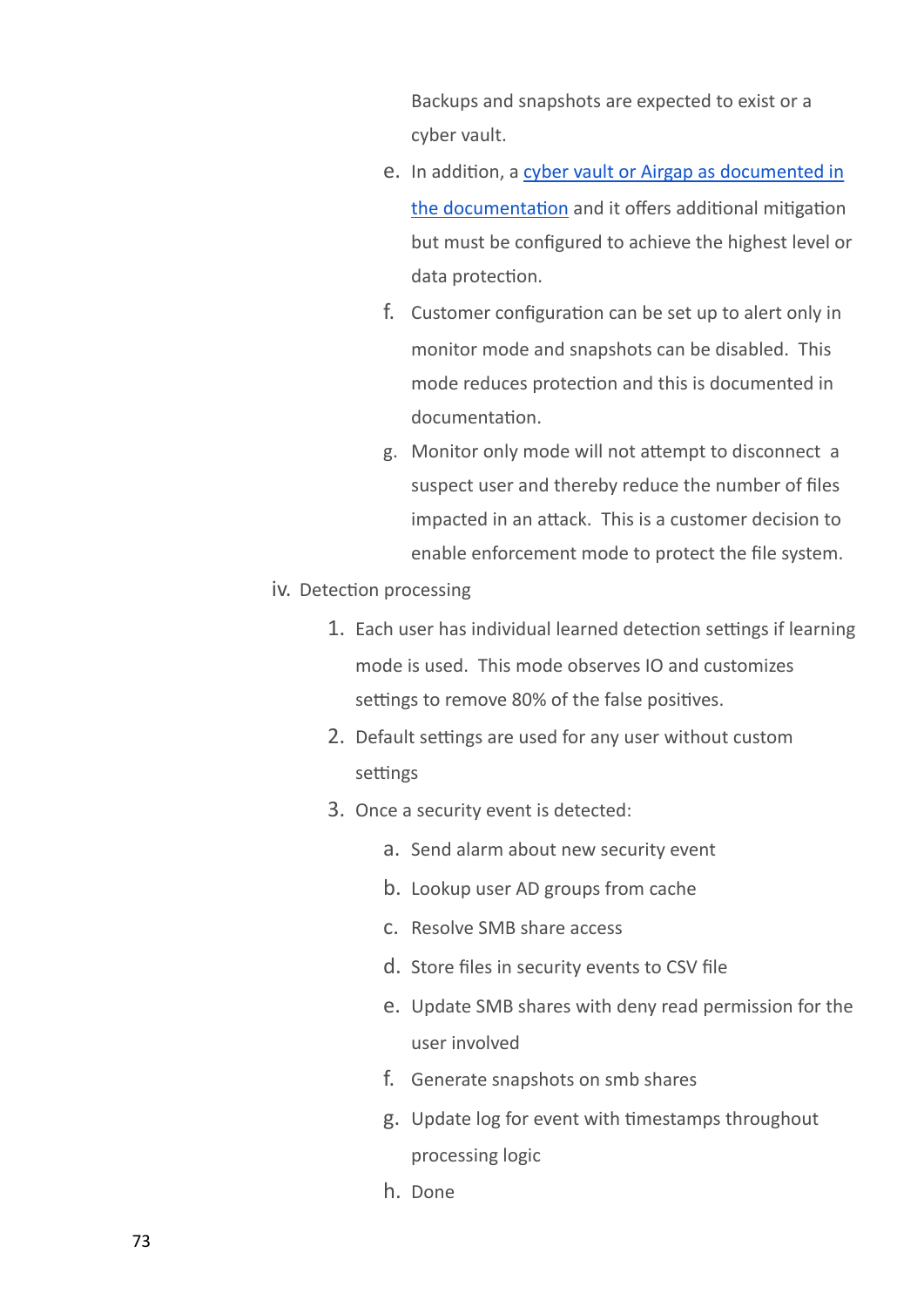- v. Detection processing scenarios that alters processing logic
	- 1. These lists alter processing based on above logic
		- a. Whitelist by path, user or ip will ignore and detection that matches the filters
		- b. Monitor mode path, user, or ip will skip lockout step for any detections that match the filters.
	- 2. Snapshot mode
		- a. Enabled will trigger snapshots, disabled will not snapshot
	- 3. Critical mode
		- a. Disabled means no immediate real time lockout will occur and only timed lockout
	- 4. File extension processing
		- a. File extensions can be enabled (enforced), disabled (ignored) or monitor mode which disables lockout logic as per above.
- vi. Flag as false positive and learning mode
	- 1. Monitor detections and peak values seen (highest rate) and increase detectors to bump up by .3 relative to the defaults. This process is manually triggered or automated with learning mode.
	- 2. The outcome of the analysis is visible in the GUI and can be deleted by admins to relearn. Manual detector CLI also exists to customize by hand.
- vii.File banned list available as versioned file that allows customers to switch between versions. Ie. current version and switch to new version.
	- 1. Custom file extensions are supported allowing customers to add any extensions to the list
- d. Event data is stored as a CSV for each user and provides a sample of the affected files in the database.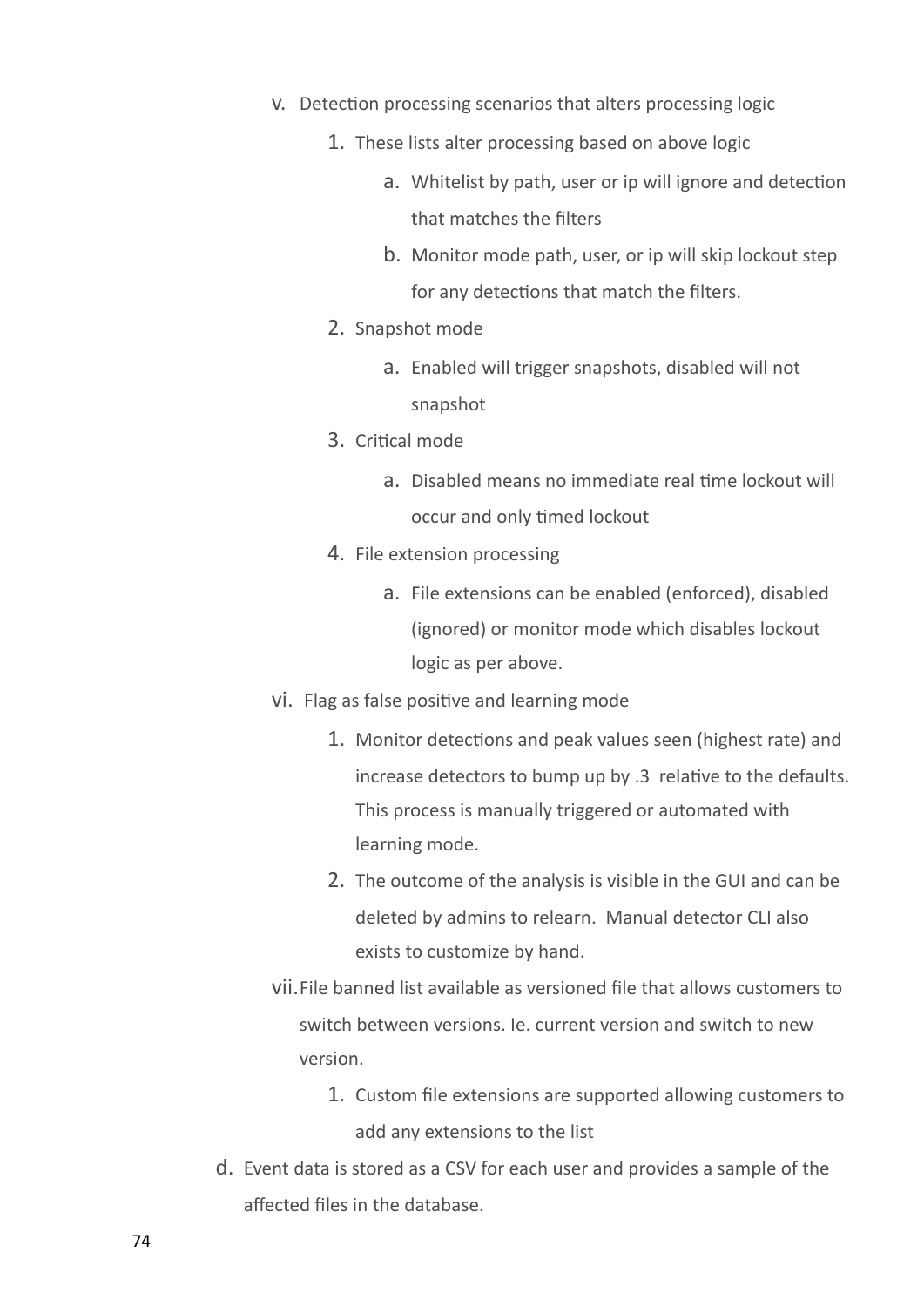- i. CSV includes file, path, detector, date and time, user ID, file extension
- 9. Airgap Function
	- a. This function automates syncing data using synciq between Isilon or powerscale clusters on a closed private network for the purpose of maintaining an offline copy of data. This helps ensure best practices for data protection.
	- b. 2 different product options are available with outside the vault network automation of and inside the vault with a different license required for inside the vault automation.
		- i. Licenses
			- 1. Airgap basic
				- a. License required for the vault cluster using eyeglass DR license
			- 2. Airgap Enterprise
				- a. License required for vault agent VM deployment inside the vault
	- c. Basic airgap will open and close the network by adding or deleting a static route to an ip pool connected to a private network that can reach the vault cluster for synciq replication.
	- d. Enterprise airgap operates inside the vault on the vault cluster management network secured and closed network. The cluster IP interfaces are added or deleted to allow synciq to reach the vault cluster
	- e. Management
		- i. During airgap sync operations alarms are retrieved from the vault cluster from an ssh session on the production protected cluster and requires the PAPI to be reachable to collect alarms using a vault minimum permissions user that is allowed to collect alarms. These alarms are proxied to users through Eyeglass email or syslog alarm subsystem.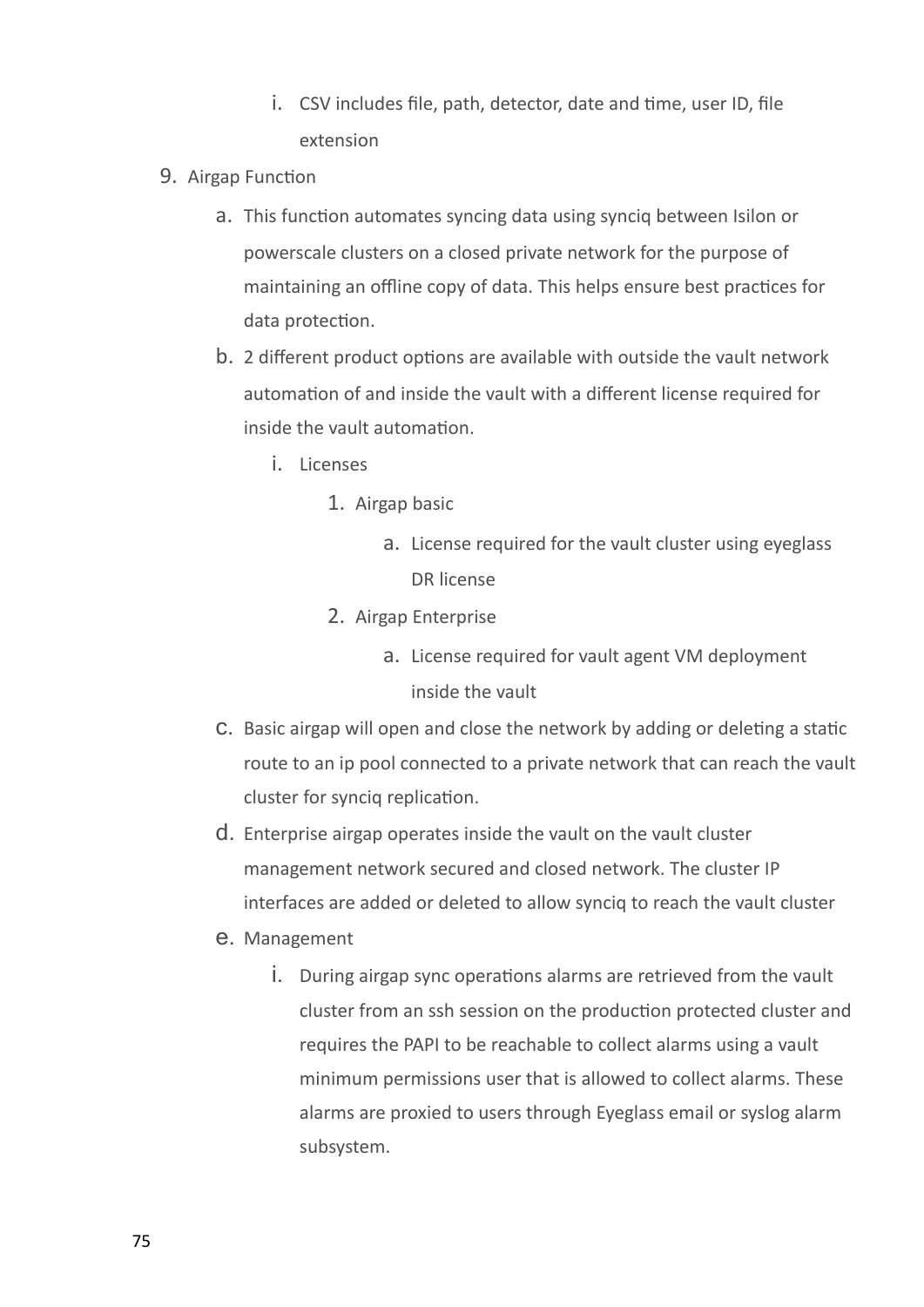- ii. Enterprise vault agent VM will push logs during airgap sync operations to Eyeglass VM using SSH and API to store logs on eyeglass for support purposes
- iii. Scheduled airgap maintenance can be requested from eyeglass on an interval of eery 2 hours (enterprise airgap) or on demand with basic airgap. This uses a heart beat process that checks for maintenance requests created using a CLI command on eyeglass. Maintenance activities would include debugging or software upgrades
- f. Reporting
	- i. Both versions offer reporting that tracks synciq replication using the reports to summarize success or failures and includes other metrics such as throughput, sync duration, quantity of data replicated. This report is scheduled daily and reports are visible in the airgap Icon management interface.
- g. Monitoring
	- i. Both versions offer monitoring of airgap job steps from the airgap management interface showing previous executions and access to reports that summarize replication status
	- ii. Proxy alarms from the vault hardware are viewable in the alarm icon interface
- h. Smart Airgap
	- i. This feature checks threat level determined by Ransomware Defender or Easy Auditor , if an active threat is raised in either product any scheduled sync to the vault is paused to keep the vault cluster offline. The administrator must clear the active alarms before normal sync operations will continue
- i. Configuration
	- i. Adding the static route, and service user to get alarms from the vault cluster and the schedule of data sync to the vault cluster
	- ii. Enterprise version also requires control of the schedules and must be enabled for Enterprise version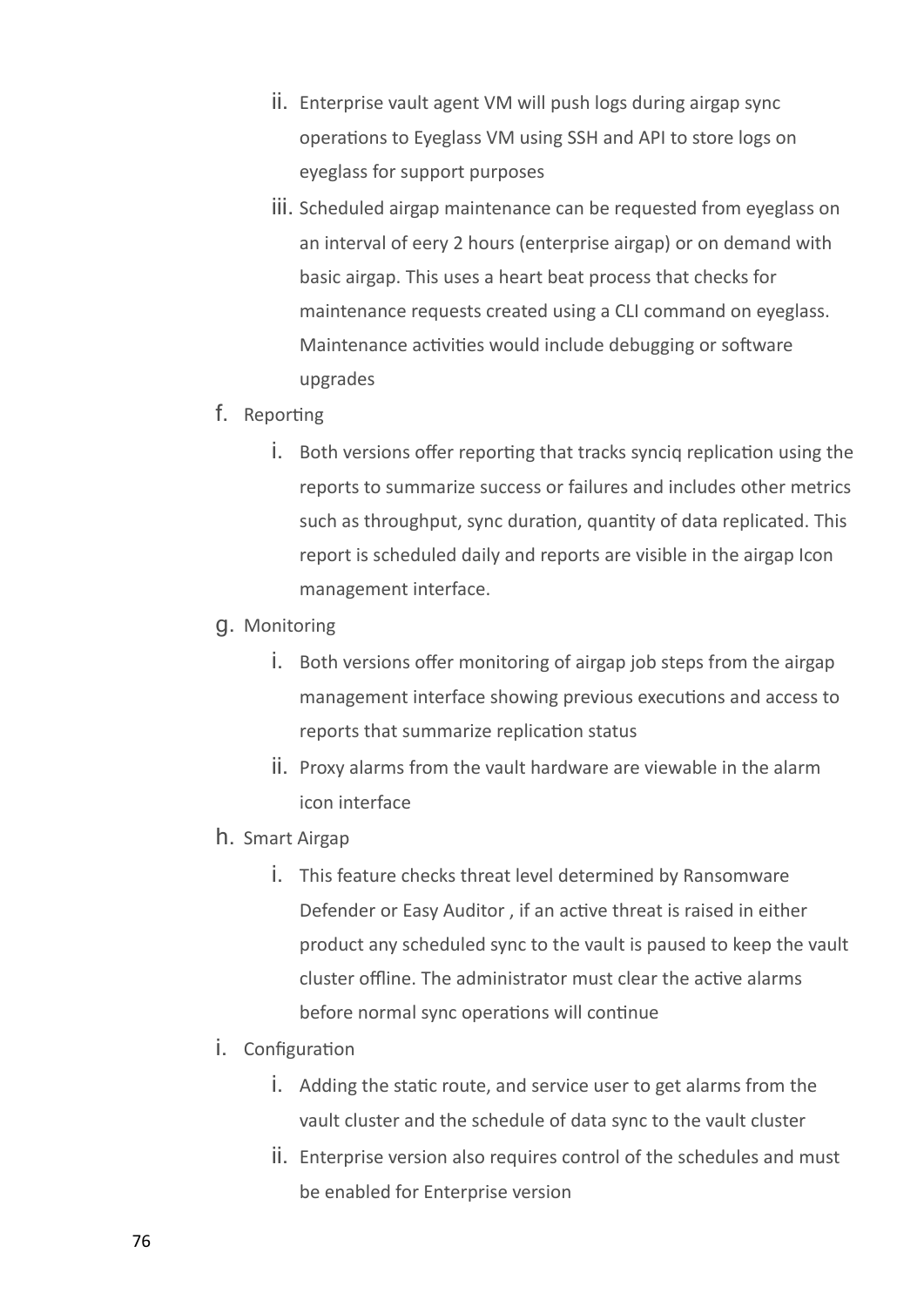- j. Data Security
	- i. The solution adds significant protection to maintain an offline copy of data. The solution requires that operational step are followed and all devices used in the airgap , including switches, routers, firewalls,, vault cluster are patched regularly for security related patches, including the OS on all eyeglass VM's.
	- ii. The solution reduces the potential of the data in the vault from being compromised but does not eliminate all possible attacks or threats to the data inn the vault. Physical threat or insider threats or other threat risk is not reduced to zero percent possibility. The solution reduces this potential if all operational guidelines are followed. No guarantee or warranty is made about the threat reduction to zero or the possibility of comprising the vault data.
- 10. Installation Knowledge Transfer post installation
	- a. The product installation process informs customers of the decisions they own to determine the protection and activation of protection features.
	- b. The default product installation requires customer action to enter enforcement.
- 11. Operational Expectations for all deployments
	- a. Ransomware Defender is a component of an overall security solution that must include the following best practices in order to correctly deploy a security solution. The operational steps below are expected to be followed for correctly using and integrating Ransomware Defender into a security solution.
		- i. A data security plan should include multiple layers of security including endpoint protection and a backup system to recover data. Ransomware Defender is not intended to replace other security solutions or backups of your data.
		- ii. Backup data should be stored off line so that it is not connected to the network. An offline backup is a requirement in all scenarios.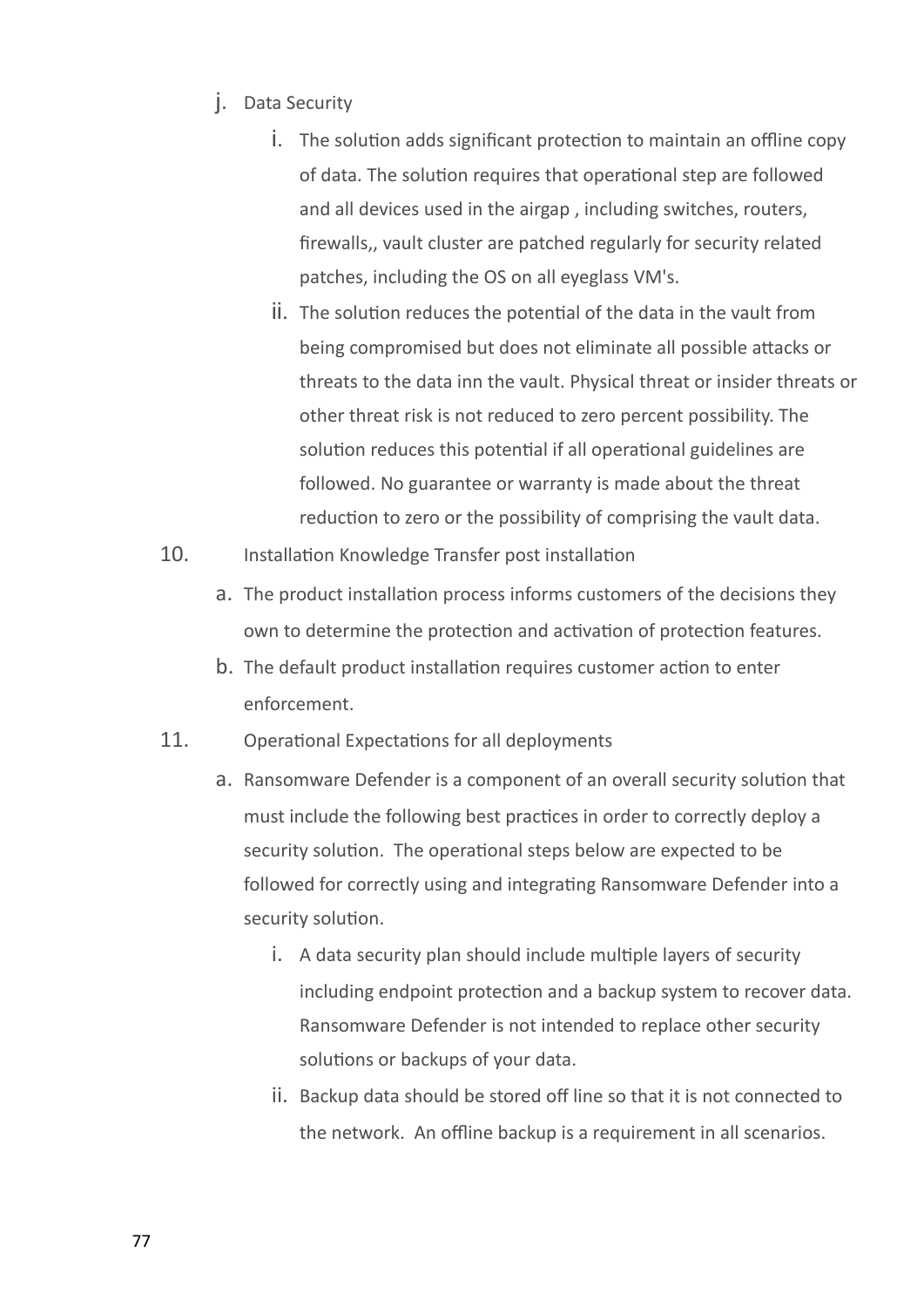- iii. Network monitoring tools, SIEM tools with logging and monitoring of all key components and high risk systems, including the storage environment.
- iv. The specification and operational management of this product Requires:
	- 1. May not detect or prevent any or all malicious code or that use of the licensed program and related updates or upgrades will keep company's network or computer systems free from viruses or other malicious or unwanted content or safe from intrusions or other security breaches
	- 2. Product usage assumes endpoint protection Anti-virus software is in place on all operating systems, devices, computers.
	- 3. All computers with operating systems are patched regularly
	- 4. All CVE's are acted upon with patches and remediation applied to all devices within the IT infrastructure.
	- 5. All firewalls, security devices are running current versions and configured correctly to protect networks
	- 6. The compute infrastructure is maintained and provides minimum product requirements for cpu, memory, disk latency.
	- 7. The end users and IT are trained to respond to a Ransomware attack and have a run book to respond to an incident.
	- 8. End users are trained regularly for phishing attacks and social attacks intended to compromise computers with Malware/Ransomware
	- 9. All product alerts are acted on in a timely manner to ensure processing of audit data is protecting the file system.
	- 10. Security guard product is monitored daily for proper product functionality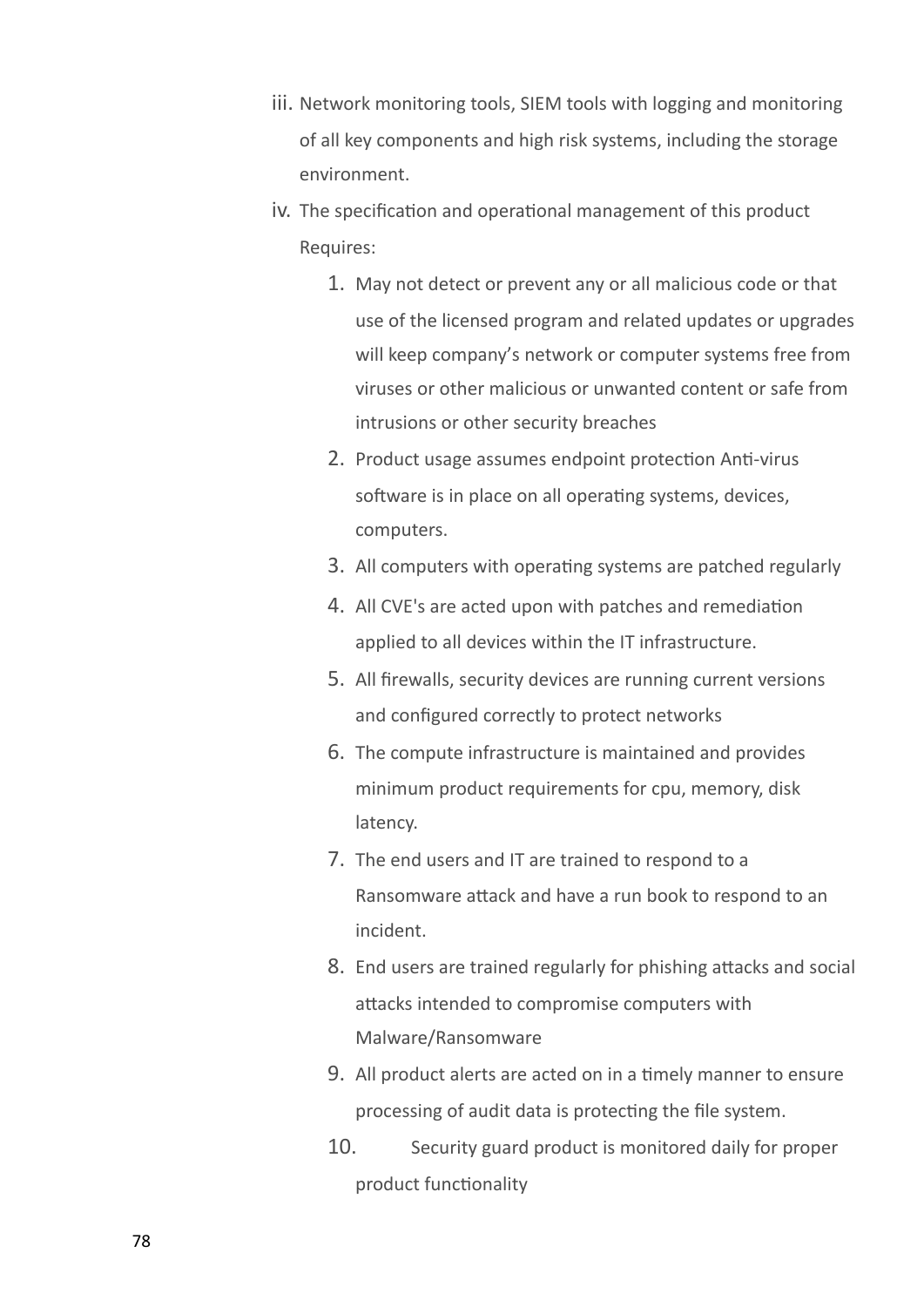11. Honeypot feature is implemented fully to offer maximum security level of protection.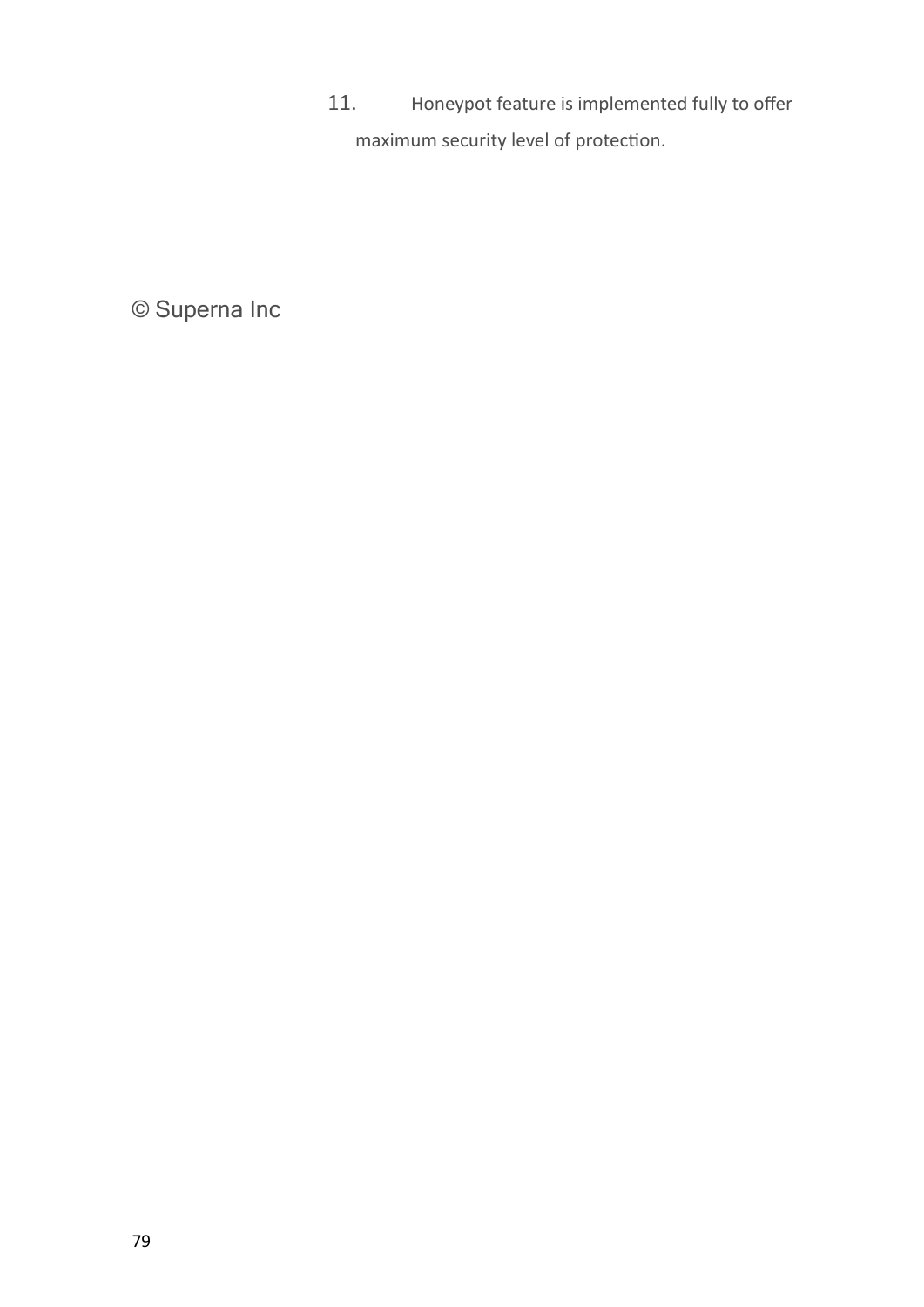## **1.4.2. DR Automation**

**Home** Top

## DR Product Specification

- · [Use](#page-79-0) [of](#page-79-0) [this](#page-79-0) [document](#page-79-0)
- · [Overview](#page-79-1)
	- · [Terms](#page-80-0)
- · [Functional](#page-80-1) [Specification](#page-80-1) [Description](#page-80-1)

## <span id="page-79-0"></span>Use of this document

This document is the functional specification definition of the product's functionality, including what the product can do, what it cannot do, operating instructions and functional use cases describing how it works.

## <span id="page-79-1"></span>Overview

The DR product automates failover steps, reports on replication, cluster configuration, syncs critical configuration between clusters to smb, nfs shares, quotas, snapshot schedules, access zones, nfs aliases, and dedupe settings. Automated failover testing features, closed network DR testing features, data migration, controlled and unplanned failover modes. 4 failover modes access zonem ip pool, DFS based, or synciq policy failover. Each offers automation and granularity of data to failover. Advanced options on how to sync configuration and scheduling of sync and DR readiness analysis jobs and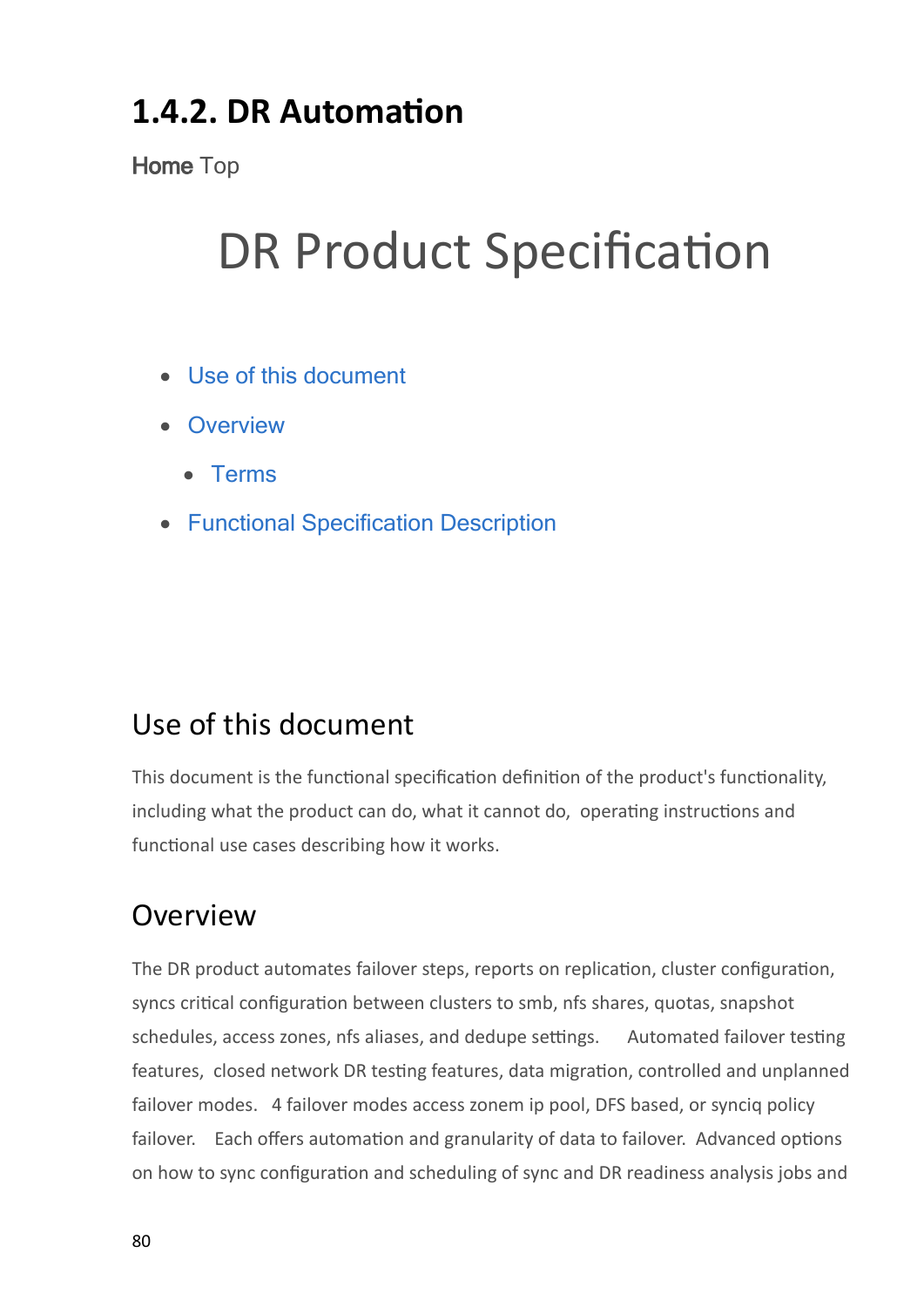cluster inventory. A report engine also has scheduled jobs along with AD SId to user and group collection tasks.

### <span id="page-80-0"></span>Terms

- 1. Eyeglass GUI User monitoring, alarms and user interface to interact with product configuration and threats raised.
- 2. ECA VM's These are VM that process audit data and determine threats to production data.

### <span id="page-80-1"></span>Functional Specification Description

- 1. Dependencies
	- a. Cluster REST API
	- b. SSH access to cluster CLI
	- c. NTP
	- d. AD is responsible by the cluster
	- e. DNS
	- f. VMware , hyper-v, RHEL (extra license required not included in base license)
- 2. Installation
	- a. This product is recommended to be configured by professional services for complex DR requirements.
- 3. Functional Description
	- a. Sync critical configuration data
		- i. Shares
		- ii. Exports
		- iii. Nfs aliases
		- iv. Quotas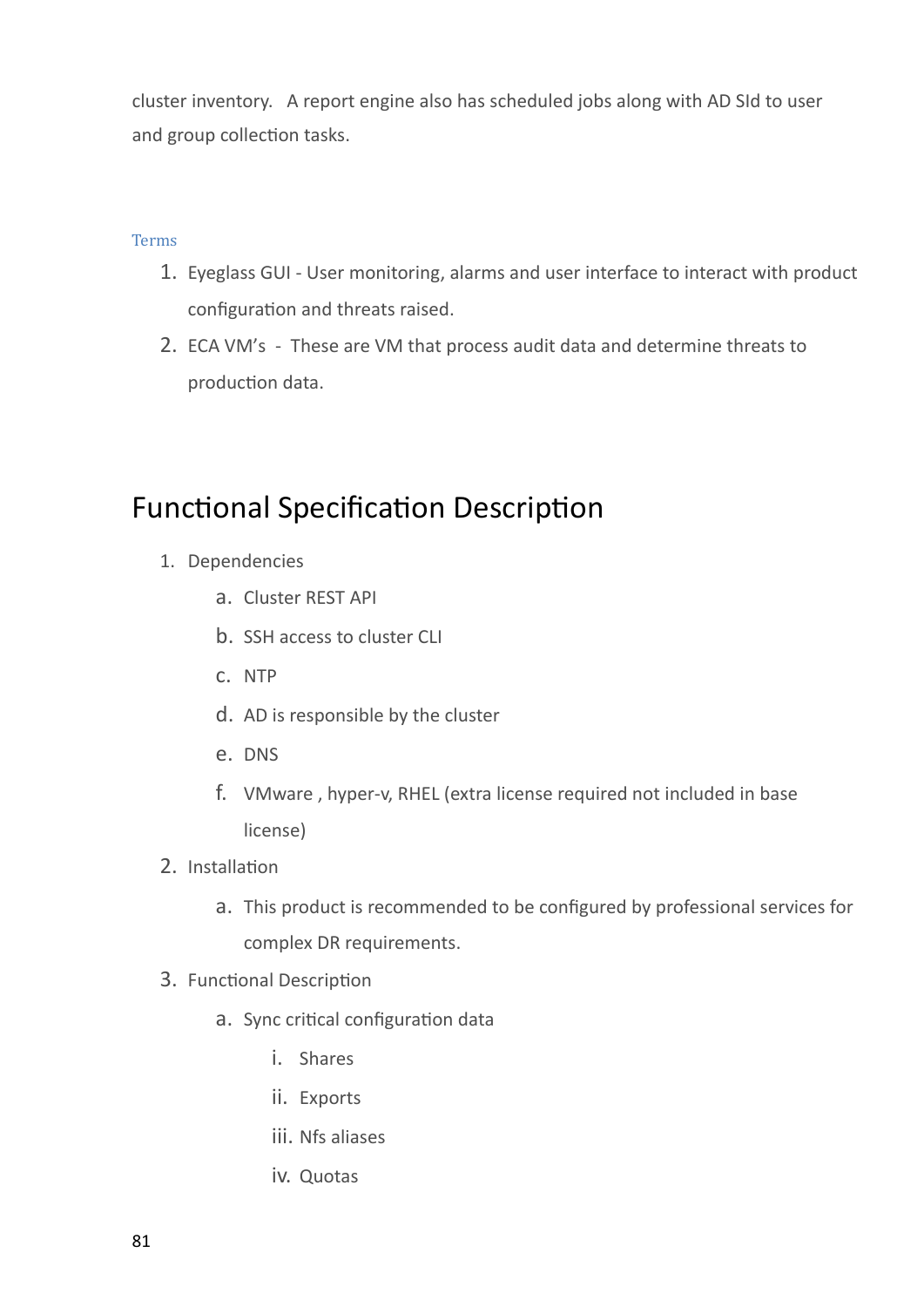v. Snapshot schedules

vi. Dedupe settings

vii.Access zone user mappings

viii. Access zones

- b. Automates the following failover steps
	- i. AD spn's
	- ii. Smartconnect and aliases
	- iii. DNS redirection
	- iv. Shares, exports
	- v. Quotas
	- vi. DFS shares
	- vii.Synciq steps
		- 1. Run policy
		- 2. Allow writes
		- 3. Resync prep
		- 4. Run mirror
	- viii. Customer host scripts pre, post or unified scripts
	- ix. Logging and retry of key steps
	- x. Phased failover log
	- xi. Parallel failover
	- xii.Failover modes
		- 1. Zone
		- 2. Policy
		- 3. Dfs
		- 4. Ip pool
	- xiii. Types of failover
		- 1. Full failover
		- 2. Rehearsal partial failover production stays online
	- xiv. Options for failovers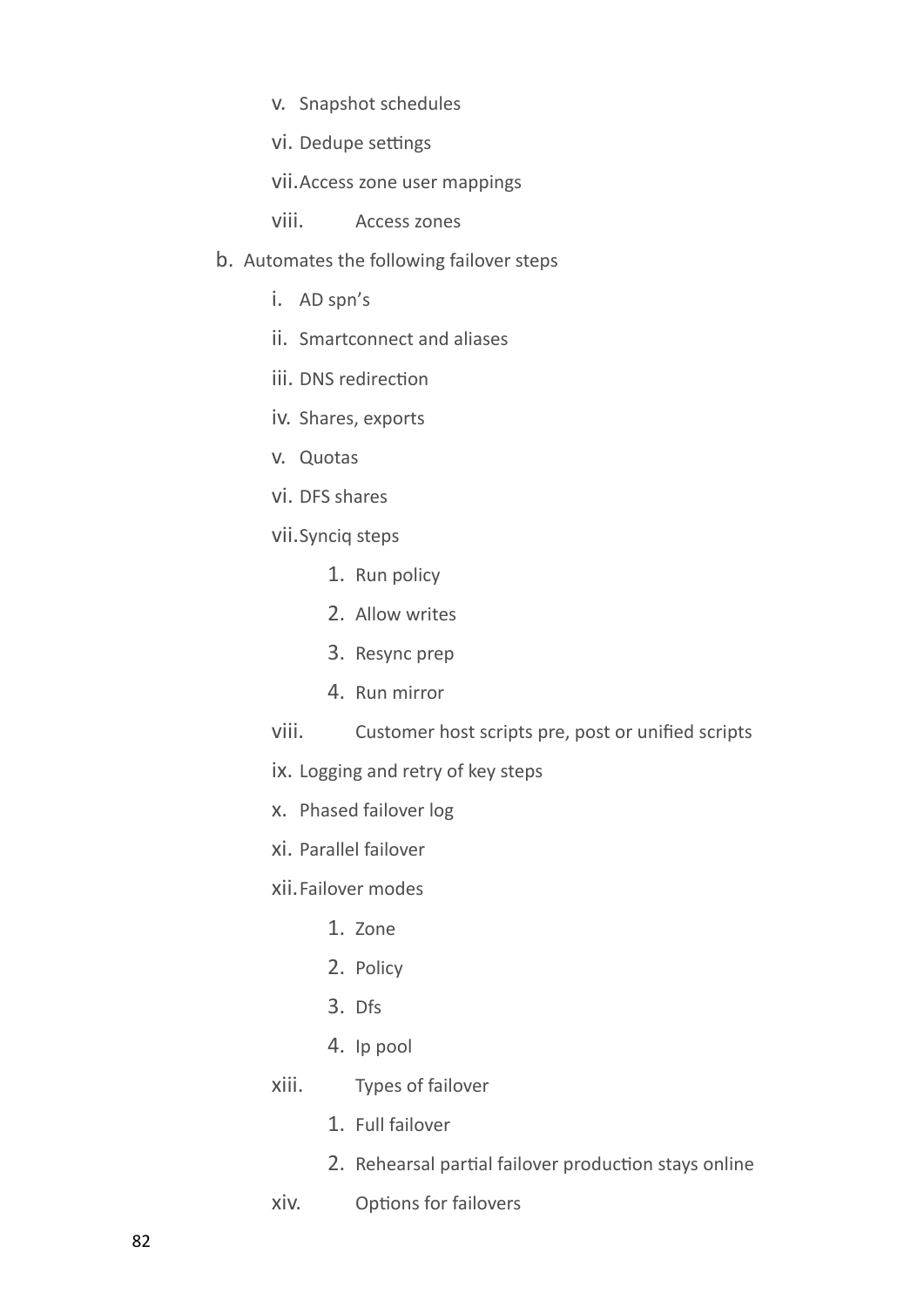- 1. Data synchronization
- 2. Config replication
- 3. Data integrity on source
- 4. Disable resync step
- 5. Disable policy post failover
- 6. Quota optional
- 7. Warning override

#### xv. Automation

- 1. Automated failover mode on schedule with data create validation step
- 2. 3rd copy access zone cloned data testing mode
- xvi. Reporting
	- 1. Cluster report of configuration including diff feature to compare
	- 2. RPO report synciq 24 hour 30 and 60 day trending
	- 3. Ondemand reporting
	- 4. Automated reports
- xvii. Alarms
	- 1. Email
	- 2. Webhook
	- 3. Syslog
	- 4. Snmp
	- 5. Twitter
- xviii. Data migration
	- 1. Data plus configuration between access zones or clusters for data migration to new clusters or between zones
- xix. Sync options for config
	- 1. Sync always
	- 2. Skip configuration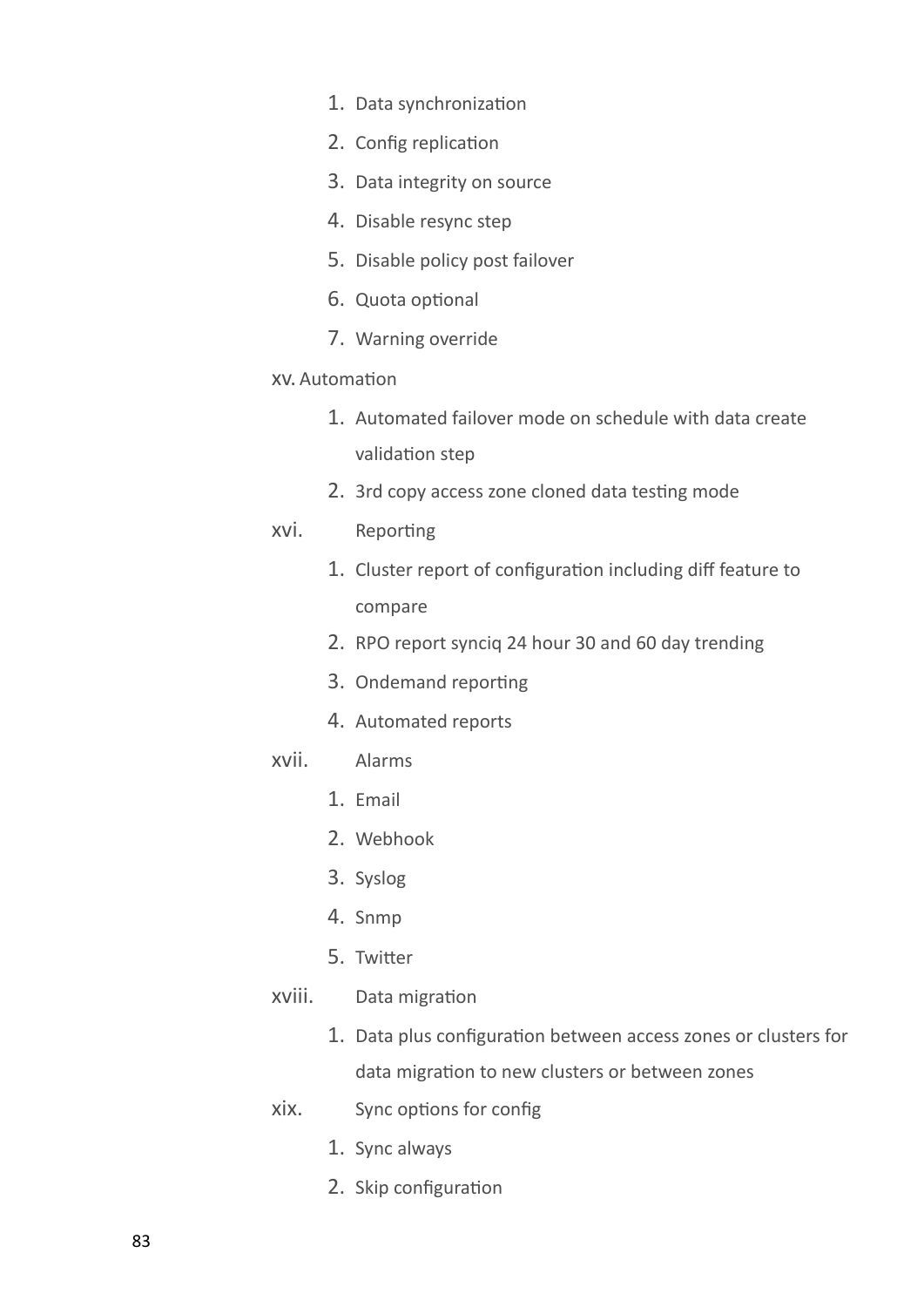- 3. Hide shares
- 4. Change prefix on shares
- 5. Change pool mapping prefix name

### xx.Diagnostics

- 1. Builtin log parsing
- 2. Lights out logs

### xxi. Patching

1. Auto matching OS

### xxii. Security

- 1. Encrypted all credentials with aes256
- 2. Allow signed certificates
- 3. No root process ownership
- 4. Sudo only to root
- 5. Random root password per appliance
- 6. Random encryption keys
- 7. RBAC
- 8. Hardening options for TLS and http headers
- 9. OS firewall
- 10. Os proxy support

### xxiii. Remote support

- 1. Phonehome option with opt in
- 2. Outbound ports only over 443 https
- 3. Encrypt in flight and at rest
- 4. Auto purge support data

### xxiv.

- 4. Operational Expectations for all deployments
	- a. Run the latest release for all planned failovers. Recent releases address known issues in failover and prevent more scenarios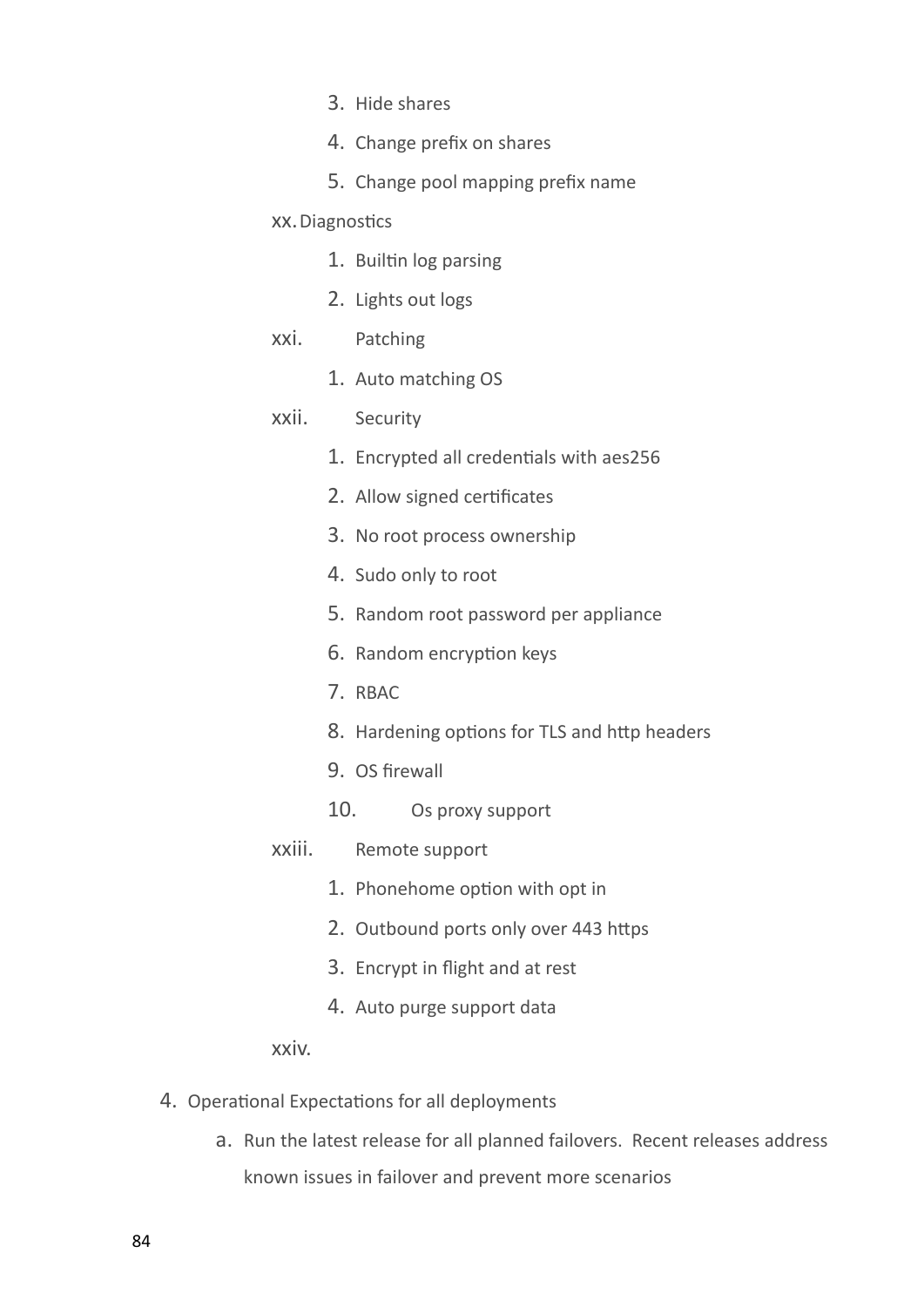- b. Follow all operating procedures or you can risk data loss scenarios, understand data loss is possible in all failover modes
- c. Ensure all sizing guidelines are for memory cpu and disk are at or above published requirements, if not followed product functionality will be impaired
- d. Understand that data loss is expected when not stopping user application IO before starting a failover
- e. Review all release notes
- f. Follow all operational and planning guides
- g. Deploy warm standby eyeglass appliance to create off site backup of appliance backup
- h. Practice failover with runbook robot feature
- i. Train any new staff with free hands on training on supernaeyeglass.com
- j. Read all pre failover planning guides, checklists and practise data access guides for windows and links
- k. Always have SME for AD, DNS, OS, networking/firewall, cluster administrator and application teams available during failover
- l. Remaining logged into the support site for rapid support
- m. Monitor alarms daily and act on them to resolution for DR readiness
- n. Local users are not synced by design due to passwords (affects ACL's and SMB shares with local users, DR requiures AD security in place.
- o. No failover time is guaranteed due to external factors to the product
- p. Data access is a mandatory requirement post failover to be carried out by application or NAS administrator.
- q. Failover errors may require manual steps to be executed by customers, if api calls fail it is design intent for manual steps to recover as provided by support. Customers must have the required administrative access to complete these steps.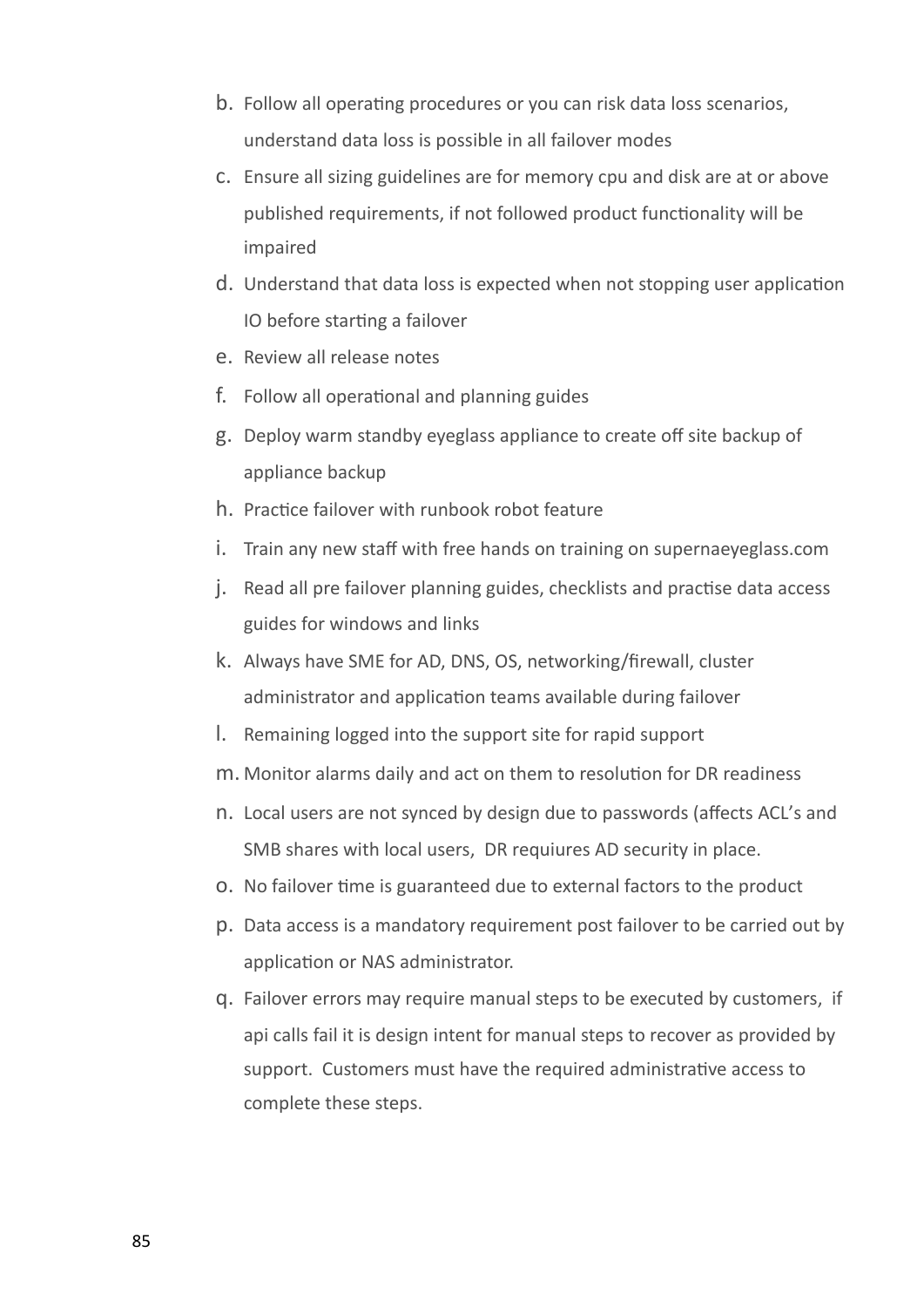- r. If an uncontrolled failover is executed, recovery back to a normal working state is expected to be a manual custom procedure demanding on the nature of the failure. Not all recovery options are documented.
- s. The product attempts to detect many pre-failover conditions. It is expected that many more conditions exist that will or could affect failover operations and this is expected. Customers should plan on a recovery plan if failover does not execute as planned.
- t. After failover successful data access has many external dependencies some of which are AD, vmware, hosts, networking, firewalls, DNS, NTP. If all post failover access dependencies are not available data access outage will occur. This is external to the product and is a customer planning requirement.
- 1. Patching
	- a. The product does not support hotfix patching and requires and complete upgrade of the software version or build number to apply any patch
	- b. Operating system patches are not provided and must be downloaded directly from online official open suse repositories
- 2. Compatibility
	- a. The product does not support forward compatibility with target devices and will require a software upgrade to support a forward version of a target device. This includes minor or build number changes of the target device.
- 3. Appliance Modifications
	- a. Modifying the operating system packages, removing or adding packages, changing the OS configuration and support of these changes is not covered by support and customers must support OS modifications and perform necessary testing. No support for customer modifications with the exception of applying open suse OS package patches that shipped with the original appliance or published procedure in documentation.
- 4. Operational Procedures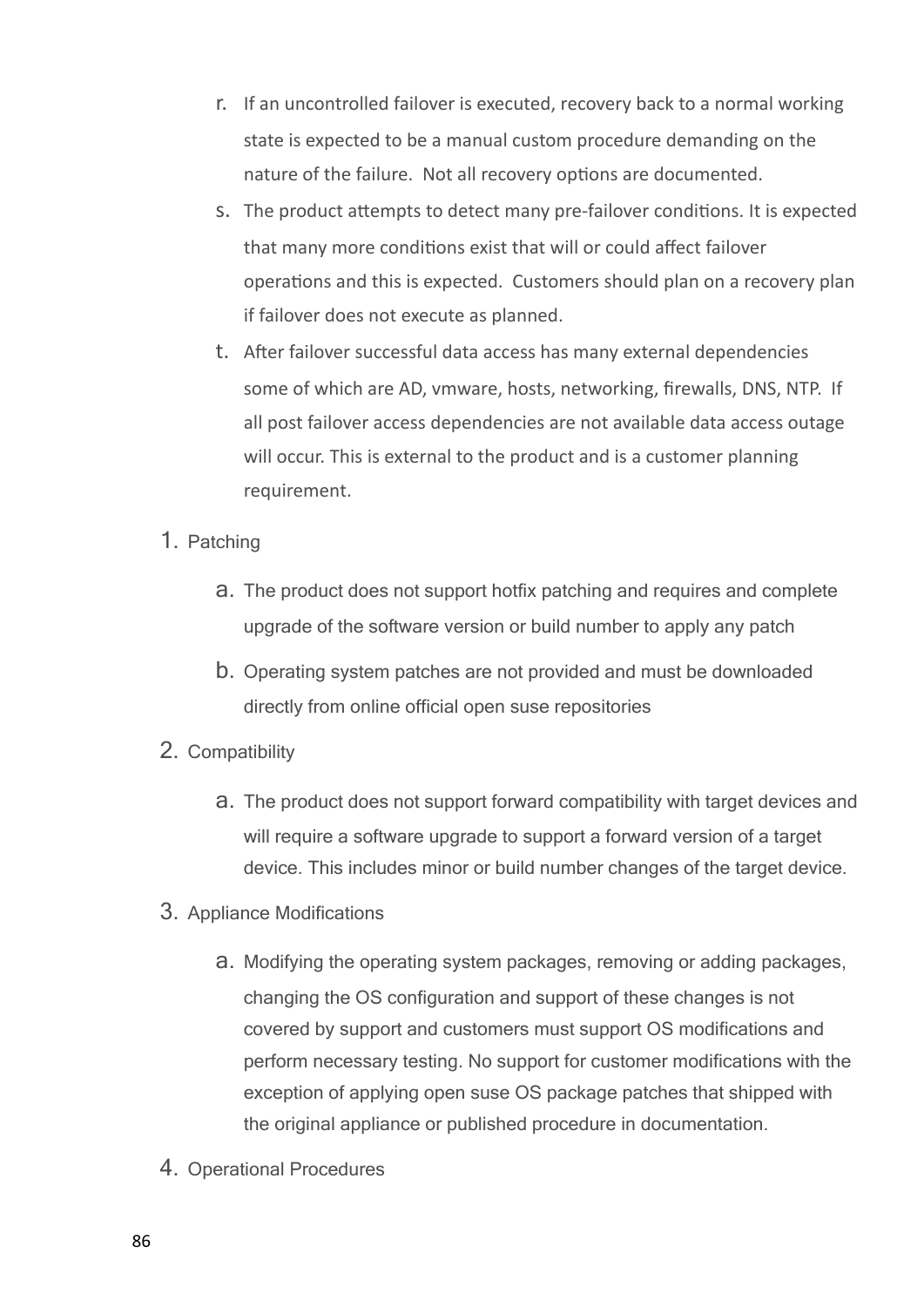a. If documentation does not list a procedure, it is explicitly unsupported unless support provides a procedure.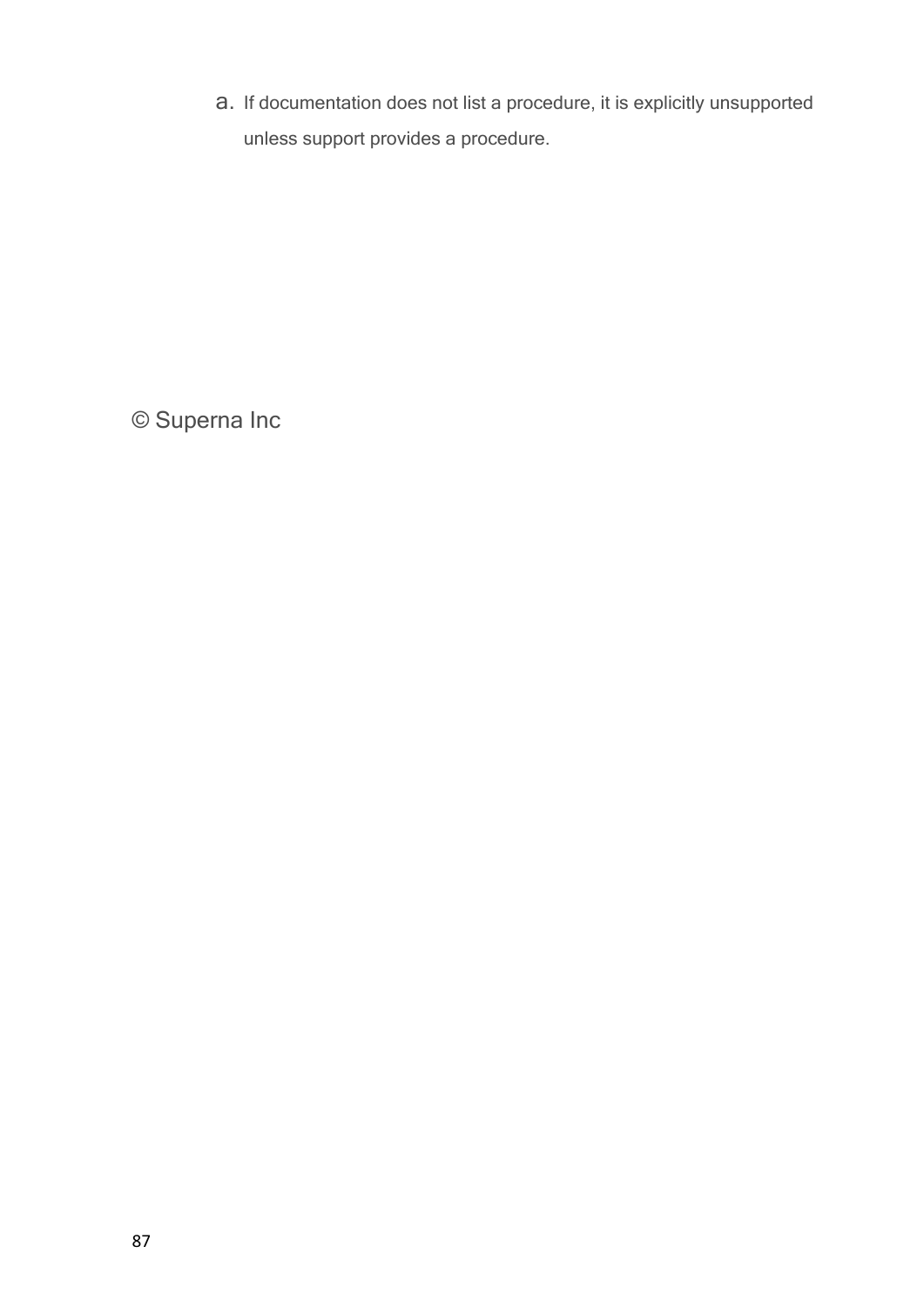## **1.4.3. Easy Auditor**

**Home** Top

## Easy Auditor Product Specification

- · [Use](#page-87-0) [of](#page-87-0) [this](#page-87-0) [document](#page-87-0)
- · [Overview](#page-87-1)
	- · [Terms](#page-88-0)
- · [Functional](#page-88-1) [Specification](#page-88-1) [Description](#page-88-1)

## <span id="page-87-0"></span>Use of this document

This document is the functional specification definition of the product's functionality, including what the product can do, what it cannot do, operating instructions and functional use cases describing how it works.

### <span id="page-87-1"></span>Overview

The Easy Auditor product collects audit data, compresses it, and stores it in an indexed database using HDFS protocol and Isilon. The product allows searching the historical audit data by user , path , event and date range. The product also allows real-time analytics of audit data with pre-built triggers and custom triggers.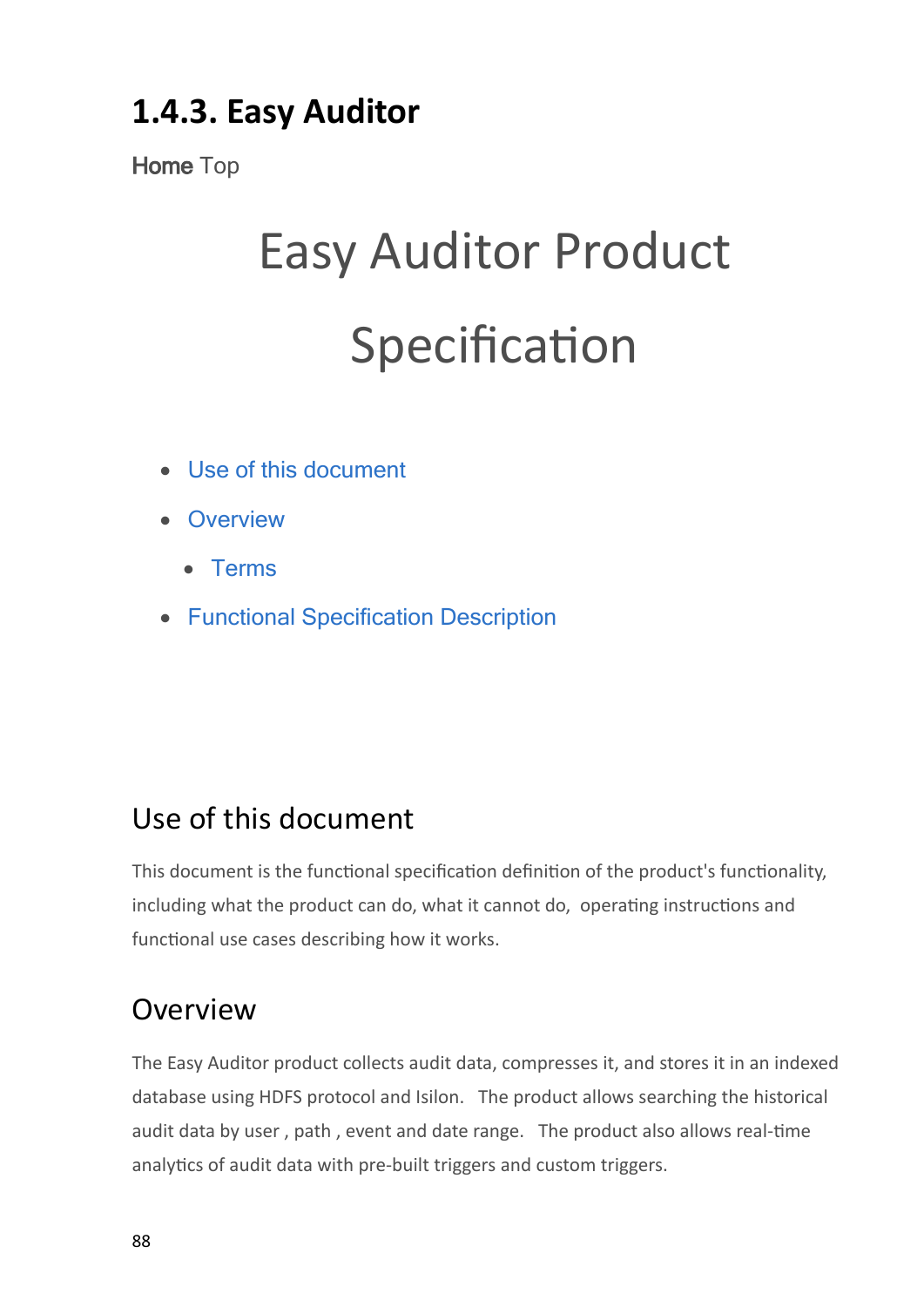### <span id="page-88-0"></span>Terms

- 1. Eyeglass GUI User monitoring, alarms and user interface to interact with product configuration and threats raised.
- 2. ECA VM's These are VM that process audit data and determine threats to production data.

### <span id="page-88-1"></span>Functional Specification Description

- 1. Dependencies
	- a. Cluster REST API
	- b. SSH access to cluster CLI
	- c. AD reachable by the cluster
	- d. Auditing enabled on all zones
	- e. NFS mount to the cluster
	- f. Licenses for Easy auditor assigned to managed clusters
	- g. Network for NFS and HDFS stable with low latency
	- h. Auditing settings are as per documentation
	- i. NTP
	- j. NFS mount to monitored clusters
	- k. DNS
	- l. Only available in vmware OVA, Hyper-v
- 2. Installation
	- a. This product is not customer installable and must be installed and configured by professional services for correct deployment and validation of the software integration with the cluster.
- 3. Functional Description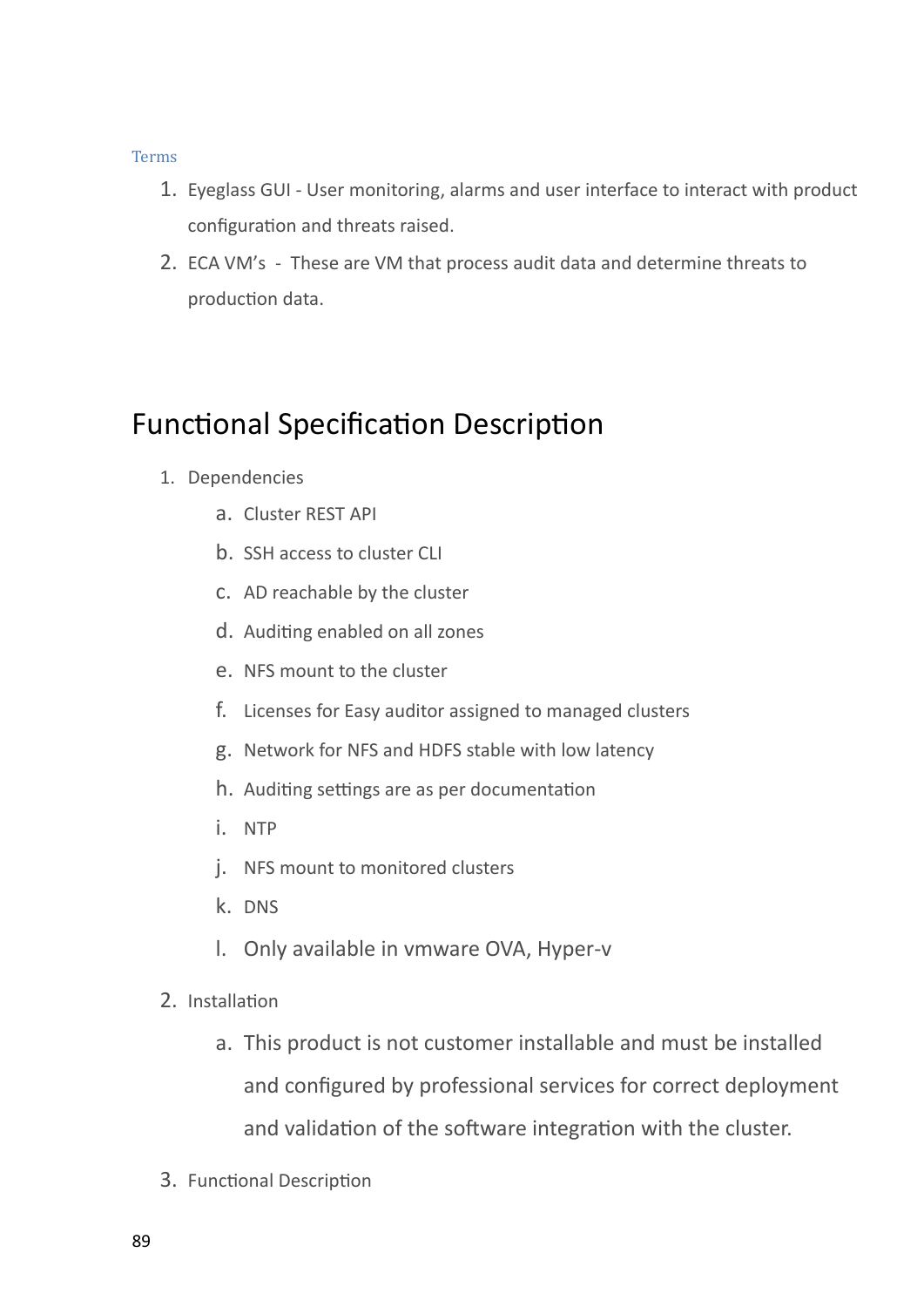- a. Ingest audit data over NFS from monitored clusters. NOTE: Stable network is required to ensure NFS mount does not go stale.
- b. Stable network to allow storing HDFS data on the cluster
- c. Indexing function uses HBASE tables, all customers are expected to set a retention in days on audit records. If no retention is configured additional ECA resources will be required to manage the size of the database.
- d. Backup and protection of the audit database requires scheduled snapshots and synciq to protect the historical audit data.
- e. Real time Analysis functions are limited to a specific number of triggers, expanding this limit requires additional ECA VM's to scale out the processing. This may include increased memory for VM's from the default memory of the appliance.
- f. Builtin reports may not address all audit use cases , specifically ACL evaluation.
- g. Audit data stored and processed is audit success events
- h. Configuration auditing is a different audit log separate from protocol auditing. This audit data is not processed or stored.
- i. Dedicated access zone to storage HDFS data is mandatory to ensure no inherited permissions break HDFS ACL's required for normal operations
- j. Audit data ingestion process needs to process archived GZ files on the cluster, this takes time when an active audit event is archived. This process may mean audit data lag occurs and is not present in the audit database and may require reingestion using manual script to read in GZ files. This is only required if the audit data is deemed missing from a search
- 4. Operational Expectations for all deployments
	- a. Audit data that is gz archived should always be archived for long term storage since it can be ingested and indexed at a later date.
	- b. Monitoring robo audit is a mandatory feature to verify normal audit data ingestion, storing and searching. It is expected that customers monitor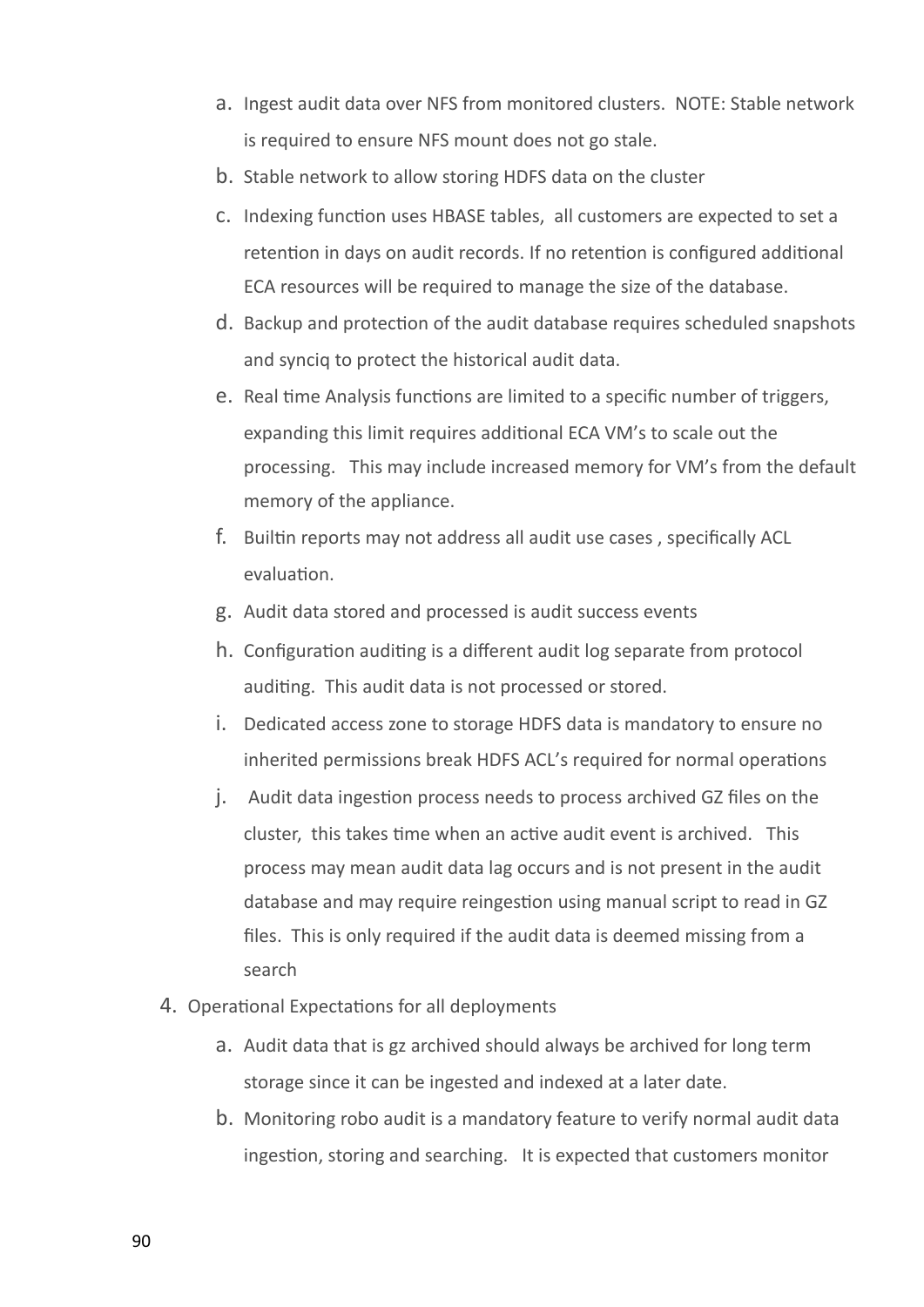this feature and all alarms that indicate an issue with audit data processing.

- c. Audit data GZ files should not be left in the active audit folder once the file count exceeds 500 GZ files per node folder.
- d. Changes made via ssh are not audited as per Isilon/PowerScale functionality
- e. Audit events that are not enabled on the cluster will not be visible in Easy Auditor
- f. Cluster known audit data case issue can break the case of audit data produced by using the mount case. This issue is external to Easy Auditor and no fix planned by Dell , customers must follow tech note limitations [Technical](https://manuals.supernaeyeglass.com/project-technical-advisories-all-products/HTML/technical-advisories.html#h2_931774756) [Advisory](https://manuals.supernaeyeglass.com/project-technical-advisories-all-products/HTML/technical-advisories.html#h2_931774756) [#20](https://manuals.supernaeyeglass.com/project-technical-advisories-all-products/HTML/technical-advisories.html#h2_931774756) [-](https://manuals.supernaeyeglass.com/project-technical-advisories-all-products/HTML/technical-advisories.html#h2_931774756) [PowerScale](https://manuals.supernaeyeglass.com/project-technical-advisories-all-products/HTML/technical-advisories.html#h2_931774756) [Auditing](https://manuals.supernaeyeglass.com/project-technical-advisories-all-products/HTML/technical-advisories.html#h2_931774756) [incorrectly](https://manuals.supernaeyeglass.com/project-technical-advisories-all-products/HTML/technical-advisories.html#h2_931774756) [records](https://manuals.supernaeyeglass.com/project-technical-advisories-all-products/HTML/technical-advisories.html#h2_931774756) [audit](https://manuals.supernaeyeglass.com/project-technical-advisories-all-products/HTML/technical-advisories.html#h2_931774756) [events](https://manuals.supernaeyeglass.com/project-technical-advisories-all-products/HTML/technical-advisories.html#h2_931774756) [for](https://manuals.supernaeyeglass.com/project-technical-advisories-all-products/HTML/technical-advisories.html#h2_931774756) [paths](https://manuals.supernaeyeglass.com/project-technical-advisories-all-products/HTML/technical-advisories.html#h2_931774756) [that](https://manuals.supernaeyeglass.com/project-technical-advisories-all-products/HTML/technical-advisories.html#h2_931774756) [do](https://manuals.supernaeyeglass.com/project-technical-advisories-all-products/HTML/technical-advisories.html#h2_931774756) [not](https://manuals.supernaeyeglass.com/project-technical-advisories-all-products/HTML/technical-advisories.html#h2_931774756) [exist](https://manuals.supernaeyeglass.com/project-technical-advisories-all-products/HTML/technical-advisories.html#h2_931774756) [on](https://manuals.supernaeyeglass.com/project-technical-advisories-all-products/HTML/technical-advisories.html#h2_931774756) [the](https://manuals.supernaeyeglass.com/project-technical-advisories-all-products/HTML/technical-advisories.html#h2_931774756) [cluster](https://manuals.supernaeyeglass.com/project-technical-advisories-all-products/HTML/technical-advisories.html#h2_931774756) [when](https://manuals.supernaeyeglass.com/project-technical-advisories-all-products/HTML/technical-advisories.html#h2_931774756) [SMB](https://manuals.supernaeyeglass.com/project-technical-advisories-all-products/HTML/technical-advisories.html#h2_931774756) [share](https://manuals.supernaeyeglass.com/project-technical-advisories-all-products/HTML/technical-advisories.html#h2_931774756) [is](https://manuals.supernaeyeglass.com/project-technical-advisories-all-products/HTML/technical-advisories.html#h2_931774756) [mounted](https://manuals.supernaeyeglass.com/project-technical-advisories-all-products/HTML/technical-advisories.html#h2_931774756) [with](https://manuals.supernaeyeglass.com/project-technical-advisories-all-products/HTML/technical-advisories.html#h2_931774756) [subfolders](https://manuals.supernaeyeglass.com/project-technical-advisories-all-products/HTML/technical-advisories.html#h2_931774756) [with](https://manuals.supernaeyeglass.com/project-technical-advisories-all-products/HTML/technical-advisories.html#h2_931774756) [a](https://manuals.supernaeyeglass.com/project-technical-advisories-all-products/HTML/technical-advisories.html#h2_931774756) [case](https://manuals.supernaeyeglass.com/project-technical-advisories-all-products/HTML/technical-advisories.html#h2_931774756) [that](https://manuals.supernaeyeglass.com/project-technical-advisories-all-products/HTML/technical-advisories.html#h2_931774756) [does](https://manuals.supernaeyeglass.com/project-technical-advisories-all-products/HTML/technical-advisories.html#h2_931774756) [not](https://manuals.supernaeyeglass.com/project-technical-advisories-all-products/HTML/technical-advisories.html#h2_931774756) [match](https://manuals.supernaeyeglass.com/project-technical-advisories-all-products/HTML/technical-advisories.html#h2_931774756) [the](https://manuals.supernaeyeglass.com/project-technical-advisories-all-products/HTML/technical-advisories.html#h2_931774756) [file](https://manuals.supernaeyeglass.com/project-technical-advisories-all-products/HTML/technical-advisories.html#h2_931774756) [system](https://manuals.supernaeyeglass.com/project-technical-advisories-all-products/HTML/technical-advisories.html#h2_931774756)
- g. No guaranteed time to complete search results, environmental conditions dictate search performance, number of nodes in the HDFS pool, node type and latency of disks in the VM's
- h. Product limits results returned to 1M due to practical size of data to open in spreadsheets
- i. Number of triggers that can be defined is limited by resources as per product documentation.
	- i. Triggers can result in false positives and if misconfigured missed triggers will result.
- 5. Patching
	- a. The product does not support hotfix patching and requires and complete upgrade of the software version or build number to apply any patch
	- b. Operating system patches are not provided and must be downloaded directly from online official open suse repositories
- 6. Compatibility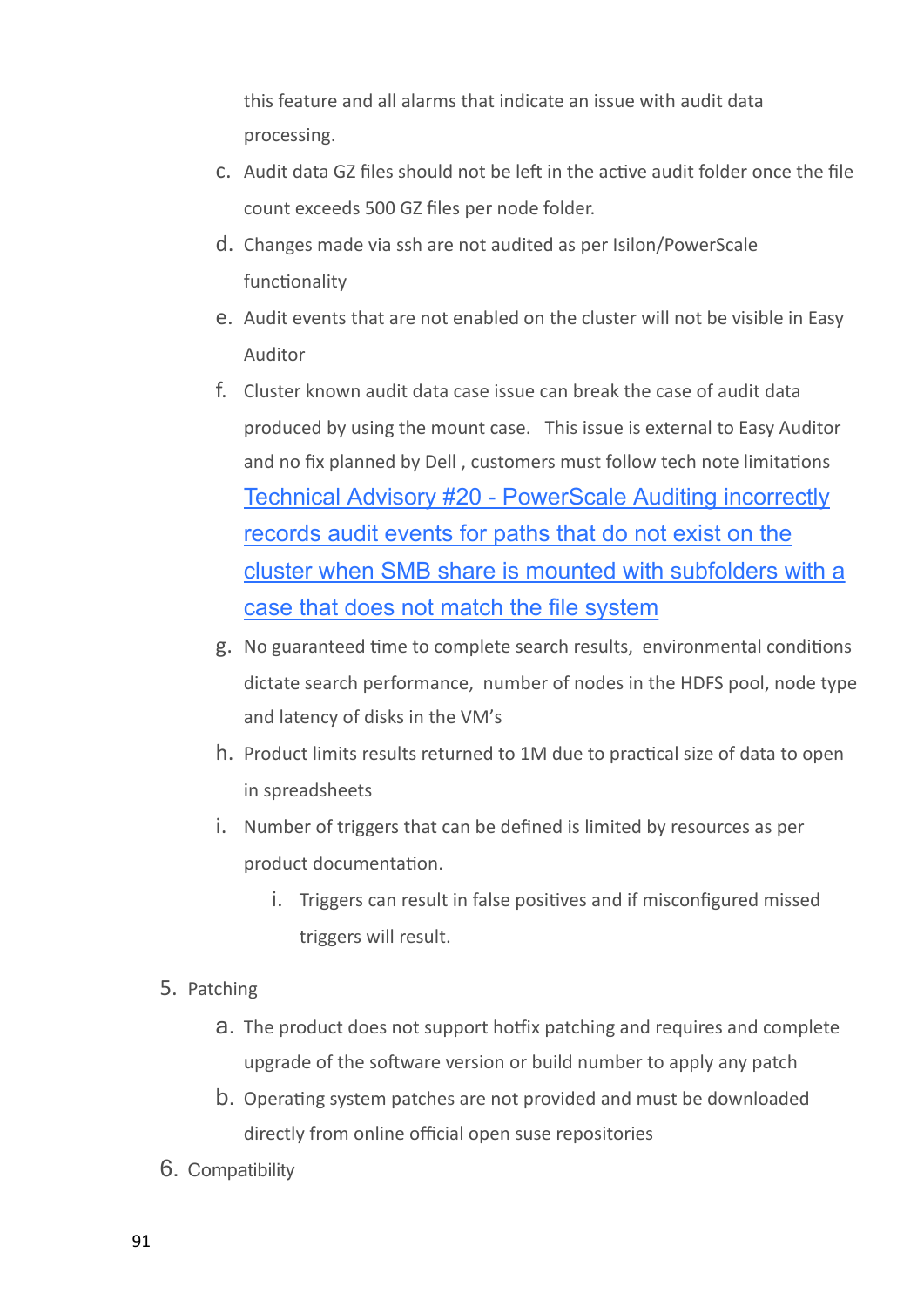- a. The product does not support forward compatibility with target devices and will require a software upgrade to support a forward version of a target device. This includes minor or build number changes of the target device.
- 7. Appliance Modifications
	- a. Modifying the operating system packages, removing or adding packages, changing the OS configuration and support of these changes is not covered by support and customers must support OS modifications and perform necessary testing. No support for customer modifications with the exception of applying open suse OS package patches that shipped with the original appliance or published procedure in documentation.
- 8. Operational Procedures
	- a. If documentation does not list a procedure, it is explicitly unsupported unless support provides a procedure.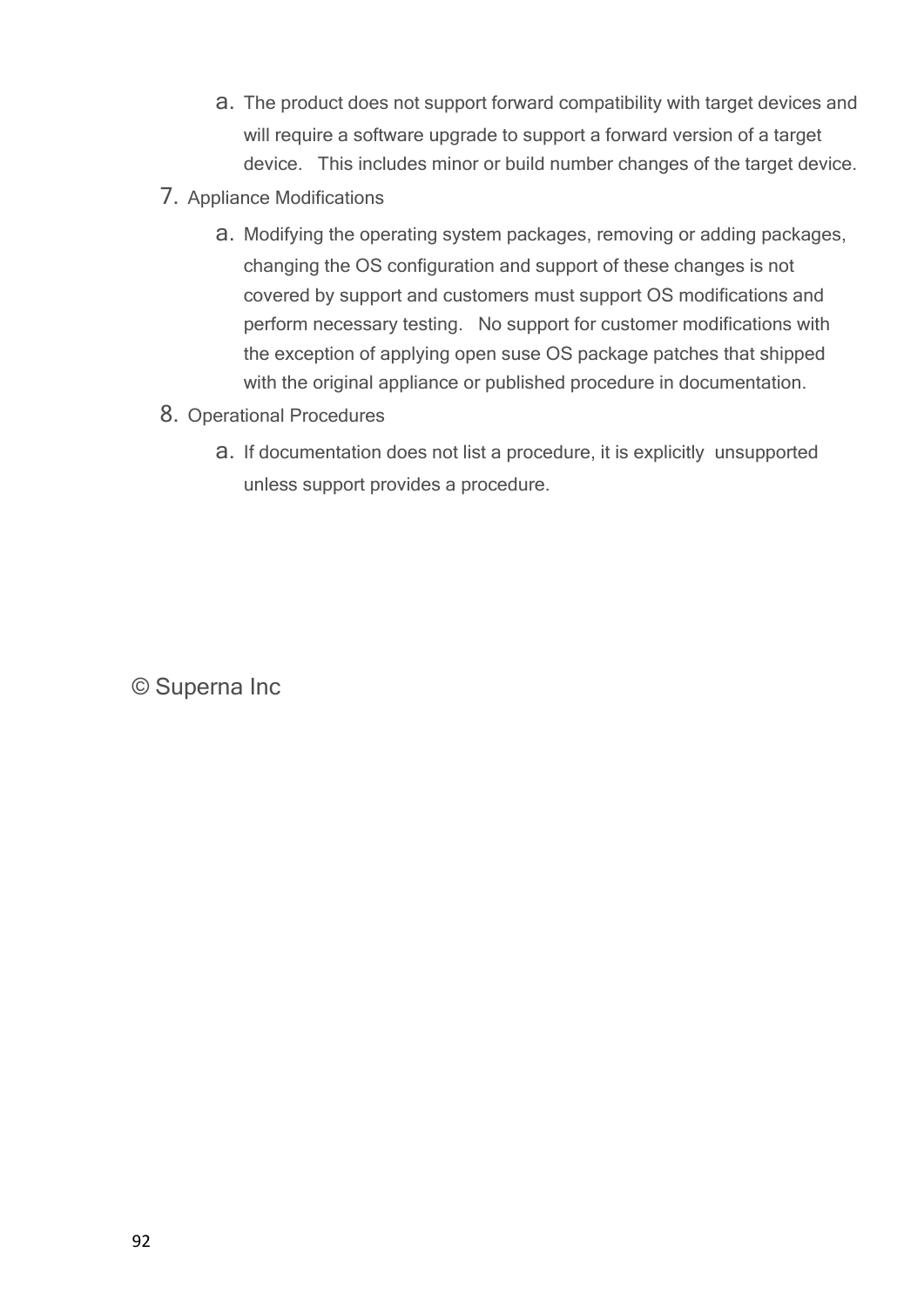## **1.4.4. Performance Auditor**

**Home** Top

# Performance Auditor Product Specification

- · [Use](#page-92-0) [of](#page-92-0) [this](#page-92-0) [document](#page-92-0)
- · [Overview](#page-92-1)
	- · [Terms](#page-93-0)
- · [Functional](#page-93-1) [Specification](#page-93-1) [Description](#page-93-1)

## <span id="page-92-0"></span>Use of this document

This document is the functional specification definition of the product's functionality, including what the product can do, what it cannot do, operating instructions and functional use cases describing how it works.

## <span id="page-92-1"></span>Overview

The Performance Auditor product collects audit data and performance real time analysis and produces summary metrics that are in a relational format. This relational format allows viewing performance data from any metric and seeing the impact of the other metrics because the of the relationships stored with the performance data. The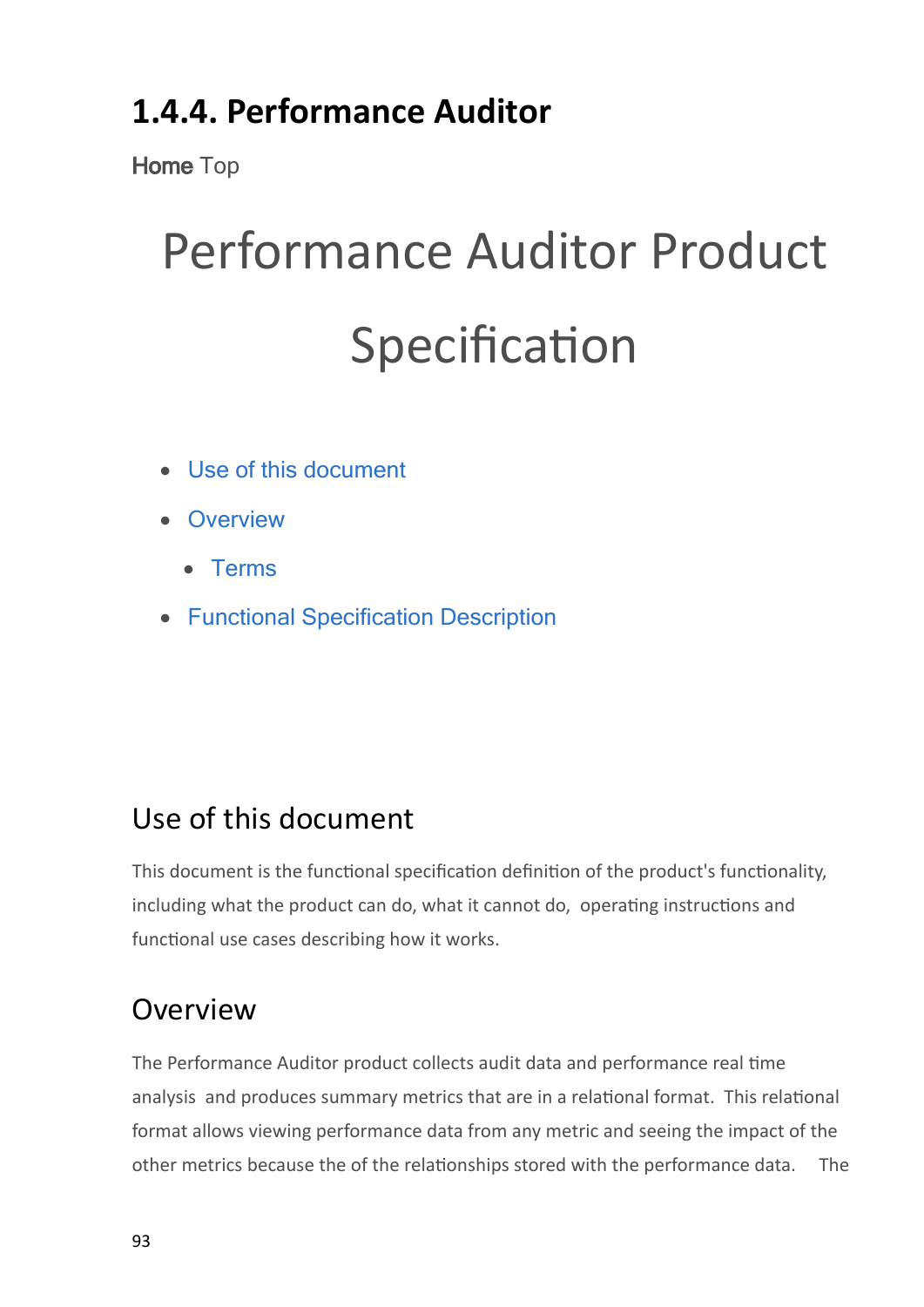metrics that are related are the cluster nodes, users (AD or NFS), files, source subnets and applications.

This performance data can be viewed in real-time and navigate the relationships between the metrics. The performance data is also stored in a circular log to allow replay, pause, fast forward and rewind historical performance data to troubleshoot issues that happened in the past.

The application also provides a view of application protocol requests over SMB, NFS or HDFS protocols. This provides insight into how an application is making requests for data, either a read or write request. This information can be used to determine the relative performance of the application based on how it's asking for data from the storage.

#### <span id="page-93-0"></span>Terms

- 1. Eyeglass GUI User monitoring, alarms and user interface to interact with product configuration and threats raised.
- 2. ECA VM's These are VM that process audit data and determine threats to production data.

### <span id="page-93-1"></span>Functional Specification Description

- 1. Dependencies
	- a. Cluster REST API
	- b. SSH access to cluster CLI
	- c. NTP
	- d. Cluster can reach AD
	- e. Audit data can be processed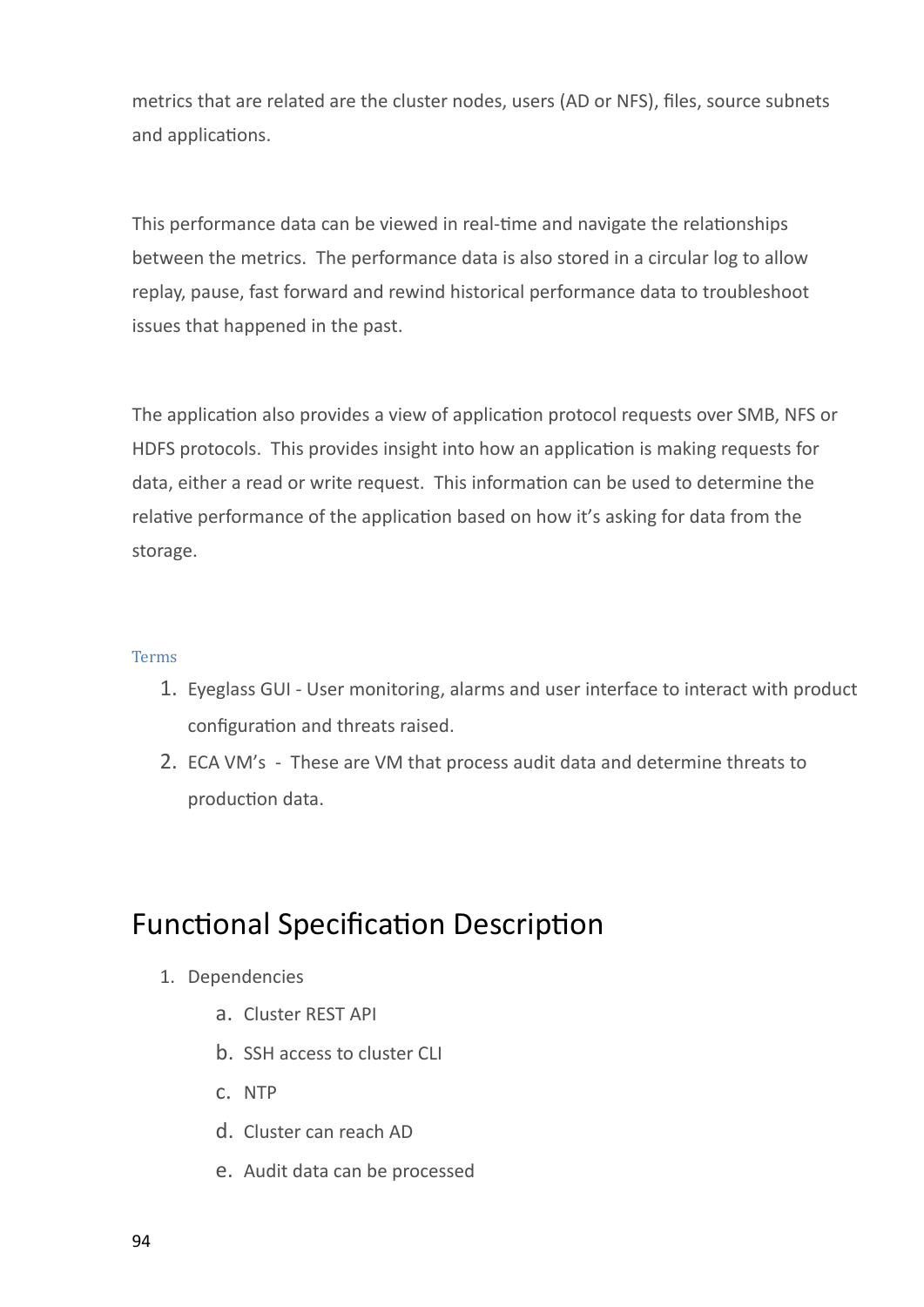- f. License is assigned correctly to the monitored cluster
- g. Event types are set according to documentation for expected product functionality
- h. NFS mount to monitored clusters
- i. DNS
- j. Only available in vmware OVA, Hyper-v
- 2. Installation
	- a. This product is not customer installable and must be installed and configured by professional services for correct deployment and validation of the software integration with the cluster.
- 3. Functional Description
	- a. Process audit data
	- b. Split audit data into 5 different metrics (nodes, users, hosts, subnets, applications, files)
	- c. Make relationships between the metics
	- d. Identify the top 5 resource consumers in each metric category (find all consumers and sort from highest to lowest, and store top 5 in each category)
	- e. Break down all metrics into read, writes in MB's and application requests (reads and writes)
	- f. Perform the above functions over 1 second duration and build a time series record of performance metrics with all relationships between them maintained.
	- g. The historical records should automatically purge after a period of time to avoid fill the disk with old historical data
	- h. Publish a subset of the performance records into a longer term time series database to be available for graphing with Graphana to trends and graphs of the time series performance data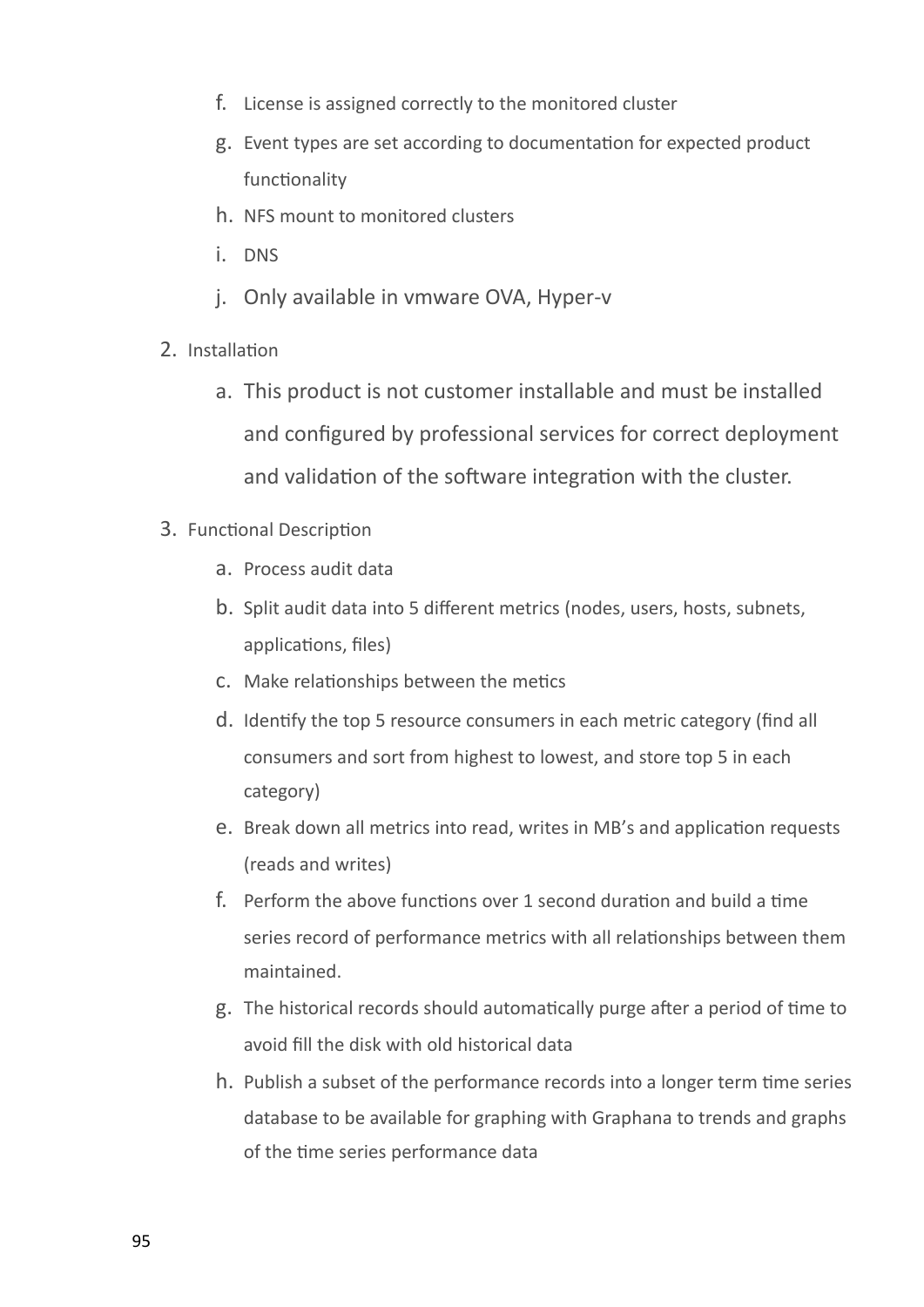- i. The product can also target data collection of nodes, users, files, subnets that are not in the top 5, this triggers audit data collection and analysis to be included in the time series data. This is only available with a single endpoint due to the processing demands for the analysis. This endpoint metric can be changed to another endpoint at any time. Data collected will be available in the historical data.
- j. Multiple clusters can be monitored but viewing of a single cluster at time is the only option in the UI.
	- i. Switching between clusters is possible in the UI
	- ii. The UI displays a connection to the stats stream and will show connected or not connected if a network issue is blocking a connection to the backend stats
	- iii. The UI displays the freshness of the data by showing the timestamp of the data that is being viewed.
	- iv. Settings allow sorting the UI from high to low or low to high
	- v. The lag is also shown in seconds, indicating how far behind the event time the dashboard represents. For example, the processing of audit data could be behind for several minutes and you this information is important to understand to interpret the performance data.
- k. The UI allows display of rates using KB, MB, GB for throughput and can be switched if the metric value is easier to understand with a different rate in the display.
- l. Switching from metrics that are rate based or application protocol requests is possible in the settings.
- m. Applications are defined by file extensions and all performance data is collected and summarized by the application extension when stored.
- n. The UI allows selecting a Main metric "View" The Views align to the 5 key metrics nodes, files, users, subnets and applications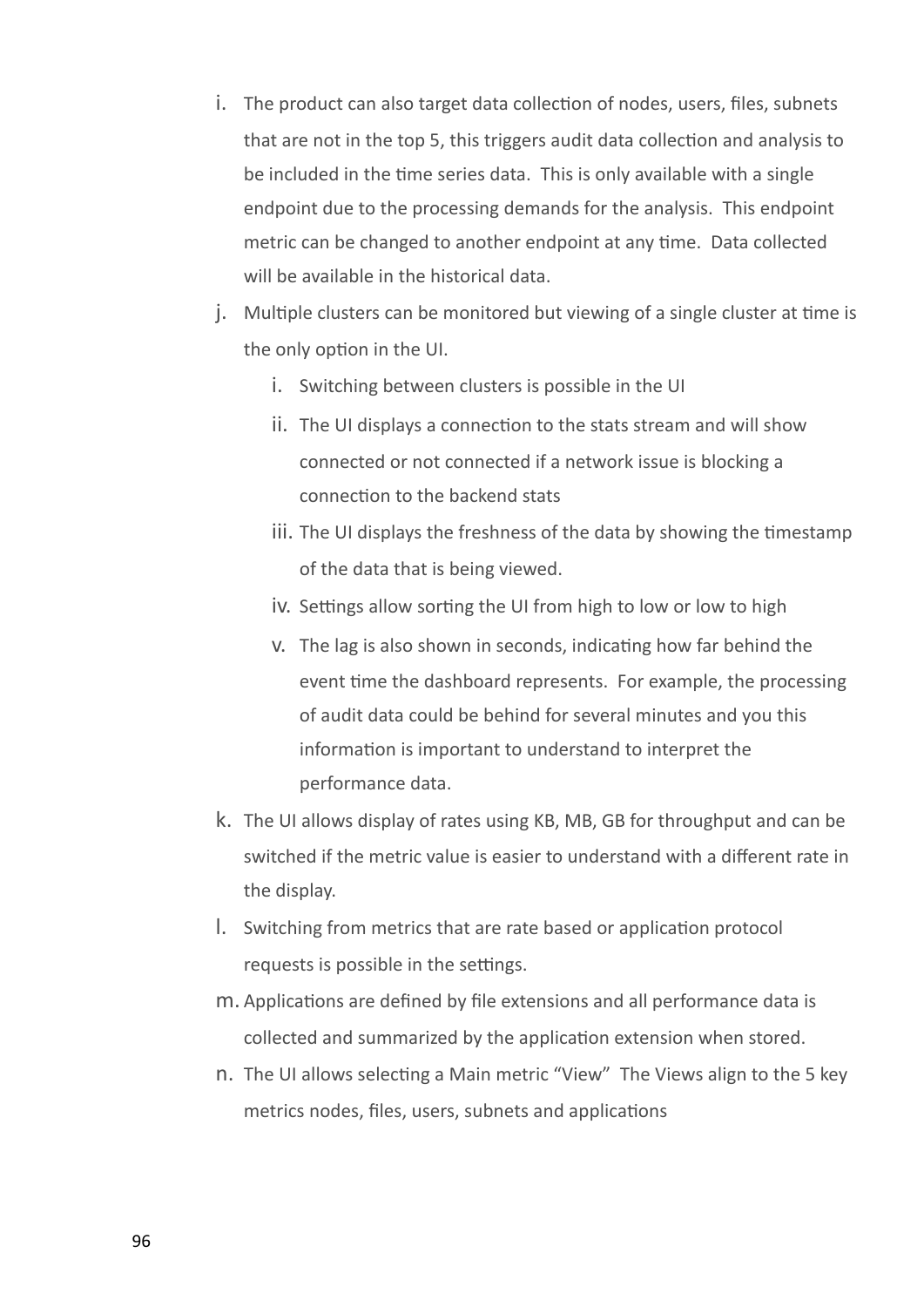- i. Once selecting a view clicking an entry in the UI will display that selected (node, file, user, subnet, application) details to show read and write MB rate for the selected object.
- ii. If you unselect the object you are viewing cluster wide analysis of the top 5 consumers in the selected view.
- iii. The display shows 1 second updates of all 5 metric categories related to each other from the real-time analysis engine.
- iv. The analysis is using stream based analytics technology
- v. The rewind historical view allows moving through the data forward or backward with control buttons and pause play and step forward backyard buttons.
- vi. Jumping to a date and time is also possible with the playback controls. 14 days of data is stored until overwritten.
- vii.A time series book mark can be copied and shared with someone to load the exact time period into another session at a later time or someone using a different login.
- 4. Operational Expectations for all deployments
	- a. Monitor the performance of the UI to verify performance data is being collected.
	- b. If you select historical day and time and the displayed date and time is different it indicates the data does not exist in the time series database and that it's been purged already.
	- c. Verify all alarms daily to ensure that audit data is being collected correctly and if not take corrective action.
	- d. Ensure audit data is enabled with the required audit event types to support performance auditing product.
	- e. Ensure the cluster has been licensed in the GUI and a license has been assigned to the cluster you want to monitor
	- f. Ensure the NFS mount is in place for the cluster to be monitored
	- g. Ensure auditing is enabled on the cluster for all access zones that require performance monitoring